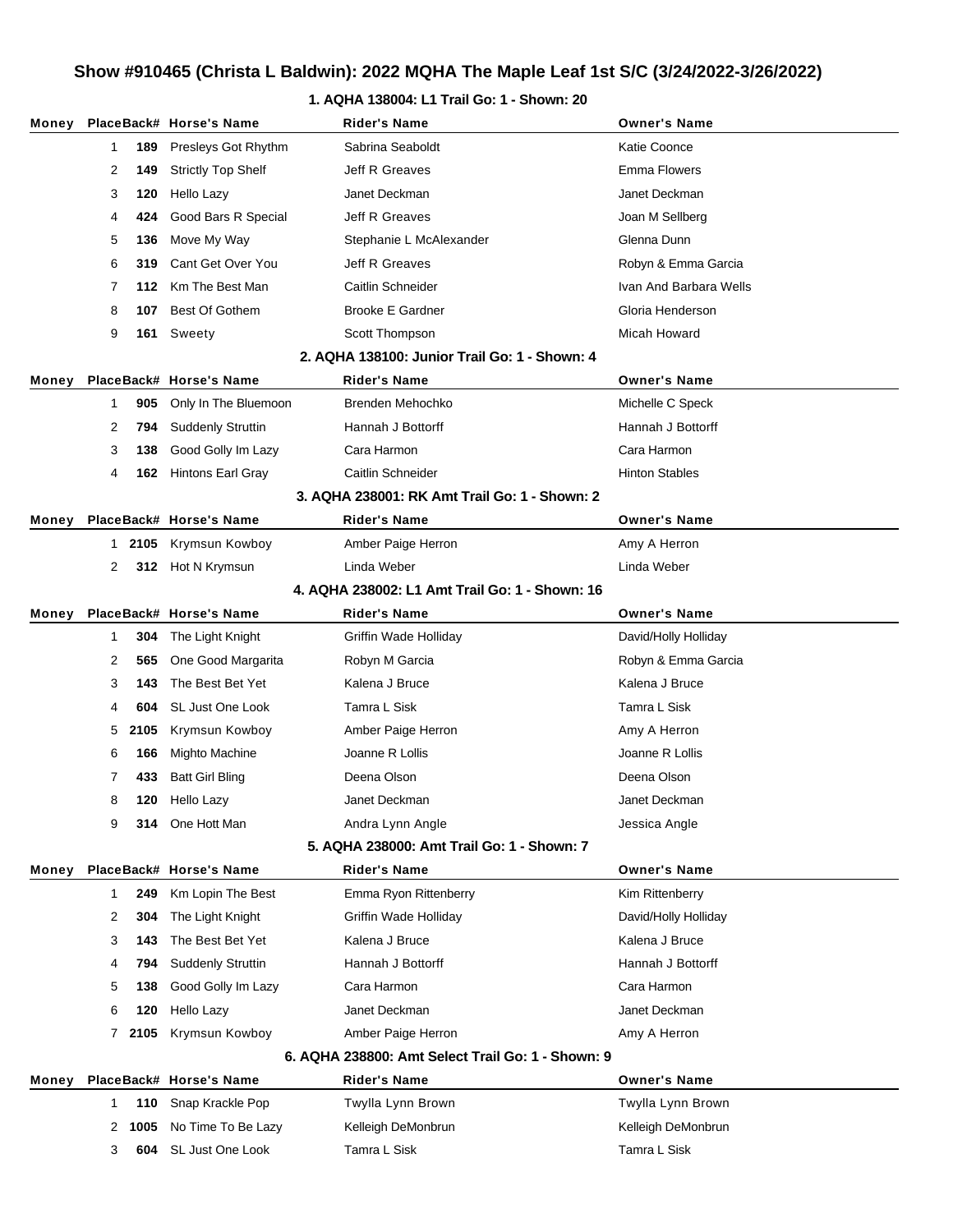# **Show #910465 (Christa L Baldwin): 2022 MQHA The Maple Leaf 1st S/C (3/24/2022-3/26/2022) 166** Mighto Machine Joanne R Lollis Joanne R Lollis **159** Itza Slam Dunk Pamela Wilson Pamela Wilson **305** I Got A Hot Secret Sandra Lee Weber Sandra Lee Weber **625** So Good I Ache **Angie Dale** Angie Dale **Angie Dale** Angie Dale **7. AQHA 438001: RK Youth Trail Go: 1 - Shown: 2 Money PlaceBack# Horse's Name Rider's Name Owner's Name 300** Batt Attitude **Abigail Renee Eddy Abigail Renee Eddy Kelly R Eddy 8. AQHA 438002: L1 Youth Trail Go: 1 - Shown: 7 Money PlaceBack# Horse's Name Rider's Name Owner's Name 189** Presleys Got Rhythm Kelly Coonce Katie Coonce Katie Coonce 2 716 A Sudden Extreme **Natalie J Riegsecker Heather C Riegsecker 4202** Bettr Than Most Christina M Senn Christina M Senn **300** Batt Attitude **Abigail Renee Eddy Kelly R Eddy** Kelly R Eddy **518** Shes N Control Chloe Roberts Jody L Roberts **2027** Best Believe It Emma Burns Emma Burns **9. AQHA 438000: Youth Trail Go: 1 - Shown: 16 Money PlaceBack# Horse's Name Rider's Name Owner's Name 249** Km Lopin The Best **Darcie Faye Rittenberry Constant Constant Constant Area** Kim Rittenberry **1618** The Best Rain Yet Margaret Sever Margaret Sever Margaret Sever **8305** Full Code Taylor Erin Schroeder Taylor Erin Schroeder **156** Chex Out My Lope Kaylyn Gabrielle Kruchten Kristine Kruchten **189** Presleys Got Rhythm Kelly Coonce **Katie Coonce** Katie Coonce **168** AL OF A SUDDEN Jordan Macan Jordan Macan **2027** Best Believe It Emma Burns Emma Burns 8 716 A Sudden Extreme **Natalie J Riegsecker** Heather C Riegsecker **310** Lope Along Ellie **Elleigh Wood** Elleigh Wood Elleigh Wood **10. AQHA 138200: Senior Trail Go: 1 - Shown: 20 Money PlaceBack# Horse's Name Rider's Name Owner's Name 158** Hot Four Teacher **Macan Communist Communist Communist Communist Communist Communist Communist Communist Communist Communist Communist Communist Communist Communist Communist Communist Communist Communist Communist 168** AL OF A SUDDEN Kendra Weis **Communist Communist Communist Communist Communist Communist Communist Communist Communist Communist Communist Communist Communist Communist Communist Communist Communist Communist Commun 160** EyellBTheBestMartini Brenden Mehochko **Anita Bonacker** Anita Bonacker **249** Km Lopin The Best **Darcie Faye Rittenberry Constant Constant Constant Area** Kim Rittenberry **433** Batt Girl Bling Scott Thompson **Scott Thompson** Deena Olson **300** Batt Attitude **Abigail Renee Eddy Kelly R Eddy** Kelly R Eddy **136** Move My Way **Stephanie L McAlexander** Glenna Dunn **315** Busted For Lopenlazy Brenden Mehochko **Cynthia Lee Rimkus** Cynthia Lee Rimkus **307** Whatabout Inviten Me Stephanie L McAlexander **Cynthia Raines 11. AQHA 638100: ED L2 Walk-Jog Trail (independent) Go: 1 - Shown: 2 Money PlaceBack# Horse's Name Rider's Name Owner's Name 1313** Putting In R Time **Robert M Castellitto** Mary Stassi **973** Willy Fine Wine **Robert M Castellitto** Shannon Or David Mancino **12. OPEN 9995: Small Fry Trail Go: 1 - Shown: 4 Money PlaceBack# Horse's Name Rider's Name Owner's Name 143** The Best Bet Yet **Willa G Bruce Communist Communist Communist Communist Communist Communist Communist Communist Communist Communist Communist Communist Communist Communist Communist Communist Communist Communist Co 164** Blue Fire A Blazin **Zoey Wetherell Teddi Steeves** OP1 3 **167** See You At The Party Zoey Wetherell Chloe Engelbrecht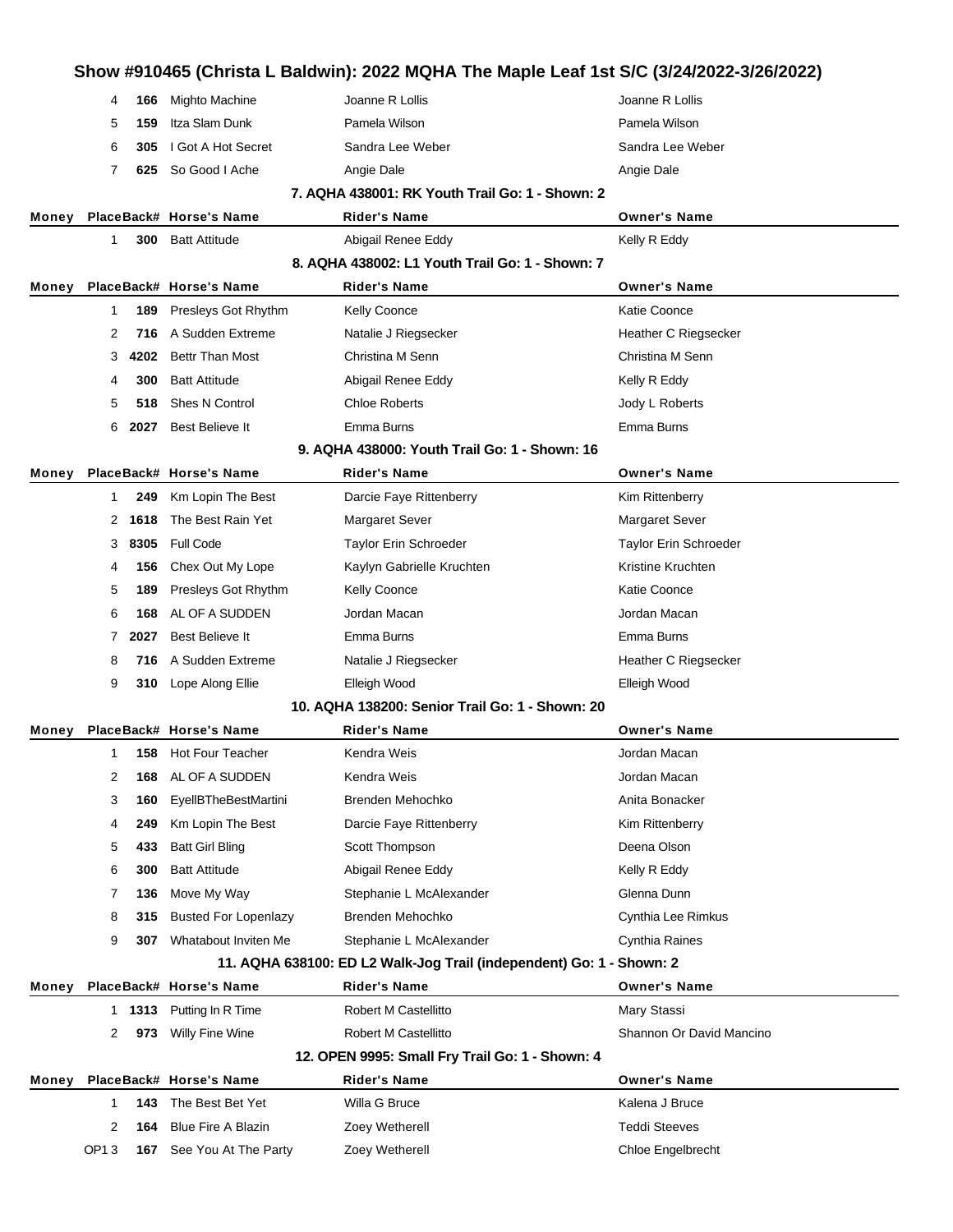OP1 4 **145** CH JustALilRuf Grayson Stout Grayson Stout Jana Allison

|       | 13. AQHA 238102: L1 Amt Walk Trot Trail Go: 1 - Shown: 9 |      |                            |                                                            |                               |  |
|-------|----------------------------------------------------------|------|----------------------------|------------------------------------------------------------|-------------------------------|--|
| Money |                                                          |      | PlaceBack# Horse's Name    | <b>Rider's Name</b>                                        | <b>Owner's Name</b>           |  |
|       | 1                                                        | 173  | Southwestern Pete          | Ronald L Hinton DDS                                        | <b>Hinton Stables</b>         |  |
|       | 2                                                        | 147  | Rock The Cash Barr         | Leigh Nitcher                                              | Leigh Nitcher                 |  |
|       | 3                                                        | 155  | Invite Ms Good Bar         | Jana Allison                                               | Jana Allison                  |  |
|       | 4                                                        | 205  | Krackalackin Krymsun       | Debbie Gast                                                | Debbie Gast                   |  |
|       | 5                                                        | 1313 | Putting In R Time          | Mary Stassi                                                | Mary Stassi                   |  |
|       | 6                                                        | 109  | It Got Hot                 | CAITLIN C ROBB                                             | <b>Heather Townsend-Macan</b> |  |
|       | 7                                                        | 164  | <b>Blue Fire A Blazin</b>  | Kaylynn Dunn                                               | <b>Teddi Steeves</b>          |  |
|       | 8                                                        | 163  | Hoo Can Resist             | Dawn McCoun Hatfield                                       | Dawn McCoun Hatfield          |  |
|       |                                                          |      |                            | 14. AQHA 438102: L1 Youth Walk Trot Trail Go: 1 - Shown: 5 |                               |  |
| Money |                                                          |      | PlaceBack# Horse's Name    | Rider's Name                                               | <b>Owner's Name</b>           |  |
|       | 1                                                        | 186  | <b>Zipped Royally</b>      | Laryn Wald                                                 | <b>Ellistin Morey</b>         |  |
|       | 2                                                        | 555  | PR Zip Me Deck             | <b>Richard Alexander Wood</b>                              | Bayleigh Wood                 |  |
|       | 3                                                        | 313  | Good Times For Me          | Jocelyn Rae Timmermeyer                                    | Jocelyn Rae Timmermeyer       |  |
|       | 4                                                        | 415  | <b>Premium Pine</b>        | <b>Emmilie Mcneely</b>                                     | Amy Browning Kirkland         |  |
|       | OP15                                                     | 164  | <b>Blue Fire A Blazin</b>  | Zoey Wetherell                                             | <b>Teddi Steeves</b>          |  |
|       |                                                          |      |                            | 15. AQHA 136004: L1 Western Riding Go: 1 - Shown: 6        |                               |  |
| Money |                                                          |      | PlaceBack# Horse's Name    | <b>Rider's Name</b>                                        | <b>Owner's Name</b>           |  |
|       | $\mathbf 1$                                              | 112  | Km The Best Man            | Caitlin Schneider                                          | Ivan And Barbara Wells        |  |
|       | 2                                                        | 174  | AOK Mr KP                  | Scott Thompson                                             | <b>Brittany N Berenson</b>    |  |
|       | 3                                                        | 114  | Always Certain             | Jon Barry                                                  | Kimberly Marie Slaughter      |  |
|       | 4                                                        | 311  | Do It Like That            | Stephanie L McAlexander                                    | Morgan D'Albini               |  |
|       | 5                                                        | 194  | Aok Cool Bay               | Scott Thompson                                             | Janice Marie Larry            |  |
|       | 6                                                        | 180  | AJ Pennys FromHeaven       | Kenneth L Inchiostro                                       | Kenneth L Inchiostro          |  |
|       |                                                          |      |                            | 16. AQHA 236002: L1 Amt Western Riding Go: 1 - Shown: 1    |                               |  |
| Money |                                                          |      | PlaceBack# Horse's Name    | <b>Rider's Name</b>                                        | <b>Owner's Name</b>           |  |
|       | 1                                                        | 166  | Mighto Machine             | Joanne R Lollis                                            | Joanne R Lollis               |  |
|       |                                                          |      |                            | 18. AQHA 436002: L1 Youth Western Riding Go: 1 - Shown: 5  |                               |  |
| Money |                                                          |      | PlaceBack# Horse's Name    | Rider's Name                                               | <b>Owner's Name</b>           |  |
|       | 1                                                        |      | 716 A Sudden Extreme       | Natalie J Riegsecker                                       | Heather C Riegsecker          |  |
|       | 2                                                        | 444  | <b>Bruce Allmighty</b>     | CJ W Kirkland                                              | Monte & Cindy Hamilton        |  |
|       |                                                          |      |                            | 19. AQHA 436000: Youth Western Riding Go: 1 - Shown: 3     |                               |  |
| Money |                                                          |      | PlaceBack# Horse's Name    | <b>Rider's Name</b>                                        | <b>Owner's Name</b>           |  |
|       | 1                                                        | 716  | A Sudden Extreme           | Natalie J Riegsecker                                       | Heather C Riegsecker          |  |
|       | 2                                                        | 444  | <b>Bruce Allmighty</b>     | CJ W Kirkland                                              | Monte & Cindy Hamilton        |  |
|       |                                                          |      |                            | 20. AQHA 136000: Western Riding Go: 1 - Shown: 6           |                               |  |
| Money |                                                          |      | PlaceBack# Horse's Name    | <b>Rider's Name</b>                                        | <b>Owner's Name</b>           |  |
|       | 1                                                        | 110  | Snap Krackle Pop           | Kendra Weis                                                | Twylla Lynn Brown             |  |
|       | 2                                                        | 199  | <b>Hes Absolutely Sure</b> | Kenneth L Inchiostro                                       | Kenneth L Inchiostro          |  |
|       | 3                                                        | 307  | Whatabout Inviten Me       | Stephanie L McAlexander                                    | Cynthia Raines                |  |
|       |                                                          |      |                            | 21. AQHA 234000: Amt Reining Go: 1 - Shown: 11             |                               |  |
| Money |                                                          |      | PlaceBack# Horse's Name    | <b>Rider's Name</b>                                        | <b>Owner's Name</b>           |  |
|       | 1                                                        | 448  | <b>Brother Gun</b>         | Sammy J Graham                                             | Sammy J Graham                |  |
|       | 2                                                        | 406  | Wimpys Chromed Kid         | Gwyn Haskins                                               | Gwyn & Mark Haskins           |  |
|       |                                                          |      |                            |                                                            |                               |  |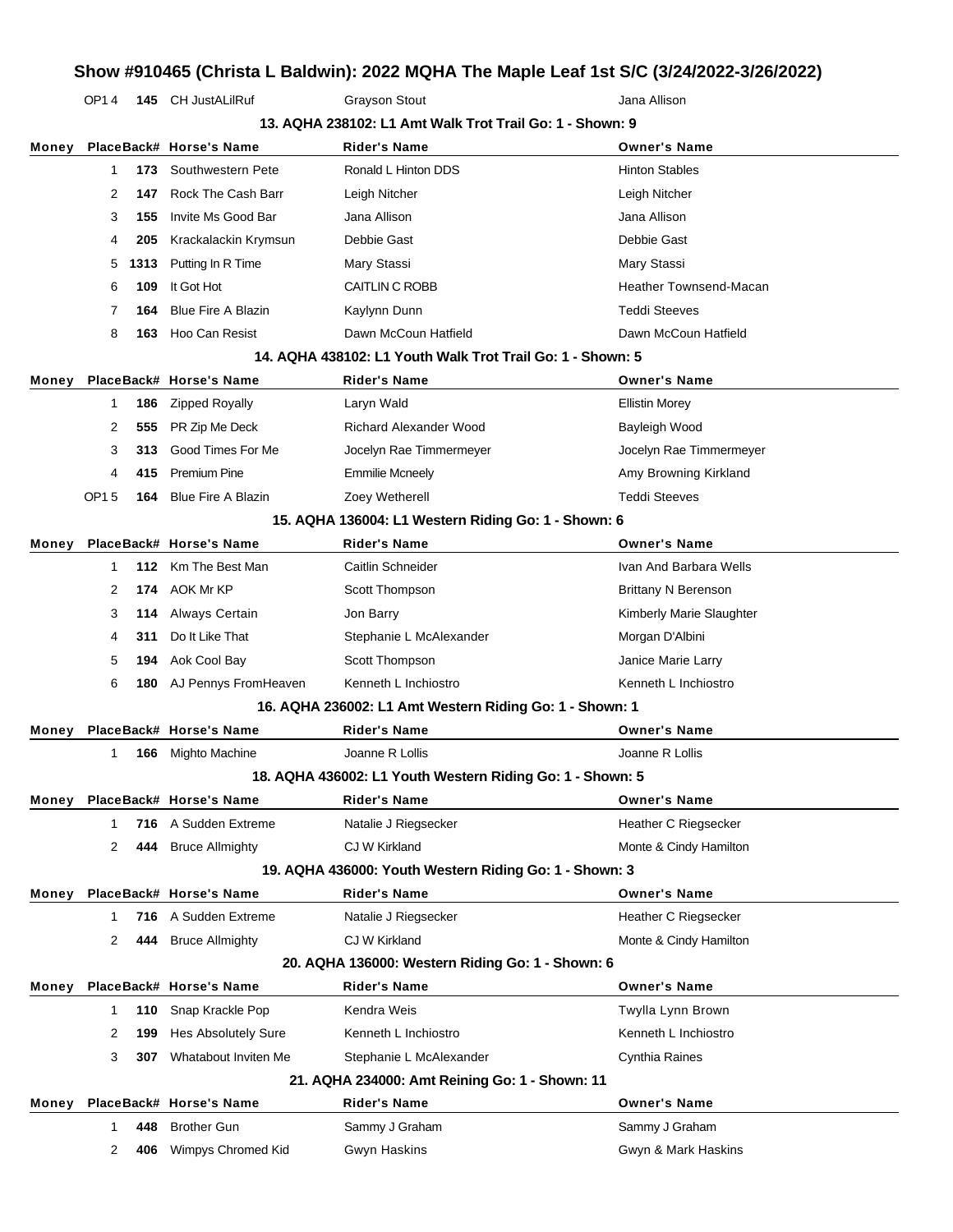| 3 | 430 | Lil Golden Survivor  | Deana Jo Nell              | Kenny & Deana Nell         |
|---|-----|----------------------|----------------------------|----------------------------|
| 4 | 176 | <b>GunnaCostYa</b>   | Jennifer Kandlik           | Jennifer Kandlik           |
| 5 | 333 | Whizzy Loaded Gun    | Kristine K Hodgson         | Kristine K Hodgson         |
| 6 | 442 | Whizs Silver Star    | <b>Curtis Storey</b>       | <b>Curtis Storey</b>       |
|   | 440 | Buggy Lights         | <b>Hilairy B Guerriero</b> | <b>Hilairy B Guerriero</b> |
| 8 | 198 | Ready To Playboy     | Lauryn McGlasson           | Lauryn McGlasson           |
| 9 | 422 | Walla Wallacommander | Terri Beckman              | Terri Beckman              |

#### **22. AQHA 434000: Youth Reining Go: 1 - Shown: 10**

| Money |   |     | PlaceBack# Horse's Name  | <b>Rider's Name</b>   | <b>Owner's Name</b>       |
|-------|---|-----|--------------------------|-----------------------|---------------------------|
|       |   |     | 152 Gotta Run Forest Run | Quinn Hodges          | <b>Beth Hodges</b>        |
|       | 2 | 320 | Loveable LittleSpook     | Cambrey Jade Hedges   | Lori M Hedges             |
|       | 3 | 197 | GUNNAWINYA JAC           | <b>Addison Hinton</b> | Jesse &/ Kara Hinton      |
|       | 4 | 302 | Not Ruf Nic              | Justin Eddy           | Kelly R Eddy              |
|       | 5 |     | 436 Avyanna              | James Curtis Johnson  | <b>Michael Watkins</b>    |
|       | 6 | 188 | Spark In My Heart        | Hunter Skouby         | William And Leslie Skouby |
|       |   | 340 | Alotta Ruf Play          | Alex Loftin           | Alex Loftin               |
|       | 8 | 153 | Cloned By Whiz           | Hunter Skouby         | William C Skouby          |
|       |   |     |                          |                       |                           |

#### **23. AQHA 134000: Reining Go: 1 - Shown: 12**

| Monev |   |     | PlaceBack# Horse's Name | <b>Rider's Name</b>   | <b>Owner's Name</b>          |
|-------|---|-----|-------------------------|-----------------------|------------------------------|
|       |   |     | 352 Ima Vegas Six Gun   | Scott E Mitchell      | Elizabeth Thomure            |
|       |   |     | 326 Sure Slidin Smart   | Michael J Tivoli      | Melinda Maxson               |
|       | 3 | 193 | <b>Travelin Topless</b> | Sterling T Slemp      | <b>Frankie Bowers Forgey</b> |
|       | 4 | 426 | Lil Fabio Joe           | Elizabeth Hartin      | Joe & Elizabeth Hartin       |
|       | 5 | 195 | Sioux Per Boom          | Sterling T Slemp      | <b>Addison Coutts</b>        |
|       | 6 | 188 | Spark In My Heart       | Hunter Skouby         | William And Leslie Skouby    |
|       |   | 428 | Joes Lil Star           | Elizabeth Hartin      | Elizabeth Hartin & Gray L    |
|       | 8 | 197 | GUNNAWINYA JAC          | <b>Addison Hinton</b> | Jesse &/ Kara Hinton         |

#### **24. AQHA 143004: L1 Ranch Riding Go: 1 - Shown: 20**

| Monev |   |     | PlaceBack# Horse's Name | <b>Rider's Name</b>           | <b>Owner's Name</b>       |
|-------|---|-----|-------------------------|-------------------------------|---------------------------|
|       |   |     | 174 AOK Mr KP           | Jon Barry                     | Brittany N Berenson       |
|       |   | 125 | Redneck Whoaman         | Clayton Jerrell               | Wendy K McConnell         |
|       | 3 | 104 | Macho Dee Bar Smokey    | Jim Dudley                    | Jeanette Porter           |
|       | 4 |     | 419 Up To Some Good     | Jim Dudley                    | Jim Dudley                |
|       | 5 |     | 144 Sippin N Swervin    | Sterling T Slemp              | Deborah Decker            |
|       | 6 | 408 | My Hot Express Jack     | Randy Schaffhauser            | Darrell W Schuette        |
|       |   | 123 | My Emmy Award           | Charlene C Weber              | Charlene C Weber          |
|       | 8 | 130 | Whiz All Juiced Up      | <b>Shannon Gailene Dudley</b> | Jim Dudley                |
|       | 9 | 188 | Spark In My Heart       | Hunter Skouby                 | William And Leslie Skouby |

#### **25. AQHA 243002: L1 Amt Ranch Riding Go: 1 - Shown: 10**

| Monev |    |     | PlaceBack# Horse's Name | <b>Rider's Name</b>   | <b>Owner's Name</b>   |
|-------|----|-----|-------------------------|-----------------------|-----------------------|
|       |    |     | 123 My Emmy Award       | Charlene C Weber      | Charlene C Weber      |
|       |    |     | 146 Roos Freckled Doc   | Nancy Lee Wyatt       | Nancy Lee Wyatt       |
|       |    | 306 | DontWorryAboutAthing    | Lindsey K Weber       | Lindsey K Weber       |
|       | 4  |     | 117 Tr Smokin Hollywood | Sheryl Diane Haviland | Sheryl Diane Haviland |
|       | 5. | 411 | Imafrostypepto          | Alicia Kappelman      | Alicia Kappelman      |
|       | 6  | 106 | Mesmerizing Chic        | Meagan Delisle        | Meagan Delisle        |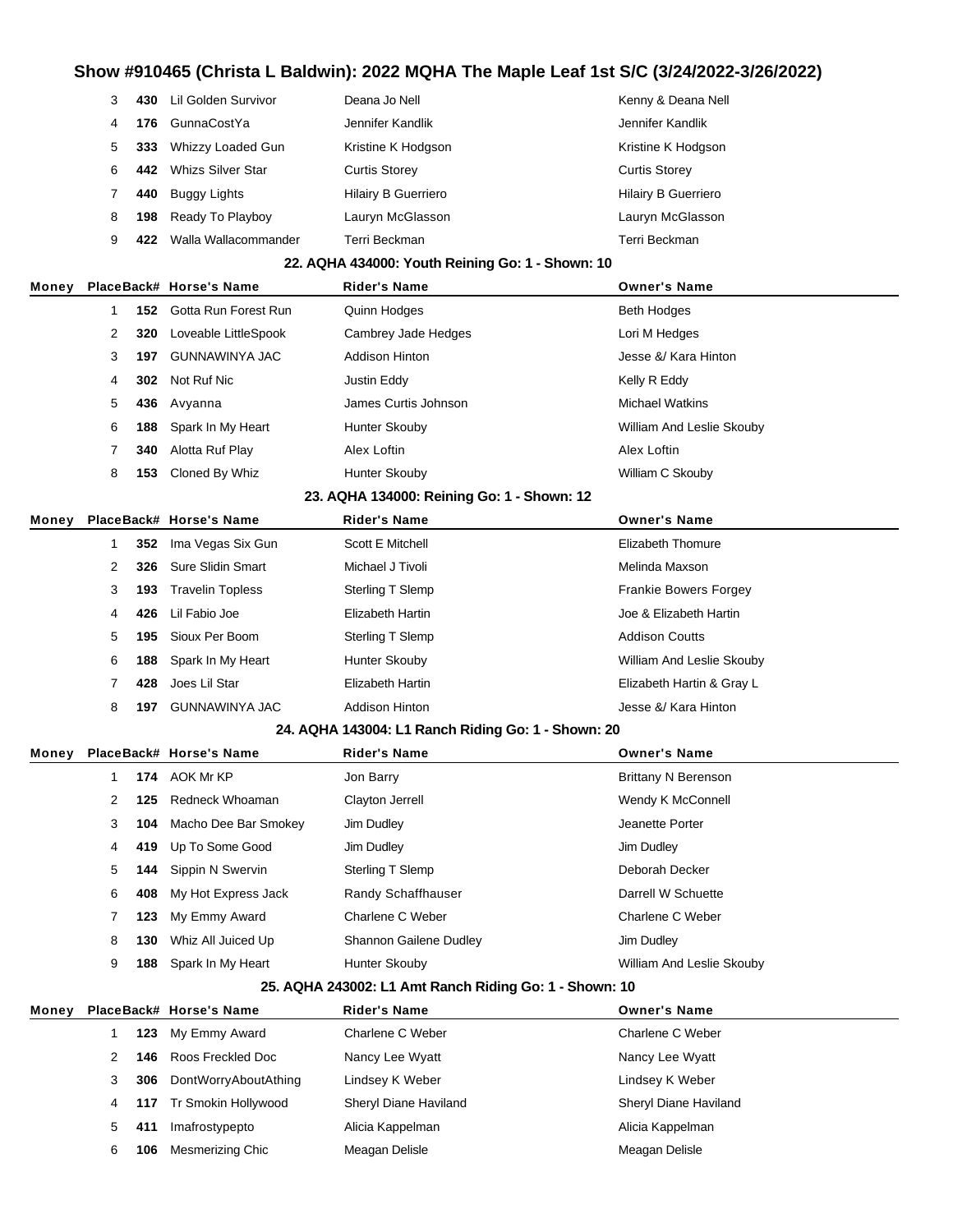|      | 7 178 Lope The Bases          | Debbie Thomas              | Gary Or Debbie Thomas |
|------|-------------------------------|----------------------------|-----------------------|
|      | <b>185</b> Kruzin On The Rail | Emma G Shell               | Emma G Shell          |
| OP19 | 440 Buggy Lights              | <b>Hilairy B Guerriero</b> | Hilairy B Guerriero   |

#### **26. AQHA 243000: Amt Ranch Riding Go: 1 - Shown: 19**

| Money |   |     | PlaceBack# Horse's Name     | <b>Rider's Name</b>                                      | <b>Owner's Name</b>    |
|-------|---|-----|-----------------------------|----------------------------------------------------------|------------------------|
|       | 1 | 150 | <b>CUSTOMS CONQUISTADOR</b> | Sherri A Tearney                                         | Sherri A Tearney       |
|       | 2 | 123 | My Emmy Award               | Charlene C Weber                                         | Charlene C Weber       |
|       | 3 | 154 | Crickets Dun It Too         | Mary Bluhm Holsten                                       | Mary Bluhm Holsten     |
|       | 4 | 406 | Wimpys Chromed Kid          | Gwyn Haskins                                             | Gwyn & Mark Haskins    |
|       | 5 | 306 | DontWorryAboutAthing        | Lindsey K Weber                                          | Lindsey K Weber        |
|       | 6 | 128 | <b>SHR Flash For Cash</b>   | Shannon Gailene Dudley                                   | Jim Dudley             |
|       | 7 | 146 | Roos Freckled Doc           | Nancy Lee Wyatt                                          | Nancy Lee Wyatt        |
|       | 8 | 121 | RMB Only Krymsun            | Carla Ann Berdeaux                                       | Carla Ann Berdeaux     |
|       | 9 | 411 | Imafrostypepto              | Alicia Kappelman                                         | Alicia Kappelman       |
|       |   |     |                             | 27. AQHA 443002: L1 Youth Ranch Riding Go: 1 - Shown: 14 |                        |
| Money |   |     | PlaceBack# Horse's Name     | <b>Rider's Name</b>                                      | <b>Owner's Name</b>    |
|       | 1 | 675 | Little Outlaw Jac           | Jada Casto                                               | Staci Casto            |
|       | 2 | 444 | <b>Bruce Allmighty</b>      | CJ W Kirkland                                            | Monte & Cindy Hamilton |
|       | 3 | 101 | Dolled Up Dolly             | Mackenzie Lakso                                          | Mackenzie Lakso        |
|       | 4 | 152 | Gotta Run Forest Run        | Quinn Hodges                                             | <b>Beth Hodges</b>     |
|       | 5 | 427 | See The Fancy Chip          | Lily P Hatch                                             | Lily P Hatch           |
|       | 6 | 142 | Ffr Wizard                  | <b>Addison Hinton</b>                                    | <b>Addison Hinton</b>  |

**197** GUNNAWINYA JAC Addison Hinton Addison Hinton Jesse &/ Kara Hinton **131** A Passing 747 Lyla Lee Martin LINDSAY & LYLA MARTIN **188** Spark In My Heart Hunter Skouby **William And Leslie Skouby** William And Leslie Skouby

#### **28. AQHA 443000: Youth Ranch Riding Go: 1 - Shown: 16**

| Money |   |     | PlaceBack# Horse's Name        | <b>Rider's Name</b>     | <b>Owner's Name</b>       |
|-------|---|-----|--------------------------------|-------------------------|---------------------------|
|       |   |     | <b>140</b> Suddenly No Warning | Abigail Elizabeth Lewis | Elizabeth Nicole Lewis    |
|       | 2 | 184 | Buck Roo                       | Abigail Elizabeth Lewis | Abigail Elizabeth Lewis   |
|       | 3 | 675 | Little Outlaw Jac              | Jada Casto              | Staci Casto               |
|       | 4 | 320 | Loveable LittleSpook           | Cambrey Jade Hedges     | Lori M Hedges             |
|       | 5 | 152 | Gotta Run Forest Run           | Quinn Hodges            | <b>Beth Hodges</b>        |
|       | 6 | 188 | Spark In My Heart              | Hunter Skouby           | William And Leslie Skouby |
|       |   | 444 | <b>Bruce Allmighty</b>         | CJ W Kirkland           | Monte & Cindy Hamilton    |
|       | 8 |     | 131 A Passing 747              | Lyla Lee Martin         | LINDSAY & LYLA MARTIN     |
|       | 9 | 101 | Dolled Up Dolly                | Mackenzie Lakso         | Mackenzie Lakso           |

#### **29. AQHA 143000: Ranch Riding Go: 1 - Shown: 26**

| Money |   |     | PlaceBack# Horse's Name     | <b>Rider's Name</b>     | <b>Owner's Name</b>     |
|-------|---|-----|-----------------------------|-------------------------|-------------------------|
|       |   |     | 184 Buck Roo                | Abigail Elizabeth Lewis | Abigail Elizabeth Lewis |
|       | 2 |     | 140 Suddenly No Warning     | Abigail Elizabeth Lewis | Elizabeth Nicole Lewis  |
|       | 3 | 106 | Mesmerizing Chic            | Jon Barry               | Meagan Delisle          |
|       | 4 | 5.  | Im Gettin Trashed           | Christopher T Russell   | Janet Lange             |
|       | 5 | 150 | <b>CUSTOMS CONQUISTADOR</b> | Sherri A Tearney        | Sherri A Tearney        |
|       | 6 | 125 | Redneck Whoaman             | Clayton Jerrell         | Wendy K McConnell       |
|       |   |     | 129 Codes Little Annie      | Jon Barry               | Patti Greene            |
|       | 8 | 130 | Whiz All Juiced Up          | Susan Gail Dudley       | Jim Dudley              |
|       |   |     |                             |                         |                         |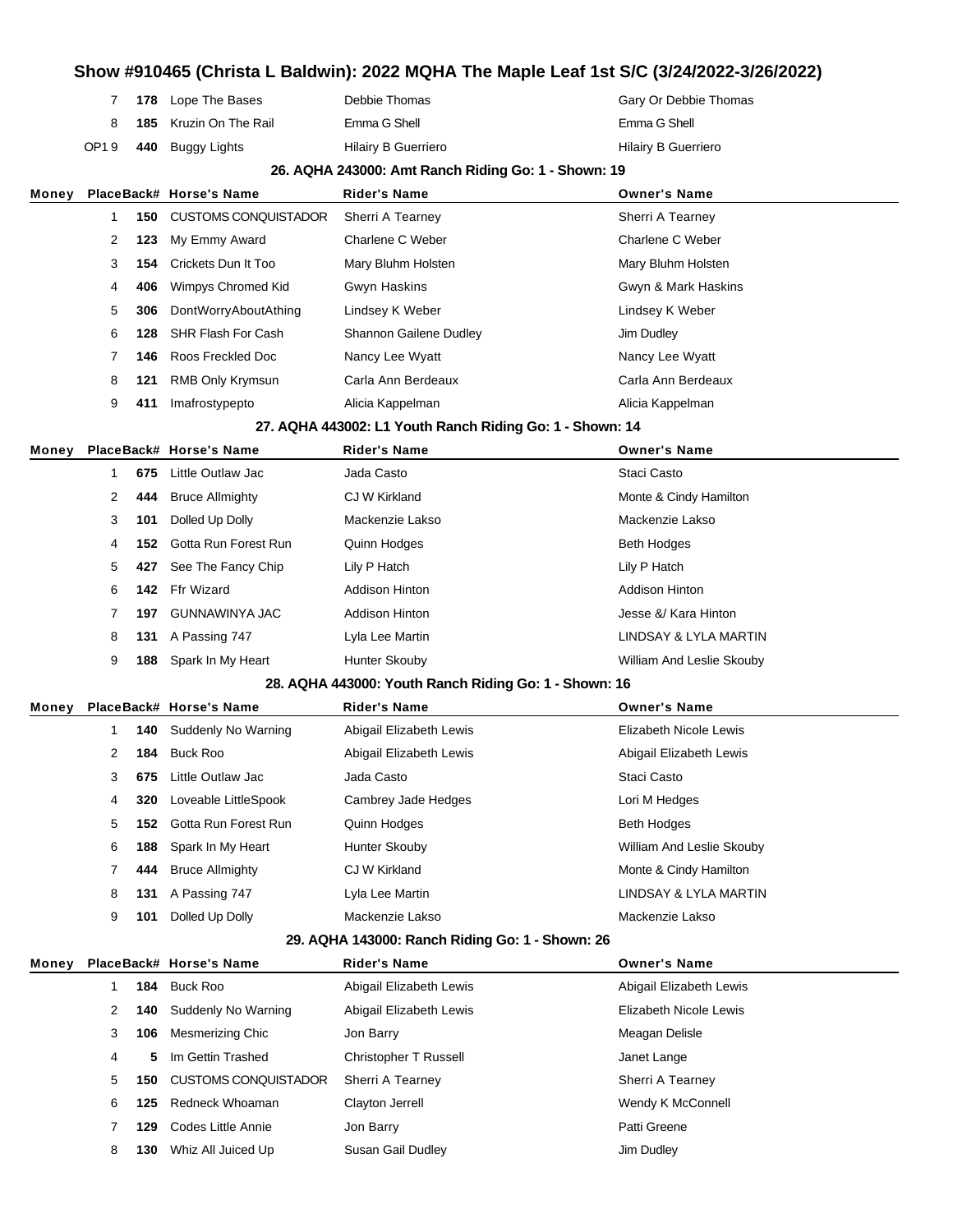| Show #910465 (Christa L Baldwin): 2022 MQHA The Maple Leaf 1st S/C (3/24/2022-3/26/2022) |              |      |                             |                                                                                     |                               |  |
|------------------------------------------------------------------------------------------|--------------|------|-----------------------------|-------------------------------------------------------------------------------------|-------------------------------|--|
|                                                                                          | 9            |      | 174 AOK Mr KP               | Jon Barry                                                                           | <b>Brittany N Berenson</b>    |  |
|                                                                                          |              |      |                             | 30. AQHA 642100: ED L2 Walk-Jog Western Pleasure (independent) Go: 1 - Shown: 1     |                               |  |
| Money                                                                                    |              |      | PlaceBack# Horse's Name     | Rider's Name                                                                        | <b>Owner's Name</b>           |  |
|                                                                                          | $\mathbf{1}$ |      | 973 Willy Fine Wine         | Robert M Castellitto                                                                | Shannon Or David Mancino      |  |
|                                                                                          |              |      |                             | 31. AQHA 640100: ED L2 Walk-Jog Western Horsemanship (independent) Go: 1 - Shown: 1 |                               |  |
| Money                                                                                    |              |      | PlaceBack# Horse's Name     | <b>Rider's Name</b>                                                                 | <b>Owner's Name</b>           |  |
|                                                                                          | 1            |      | 973 Willy Fine Wine         | Robert M Castellitto                                                                | Shannon Or David Mancino      |  |
|                                                                                          |              |      |                             | 32. OPEN 9998: Small Fry Western Pleasure Go: 1 - Shown: 6                          |                               |  |
| Money                                                                                    |              |      | PlaceBack# Horse's Name     | <b>Rider's Name</b>                                                                 | <b>Owner's Name</b>           |  |
|                                                                                          | $\mathbf{1}$ |      | 7 VS Stun Gun               | Kolt Clark                                                                          | Karie C Clark                 |  |
|                                                                                          | 2            | 143  | The Best Bet Yet            | Willa G Bruce                                                                       | Kalena J Bruce                |  |
|                                                                                          | 3            | 155  | Invite Ms Good Bar          | Gabriella Stout                                                                     | Jana Allison                  |  |
|                                                                                          | 4            | 167  | See You At The Party        | Zoey Wetherell                                                                      | Chloe Engelbrecht             |  |
|                                                                                          | 5            | 145  | <b>CH JustALilRuf</b>       | <b>Grayson Stout</b>                                                                | Jana Allison                  |  |
|                                                                                          | 6            | 178  | Lope The Bases              | <b>Weston Randall</b>                                                               | Gary Or Debbie Thomas         |  |
|                                                                                          |              |      |                             | 33. OPEN 9999: Small Fry Horsemanship Go: 1 - Shown: 4                              |                               |  |
| Money                                                                                    |              |      | PlaceBack# Horse's Name     | <b>Rider's Name</b>                                                                 | <b>Owner's Name</b>           |  |
|                                                                                          | $\mathbf 1$  | 143  | The Best Bet Yet            | Willa G Bruce                                                                       | Kalena J Bruce                |  |
|                                                                                          | 2            | 155  | Invite Ms Good Bar          | Gabriella Stout                                                                     | Jana Allison                  |  |
|                                                                                          | 3            | 145  | <b>CH JustALilRuf</b>       | <b>Grayson Stout</b>                                                                | Jana Allison                  |  |
|                                                                                          | 4            |      | 167 See You At The Party    | Zoey Wetherell                                                                      | Chloe Engelbrecht             |  |
|                                                                                          |              |      |                             | 34. AQHA 242102: L1 Amt Walk Trot Western Pleasure Go: 1 - Shown: 13                |                               |  |
| Money                                                                                    |              |      | PlaceBack# Horse's Name     | <b>Rider's Name</b>                                                                 | <b>Owner's Name</b>           |  |
|                                                                                          | 1            | 205  | Krackalackin Krymsun        | Debbie Gast                                                                         | Debbie Gast                   |  |
|                                                                                          | 2            | 405  | <b>Hotrod This</b>          | Sherri L Hennis                                                                     | Sherri L Hennis               |  |
|                                                                                          | 3            | 179  | Snooki                      | Shawna K Johnston                                                                   | Jaxson Hunter Johnston        |  |
|                                                                                          | 4            | 315  | <b>Busted For Lopenlazy</b> | Cynthia Lee Rimkus                                                                  | Cynthia Lee Rimkus            |  |
|                                                                                          | 5            | 170  | Winnie Invited Me           | Larry E Lottmann                                                                    | Larry E Lottmann              |  |
|                                                                                          | 6            | 155  | Invite Ms Good Bar          | Jana Allison                                                                        | Jana Allison                  |  |
|                                                                                          | 7            | 109  | It Got Hot                  | CAITLIN C ROBB                                                                      | <b>Heather Townsend-Macan</b> |  |
|                                                                                          | 8            | 421  | Kissin The Guns             | Kim E Blunt                                                                         | Kim E And David M Blunt       |  |
|                                                                                          | 9            | 169  | <b>Finely Chilling</b>      | Natalie Ann Eaton                                                                   | <b>Kitty Gilbert</b>          |  |
|                                                                                          |              |      |                             | 35. AQHA 240102: L1 Amt Walk Trot Horsemanship Go: 1 - Shown: 11                    |                               |  |
| Money                                                                                    |              |      | PlaceBack# Horse's Name     | <b>Rider's Name</b>                                                                 | <b>Owner's Name</b>           |  |
|                                                                                          | 1            | 147  | Rock The Cash Barr          | Leigh Nitcher                                                                       | Leigh Nitcher                 |  |
|                                                                                          | 2            | 405  | <b>Hotrod This</b>          | Sherri L Hennis                                                                     | Sherri L Hennis               |  |
|                                                                                          | 3            | 205  | Krackalackin Krymsun        | Debbie Gast                                                                         | Debbie Gast                   |  |
|                                                                                          | 4            | 109  | It Got Hot                  | CAITLIN C ROBB                                                                      | <b>Heather Townsend-Macan</b> |  |
|                                                                                          | 5            | 169  | <b>Finely Chilling</b>      | Natalie Ann Eaton                                                                   | <b>Kitty Gilbert</b>          |  |
|                                                                                          | 6            | 155  | Invite Ms Good Bar          | Jana Allison                                                                        | Jana Allison                  |  |
|                                                                                          | $7^{\circ}$  | 1313 | Putting In R Time           | Mary Stassi                                                                         | Mary Stassi                   |  |
|                                                                                          | 8            | 164  | <b>Blue Fire A Blazin</b>   | Kaylynn Dunn                                                                        | <b>Teddi Steeves</b>          |  |
|                                                                                          | 9            | 315  | <b>Busted For Lopenlazy</b> | Cynthia Lee Rimkus                                                                  | Cynthia Lee Rimkus            |  |
|                                                                                          |              |      |                             | 36. AQHA 442102: L1 Youth Walk Trot Western Pleasure Go: 1 - Shown: 4               |                               |  |
| Money                                                                                    |              |      | PlaceBack# Horse's Name     | <b>Rider's Name</b>                                                                 | <b>Owner's Name</b>           |  |
|                                                                                          | $\mathbf{1}$ | 415  | Premium Pine                | <b>Emmilie Mcneely</b>                                                              | Amy Browning Kirkland         |  |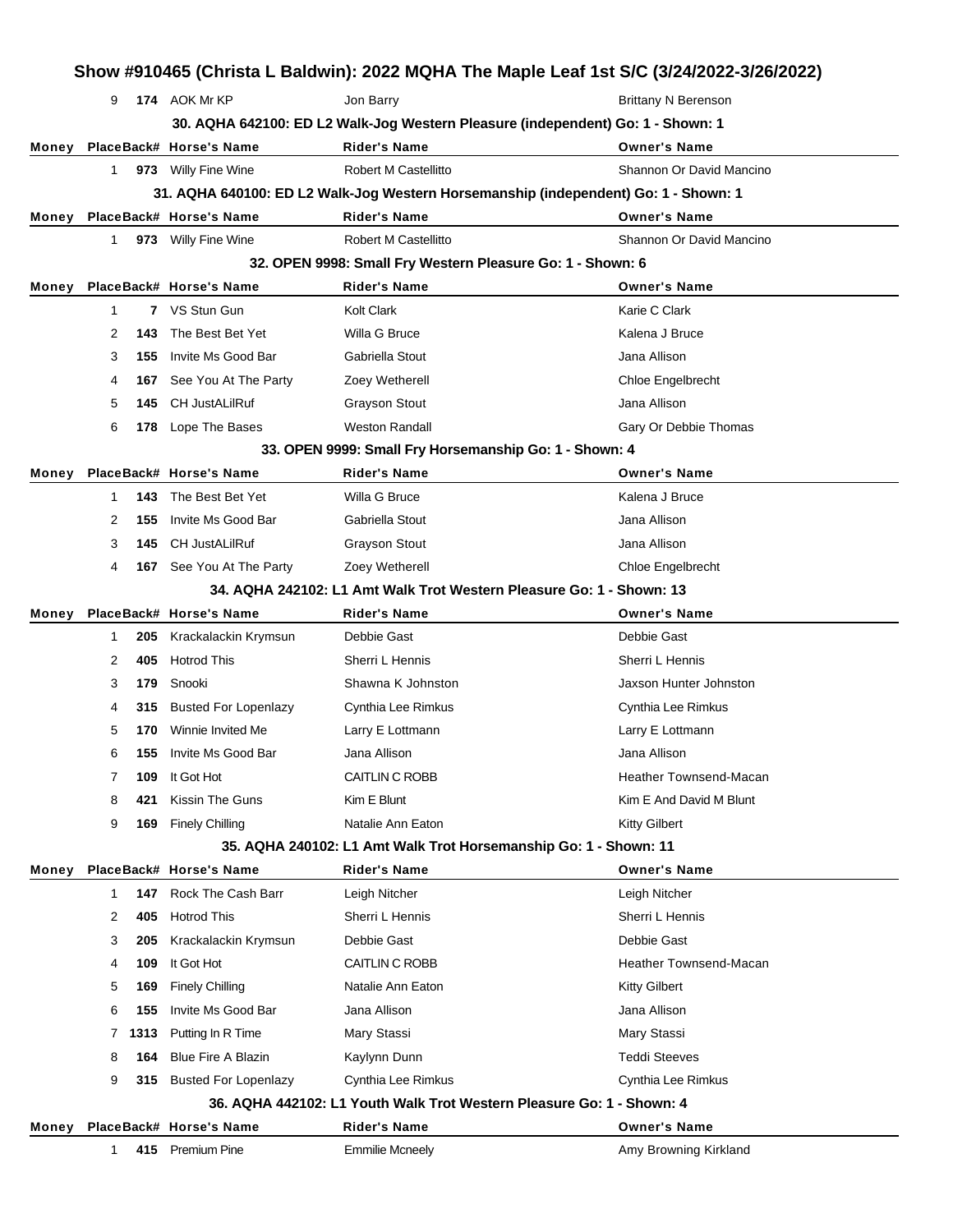|       |   |      |                             |                                                                    | Show #910465 (Christa L Baldwin): 2022 MQHA The Maple Leaf 1st S/C (3/24/2022-3/26/2022) |
|-------|---|------|-----------------------------|--------------------------------------------------------------------|------------------------------------------------------------------------------------------|
|       | 2 | 309  | Shes Dun Good N Gold        | Mia Beallis                                                        | Daniel And Tracy Beallis                                                                 |
|       | 3 | 186  | <b>Zipped Royally</b>       | Laryn Wald                                                         | <b>Ellistin Morey</b>                                                                    |
|       | 4 | 555  | PR Zip Me Deck              | <b>Richard Alexander Wood</b>                                      | Bayleigh Wood                                                                            |
|       |   |      |                             | 37. AQHA 440102: L1 Youth Walk Trot Horsemanship Go: 1 - Shown: 5  |                                                                                          |
| Money |   |      | PlaceBack# Horse's Name     | <b>Rider's Name</b>                                                | <b>Owner's Name</b>                                                                      |
|       | 1 | 555  | PR Zip Me Deck              | <b>Richard Alexander Wood</b>                                      | Bayleigh Wood                                                                            |
|       | 2 | 186  | <b>Zipped Royally</b>       | Laryn Wald                                                         | <b>Ellistin Morey</b>                                                                    |
|       | 3 | 415  | <b>Premium Pine</b>         | <b>Emmilie Mcneely</b>                                             | Amy Browning Kirkland                                                                    |
|       | 4 | 309  | Shes Dun Good N Gold        | Mia Beallis                                                        | Daniel And Tracy Beallis                                                                 |
|       |   |      |                             | 38. AQHA 240001: RK Amt Western Horsemanship Go: 1 - Shown: 8      |                                                                                          |
| Money |   |      | PlaceBack# Horse's Name     | Rider's Name                                                       | <b>Owner's Name</b>                                                                      |
|       | 1 | 225  | Dont Skip Stick             | <b>Taylor Young</b>                                                | <b>Taylor Young</b>                                                                      |
|       | 2 | 173  | Southwestern Pete           | Ronald L Hinton DDS                                                | <b>Hinton Stables</b>                                                                    |
|       | 3 | 705  | Southern Debutant           | Joelle Karl                                                        | Joelle Karl                                                                              |
|       | 4 | 312  | Hot N Krymsun               | Linda Weber                                                        | Linda Weber                                                                              |
|       | 5 | 120  | Hello Lazy                  | Janet Deckman                                                      | Janet Deckman                                                                            |
|       | 6 | 625  | So Good I Ache              | Angie Dale                                                         | Angie Dale                                                                               |
|       | 7 | 2105 | Krymsun Kowboy              | Amber Paige Herron                                                 | Amy A Herron                                                                             |
|       | 8 | 136  | Move My Way                 | Glenna Dunn                                                        | Glenna Dunn                                                                              |
|       |   |      |                             | 39. AQHA 240002: L1 Amt Western Horsemanship Go: 1 - Shown: 22     |                                                                                          |
| Money |   |      | PlaceBack# Horse's Name     | <b>Rider's Name</b>                                                | <b>Owner's Name</b>                                                                      |
|       | 1 | 2319 | SumDiscretionAdvised        | Kelsey Guadarrama                                                  | Kelsey Guadarrama                                                                        |
|       | 2 | 225  | Dont Skip Stick             | <b>Taylor Young</b>                                                | <b>Taylor Young</b>                                                                      |
|       | 3 | 110  | Snap Krackle Pop            | Twylla Lynn Brown                                                  | Twylla Lynn Brown                                                                        |
|       | 4 | 376  | <b>Strutin ClassyAssets</b> | Laura Ellen Kennedy                                                | Pamela Kennedy                                                                           |
|       | 5 | 166  | Mighto Machine              | Joanne R Lollis                                                    | Joanne R Lollis                                                                          |
|       | 6 | 157  | Zips Hot Investment         | Jessica A Hiemstra                                                 | Jessica A Hiemstra                                                                       |
|       | 7 | 112  | Km The Best Man             | Barbara A Wells                                                    | Ivan And Barbara Wells                                                                   |
|       | 8 | 565  | One Good Margarita          | Robyn M Garcia                                                     | Robyn & Emma Garcia                                                                      |
|       | 9 | 420  | Whos Lazy Now               | Ann Nordquist                                                      | Kristen Kahler                                                                           |
|       |   |      |                             | 40. AQHA 240000: Amt Western Horsemanship Go: 1 - Shown: 13        |                                                                                          |
| Money |   |      | PlaceBack# Horse's Name     | <b>Rider's Name</b>                                                | <b>Owner's Name</b>                                                                      |
|       | 1 | 138  | Good Golly Im Lazy          | Cara Harmon                                                        | Cara Harmon                                                                              |
|       | 2 | 410  | <b>MACHROMES</b>            | Lana Markway                                                       | Lana Markway                                                                             |
|       | 3 | 249  | Km Lopin The Best           | Emma Ryon Rittenberry                                              | Kim Rittenberry                                                                          |
|       | 4 | 834  | ChocolateOnTheRange         | Carly Keshner                                                      | Carly Keshner                                                                            |
|       | 5 | 304  | The Light Knight            | Griffin Wade Holliday                                              | David/Holly Holliday                                                                     |
|       | 6 | 325  | <b>Dressed For Martinis</b> | Andrea N Benter                                                    | Andrea N Benter                                                                          |
|       | 7 | 102  | No Doubt Im Silver          | <b>Bailey A Eisinger</b>                                           | <b>Bailey A Eisinger</b>                                                                 |
|       | 8 | 2105 | Krymsun Kowboy              | Amber Paige Herron                                                 | Amy A Herron                                                                             |
|       | 9 | 225  | Dont Skip Stick             | Taylor Young                                                       | <b>Taylor Young</b>                                                                      |
|       |   |      |                             | 41. AQHA 240800: Amt Select Western Horsemanship Go: 1 - Shown: 12 |                                                                                          |
| Money |   |      | PlaceBack# Horse's Name     | <b>Rider's Name</b>                                                | <b>Owner's Name</b>                                                                      |
|       | 1 | 166  | Mighto Machine              | Joanne R Lollis                                                    | Joanne R Lollis                                                                          |
|       | 2 | 314  | One Hott Man                | Andra Lynn Angle                                                   | Jessica Angle                                                                            |
|       | 3 | 420  | Whos Lazy Now               | Ann Nordquist                                                      | Kristen Kahler                                                                           |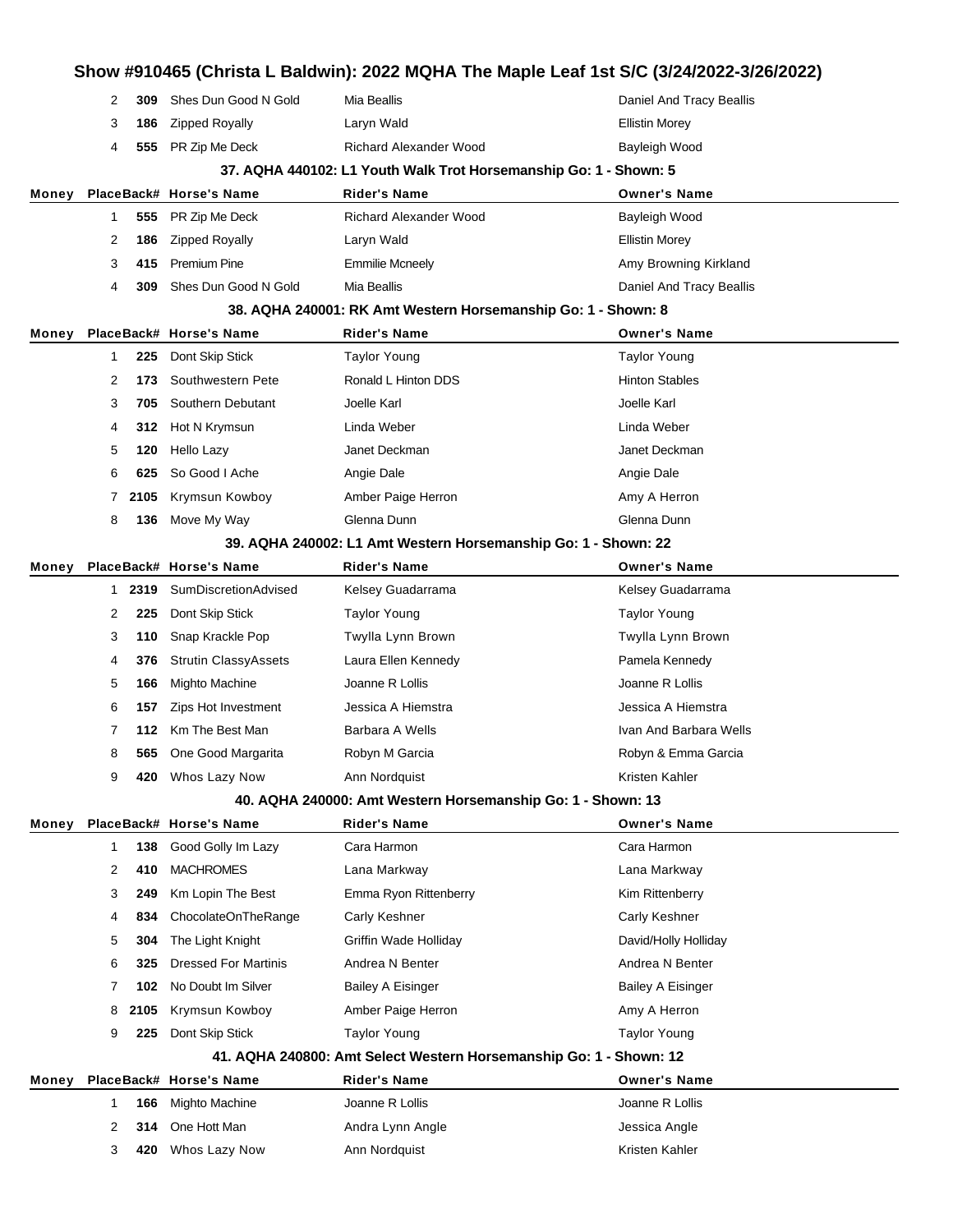|       | 4            | 112 | Km The Best Man           | Barbara A Wells                                                                      | Ivan And Barbara Wells   |
|-------|--------------|-----|---------------------------|--------------------------------------------------------------------------------------|--------------------------|
|       | 5            | 328 | A Presidential Veto       | Kim Hibdon                                                                           | Kim &/or Nadine Hibdon   |
|       | 6            | 418 | The Whiskey Mmade Me      | Kathy Hood                                                                           | Kathy Hood               |
|       | 7            | 148 | <b>Big Country Kruzer</b> | Nancy A Keegan                                                                       | Nancy & Donald Voelte    |
|       | 8            | 135 | Jammz Spittin Polish      | Pamela Ann Olive                                                                     | Pamela Ann Olive         |
|       | 9            | 159 | Itza Slam Dunk            | Pamela Wilson                                                                        | Pamela Wilson            |
|       |              |     |                           | 42. AQHA 440001: RK Youth Western Horsemanship Go: 1 - Shown: 7                      |                          |
| Money |              |     | PlaceBack# Horse's Name   | <b>Rider's Name</b>                                                                  | <b>Owner's Name</b>      |
|       | $\mathbf{1}$ |     | 137 For Your Protection   | Sydney Elizabeth Feager                                                              | Jeff Or Holly Feager     |
|       | 2            | 177 | Keeping It Cool           | <b>Haley Clithero</b>                                                                | Stuart Or Karen Bandstra |
|       | 3            | 310 | Lope Along Ellie          | Elleigh Wood                                                                         | Elleigh Wood             |
|       | 4            | 441 | Surely Im A Certain       | <b>Addison Buckley</b>                                                               | <b>Addison Buckley</b>   |
|       | 5            | 313 | Good Times For Me         | Jocelyn Rae Timmermeyer                                                              | Jocelyn Rae Timmermeyer  |
|       | 6            | 427 | See The Fancy Chip        | Lily P Hatch                                                                         | Lily P Hatch             |
|       |              |     |                           | 43. AQHA 440002: L1 Youth Western Horsemanship Go: 1 - Shown: 14                     |                          |
| Money |              |     | PlaceBack# Horse's Name   | <b>Rider's Name</b>                                                                  | <b>Owner's Name</b>      |
|       | 1            | 137 | For Your Protection       | Sydney Elizabeth Feager                                                              | Jeff Or Holly Feager     |
|       | 2            | 177 | Keeping It Cool           | <b>Haley Clithero</b>                                                                | Stuart Or Karen Bandstra |
|       | 3            | 310 | Lope Along Ellie          | Elleigh Wood                                                                         | Elleigh Wood             |
|       | 4            | 300 | <b>Batt Attitude</b>      | Abigail Renee Eddy                                                                   | Kelly R Eddy             |
|       | 5            | 667 | Nicks Gotta Chip          | Grace Margaret Kehoe                                                                 | Grace Margaret Kehoe     |
|       | 6            | 441 | Surely Im A Certain       | <b>Addison Buckley</b>                                                               | <b>Addison Buckley</b>   |
|       | 7            | 504 | Gettin Invested           | Sarah Trick                                                                          | Sarah Trick              |
|       | 8            | 716 | A Sudden Extreme          | Natalie J Riegsecker                                                                 | Heather C Riegsecker     |
|       | 9            | 444 | <b>Bruce Allmighty</b>    | CJ W Kirkland                                                                        | Monte & Cindy Hamilton   |
|       |              |     |                           | 44. AQHA 440000: Youth Western Horsemanship Go: 1 - Shown: 18                        |                          |
| Money |              |     | PlaceBack# Horse's Name   | <b>Rider's Name</b>                                                                  | <b>Owner's Name</b>      |
|       | 1            | 189 | Presleys Got Rhythm       | <b>Kelly Coonce</b>                                                                  | Katie Coonce             |
|       | 2            | 156 | Chex Out My Lope          | Kaylyn Gabrielle Kruchten                                                            | Kristine Kruchten        |
|       | 3            | 249 | Km Lopin The Best         | Darcie Faye Rittenberry                                                              | Kim Rittenberry          |
|       | 4            |     | 8305 Full Code            | Taylor Erin Schroeder                                                                | Taylor Erin Schroeder    |
|       | 5            | 308 | Showoffyourassets         | <b>Ellistin Morey</b>                                                                | Elisha L T Keith         |
|       | 6            | 300 | <b>Batt Attitude</b>      | Abigail Renee Eddy                                                                   | Kelly R Eddy             |
|       | 7            | 518 | Shes N Control            | <b>Chloe Roberts</b>                                                                 | Jody L Roberts           |
|       | 8            | 137 | For Your Protection       | Sydney Elizabeth Feager                                                              | Jeff Or Holly Feager     |
|       | 9            |     | 310 Lope Along Ellie      | Elleigh Wood                                                                         | Elleigh Wood             |
|       |              |     |                           | 45. AQHA 644100: ED L2 Walk-Trot Hunter Under Saddle (independent) Go: 1 - Shown: 1  |                          |
| Money |              |     | PlaceBack# Horse's Name   | <b>Rider's Name</b>                                                                  | <b>Owner's Name</b>      |
|       |              |     | 1 973 Willy Fine Wine     | Robert M Castellitto                                                                 | Shannon Or David Mancino |
|       |              |     |                           | 46. AQHA 652100: ED L2 Walk-Trot Hunt Seat Equitation (independent) Go: 1 - Shown: 1 |                          |
| Money |              |     | PlaceBack# Horse's Name   | <b>Rider's Name</b>                                                                  | <b>Owner's Name</b>      |
|       | $1 \quad$    |     | 973 Willy Fine Wine       | Robert M Castellitto                                                                 | Shannon Or David Mancino |
|       |              |     |                           | 47. OPEN 9996: Small Fry Hunter Under Saddle Go: 1 - Shown: 2                        |                          |
| Money |              |     | PlaceBack# Horse's Name   | <b>Rider's Name</b>                                                                  | <b>Owner's Name</b>      |
|       | 1            | 143 | The Best Bet Yet          | Willa G Bruce                                                                        | Kalena J Bruce           |
|       | 2            |     | 167 See You At The Party  | Zoey Wetherell                                                                       | Chloe Engelbrecht        |
|       |              |     |                           |                                                                                      |                          |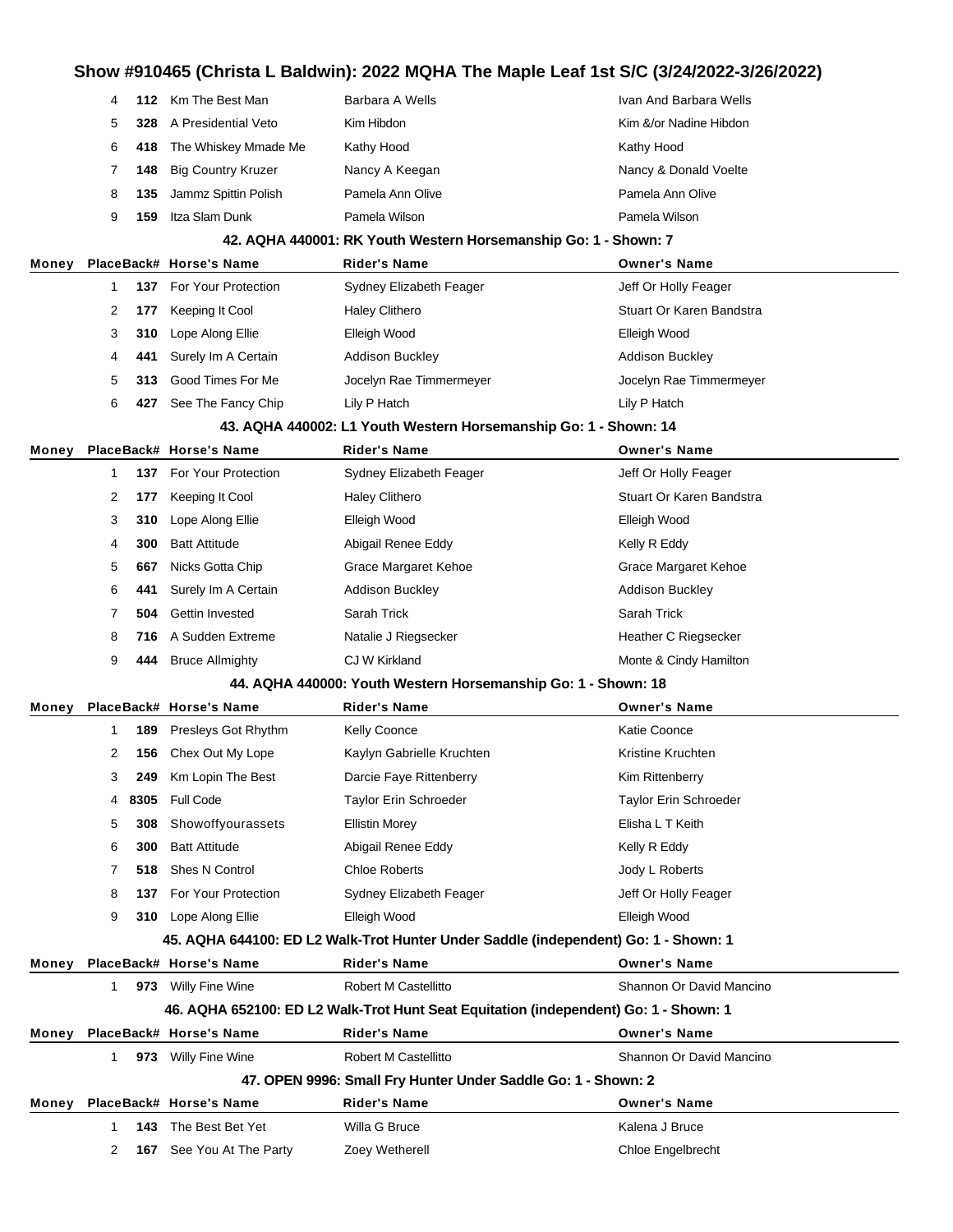#### **48. OPEN 9997: Small Fry Equitation Go: 1 - Shown: 2**

|       |             |      | Money PlaceBack# Horse's Name     | Rider's Name                                                                         | <b>Owner's Name</b>      |
|-------|-------------|------|-----------------------------------|--------------------------------------------------------------------------------------|--------------------------|
|       | $\mathbf 1$ | 143  | The Best Bet Yet                  | Willa G Bruce                                                                        | Kalena J Bruce           |
|       | 2           | 167  | See You At The Party              | Zoey Wetherell                                                                       | Chloe Engelbrecht        |
|       |             |      |                                   | 49. AQHA 244102: L1 Amt Walk Trot Hunter Under Saddle Go: 1 - Shown: 7               |                          |
| Money |             |      | PlaceBack# Horse's Name           | Rider's Name                                                                         | <b>Owner's Name</b>      |
|       | $\mathbf 1$ | 127  | Luvutothemoonandback              | Natalie Stepp                                                                        | Natalie Stepp            |
|       | 2           | 147  | Rock The Cash Barr                | Leigh Nitcher                                                                        | Leigh Nitcher            |
|       | 3           | 192  | Looking Flashy                    | Elisha L T Keith                                                                     | Elisha L T Keith         |
|       | 4           | 169  | <b>Finely Chilling</b>            | Natalie Ann Eaton                                                                    | <b>Kitty Gilbert</b>     |
|       | 5           | 164  | <b>Blue Fire A Blazin</b>         | Kaylynn Dunn                                                                         | <b>Teddi Steeves</b>     |
|       | 6           | 1313 | Putting In R Time                 | Mary Stassi                                                                          | Mary Stassi              |
|       | 7           | 163  | Hoo Can Resist                    | Dawn McCoun Hatfield                                                                 | Dawn McCoun Hatfield     |
|       |             |      |                                   | 50. AQHA 252102: L1 Amt Walk Trot Hunt Seat Equitation Go: 1 - Shown: 7              |                          |
| Money |             |      | PlaceBack# Horse's Name           | <b>Rider's Name</b>                                                                  | <b>Owner's Name</b>      |
|       | 1           | 169  | <b>Finely Chilling</b>            | Natalie Ann Eaton                                                                    | <b>Kitty Gilbert</b>     |
|       | 2           | 1313 | Putting In R Time                 | Mary Stassi                                                                          | Mary Stassi              |
|       | 3           | 127  | Luvutothemoonandback              | Natalie Stepp                                                                        | Natalie Stepp            |
|       | 4           | 192  | Looking Flashy                    | Elisha L T Keith                                                                     | Elisha L T Keith         |
|       | 5           | 147  | Rock The Cash Barr                | Leigh Nitcher                                                                        | Leigh Nitcher            |
|       | 6           | 163  | Hoo Can Resist                    | Dawn McCoun Hatfield                                                                 | Dawn McCoun Hatfield     |
|       | 7           | 164  | <b>Blue Fire A Blazin</b>         | Kaylynn Dunn                                                                         | <b>Teddi Steeves</b>     |
|       |             |      |                                   | 51, AQHA 444102: L1 Youth Walk Trot Hunter Under Saddle Go: 1 - Shown: 4             |                          |
| Money |             |      | PlaceBack# Horse's Name           | <b>Rider's Name</b>                                                                  | <b>Owner's Name</b>      |
|       | 1           | 675  | Little Outlaw Jac                 | Jada Casto                                                                           | Staci Casto              |
|       | 2           | 309  | Shes Dun Good N Gold              | Mia Beallis                                                                          | Daniel And Tracy Beallis |
|       | 3           | 167  | See You At The Party              | Zoey Wetherell                                                                       | Chloe Engelbrecht        |
|       | 4           | 415  | Premium Pine                      | <b>Emmilie Mcneely</b>                                                               | Amy Browning Kirkland    |
|       |             |      |                                   | 52. AQHA 452102: L1 Youth Walk Trot Hunt Seat Equitation Go: 1 - Shown: 5            |                          |
| Money |             |      | PlaceBack# Horse's Name           | <b>Rider's Name</b>                                                                  | <b>Owner's Name</b>      |
|       | 1.          |      | 675 Little Outlaw Jac             | Jada Casto                                                                           | Staci Casto              |
|       | 2           | 309  | Shes Dun Good N Gold              | Mia Beallis                                                                          | Daniel And Tracy Beallis |
|       | 3           | 113  | W Coco Chanel                     | Aubrey Seliga                                                                        | Aubrey Seliga            |
|       | 4           | 167  | See You At The Party              | Zoey Wetherell                                                                       | Chloe Engelbrecht        |
|       | 5           | 415  | Premium Pine                      | <b>Emmilie Mcneely</b>                                                               | Amy Browning Kirkland    |
|       |             |      |                                   | 54. AQHA 244001: RK Amt Hunter Under Saddle Go: 1 - Shown: 2                         |                          |
| Money |             |      | PlaceBack# Horse's Name           | <b>Rider's Name</b>                                                                  | <b>Owner's Name</b>      |
|       | 1           | 225  | Dont Skip Stick<br>So Good I Ache | <b>Taylor Young</b>                                                                  | Taylor Young             |
|       | 2           | 625  |                                   | Angie Dale                                                                           | Angie Dale               |
|       |             |      | PlaceBack# Horse's Name           | 55. AQHA 244002: L1 Amt Hunter Under Saddle Go: 1 - Shown: 10<br><b>Rider's Name</b> | <b>Owner's Name</b>      |
| Money | 1           | 2319 | SumDiscretionAdvised              | Kelsey Guadarrama                                                                    | Kelsey Guadarrama        |
|       | 2           | 114  | Always Certain                    | Kimberly Marie Slaughter                                                             | Kimberly Marie Slaughter |
|       | 3           | 399  | <b>HRZ Elegant And Blue</b>       | Robyn M Garcia                                                                       | Robyn & Emma Garcia      |
|       | 4           | 328  | A Presidential Veto               | Kim Hibdon                                                                           | Kim &/or Nadine Hibdon   |
|       | 5           | 225  | Dont Skip Stick                   | <b>Taylor Young</b>                                                                  | <b>Taylor Young</b>      |
|       |             |      |                                   |                                                                                      |                          |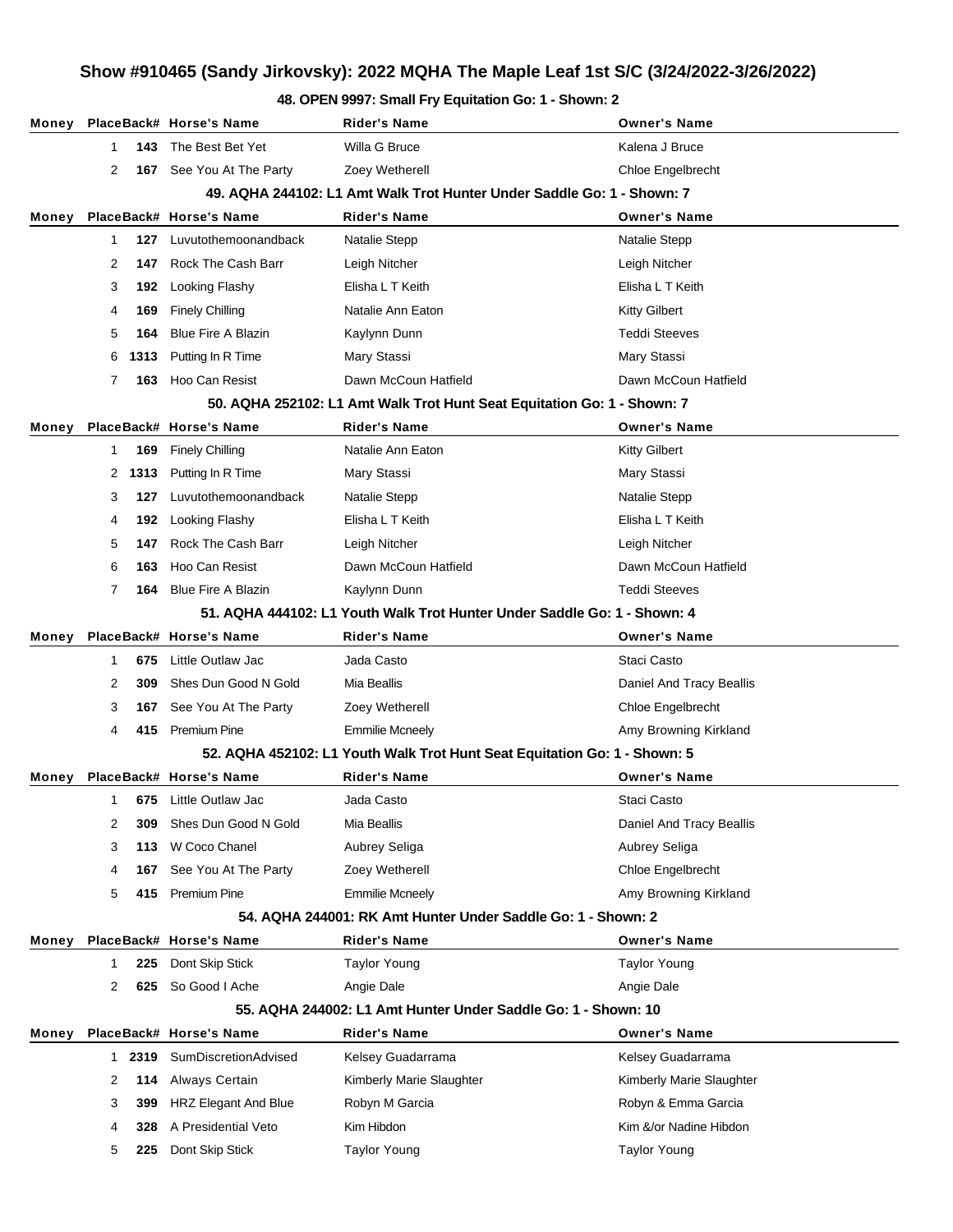|       | 6 |      | 625 So Good I Ache          | Angie Dale                                                       | Angie Dale                  |
|-------|---|------|-----------------------------|------------------------------------------------------------------|-----------------------------|
|       | 7 | 2105 | Krymsun Kowboy              | Amber Paige Herron                                               | Amy A Herron                |
|       | 8 | 171  | Always Able                 | Linda S Kirkendall                                               | Linda S Kirkendall          |
|       | 9 | 132  | No Tail Gating              | Barbara A Wells                                                  | Ivan And Barbara Wells      |
|       |   |      |                             | 56. AQHA 244000: Amt Hunter Under Saddle Go: 1 - Shown: 5        |                             |
| Money |   |      | PlaceBack# Horse's Name     | Rider's Name                                                     | <b>Owner's Name</b>         |
|       | 1 | 2319 | SumDiscretionAdvised        | Kelsey Guadarrama                                                | Kelsey Guadarrama           |
|       | 2 | 325  | <b>Dressed For Martinis</b> | Andrea N Benter                                                  | Andrea N Benter             |
|       | 3 | 410  | <b>MACHROMES</b>            | Lana Markway                                                     | Lana Markway                |
|       | 4 | 102  | No Doubt Im Silver          | <b>Bailey A Eisinger</b>                                         | <b>Bailey A Eisinger</b>    |
|       | 5 | 834  | ChocolateOnTheRange         | Carly Keshner                                                    | Carly Keshner               |
|       |   |      |                             | 57. AQHA 244800: Amt Select Hunter Under Saddle Go: 1 - Shown: 8 |                             |
| Money |   |      | PlaceBack# Horse's Name     | Rider's Name                                                     | <b>Owner's Name</b>         |
|       | 1 | 139  | Dippin Into Trouble         | Nancy A Keegan                                                   | Nancy & Donald Voelte       |
|       | 2 | 447  | Lx Just Callme Fancy        | Jamie R Bishop                                                   | Jamie R Bishop              |
|       | 3 | 331  | <b>Lukes Come Naturally</b> | Marcia P Meloy                                                   | Marcia Meloy                |
|       | 4 | 328  | A Presidential Veto         | Kim Hibdon                                                       | Kim &/or Nadine Hibdon      |
|       | 5 | 1005 | No Time To Be Lazy          | Kelleigh DeMonbrun                                               | Kelleigh DeMonbrun          |
|       | 6 | 625  | So Good I Ache              | Angie Dale                                                       | Angie Dale                  |
|       | 7 | 132  | No Tail Gating              | Barbara A Wells                                                  | Ivan And Barbara Wells      |
|       | 8 | 171  | Always Able                 | Linda S Kirkendall                                               | Linda S Kirkendall          |
|       |   |      |                             | 58. AQHA 144004: L1 Hunter Under Saddle Go: 1 - Shown: 3         |                             |
| Money |   |      | PlaceBack# Horse's Name     | <b>Rider's Name</b>                                              | <b>Owner's Name</b>         |
|       | 1 | 439  | <b>Next Case Closed</b>     | Laura K Spell                                                    | Jamie R Bishop              |
|       | 2 | 438  | Iron Hot Invite             | Stephanie L McAlexander                                          | Kristen Bye                 |
|       | 3 | 132  | No Tail Gating              | Caitlin Schneider                                                | Ivan And Barbara Wells      |
|       |   |      |                             | 59. AQHA 444001: RK Youth Hunter Under Saddle Go: 1 - Shown: 7   |                             |
| Money |   |      | PlaceBack# Horse's Name     | Rider's Name                                                     | <b>Owner's Name</b>         |
|       | 1 | 177  | Keeping It Cool             | <b>Haley Clithero</b>                                            | Stuart Or Karen Bandstra    |
|       | 2 |      | 667 Nicks Gotta Chip        | Grace Margaret Kehoe                                             | Grace Margaret Kehoe        |
|       | 3 | 441  | Surely Im A Certain         | <b>Addison Buckley</b>                                           | <b>Addison Buckley</b>      |
|       | 4 | 1050 | <b>Redwhite N Goodvibes</b> | Hannah L Nichols                                                 | Hannah L Nichols            |
|       | 5 | 113  | W Coco Chanel               | Aubrey Seliga                                                    | Aubrey Seliga               |
|       | 6 | 313  | Good Times For Me           | Jocelyn Rae Timmermeyer                                          | Jocelyn Rae Timmermeyer     |
|       |   |      |                             | 60. AQHA 444002: L1 Youth Hunter Under Saddle Go: 1 - Shown: 13  |                             |
| Money |   |      | PlaceBack# Horse's Name     | <b>Rider's Name</b>                                              | <b>Owner's Name</b>         |
|       | 1 | 4202 | <b>Bettr Than Most</b>      | Christina M Senn                                                 | Christina M Senn            |
|       | 2 | 177  | Keeping It Cool             | <b>Haley Clithero</b>                                            | Stuart Or Karen Bandstra    |
|       | 3 | 323  | Smooth Sippen Scotch        | Alison Grace Bennett                                             | <b>Alison Grace Bennett</b> |
|       | 4 | 667  | Nicks Gotta Chip            | Grace Margaret Kehoe                                             | Grace Margaret Kehoe        |
|       | 5 | 518  | Shes N Control              | <b>Chloe Roberts</b>                                             | Jody L Roberts              |
|       | 6 | 504  | Gettin Invested             | Sarah Trick                                                      | Sarah Trick                 |
|       | 7 | 716  | A Sudden Extreme            | Natalie J Riegsecker                                             | Heather C Riegsecker        |
|       | 8 | 441  | Surely Im A Certain         | <b>Addison Buckley</b>                                           | <b>Addison Buckley</b>      |
|       | 9 | 1050 | <b>Redwhite N Goodvibes</b> | Hannah L Nichols                                                 | Hannah L Nichols            |
|       |   |      |                             | 61. AQHA 444000: Youth Hunter Under Saddle Go: 1 - Shown: 10     |                             |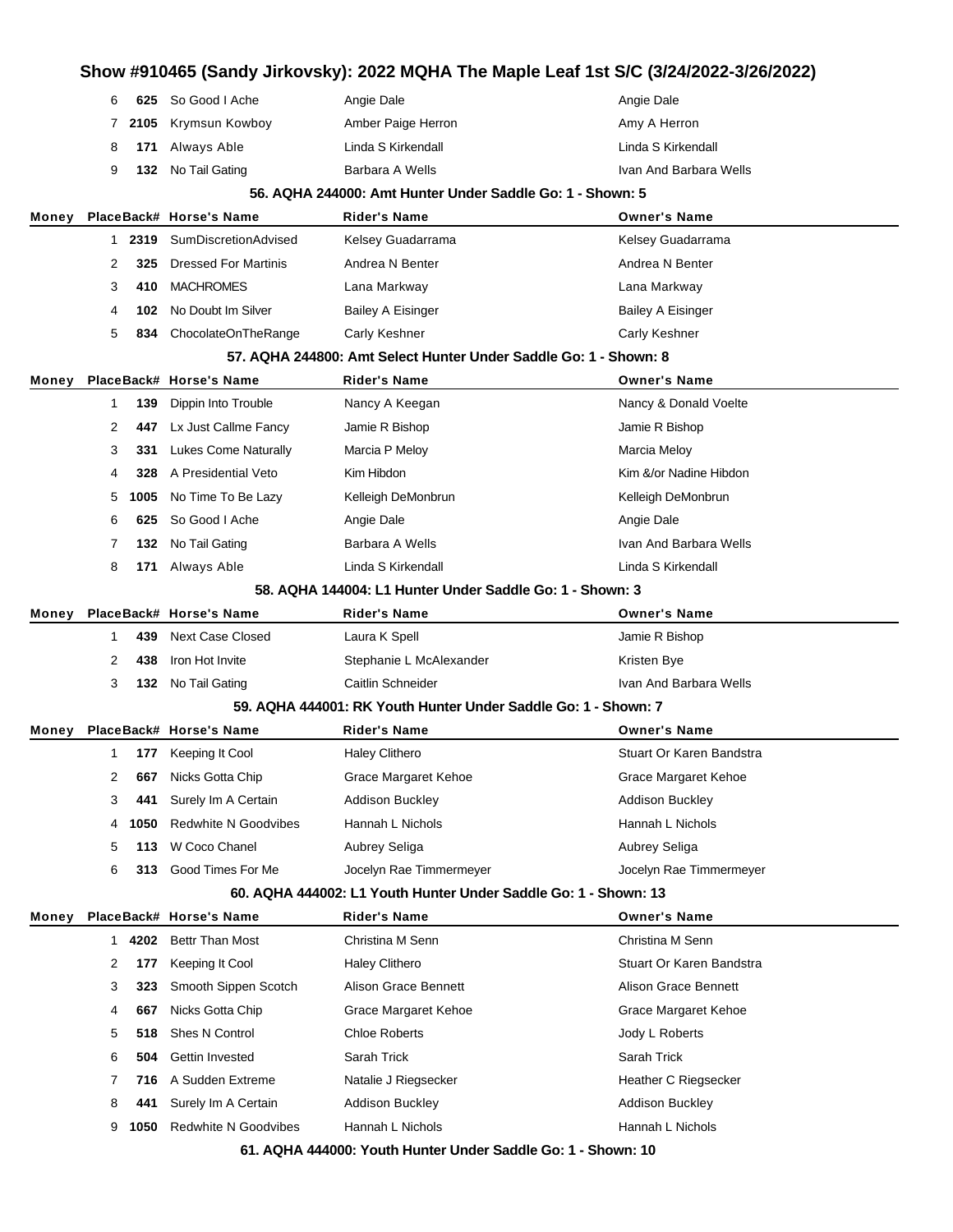| Money |              |      | PlaceBack# Horse's Name     | Rider's Name                                                      | <b>Owner's Name</b>         |
|-------|--------------|------|-----------------------------|-------------------------------------------------------------------|-----------------------------|
|       | $\mathbf{1}$ | 4202 | <b>Bettr Than Most</b>      | Christina M Senn                                                  | Christina M Senn            |
|       | 2            | 323  | Smooth Sippen Scotch        | Alison Grace Bennett                                              | <b>Alison Grace Bennett</b> |
|       | 3            | 177  | Keeping It Cool             | Haley Clithero                                                    | Stuart Or Karen Bandstra    |
|       | 4            | 716  | A Sudden Extreme            | Natalie J Riegsecker                                              | Heather C Riegsecker        |
|       | 5            | 518  | Shes N Control              | <b>Chloe Roberts</b>                                              | Jody L Roberts              |
|       | 6            | 311  | Do It Like That             | Avery Jnae Bergan                                                 | Morgan D'Albini             |
|       | 7            | 1050 | <b>Redwhite N Goodvibes</b> | Hannah L Nichols                                                  | Hannah L Nichols            |
|       | 8            | 504  | Gettin Invested             | Sarah Trick                                                       | Sarah Trick                 |
|       | 9            | 137  | For Your Protection         | Sydney Elizabeth Feager                                           | Jeff Or Holly Feager        |
|       |              |      |                             | 62. AQHA 144200: Senior Hunter Under Saddle Go: 1 - Shown: 5      |                             |
| Money |              |      | PlaceBack# Horse's Name     | <b>Rider's Name</b>                                               | <b>Owner's Name</b>         |
|       | 1            | 332  | Willy Hot In Heels          | Laura K Spell                                                     | Kerry House                 |
|       | 2            | 404  | Al Be The Lucky One         | Lynda Danielson                                                   | Robyn & Emma Garcia         |
|       | 3            | 328  | A Presidential Veto         | Kim Hibdon                                                        | Kim &/or Nadine Hibdon      |
|       | 4            | 331  | Lukes Come Naturally        | Marcia P Meloy                                                    | <b>Marcia Meloy</b>         |
|       | 5            | 132  | No Tail Gating              | Caitlin Schneider                                                 | Ivan And Barbara Wells      |
|       |              |      |                             | 63. AQHA 252001: RK Amt Hunt Seat Equitation Go: 1 - Shown: 2     |                             |
| Money |              |      | PlaceBack# Horse's Name     | Rider's Name                                                      | <b>Owner's Name</b>         |
|       | 1            | 225  | Dont Skip Stick             | <b>Taylor Young</b>                                               | <b>Taylor Young</b>         |
|       | 2            | 625  | So Good I Ache              | Angie Dale                                                        | Angie Dale                  |
|       |              |      |                             | 64. AQHA 252002: L1 Amt Hunt Seat Equitation Go: 1 - Shown: 8     |                             |
| Money |              |      | PlaceBack# Horse's Name     | Rider's Name                                                      | <b>Owner's Name</b>         |
|       | $\mathbf{1}$ | 2105 | Krymsun Kowboy              | Amber Paige Herron                                                | Amy A Herron                |
|       | 2            | 225  | Dont Skip Stick             | Taylor Young                                                      | Taylor Young                |
|       | 3            | 157  | Zips Hot Investment         | Jessica A Hiemstra                                                | Jessica A Hiemstra          |
|       | 4            | 328  | A Presidential Veto         | Kim Hibdon                                                        | Kim &/or Nadine Hibdon      |
|       | 5            | 331  | <b>Lukes Come Naturally</b> | Marcia P Meloy                                                    | <b>Marcia Meloy</b>         |
|       | 6            | 625  | So Good I Ache              | Angie Dale                                                        | Angie Dale                  |
|       | 7            |      | 2319 SumDiscretionAdvised   | Kelsey Guadarrama                                                 | Kelsey Guadarrama           |
|       | 8            |      | <b>171</b> Always Able      | Linda S Kirkendall                                                | Linda S Kirkendall          |
|       |              |      |                             | 65. AQHA 252000: Amt Hunt Seat Equitation Go: 1 - Shown: 7        |                             |
| Money |              |      | PlaceBack# Horse's Name     | <b>Rider's Name</b>                                               | <b>Owner's Name</b>         |
|       | 1            | 325  | <b>Dressed For Martinis</b> | Andrea N Benter                                                   | Andrea N Benter             |
|       | 2            | 102  | No Doubt Im Silver          | <b>Bailey A Eisinger</b>                                          | <b>Bailey A Eisinger</b>    |
|       | 3            | 410  | <b>MACHROMES</b>            | Lana Markway                                                      | Lana Markway                |
|       | 4            | 138  | Good Golly Im Lazy          | Cara Harmon                                                       | Cara Harmon                 |
|       | 5            | 157  | Zips Hot Investment         | Jessica A Hiemstra                                                | Jessica A Hiemstra          |
|       | 6            | 225  | Dont Skip Stick             | <b>Taylor Young</b>                                               | <b>Taylor Young</b>         |
|       |              |      |                             | 66. AQHA 252800: Amt Select Hunt Seat Equitation Go: 1 - Shown: 6 |                             |
| Money |              |      | PlaceBack# Horse's Name     | Rider's Name                                                      | <b>Owner's Name</b>         |
|       | 1            | 328  | A Presidential Veto         | Kim Hibdon                                                        | Kim &/or Nadine Hibdon      |
|       | 2            | 1005 | No Time To Be Lazy          | Kelleigh DeMonbrun                                                | Kelleigh DeMonbrun          |
|       | 3            | 171  | Always Able                 | Linda S Kirkendall                                                | Linda S Kirkendall          |
|       | 4            | 625  | So Good I Ache              | Angie Dale                                                        | Angie Dale                  |
|       |              |      |                             | 67. AQHA 452001: RK Youth Hunt Seat Equitation Go: 1 - Shown: 4   |                             |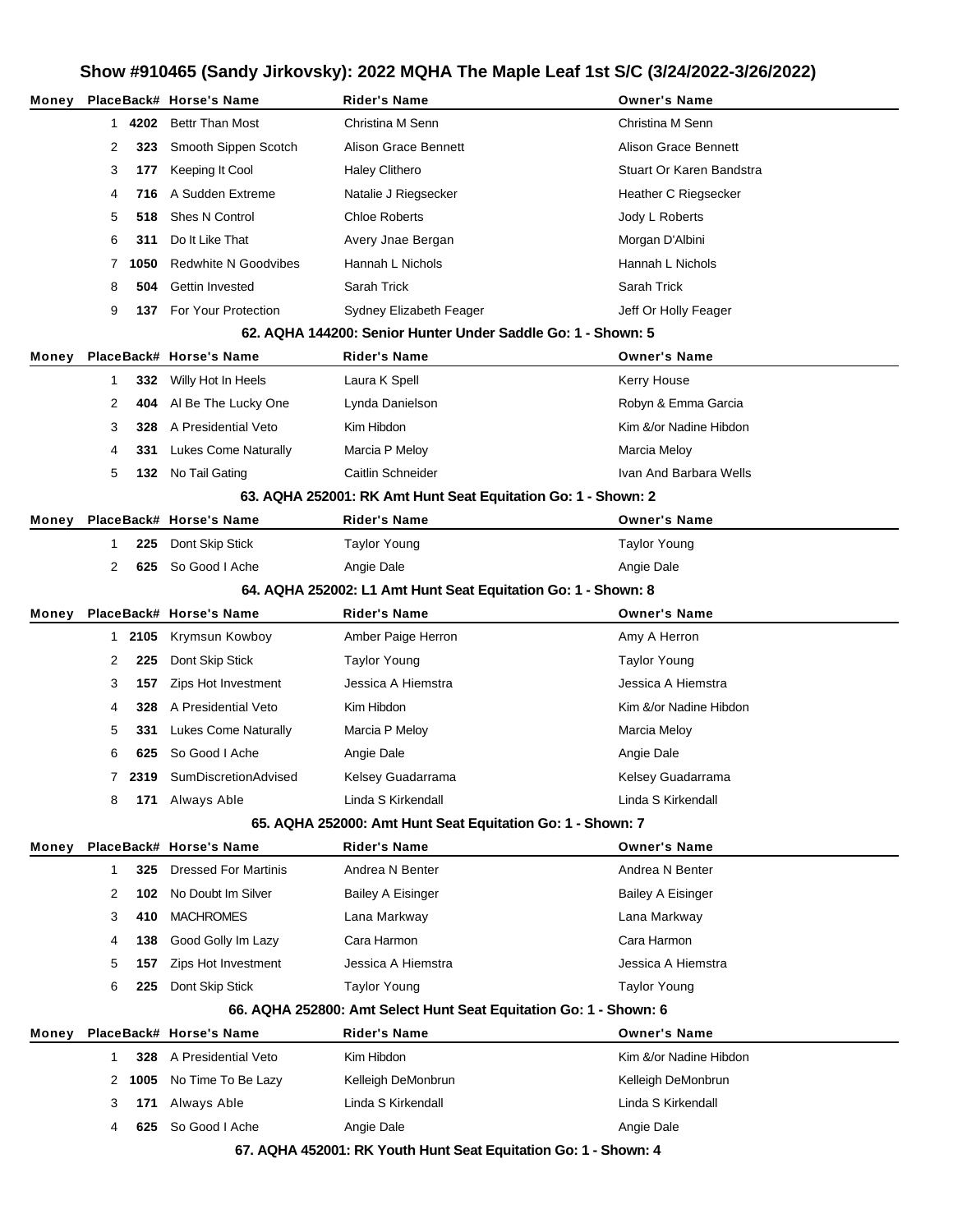|                | Show #910465 (Sandy Jirkovsky): 2022 MQHA The Maple Leaf 1st S/C (3/24/2022-3/26/2022) |      |                             |                                                                  |                                  |
|----------------|----------------------------------------------------------------------------------------|------|-----------------------------|------------------------------------------------------------------|----------------------------------|
| Money          |                                                                                        |      | PlaceBack# Horse's Name     | <b>Rider's Name</b>                                              | <b>Owner's Name</b>              |
|                | 1                                                                                      | 441  | Surely Im A Certain         | <b>Addison Buckley</b>                                           | <b>Addison Buckley</b>           |
|                | 2                                                                                      | 1050 | <b>Redwhite N Goodvibes</b> | Hannah L Nichols                                                 | Hannah L Nichols                 |
|                | 3                                                                                      | 313. | Good Times For Me           | Jocelyn Rae Timmermeyer                                          | Jocelyn Rae Timmermeyer          |
|                | 4                                                                                      | 667  | Nicks Gotta Chip            | Grace Margaret Kehoe                                             | Grace Margaret Kehoe             |
|                |                                                                                        |      |                             | 68. AQHA 452002: L1 Youth Hunt Seat Equitation Go: 1 - Shown: 10 |                                  |
| Money          |                                                                                        |      | PlaceBack# Horse's Name     | <b>Rider's Name</b>                                              | <b>Owner's Name</b>              |
|                | 1                                                                                      | 137  | For Your Protection         | Sydney Elizabeth Feager                                          | Jeff Or Holly Feager             |
|                | 2                                                                                      | 518  | Shes N Control              | <b>Chloe Roberts</b>                                             | Jody L Roberts                   |
|                | 3                                                                                      | 441  | Surely Im A Certain         | <b>Addison Buckley</b>                                           | <b>Addison Buckley</b>           |
|                | 4                                                                                      | 1050 | <b>Redwhite N Goodvibes</b> | Hannah L Nichols                                                 | Hannah L Nichols                 |
|                | 5                                                                                      | 308  | Showoffyourassets           | <b>Ellistin Morey</b>                                            | Elisha L T Keith                 |
|                | 6                                                                                      | 4202 | Bettr Than Most             | Christina M Senn                                                 | Christina M Senn                 |
|                | 7                                                                                      | 8305 | <b>Full Code</b>            | Taylor Erin Schroeder                                            | <b>Taylor Erin Schroeder</b>     |
|                | 8                                                                                      | 313. | Good Times For Me           | Jocelyn Rae Timmermeyer                                          | Jocelyn Rae Timmermeyer          |
|                | 9                                                                                      | 504  | Gettin Invested             | Sarah Trick                                                      | Sarah Trick                      |
|                |                                                                                        |      |                             | 69. AQHA 452000: Youth Hunt Seat Equitation Go: 1 - Shown: 7     |                                  |
| Money          |                                                                                        |      | PlaceBack# Horse's Name     | <b>Rider's Name</b>                                              | <b>Owner's Name</b>              |
|                | 1                                                                                      | 156  | Chex Out My Lope            | Kaylyn Gabrielle Kruchten                                        | Kristine Kruchten                |
|                | 2                                                                                      | 137  | For Your Protection         | Sydney Elizabeth Feager                                          | Jeff Or Holly Feager             |
|                | 3                                                                                      | 311  | Do It Like That             | Avery Jnae Bergan                                                | Morgan D'Albini                  |
|                | 4                                                                                      | 4202 | <b>Bettr Than Most</b>      | Christina M Senn                                                 | Christina M Senn                 |
|                | 5                                                                                      | 308  | Showoffyourassets           | <b>Ellistin Morey</b>                                            | Elisha L T Keith                 |
|                | 6                                                                                      | 518  | <b>Shes N Control</b>       | <b>Chloe Roberts</b>                                             | Jody L Roberts                   |
|                | 7                                                                                      | 716  | A Sudden Extreme            | Natalie J Riegsecker                                             | Heather C Riegsecker             |
|                |                                                                                        |      |                             | 70. AQHA 142100: Junior Western Pleasure Go: 1 - Shown: 8        |                                  |
|                |                                                                                        |      | PlaceBack# Horse's Name     | Rider's Name                                                     | <b>Owner's Name</b>              |
|                |                                                                                        |      |                             |                                                                  |                                  |
|                | 1                                                                                      | 303  | Perfectly Southern          | Jamie Dowdy                                                      | <b>Gumz Farms Quarter Horses</b> |
|                | 2                                                                                      | 321  | THEMARGHERITAMACHINE        | Houston J Huff                                                   | Kevin Spicer                     |
|                | 3                                                                                      | 423  | I Broke The Internet        | Denton DeBuhr                                                    | Arna Reynolds                    |
|                | 4                                                                                      | 905  | Only In The Bluemoon        | Brenden Mehochko                                                 | Michelle C Speck                 |
|                | 5                                                                                      | 416  | Gota B Certain              | Kendra Weis                                                      | Paula R Fleming                  |
|                | 6                                                                                      | 122  | <b>KM Party For Two</b>     | Caitlin Schneider                                                | Ivan And Barbara Wells           |
|                | 7                                                                                      | 324  | Lazy At Heart               | Scott Thompson                                                   | Belinda M Harris                 |
|                |                                                                                        |      |                             | 72. AQHA 242002: L1 Amt Western Pleasure Go: 1 - Shown: 19       |                                  |
|                |                                                                                        |      | PlaceBack# Horse's Name     | <b>Rider's Name</b>                                              | <b>Owner's Name</b>              |
|                | 1                                                                                      | 160  | <b>EyellBTheBestMartini</b> | Anita Bonacker                                                   | Anita Bonacker                   |
|                | 2                                                                                      | 518  | Shes N Control              | Jody L Roberts                                                   | Jody L Roberts                   |
|                | 3                                                                                      | 705  | Southern Debutant           | Joelle Karl                                                      | Joelle Karl                      |
|                | 4                                                                                      | 322  | Found A Lazy Penny          | Julie Madison Angus                                              | Julie Madison Angus              |
|                | 5                                                                                      | 416  | Gota B Certain              | Paula R Fleming                                                  | Paula R Fleming                  |
|                | 6                                                                                      | 604  | SL Just One Look            | Tamra L Sisk                                                     | Tamra L Sisk                     |
|                | 7                                                                                      | 418  | The Whiskey Mmade Me        | Kathy Hood                                                       | Kathy Hood                       |
| Money<br>Money | 8                                                                                      | 329  | <b>Trouble Sleepin</b>      | <b>ERIC KLINGENBERG</b>                                          | Mya Ann Klingenberg              |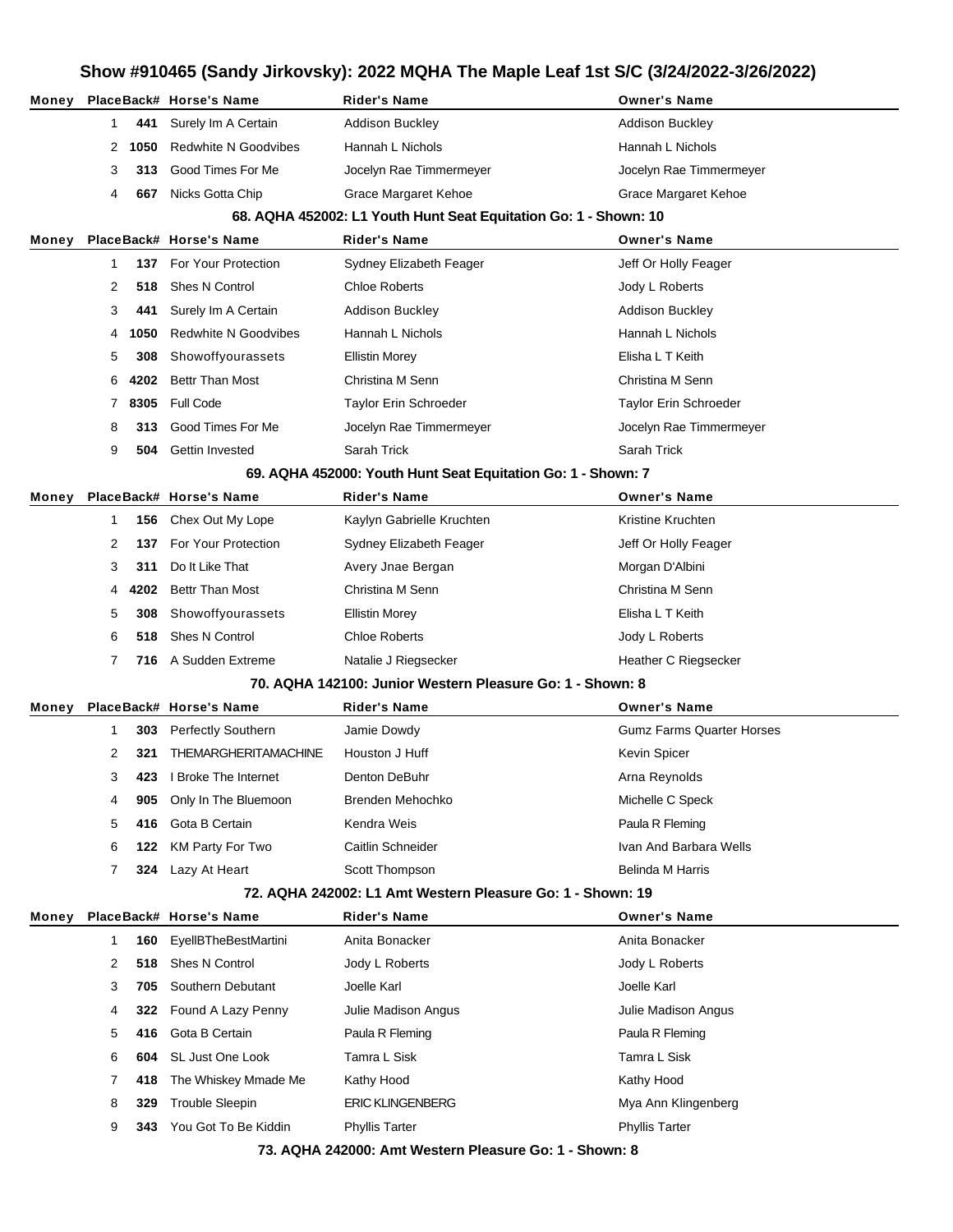| Money |              |      | PlaceBack# Horse's Name       | Rider's Name                                                   | <b>Owner's Name</b>      |
|-------|--------------|------|-------------------------------|----------------------------------------------------------------|--------------------------|
|       | 1            | 376  | <b>Strutin ClassyAssets</b>   | Laura Ellen Kennedy                                            | Pamela Kennedy           |
|       | 2            | 794  | <b>Suddenly Struttin</b>      | Hannah J Bottorff                                              | Hannah J Bottorff        |
|       | 3            | 175  | Hotline Bling                 | Karie C Clark                                                  | Karie C Clark            |
|       | 4            | 905  | Only In The Bluemoon          | Michelle C Speck                                               | Michelle C Speck         |
|       | 5            | 114  | Always Certain                | Kimberly Marie Slaughter                                       | Kimberly Marie Slaughter |
|       | 6            | 344  | Oh Lordy Have Mercy           | Hunter Tabor                                                   | Hunter Tabor             |
|       | 7            | 337  | Hes Surley Southern           | <b>Bailey Wininger</b>                                         | <b>Bailey Wininger</b>   |
|       |              |      |                               | 74. AQHA 242800: Amt Select Western Pleasure Go: 1 - Shown: 14 |                          |
| Money |              |      | PlaceBack# Horse's Name       | <b>Rider's Name</b>                                            | <b>Owner's Name</b>      |
|       | 0            | 360  | <b>KM Nothin Better</b>       | Kay C Hardin                                                   | Spencer Hardin           |
|       | 1            | 348  | <b>Invitingly Southern</b>    | Kristy A McKechnie                                             | Kristy A McKechnie       |
|       | 2            | 424  | Good Bars R Special           | Joan M Sellberg                                                | Joan M Sellberg          |
|       | 3            | 423  | I Broke The Internet          | Arna Reynolds                                                  | Arna Reynolds            |
|       | 4            | 122  | <b>KM Party For Two</b>       | Barbara A Wells                                                | Ivan And Barbara Wells   |
|       | 5            | 314  | One Hott Man                  | Andra Lynn Angle                                               | Jessica Angle            |
|       | 6            | 418  | The Whiskey Mmade Me          | Kathy Hood                                                     | Kathy Hood               |
|       | 7            | 606  | Ima Lazy Loper                | Ed Meyer                                                       | Ed And Luann Meyer       |
|       | 8            | 329  | <b>Trouble Sleepin</b>        | <b>ERIC KLINGENBERG</b>                                        | Mya Ann Klingenberg      |
|       | 9            | 1005 | No Time To Be Lazy            | Kelleigh DeMonbrun                                             | Kelleigh DeMonbrun       |
|       |              |      |                               | 75. AQHA 142004: L1 Western Pleasure Go: 1 - Shown: 9          |                          |
| Money |              |      | PlaceBack# Horse's Name       | Rider's Name                                                   | <b>Owner's Name</b>      |
|       | 1            | 348  | <b>Invitingly Southern</b>    | Jamie Dowdy                                                    | Kristy A McKechnie       |
|       | 2            | 429  | <b>Best Invitation Ever</b>   | Denton DeBuhr                                                  | Monica A Edler           |
|       | 3            | 330  | Surely Gotta Be Good          | Alex Sifuentez                                                 | Dennis &/or Karen        |
|       | 4            | 172  | Suggested Impulse             | Jon Barry                                                      | Dinah Licht              |
|       | 5            | 905  | Only In The Bluemoon          | Brenden Mehochko                                               | Michelle C Speck         |
|       | 6            | 107  | <b>Best Of Gothem</b>         | <b>Brooke E Gardner</b>                                        | Gloria Henderson         |
|       | 7            | 322  | Found A Lazy Penny            | Kessler Klopfenstein                                           | Julie Madison Angus      |
|       | 8            |      | <b>350</b> Gypsys Lil Machine | Houston J Huff                                                 | Sara Huddleston          |
|       |              |      |                               | 76. AQHA 442001: RK Youth Western Pleasure Go: 1 - Shown: 3    |                          |
| Money |              |      | PlaceBack# Horse's Name       | <b>Rider's Name</b>                                            | <b>Owner's Name</b>      |
|       | 1            | 335  | Backgammon Anyone             | Veronica Alli                                                  | Veronica Alli            |
|       | 2            | 113  | W Coco Chanel                 | Aubrey Seliga                                                  | Aubrey Seliga            |
|       | 3            | 327  | <b>Getin The Goods</b>        | Thaddeus Hagen Thomas                                          | Thaddeus Hagen Thomas    |
|       |              |      |                               | 77. AQHA 442002: L1 Youth Western Pleasure Go: 1 - Shown: 6    |                          |
| Money |              |      | PlaceBack# Horse's Name       | <b>Rider's Name</b>                                            | <b>Owner's Name</b>      |
|       | $\mathbf{1}$ | 432  | The Krymsun Version           | Henry Abercrombie                                              | Henry Abercrombie        |
|       | 2            | 179  | Snooki                        | Jaxson Hunter Johnston                                         | Jaxson Hunter Johnston   |
|       | 3            | 177  | Keeping It Cool               | <b>Haley Clithero</b>                                          | Stuart Or Karen Bandstra |
|       | 4            | 518  | Shes N Control                | <b>Chloe Roberts</b>                                           | Jody L Roberts           |
|       | 5            | 113  | W Coco Chanel                 | Aubrey Seliga                                                  | Aubrey Seliga            |
|       | 6            | 327  | <b>Getin The Goods</b>        | Thaddeus Hagen Thomas                                          | Thaddeus Hagen Thomas    |
|       |              |      |                               | 78. AQHA 442000: Youth Western Pleasure Go: 1 - Shown: 10      |                          |
| Money |              |      | PlaceBack# Horse's Name       | Rider's Name                                                   | <b>Owner's Name</b>      |
|       | 0            | 360  | <b>KM Nothin Better</b>       | Spencer Hardin                                                 | Spencer Hardin           |
|       |              |      |                               |                                                                |                          |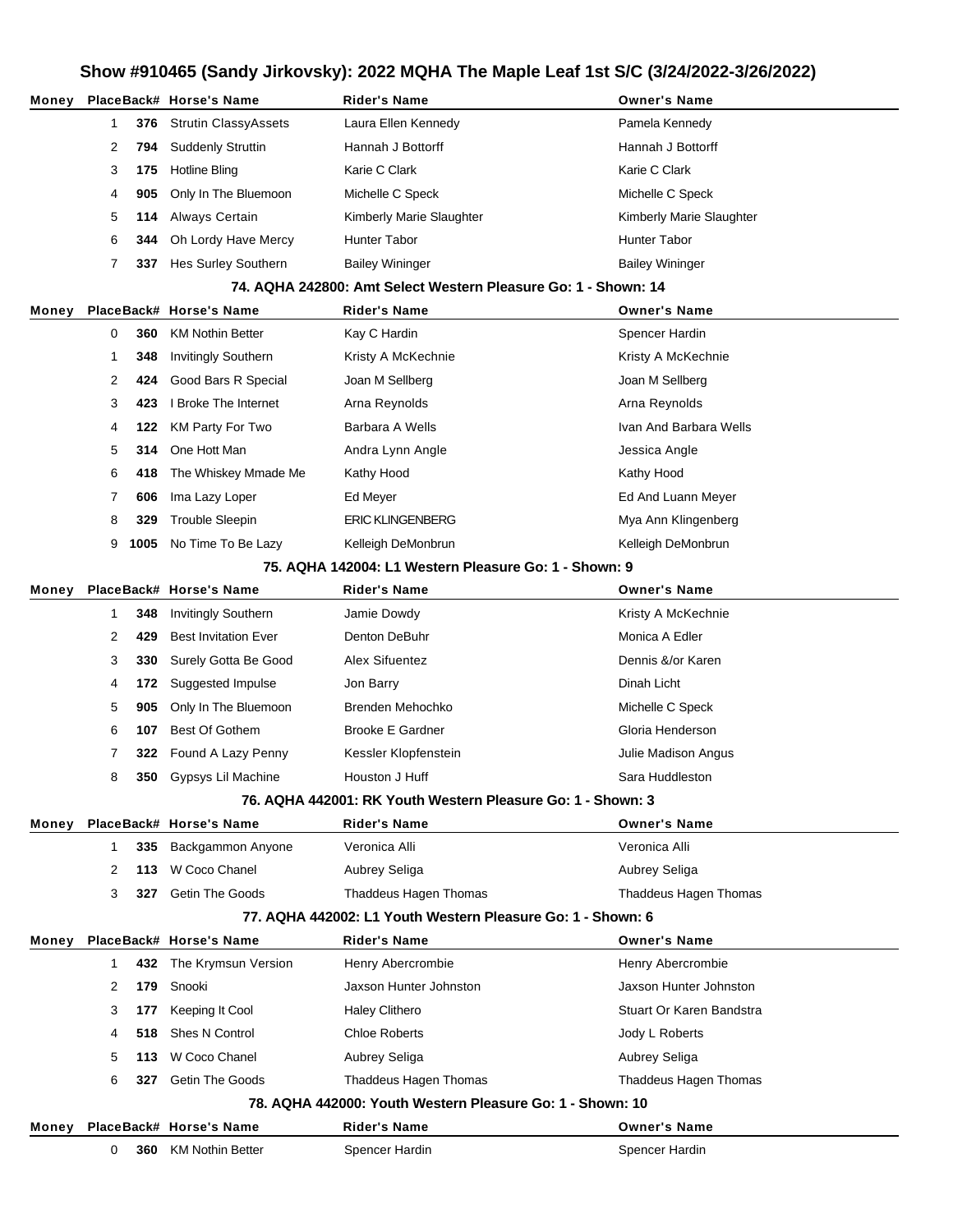|       |   |      | $10010100$ (Valia)        | $\frac{1}{2}$<br>, _,,, ,,, ,, ,, ,,                      |                              |
|-------|---|------|---------------------------|-----------------------------------------------------------|------------------------------|
|       | 1 | 667  | Nicks Gotta Chip          | <b>Grace Margaret Kehoe</b>                               | <b>Grace Margaret Kehoe</b>  |
|       | 2 | 168  | AL OF A SUDDEN            | Jordan Macan                                              | Jordan Macan                 |
|       | 3 | 8305 | <b>Full Code</b>          | <b>Taylor Erin Schroeder</b>                              | <b>Taylor Erin Schroeder</b> |
|       | 4 | 432  | The Krymsun Version       | Henry Abercrombie                                         | Henry Abercrombie            |
|       | 5 | 179  | Snooki                    | Jaxson Hunter Johnston                                    | Jaxson Hunter Johnston       |
|       | 6 | 518  | Shes N Control            | <b>Chloe Roberts</b>                                      | Jody L Roberts               |
|       | 7 | 177  | Keeping It Cool           | <b>Haley Clithero</b>                                     | Stuart Or Karen Bandstra     |
|       | 8 | 504  | Gettin Invested           | Sarah Trick                                               | Sarah Trick                  |
|       | 9 | 327  | <b>Getin The Goods</b>    | Thaddeus Hagen Thomas                                     | Thaddeus Hagen Thomas        |
|       |   |      |                           | 79. AQHA 142200: Senior Western Pleasure Go: 1 - Shown: 8 |                              |
| Money |   |      | PlaceBack# Horse's Name   | <b>Rider's Name</b>                                       | <b>Owner's Name</b>          |
|       | 0 | 360  | <b>KM Nothin Better</b>   | Spencer Hardin                                            | Spencer Hardin               |
|       | 1 | 110  | Snap Krackle Pop          | Kendra Weis                                               | Twylla Lynn Brown            |
|       | 2 | 334  | Bet N On A Dream          | Joshua Glen Faulkner                                      | David Shane & Darla Leavell  |
|       | 3 | 175  | <b>Hotline Bling</b>      | Ronnie Clithero                                           | Karie C Clark                |
|       | 4 | 347  | Rocked N Red              | Jamie Chase Kittle                                        | David Shane & Darla Leavell  |
|       | 5 | 432  | The Krymsun Version       | <b>Travis Duit</b>                                        | Henry Abercrombie            |
|       | 6 | 160  | EyellBTheBestMartini      | Brenden Mehochko                                          | Anita Bonacker               |
|       | 7 | 112  | Km The Best Man           | Caitlin Schneider                                         | Ivan And Barbara Wells       |
|       |   |      |                           | 80. AQHA 281000: VRH Amt Ranch Trail Go: 1 - Shown: 13    |                              |
| Money |   |      | PlaceBack# Horse's Name   | <b>Rider's Name</b>                                       | <b>Owner's Name</b>          |
|       | 1 | 128  | <b>SHR Flash For Cash</b> | Shannon Gailene Dudley                                    | Jim Dudley                   |
|       | 2 | 306  | DontWorryAboutAthing      | Lindsey K Weber                                           | Lindsey K Weber              |
|       | 3 | 123  | My Emmy Award             | Charlene C Weber                                          | Charlene C Weber             |
|       | 4 | 165  | Hot Angel Flying          | <b>Rick A Peeler</b>                                      | <b>Rick A Peeler</b>         |
|       | 5 | 117  | Tr Smokin Hollywood       | Sheryl Diane Haviland                                     | Sheryl Diane Haviland        |
|       | 6 | 104  | Macho Dee Bar Smokey      | Jeanette Porter                                           | Jeanette Porter              |
|       | 7 | 126  | Ninas Enterprise          | Carla Ann Berdeaux                                        | Carla Ann Berdeaux           |
|       | 8 | 146  | Roos Freckled Doc         | Nancy Lee Wyatt                                           | Nancy Lee Wyatt              |
|       | 9 |      | 121 RMB Only Krymsun      | Carla Ann Berdeaux                                        | Carla Ann Berdeaux           |
|       |   |      |                           | 81. AQHA 481000: VRH Youth Ranch Trail Go: 1 - Shown: 13  |                              |
| Money |   |      | PlaceBack# Horse's Name   | <b>Rider's Name</b>                                       | <b>Owner's Name</b>          |
|       | 1 | 140  | Suddenly No Warning       | Abigail Elizabeth Lewis                                   | Elizabeth Nicole Lewis       |
|       | 2 | 101  | Dolled Up Dolly           | Mackenzie Lakso                                           | Mackenzie Lakso              |
|       | 3 | 188  | Spark In My Heart         | Hunter Skouby                                             | William And Leslie Skouby    |
|       | 4 | 675  | Little Outlaw Jac         | Jada Casto                                                | Staci Casto                  |
|       | 5 | 131  | A Passing 747             | Lyla Lee Martin                                           | LINDSAY & LYLA MARTIN        |
|       | 6 | 764  | Ok Im Smart               | <b>William Robert Henley</b>                              | Gordon Webb                  |
|       | 7 | 444  | <b>Bruce Allmighty</b>    | CJ W Kirkland                                             | Monte & Cindy Hamilton       |
|       | 8 | 184  | <b>Buck Roo</b>           | Abigail Elizabeth Lewis                                   | Abigail Elizabeth Lewis      |
|       | 9 | 142  | <b>Ffr Wizard</b>         | <b>Addison Hinton</b>                                     | <b>Addison Hinton</b>        |
|       |   |      |                           | 82. AQHA 181000: VRH Ranch Trail Go: 1 - Shown: 17        |                              |
| Money |   |      | PlaceBack# Horse's Name   | <b>Rider's Name</b>                                       | <b>Owner's Name</b>          |
|       | 1 | 25   | Lets Double Down          | Clayton Jerrell                                           | Wendy K McConnell            |
|       | 2 | 427  | See The Fancy Chip        | Lily P Hatch                                              | Lily P Hatch                 |

- 
- **125** Redneck Whoaman Clayton Jerrell Connell Wendy K McConnell
-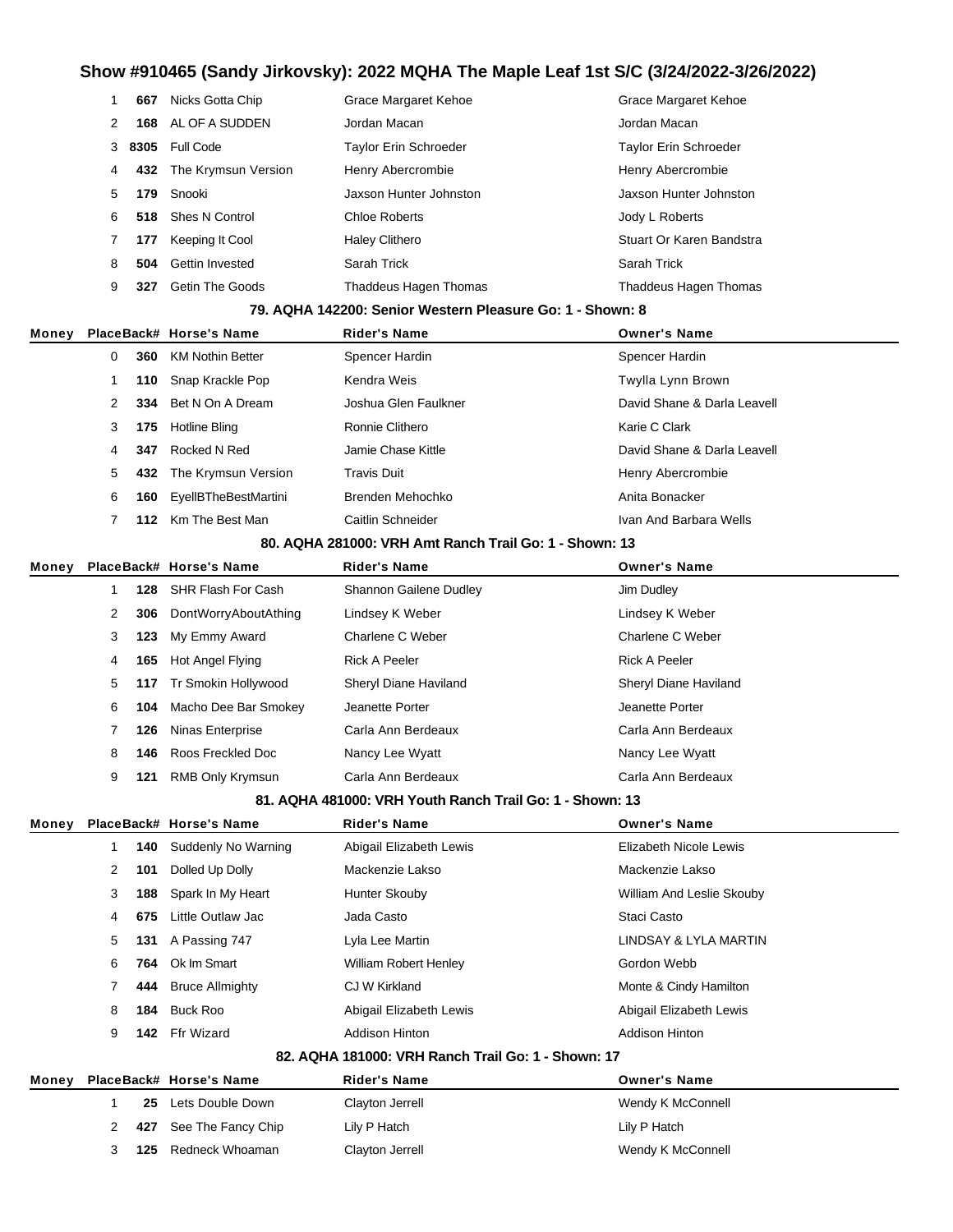| 4 |     | Lori Nelson                                                                                                                                       | Carol Ramm       |
|---|-----|---------------------------------------------------------------------------------------------------------------------------------------------------|------------------|
| 5 | 150 | Sherri A Tearney                                                                                                                                  | Sherri A Tearney |
|   | 146 | Nancy Lee Wyatt                                                                                                                                   | Nancy Lee Wyatt  |
|   | 128 | <b>Shannon Gailene Dudley</b>                                                                                                                     | Jim Dudley       |
| 8 | 306 | Lindsey K Weber                                                                                                                                   | Lindsey K Weber  |
| 9 | 104 | Jeanette Porter                                                                                                                                   | Jeanette Porter  |
|   |     | 318 TR Never Enough Jac<br><b>CUSTOMS CONQUISTADOR</b><br>Roos Freckled Doc<br>SHR Flash For Cash<br>DontWorryAboutAthing<br>Macho Dee Bar Smokey |                  |

#### **83. AQHA 210909: Amateur Ranch Trail Go: 1 - Shown: 13**

| Money |   |     | PlaceBack# Horse's Name | <b>Rider's Name</b>    | <b>Owner's Name</b>   |
|-------|---|-----|-------------------------|------------------------|-----------------------|
|       |   | 128 | SHR Flash For Cash      | Shannon Gailene Dudley | Jim Dudley            |
|       | 2 |     | 117 Tr Smokin Hollywood | Sheryl Diane Haviland  | Sheryl Diane Haviland |
|       | 3 | 306 | DontWorryAboutAthing    | Lindsey K Weber        | Lindsey K Weber       |
|       | 4 | 130 | Whiz All Juiced Up      | Susan Gail Dudley      | Jim Dudley            |
|       | 5 | 121 | RMB Only Krymsun        | Carla Ann Berdeaux     | Carla Ann Berdeaux    |
|       | 6 | 146 | Roos Freckled Doc       | Nancy Lee Wyatt        | Nancy Lee Wyatt       |
|       |   | 165 | Hot Angel Flying        | <b>Rick A Peeler</b>   | <b>Rick A Peeler</b>  |
|       | 8 | 187 | Katie Chex Your Gun     | Jenny W Honey          | Jeff & Jenny Honey    |
|       | 9 | 123 | My Emmy Award           | Charlene C Weber       | Charlene C Weber      |
|       |   |     |                         |                        |                       |

#### **84. AQHA 410909: Youth Ranch Trail Go: 1 - Shown: 14**

| Money |   |     | PlaceBack# Horse's Name | <b>Rider's Name</b>     | <b>Owner's Name</b>       |
|-------|---|-----|-------------------------|-------------------------|---------------------------|
|       |   | 140 | Suddenly No Warning     | Abigail Elizabeth Lewis | Elizabeth Nicole Lewis    |
|       | 2 | 444 | <b>Bruce Allmighty</b>  | CJ W Kirkland           | Monte & Cindy Hamilton    |
|       | 3 | 152 | Gotta Run Forest Run    | Quinn Hodges            | <b>Beth Hodges</b>        |
|       | 4 | 188 | Spark In My Heart       | Hunter Skouby           | William And Leslie Skouby |
|       | 5 | 427 | See The Fancy Chip      | Lily P Hatch            | Lily P Hatch              |
|       | 6 | 101 | Dolled Up Dolly         | Mackenzie Lakso         | Mackenzie Lakso           |
|       |   | 675 | Little Outlaw Jac       | Jada Casto              | Staci Casto               |
|       | 8 | 316 | Good Night To Shyne     | Colton Thompson         | Colton Thompson           |
|       | 9 | 131 | A Passing 747           | Lyla Lee Martin         | LINDSAY & LYLA MARTIN     |
|       |   |     |                         |                         |                           |

#### **85. AQHA 110909: Ranch Trail Go: 1 - Shown: 14**

| Money |   |     | PlaceBack# Horse's Name       | <b>Rider's Name</b>                                     | <b>Owner's Name</b> |  |
|-------|---|-----|-------------------------------|---------------------------------------------------------|---------------------|--|
|       |   | 144 | Sippin N Swervin              | Sterling T Slemp                                        | Deborah Decker      |  |
|       | 2 | 25  | Lets Double Down              | Clayton Jerrell                                         | Wendy K McConnell   |  |
|       | 3 | 128 | SHR Flash For Cash            | Shannon Gailene Dudley                                  | Jim Dudley          |  |
|       | 4 | 318 | TR Never Enough Jac           | Lori Nelson                                             | Carol Ramm          |  |
|       | 5 | 427 | See The Fancy Chip            | Stephanie A Henley                                      | Lily P Hatch        |  |
|       | 6 | 5.  | Im Gettin Trashed             | Christopher T Russell                                   | Janet Lange         |  |
|       |   | 125 | Redneck Whoaman               | Clayton Jerrell                                         | Wendy K McConnell   |  |
|       | 8 | 130 | Whiz All Juiced Up            | Susan Gail Dudley                                       | Jim Dudley          |  |
|       | 9 | 123 | My Emmy Award                 | Charlene C Weber                                        | Charlene C Weber    |  |
|       |   |     |                               | 86. AQHA 284000: VRH Amt Ranch Reining Go: 1 - Shown: 1 |                     |  |
|       |   |     | Money PlaceBack# Horse's Name | Didar's Nama                                            | Ownar's Nama        |  |

| Money                                               |  |     | PlaceBack# Horse's Name | Rider's Name        | Owner's Name        |  |
|-----------------------------------------------------|--|-----|-------------------------|---------------------|---------------------|--|
|                                                     |  | 130 | Whiz All Juiced Up      | Susan Gail Dudley   | Jim Dudley          |  |
| 88. AQHA 184000: VRH Ranch Reining Go: 1 - Shown: 6 |  |     |                         |                     |                     |  |
| Money                                               |  |     | PlaceBack# Horse's Name | <b>Rider's Name</b> | <b>Owner's Name</b> |  |
|                                                     |  |     | 318 TR Never Enough Jac | Lori Nelson         | Carol Ramm          |  |
|                                                     |  | 106 | Mesmerizing Chic        | Jon Barry           | Meagan Delisle      |  |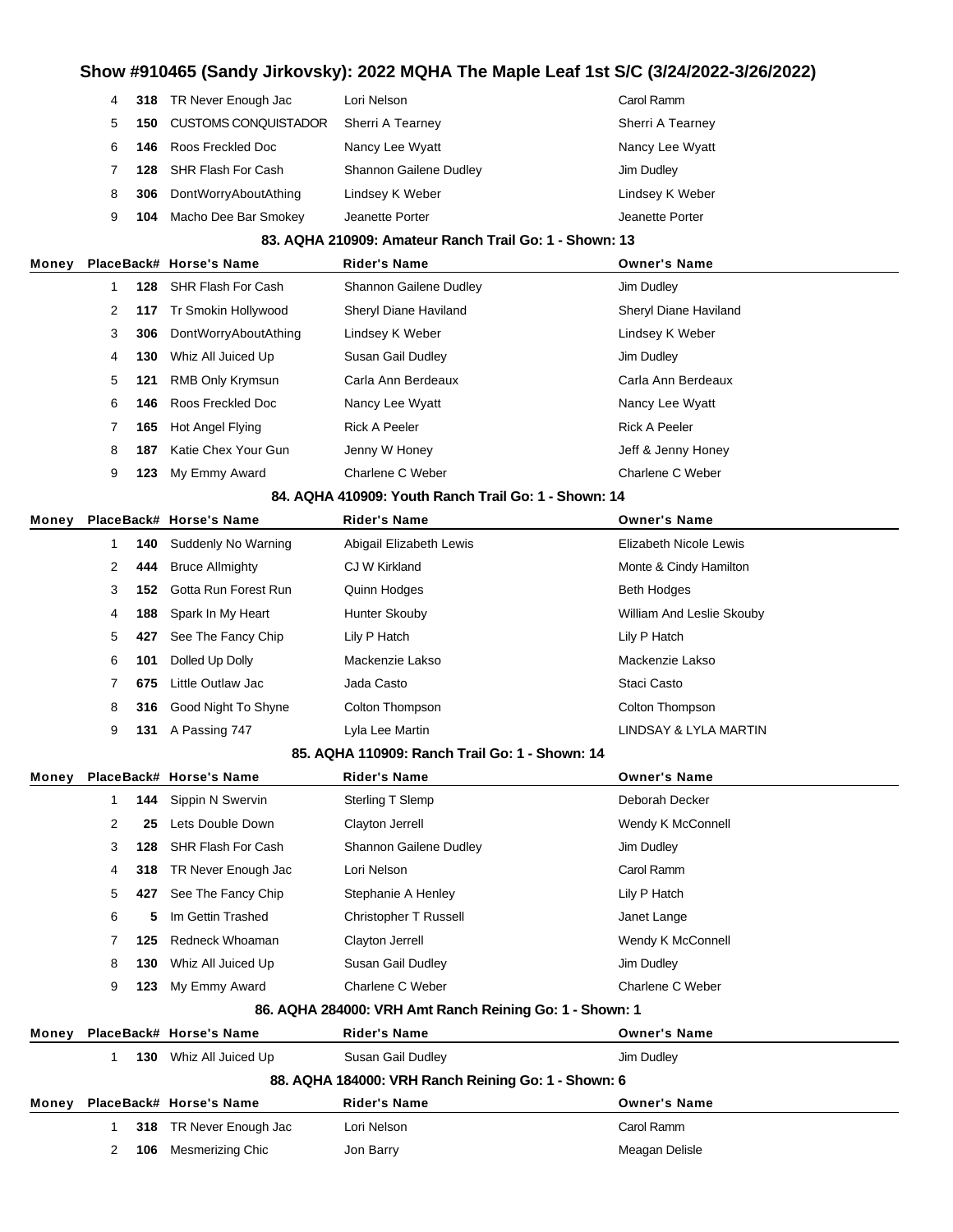|   | <b>130</b> Whiz All Juiced Up | Susan Gail Dudley | Jim Dudley         |
|---|-------------------------------|-------------------|--------------------|
|   | 4 187 Katie Chex Your Gun     | Jenny W Honey     | Jeff & Jenny Honey |
|   | 5 119 Genuine ID Red Buck     | CHEYENNE D DYKES  | CHEYENNE D DYKES   |
| 6 | 134 CocktailsGimMeRhythm      | Heather E Slemp   | Michelle Young     |

#### **89. AQHA 280000: VRH Amt Ranch Riding Go: 1 - Shown: 15**

| Money |   |     | PlaceBack# Horse's Name     | <b>Rider's Name</b>    | <b>Owner's Name</b>          |
|-------|---|-----|-----------------------------|------------------------|------------------------------|
|       |   | 128 | SHR Flash For Cash          | Shannon Gailene Dudley | Jim Dudley                   |
|       | 2 | 187 | Katie Chex Your Gun         | Jenny W Honey          | Jeff & Jenny Honey           |
|       | 3 | 130 | Whiz All Juiced Up          | Susan Gail Dudley      | Jim Dudley                   |
|       | 4 | 165 | Hot Angel Flying            | <b>Rick A Peeler</b>   | <b>Rick A Peeler</b>         |
|       | 5 | 117 | Tr Smokin Hollywood         | Sheryl Diane Haviland  | <b>Sheryl Diane Haviland</b> |
|       | 6 | 150 | <b>CUSTOMS CONQUISTADOR</b> | Sherri A Tearney       | Sherri A Tearney             |
|       |   | 106 | Mesmerizing Chic            | Meagan Delisle         | Meagan Delisle               |
|       | 8 | 123 | My Emmy Award               | Charlene C Weber       | Charlene C Weber             |
|       | 9 | 306 | DontWorryAboutAthing        | Lindsey K Weber        | Lindsey K Weber              |

#### **90. AQHA 480000: VRH Youth Ranch Riding Go: 1 - Shown: 13**

| Monev |   |     | PlaceBack# Horse's Name | <b>Rider's Name</b>          | <b>Owner's Name</b>       |
|-------|---|-----|-------------------------|------------------------------|---------------------------|
|       |   | 675 | Little Outlaw Jac       | Jada Casto                   | Staci Casto               |
|       | 2 |     | 444 Bruce Allmighty     | CJ W Kirkland                | Monte & Cindy Hamilton    |
|       | 3 |     | 131 A Passing 747       | Lyla Lee Martin              | LINDSAY & LYLA MARTIN     |
|       | 4 |     | 764 Ok Im Smart         | <b>William Robert Henley</b> | Gordon Webb               |
|       | 5 | 140 | Suddenly No Warning     | Abigail Elizabeth Lewis      | Elizabeth Nicole Lewis    |
|       | 6 | 101 | Dolled Up Dolly         | Mackenzie Lakso              | Mackenzie Lakso           |
|       |   | 188 | Spark In My Heart       | Hunter Skouby                | William And Leslie Skouby |
|       | 8 | 427 | See The Fancy Chip      | Lily P Hatch                 | Lily P Hatch              |
|       | 9 | 184 | Buck Roo                | Abigail Elizabeth Lewis      | Abigail Elizabeth Lewis   |

#### **91. AQHA 180000: VRH Ranch Riding Go: 1 - Shown: 18**

| Money |   |     | PlaceBack# Horse's Name   | <b>Rider's Name</b>           | <b>Owner's Name</b> |
|-------|---|-----|---------------------------|-------------------------------|---------------------|
|       |   | 129 | Codes Little Annie        | Jon Barry                     | Patti Greene        |
|       | 2 | 128 | <b>SHR Flash For Cash</b> | <b>Shannon Gailene Dudley</b> | Jim Dudley          |
|       | 3 | 25  | Lets Double Down          | Clayton Jerrell               | Wendy K McConnell   |
|       | 4 | 106 | Mesmerizing Chic          | Jon Barry                     | Meagan Delisle      |
|       | 5 | 125 | Redneck Whoaman           | Clayton Jerrell               | Wendy K McConnell   |
|       | 6 | 103 | <b>UWRF Ruf Buckles</b>   | Jon Barry                     | Jim & Chris Bivens  |
|       |   | 130 | Whiz All Juiced Up        | Susan Gail Dudley             | Jim Dudley          |
|       | 8 | 419 | Up To Some Good           | Jim Dudley                    | Jim Dudley          |
|       | 9 | 123 | My Emmy Award             | Charlene C Weber              | Charlene C Weber    |

#### **92. AQHA 212001: RK Amt Showmanship at Halter Go: 1 - Shown: 11**

| Monev |   |     | PlaceBack# Horse's Name     | <b>Rider's Name</b>    | <b>Owner's Name</b>    |
|-------|---|-----|-----------------------------|------------------------|------------------------|
|       |   | 225 | Dont Skip Stick             | Taylor Young           | Taylor Young           |
|       |   |     | 136 Move My Way             | Glenna Dunn            | Glenna Dunn            |
|       | 3 | 147 | Rock The Cash Barr          | Leigh Nitcher          | Leigh Nitcher          |
|       | 4 | 337 | Hes Surley Southern         | <b>Bailey Wininger</b> | <b>Bailey Wininger</b> |
|       | 5 |     | 169 Finely Chilling         | Natalie Ann Eaton      | <b>Kitty Gilbert</b>   |
|       | 6 | 185 | Kruzin On The Rail          | Emma G Shell           | Emma G Shell           |
|       |   | 727 | <b>HUNTIN INTHEBLUEAREA</b> | Sandra F Turner        | Sandra F Turner        |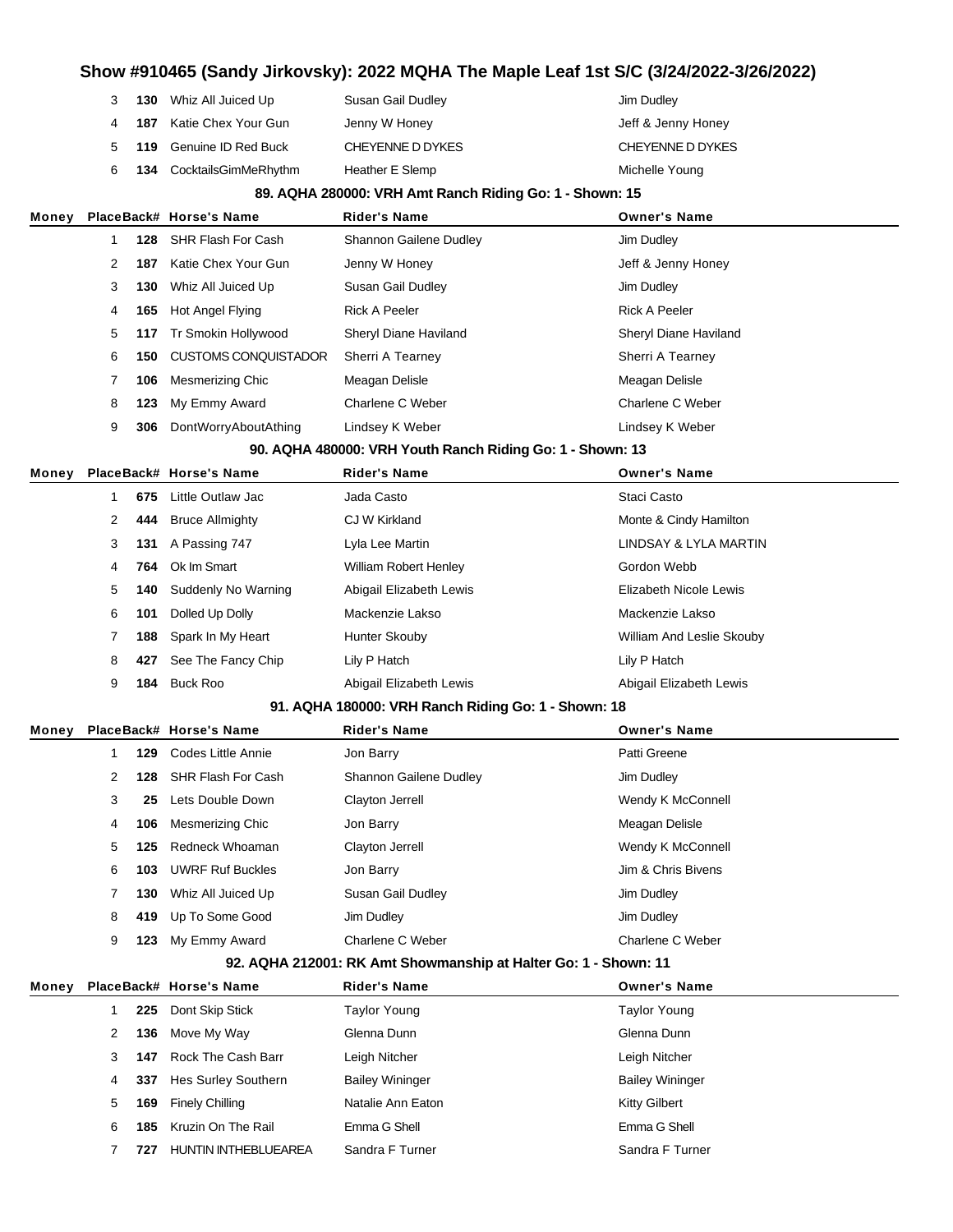# **Show #910465 (Christa L Baldwin): 2022 MQHA The Maple Leaf 1st S/C (3/24/2022-3/26/2022) 312** Hot N Krymsun Linda Weber Linda Weber **353** Pretty Lil Win Rachel Read Rachel Read **93. AQHA 212002: L1 Amt Showmanship at Halter Go: 1 - Shown: 30 Money PlaceBack# Horse's Name Rider's Name Owner's Name 225** Dont Skip Stick Taylor Young Taylor Young Taylor Young **138** Good Golly Im Lazy Cara Harmon Cara Harmon **135** Jammz Spittin Polish Pamela Ann Olive Pamela Ann Olive **2319** SumDiscretionAdvised Kelsey Guadarrama Kelsey Guadarrama Kelsey Guadarrama **328** A Presidential Veto Kim Hibdon Kim &/or Nadine Hibdon **322** Found A Lazy Penny Julie Madison Angus Julie Madison Angus **376** Strutin ClassyAssets Laura Ellen Kennedy **Pamela Kennedy** Pamela Kennedy **136** Move My Way **Glenna Dunn** Glenna Dunn Glenna Dunn **565** One Good Margarita **Robyn M Garcia** Robyn **M** Robyn & Emma Garcia **94. AQHA 212000: Amt Showmanship at Halter Go: 1 - Shown: 17 Money PlaceBack# Horse's Name Rider's Name Owner's Name 154** Crickets Dun It Too Mary Bluhm Holsten Mary Bluhm Holsten 2 834 ChocolateOnTheRange Carly Keshner Carly Carly Keshner **102** No Doubt Im Silver Bailey A Eisinger Bailey A Eisinger **249** Km Lopin The Best Emma Ryon Rittenberry **Emma Ryon Rittenberry** Kim Rittenberry **410** MACHROMES Lana Markway Lana Markway **304** The Light Knight Griffin Wade Holliday David/Holly Holliday **138** Good Golly Im Lazy Cara Harmon Cara Harmon Cara Harmon Cara Harmon **354** Lopin Til Daybreak Mindy Beyeler Mindy Beyeler Mindy Beyeler **325** Dressed For Martinis Andrea N Benter Andrea N Benter **95. AQHA 212800: Amt Select Showmanship at Halter Go: 1 - Shown: 15 Money PlaceBack# Horse's Name Rider's Name Owner's Name 1005** No Time To Be Lazy **Kelleigh DeMonbrun** Kelleigh DeMonbrun Kelleigh DeMonbrun **420** Whos Lazy Now Ann Nordquist **Anno 1999 12 Anno 2012** Kristen Kahler **328** A Presidential Veto Kim Hibdon Kim Book Kim &/or Nadine Hibdon **357** LAZY WHEN IM HOT Kathy Harper Kathy Harper Kathy Harper **329** Trouble Sleepin **ERIC KLINGENBERG** Mya Ann Klingenberg **405** Hotrod This Sherri L Hennis Sherri L Hennis **606** Ima Lazy Loper Luann Meyer Luann Meyer Ed And Luann Meyer **314** One Hott Man **Andra Lynn Angle Andra Lynn Angle** Jessica Angle **183** Sudden Passions **Rhonda S Kraft** Rhonda S Kraft Rhonda S Kraft Rhonda S Kraft **96. OPEN 9994: Small Fry Showmanship Go: 1 - Shown: 5 Money PlaceBack# Horse's Name Rider's Name Owner's Name 167** See You At The Party Zoey Wetherell Chloe Engelbrecht **143** The Best Bet Yet Willa G Bruce **Kalena J Bruce** Kalena J Bruce **155** Invite Ms Good Bar Gabriella Stout Gabriella Stout Jana Allison **145** CH JustALilRuf Grayson Stout Jana Allison **328** A Presidential Veto Bristol Hilton **Bristol Hilton** Kim &/or Nadine Hibdon **97. AQHA 412001: RK Youth Showmanship at Halter Go: 1 - Shown: 8 Money PlaceBack# Horse's Name Rider's Name Owner's Name 327** Getin The Goods **Thaddeus Hagen Thomas** Thomas Thaddeus Hagen Thomas **427** See The Fancy Chip Lily P Hatch Lily P Hatch Lily P Hatch Lily P Hatch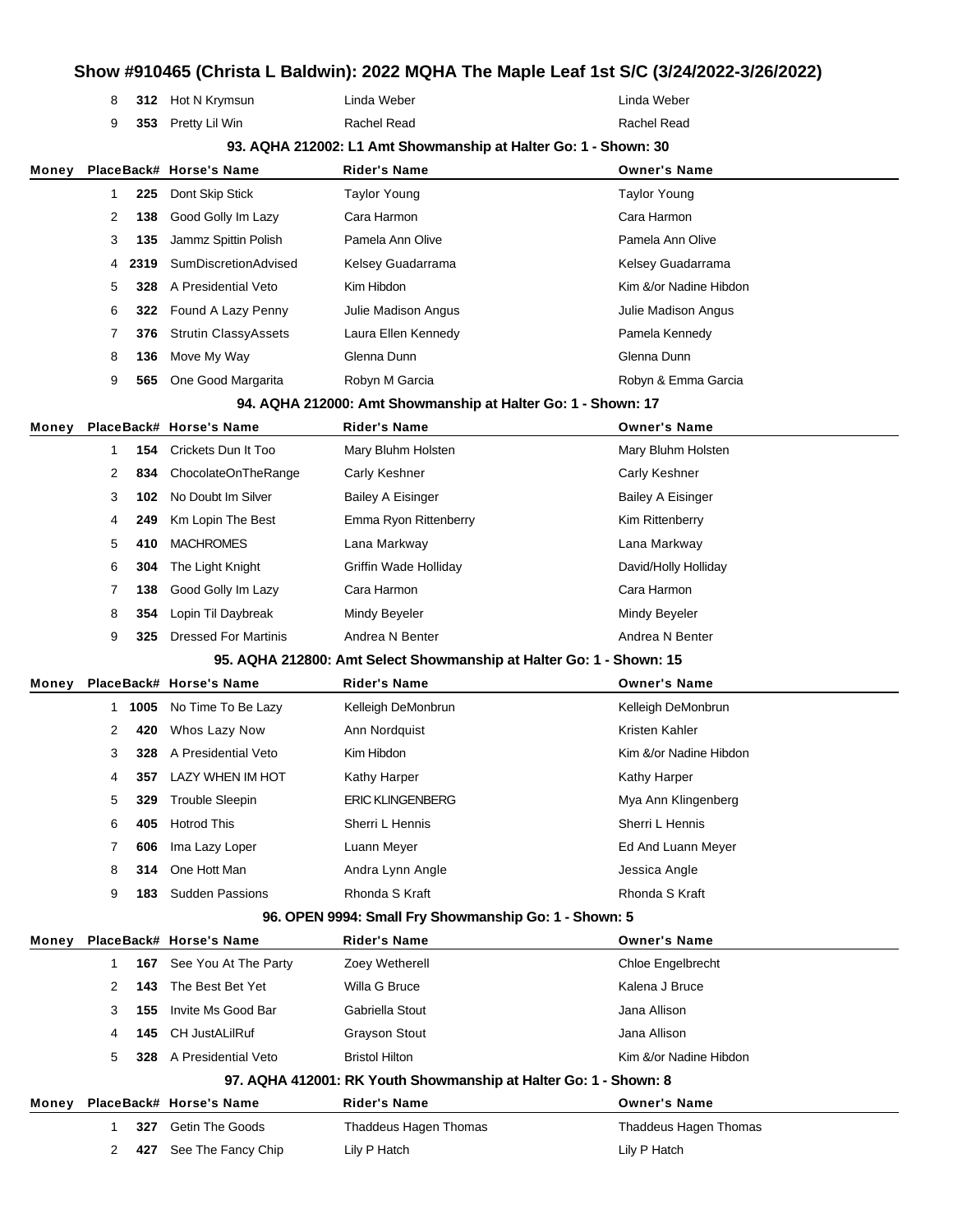|       | 3 | 675  | Little Outlaw Jac           | Jada Casto                                                            | Staci Casto              |
|-------|---|------|-----------------------------|-----------------------------------------------------------------------|--------------------------|
|       | 4 | 313  | Good Times For Me           | Jocelyn Rae Timmermeyer                                               | Jocelyn Rae Timmermeyer  |
|       | 5 | 309  | Shes Dun Good N Gold        | Mia Beallis                                                           | Daniel And Tracy Beallis |
|       | 6 | 316  | Good Night To Shyne         | Colton Thompson                                                       | Colton Thompson          |
|       | 7 | 555  | PR Zip Me Deck              | <b>Richard Alexander Wood</b>                                         | Bayleigh Wood            |
|       | 8 | 76   | <b>GOOD N CHIPPER</b>       | Eden Sands                                                            | Linda Beth Sands         |
|       |   |      |                             | 98. AQHA 412002: L1 Youth Showmanship at Halter Go: 1 - Shown: 19     |                          |
| Money |   |      | PlaceBack# Horse's Name     | <b>Rider's Name</b>                                                   | <b>Owner's Name</b>      |
|       | 1 |      | 137 For Your Protection     | Sydney Elizabeth Feager                                               | Jeff Or Holly Feager     |
|       | 2 | 310  | Lope Along Ellie            | Elleigh Wood                                                          | Elleigh Wood             |
|       | 3 | 101  | Dolled Up Dolly             | Mackenzie Lakso                                                       | Mackenzie Lakso          |
|       | 4 | 327  | <b>Getin The Goods</b>      | Thaddeus Hagen Thomas                                                 | Thaddeus Hagen Thomas    |
|       | 5 | 441  | Surely Im A Certain         | <b>Addison Buckley</b>                                                | <b>Addison Buckley</b>   |
|       | 6 | 504  | Gettin Invested             | Sarah Trick                                                           | Sarah Trick              |
|       | 7 | 427  | See The Fancy Chip          | Lily P Hatch                                                          | Lily P Hatch             |
|       | 8 | 1050 | <b>Redwhite N Goodvibes</b> | Hannah L Nichols                                                      | Hannah L Nichols         |
|       | 9 |      | 4202 Bettr Than Most        | Christina M Senn                                                      | Christina M Senn         |
|       |   |      |                             | 99. AQHA 412000: Youth Showmanship at Halter Go: 1 - Shown: 18        |                          |
| Money |   |      | PlaceBack# Horse's Name     | Rider's Name                                                          | <b>Owner's Name</b>      |
|       | 1 | 156  | Chex Out My Lope            | Kaylyn Gabrielle Kruchten                                             | Kristine Kruchten        |
|       | 2 | 189  | Presleys Got Rhythm         | <b>Kelly Coonce</b>                                                   | Katie Coonce             |
|       | 3 | 310  | Lope Along Ellie            | Elleigh Wood                                                          | Elleigh Wood             |
|       | 4 | 4202 | Bettr Than Most             | Christina M Senn                                                      | Christina M Senn         |
|       | 5 | 504  | Gettin Invested             | Sarah Trick                                                           | Sarah Trick              |
|       | 6 | 311  | Do It Like That             | Avery Jnae Bergan                                                     | Morgan D'Albini          |
|       | 7 | 137  | For Your Protection         | Sydney Elizabeth Feager                                               | Jeff Or Holly Feager     |
|       | 8 | 1618 | The Best Rain Yet           | <b>Margaret Sever</b>                                                 | <b>Margaret Sever</b>    |
|       | 9 | 249  | Km Lopin The Best           | Darcie Faye Rittenberry                                               | Kim Rittenberry          |
|       |   |      |                             | 100. AQHA 612200: ED L2 Showmanship at Halter Go: 1 - Shown: 1        |                          |
| Money |   |      | PlaceBack# Horse's Name     | <b>Rider's Name</b>                                                   | <b>Owner's Name</b>      |
|       | 1 |      | 973 Willy Fine Wine         | Robert M Castellitto                                                  | Shannon Or David Mancino |
|       |   |      |                             | 101. AQHA 277000: Amt Performance Halter Geldings Go: 1 - Shown: 20   |                          |
| Money |   |      | PlaceBack# Horse's Name     | <b>Rider's Name</b>                                                   | <b>Owner's Name</b>      |
|       | 1 | 405  | <b>Hotrod This</b>          | Sherri L Hennis                                                       | Sherri L Hennis          |
|       | 2 | 325  | <b>Dressed For Martinis</b> | Andrea N Benter                                                       | Andrea N Benter          |
|       | 3 | 794  | <b>Suddenly Struttin</b>    | Hannah J Bottorff                                                     | Hannah J Bottorff        |
|       | 4 | 2105 | Krymsun Kowboy              | Amber Paige Herron                                                    | Amy A Herron             |
|       | 5 | 339  | <b>Nite Games</b>           | Justine Lane Flannigan                                                | Justine Lane Flannigan   |
|       | 6 | 328  | A Presidential Veto         | Kim Hibdon                                                            | Kim &/or Nadine Hibdon   |
|       | 7 | 360  | <b>KM Nothin Better</b>     | Kay C Hardin                                                          | Spencer Hardin           |
|       | 8 | 2319 | SumDiscretionAdvised        | Kelsey Guadarrama                                                     | Kelsey Guadarrama        |
|       | 9 | 120  | Hello Lazy                  | Janet Deckman                                                         | Janet Deckman            |
|       |   |      |                             | 102. AQHA 477000: Youth Performance Halter Geldings Go: 1 - Shown: 18 |                          |
| Money |   |      | PlaceBack# Horse's Name     | <b>Rider's Name</b>                                                   | <b>Owner's Name</b>      |
|       | 1 | 441  | Surely Im A Certain         | <b>Addison Buckley</b>                                                | <b>Addison Buckley</b>   |
|       | 2 | 360  | <b>KM Nothin Better</b>     | Spencer Hardin                                                        | Spencer Hardin           |
|       |   |      |                             |                                                                       |                          |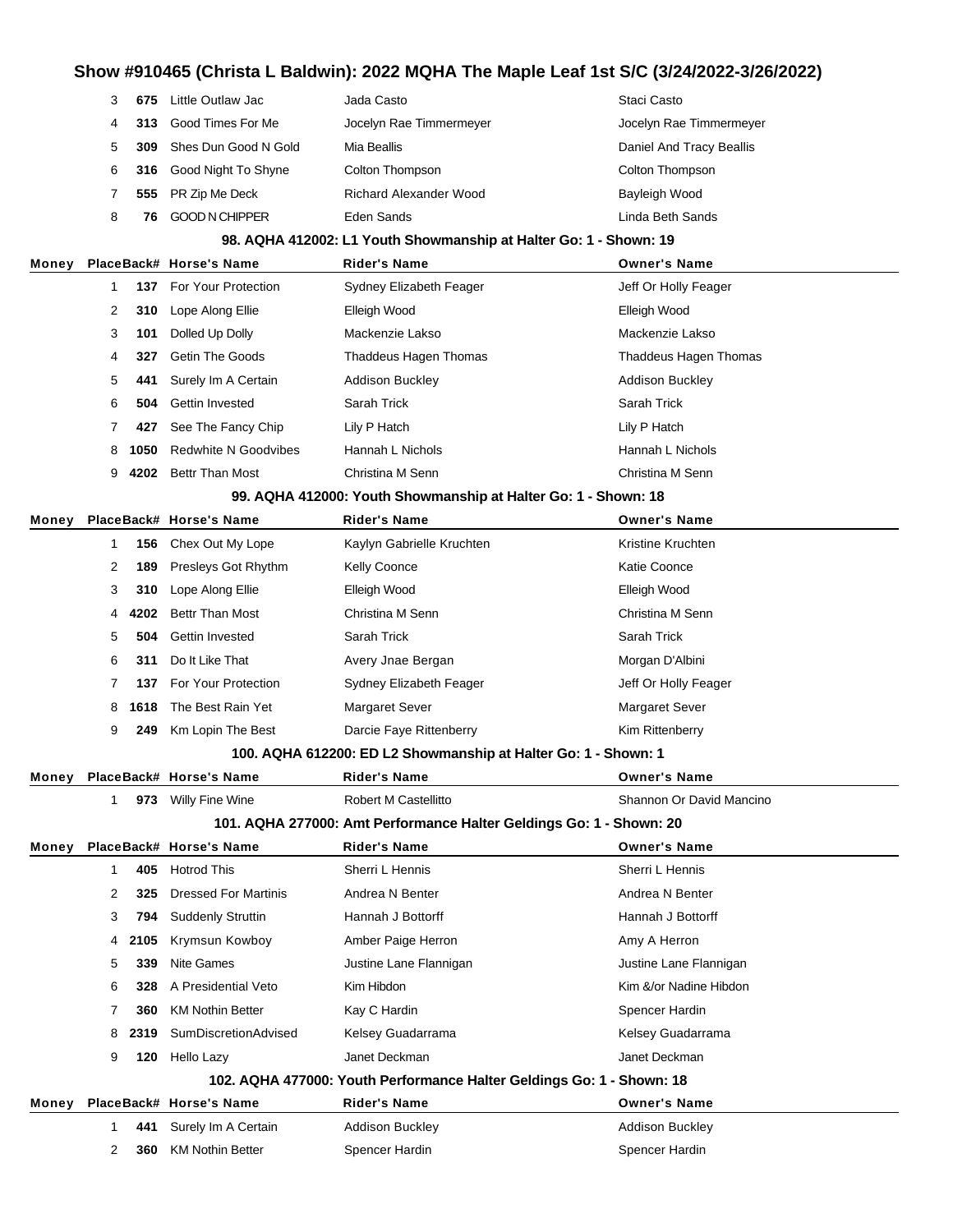|    |     | 4202 Bettr Than Most          | Christina M Senn             | Christina M Senn             |
|----|-----|-------------------------------|------------------------------|------------------------------|
| 4  |     | 716 A Sudden Extreme          | Natalie J Riegsecker         | <b>Heather C Riegsecker</b>  |
| 5. |     | <b>1618</b> The Best Rain Yet | <b>Margaret Sever</b>        | <b>Margaret Sever</b>        |
| 6  |     | 328 A Presidential Veto       | <b>Bristol Hilton</b>        | Kim &/or Nadine Hibdon       |
|    | 308 | Showoffyourassets             | <b>Ellistin Morey</b>        | Elisha L T Keith             |
| 8  | 327 | <b>Getin The Goods</b>        | <b>Thaddeus Hagen Thomas</b> | <b>Thaddeus Hagen Thomas</b> |
| 9  | 311 | Do It Like That               | Avery Jnae Bergan            | Morgan D'Albini              |

#### **103. AQHA 177000: Performance Halter Geldings Go: 1 - Shown: 15**

| Monev |   |     | PlaceBack# Horse's Name | <b>Rider's Name</b>          | <b>Owner's Name</b>    |
|-------|---|-----|-------------------------|------------------------------|------------------------|
|       |   | 405 | <b>Hotrod This</b>      | <b>Christopher T Russell</b> | Sherri L Hennis        |
|       |   | 325 | Dressed For Martinis    | Andrea N Benter              | Andrea N Benter        |
|       | 3 | 360 | <b>KM Nothin Better</b> | Kay C Hardin                 | Spencer Hardin         |
|       |   |     | 4 2105 Krymsun Kowboy   | Amber Paige Herron           | Amy A Herron           |
|       | 5 | 327 | <b>Getin The Goods</b>  | Thaddeus Hagen Thomas        | Thaddeus Hagen Thomas  |
|       | 6 | 168 | AL OF A SUDDEN          | Jordan Macan                 | Jordan Macan           |
|       |   | 308 | Showoffyourassets       | <b>Ellistin Morey</b>        | Elisha L T Keith       |
|       | 8 | 137 | For Your Protection     | Sydney Elizabeth Feager      | Jeff Or Holly Feager   |
|       | 9 | 328 | A Presidential Veto     | Kim Hibdon                   | Kim &/or Nadine Hibdon |
|       |   |     |                         |                              |                        |

#### **104. AQHA 275000: Amt Performance Halter Mares Go: 1 - Shown: 19**

| Money |   |     | PlaceBack# Horse's Name    | <b>Rider's Name</b>      | <b>Owner's Name</b>      |
|-------|---|-----|----------------------------|--------------------------|--------------------------|
|       |   | 102 | No Doubt Im Silver         | <b>Bailey A Eisinger</b> | <b>Bailey A Eisinger</b> |
|       | 2 | 175 | Hotline Bling              | Karie C Clark            | Karie C Clark            |
|       | 3 | 705 | Southern Debutant          | Joelle Karl              | Joelle Karl              |
|       | 4 | 139 | Dippin Into Trouble        | Nancy A Keegan           | Nancy & Donald Voelte    |
|       | 5 | 331 | Lukes Come Naturally       | Marcia P Meloy           | Marcia Meloy             |
|       | 6 | 438 | Iron Hot Invite            | Kristen Bye              | Kristen Bye              |
|       |   | 249 | Km Lopin The Best          | Emma Ryon Rittenberry    | Kim Rittenberry          |
|       | 8 | 205 | Krackalackin Krymsun       | Debbie Gast              | Debbie Gast              |
|       | 9 | 348 | <b>Invitingly Southern</b> | Kristy A McKechnie       | Kristy A McKechnie       |

#### **105. AQHA 475000: Youth Performance Halter Mares Go: 1 - Shown: 8**

| Money |   |     | PlaceBack# Horse's Name | <b>Rider's Name</b>       | <b>Owner's Name</b>    |
|-------|---|-----|-------------------------|---------------------------|------------------------|
|       |   | 518 | Shes N Control          | Chloe Roberts             | Jody L Roberts         |
|       | 2 | 179 | Snooki                  | Jaxson Hunter Johnston    | Jaxson Hunter Johnston |
|       | 3 | 249 | Km Lopin The Best       | Darcie Faye Rittenberry   | Kim Rittenberry        |
|       | 4 | 197 | GUNNAWINYA JAC          | Addison Hinton            | Jesse &/ Kara Hinton   |
|       | 5 | 158 | <b>Hot Four Teacher</b> | Jordan Macan              | Jordan Macan           |
|       | 6 | 156 | Chex Out My Lope        | Kaylyn Gabrielle Kruchten | Kristine Kruchten      |
|       |   | 76. | <b>GOOD N CHIPPER</b>   | Eden Sands                | Linda Beth Sands       |
|       | 8 | 310 | Lope Along Ellie        | Elleigh Wood              | Elleigh Wood           |

#### **106. AQHA 175000: Performance Halter Mares Go: 1 - Shown: 11**

| Money |   |     | PlaceBack# Horse's Name      | <b>Rider's Name</b>   | <b>Owner's Name</b>  |
|-------|---|-----|------------------------------|-----------------------|----------------------|
|       |   |     | <b>705</b> Southern Debutant | Christopher T Russell | Joelle Karl          |
|       |   | 76. | GOOD N CHIPPER               | MICHAEL ELLIOTT       | Linda Beth Sands     |
|       |   | 197 | GUNNAWINYA JAC               | Addison Hinton        | Jesse &/ Kara Hinton |
|       | 4 | 25. | Lets Double Down             | Clayton Jerrell       | Wendy K McConnell    |
|       | 5 | 205 | Krackalackin Krymsun         | Debbie Gast           | Debbie Gast          |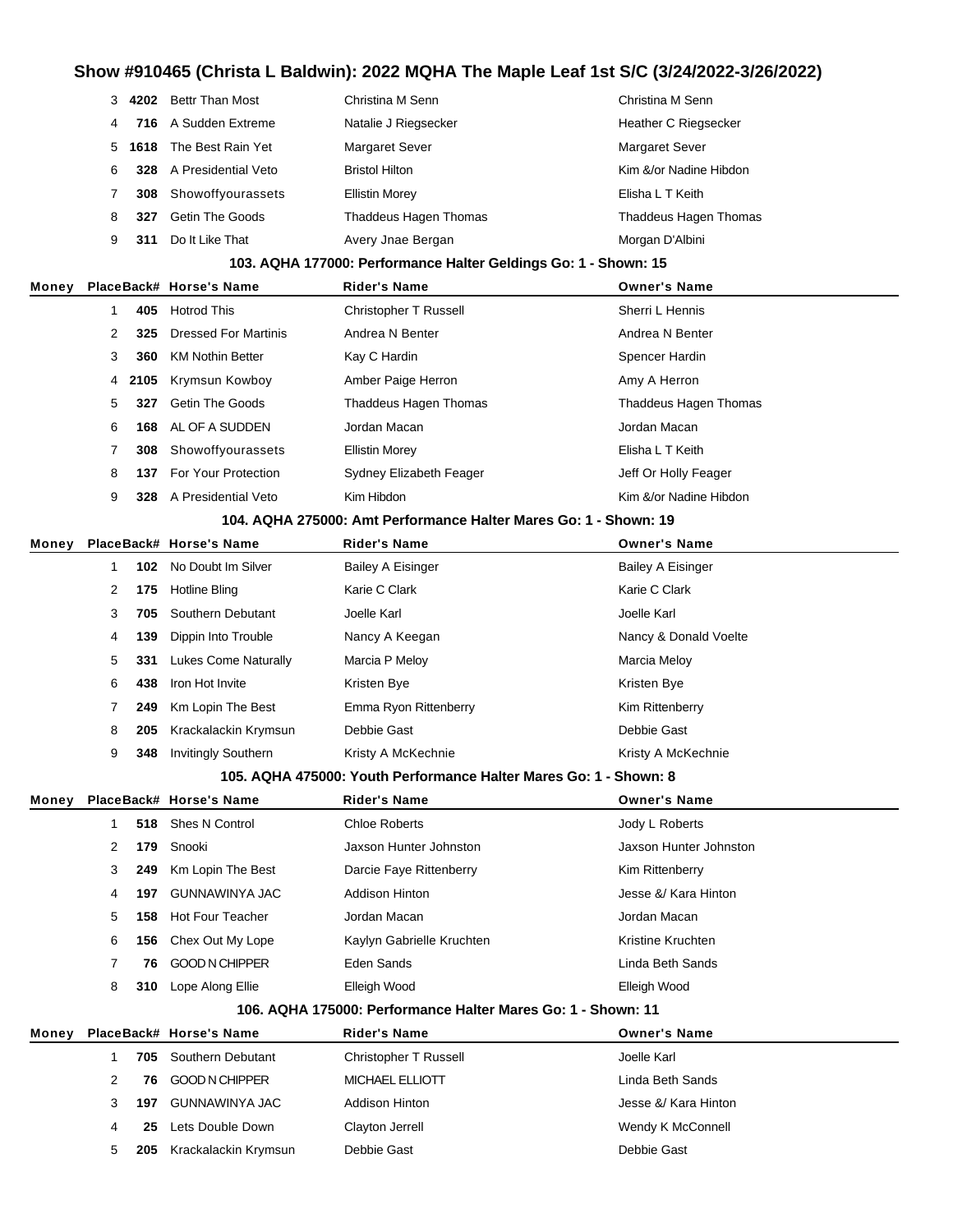|       | Show #910465 (Christa L Baldwin): 2022 MQHA The Maple Leaf 1st S/C (3/24/2022-3/26/2022) |     |                             |                                                                             |                         |  |
|-------|------------------------------------------------------------------------------------------|-----|-----------------------------|-----------------------------------------------------------------------------|-------------------------|--|
|       | 6                                                                                        | 905 | Only In The Bluemoon        | Michelle C Speck                                                            | Michelle C Speck        |  |
|       | 7                                                                                        | 130 | Whiz All Juiced Up          | Susan Gail Dudley                                                           | Jim Dudley              |  |
|       | 8                                                                                        | 348 | <b>Invitingly Southern</b>  | Kristy A McKechnie                                                          | Kristy A McKechnie      |  |
|       | 9                                                                                        | 160 | <b>EyellBTheBestMartini</b> | Brenden Mehochko                                                            | Anita Bonacker          |  |
|       |                                                                                          |     |                             | 112. AQHA 207700: Amt Aged Geldings Go: 1 - Shown: 3                        |                         |  |
| Money |                                                                                          |     | PlaceBack# Horse's Name     | <b>Rider's Name</b>                                                         | <b>Owner's Name</b>     |  |
|       | $\mathbf{1}$                                                                             |     | 182 Cool And A Half         | Emma G Shell                                                                | Emma G Shell            |  |
|       | 2                                                                                        | 192 | Looking Flashy              | Elisha L T Keith                                                            | Elisha L T Keith        |  |
|       | 3                                                                                        | 135 | Jammz Spittin Polish        | Pamela Ann Olive                                                            | Pamela Ann Olive        |  |
|       |                                                                                          |     |                             | 113. AQHA 201400: Amt Grand Champion Gelding Go: 1 - Shown: 2               |                         |  |
| Money |                                                                                          |     | PlaceBack# Horse's Name     | <b>Rider's Name</b>                                                         | <b>Owner's Name</b>     |  |
|       | 1                                                                                        |     | 182 Cool And A Half         | Emma G Shell                                                                | Emma G Shell            |  |
|       |                                                                                          |     |                             | 116. AQHA 271500: Amt Performance Reserve Champion Gelding Go: 1 - Shown: 2 |                         |  |
| Money |                                                                                          |     | PlaceBack# Horse's Name     | <b>Rider's Name</b>                                                         | <b>Owner's Name</b>     |  |
|       | $\mathbf 1$                                                                              |     | 405 Hotrod This             | Sherri L Hennis                                                             | Sherri L Hennis         |  |
|       |                                                                                          |     |                             | 120. AQHA 407700: Youth Aged Geldings Go: 1 - Shown: 2                      |                         |  |
| Money |                                                                                          |     | PlaceBack# Horse's Name     | <b>Rider's Name</b>                                                         | <b>Owner's Name</b>     |  |
|       | 1                                                                                        | 192 | Looking Flashy              | <b>Ellistin Morey</b>                                                       | Elisha L T Keith        |  |
|       | 2                                                                                        | 313 | Good Times For Me           | Jocelyn Rae Timmermeyer                                                     | Jocelyn Rae Timmermeyer |  |
|       |                                                                                          |     |                             | 121. AQHA 401400: Youth Grand Champion Geldings Go: 1 - Shown: 1            |                         |  |
| Money |                                                                                          |     | PlaceBack# Horse's Name     | <b>Rider's Name</b>                                                         | <b>Owner's Name</b>     |  |
|       | 1                                                                                        |     | 192 Looking Flashy          | <b>Ellistin Morey</b>                                                       | Elisha L T Keith        |  |
|       |                                                                                          |     |                             | 122. AQHA 401500: Youth Reserve Champion Gelding Go: 1 - Shown: 2           |                         |  |
|       |                                                                                          |     |                             |                                                                             |                         |  |
| Money |                                                                                          |     | PlaceBack# Horse's Name     | <b>Rider's Name</b>                                                         | <b>Owner's Name</b>     |  |
|       | $\mathbf 1$                                                                              |     | 313 Good Times For Me       | Jocelyn Rae Timmermeyer                                                     | Jocelyn Rae Timmermeyer |  |
|       |                                                                                          |     |                             | 128. AQHA 107700: Aged Geldings Go: 1 - Shown: 3                            |                         |  |
| Money |                                                                                          |     | PlaceBack# Horse's Name     | <b>Rider's Name</b>                                                         | <b>Owner's Name</b>     |  |
|       | 1                                                                                        |     | 182 Cool And A Half         | Emma G Shell                                                                | Emma G Shell            |  |
|       | 2                                                                                        |     | 192 Looking Flashy          | Elisha L T Keith                                                            | Elisha L T Keith        |  |
|       | 3                                                                                        | 135 | Jammz Spittin Polish        | <b>Christopher T Russell</b>                                                | Pamela Ann Olive        |  |
|       |                                                                                          |     |                             | 129. AQHA 101400: Grand Champion Geldings Go: 1 - Shown: 2                  |                         |  |
| Money |                                                                                          |     | PlaceBack# Horse's Name     | <b>Rider's Name</b>                                                         | <b>Owner's Name</b>     |  |
|       | $\mathbf{1}$                                                                             |     | 182 Cool And A Half         | Emma G Shell                                                                | Emma G Shell            |  |
|       |                                                                                          |     |                             | 132. AQHA 171500: Performance Reserve Champion Gelding Go: 1 - Shown: 2     |                         |  |
| Money |                                                                                          |     | PlaceBack# Horse's Name     | <b>Rider's Name</b>                                                         | <b>Owner's Name</b>     |  |
|       | $\mathbf 1$                                                                              |     | 405 Hotrod This             | Christopher T Russell                                                       | Sherri L Hennis         |  |
|       |                                                                                          |     |                             | 135. AQHA 205600: Amt Three Yr Old Mares Go: 1 - Shown: 1                   |                         |  |
| Money |                                                                                          |     | PlaceBack# Horse's Name     | <b>Rider's Name</b>                                                         | <b>Owner's Name</b>     |  |
|       | $\mathbf{1}$                                                                             |     | 353 Pretty Lil Win          | Rachel Read                                                                 | Rachel Read             |  |
|       |                                                                                          |     |                             | 136. AQHA 205700: Amt Aged Mares Go: 1 - Shown: 7                           |                         |  |
| Money |                                                                                          |     | PlaceBack# Horse's Name     | <b>Rider's Name</b>                                                         | <b>Owner's Name</b>     |  |
|       | 1                                                                                        | 136 | Move My Way                 | Glenna Dunn                                                                 | Glenna Dunn             |  |
|       | 2                                                                                        | 429 | <b>Best Invitation Ever</b> | Monica A Edler                                                              | Monica A Edler          |  |
|       | 3                                                                                        | 157 | Zips Hot Investment         | Jessica A Hiemstra                                                          | Jessica A Hiemstra      |  |
|       | 4                                                                                        | 147 | Rock The Cash Barr          | Leigh Nitcher                                                               | Leigh Nitcher           |  |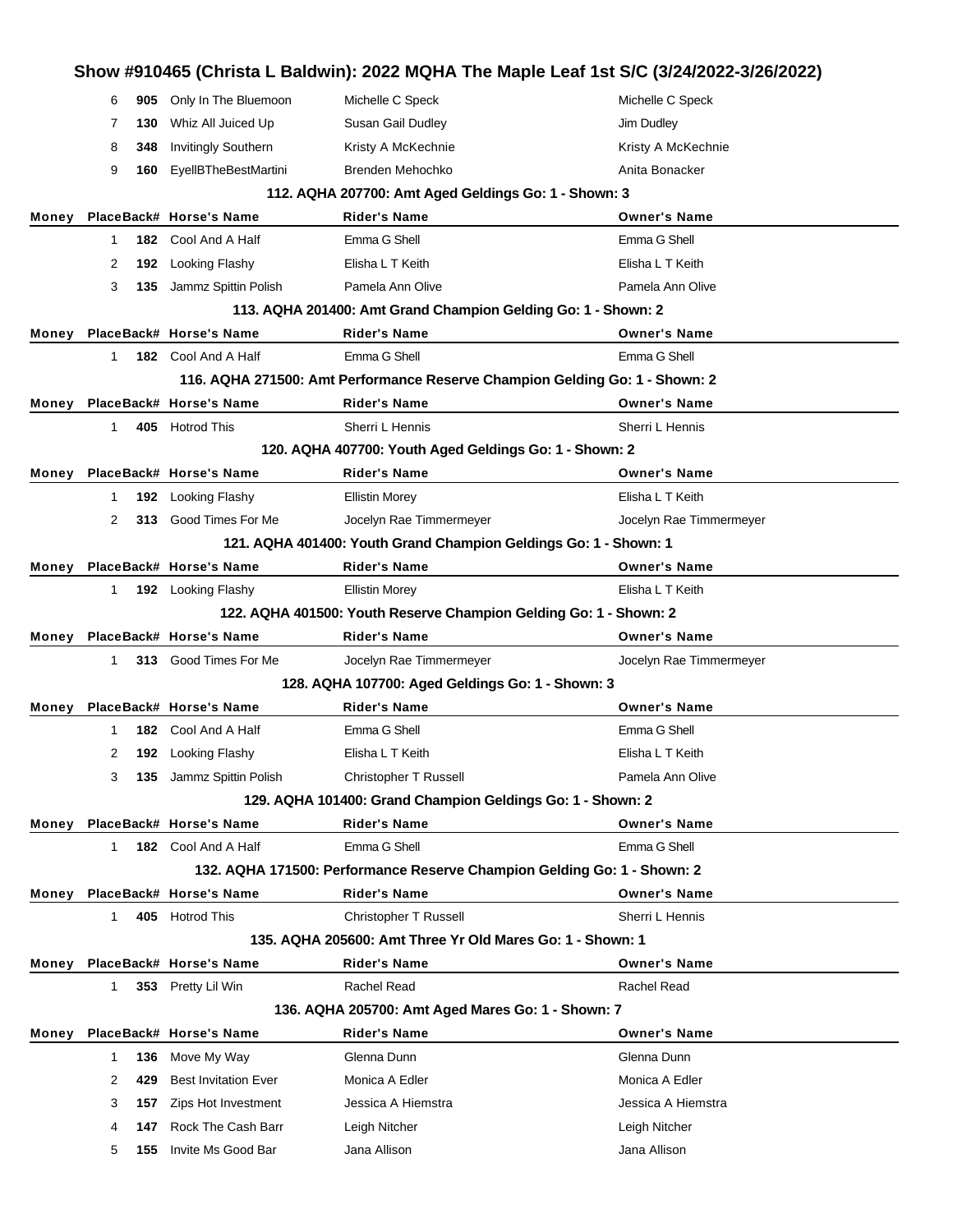| Emma G Shell<br>Emma G Shell<br><b>185</b> Kruzin On The Rail<br>6<br>DontSkipToConclusion<br>Jetta R Heath<br>Jetta R Heath<br>7<br>349<br>137. AQHA 201200: Amt Grand Champion Mares Go: 1 - Shown: 2<br>PlaceBack# Horse's Name<br><b>Rider's Name</b><br><b>Owner's Name</b><br>Monev<br>136 Move My Way<br>Glenna Dunn<br>Glenna Dunn<br>1.<br>138. AQHA 201300: Amt Reserve Champion Mare Go: 1 - Shown: 6<br>PlaceBack# Horse's Name<br><b>Rider's Name</b><br><b>Owner's Name</b><br>Monev<br><b>102</b> No Doubt Im Silver<br><b>Bailey A Eisinger</b><br>$\mathbf{1}$<br><b>Bailey A Eisinger</b><br>144. AQHA 405700: Youth Aged Mares Go: 1 - Shown: 3<br>PlaceBack# Horse's Name<br><b>Rider's Name</b><br><b>Owner's Name</b><br>Money<br>167 See You At The Party<br>Zoey Wetherell<br>Chloe Engelbrecht<br>$\mathbf{1}$<br>113 W Coco Chanel<br>Aubrey Seliga<br>Aubrey Seliga<br>2<br><b>Richard Alexander Wood</b><br>555 PR Zip Me Deck<br>Bayleigh Wood<br>3<br>145. AQHA 401200: Youth Grand Champion Mares Go: 1 - Shown: 1<br>PlaceBack# Horse's Name<br><b>Rider's Name</b><br><b>Owner's Name</b><br>Monev<br>167 See You At The Party<br>Zoey Wetherell<br>Chloe Engelbrecht<br>1<br>146. AQHA 401300: Youth Reserve Champion Mares Go: 1 - Shown: 3<br>PlaceBack# Horse's Name<br><b>Rider's Name</b><br><b>Owner's Name</b><br>Monev<br>113 W Coco Chanel<br>Aubrey Seliga<br>Aubrey Seliga<br>1.<br>151. AQHA 105600: Three Yr Old Mares Go: 1 - Shown: 1<br>PlaceBack# Horse's Name<br><b>Rider's Name</b><br><b>Owner's Name</b><br>Monev<br>353 Pretty Lil Win<br>Rachel Read<br><b>Rachel Read</b><br>1.<br>152. AQHA 105700: Aged Mares Go: 1 - Shown: 2<br>PlaceBack# Horse's Name<br><b>Rider's Name</b><br><b>Owner's Name</b><br>Monev<br>Move My Way<br>Glenna Dunn<br>Glenna Dunn<br>136<br>1<br>Kruzin On The Rail<br>Emma G Shell<br>Emma G Shell<br>2<br>185<br>154. AQHA 101300: Reserve Champion Mare Go: 1 - Shown: 3<br>PlaceBack# Horse's Name<br><b>Rider's Name</b><br><b>Owner's Name</b><br>Money<br>1 136 Move My Way<br>Glenna Dunn<br>Glenna Dunn<br>155. AQHA 171200: Performance Grand Champion Mares Go: 1 - Shown: 3<br>PlaceBack# Horse's Name<br><b>Rider's Name</b><br><b>Owner's Name</b><br>Monev<br><b>705</b> Southern Debutant<br>Christopher T Russell<br>Joelle Karl<br>1<br>173. AQHA 288000: VRH Amt Ranch Conformation Go: 1 - Shown: 8<br>PlaceBack# Horse's Name<br><b>Rider's Name</b><br><b>Owner's Name</b><br>Monev<br>Tr Smokin Hollywood<br>Sheryl Diane Haviland<br>Sheryl Diane Haviland<br>1<br>117<br>Whiz All Juiced Up<br>Susan Gail Dudley<br>2<br>Jim Dudley<br>130<br>SHR Flash For Cash<br>Shannon Gailene Dudley<br>Jim Dudley<br>3<br>128<br>Roos Freckled Doc<br>146<br>Nancy Lee Wyatt<br>Nancy Lee Wyatt<br>4<br>My Emmy Award<br>Charlene C Weber<br>Charlene C Weber<br>5<br>123<br>Kruzin On The Rail<br>Emma G Shell<br>Emma G Shell<br>6<br>185<br>Macho Dee Bar Smokey<br>Jeanette Porter<br>Jeanette Porter<br>7<br>104 |  |  | Show #910465 (Christa L Baldwin): 2022 MQHA The Maple Leaf 1st S/C (3/24/2022-3/26/2022) |
|-------------------------------------------------------------------------------------------------------------------------------------------------------------------------------------------------------------------------------------------------------------------------------------------------------------------------------------------------------------------------------------------------------------------------------------------------------------------------------------------------------------------------------------------------------------------------------------------------------------------------------------------------------------------------------------------------------------------------------------------------------------------------------------------------------------------------------------------------------------------------------------------------------------------------------------------------------------------------------------------------------------------------------------------------------------------------------------------------------------------------------------------------------------------------------------------------------------------------------------------------------------------------------------------------------------------------------------------------------------------------------------------------------------------------------------------------------------------------------------------------------------------------------------------------------------------------------------------------------------------------------------------------------------------------------------------------------------------------------------------------------------------------------------------------------------------------------------------------------------------------------------------------------------------------------------------------------------------------------------------------------------------------------------------------------------------------------------------------------------------------------------------------------------------------------------------------------------------------------------------------------------------------------------------------------------------------------------------------------------------------------------------------------------------------------------------------------------------------------------------------------------------------------------------------------------------------------------------------------------------------------------------------------------------------------------------------------------------------------------------------------------------------------------------------------------------------------------------------------------------------------------------------------------------------------------------------------------------------------------------------------------------------------|--|--|------------------------------------------------------------------------------------------|
|                                                                                                                                                                                                                                                                                                                                                                                                                                                                                                                                                                                                                                                                                                                                                                                                                                                                                                                                                                                                                                                                                                                                                                                                                                                                                                                                                                                                                                                                                                                                                                                                                                                                                                                                                                                                                                                                                                                                                                                                                                                                                                                                                                                                                                                                                                                                                                                                                                                                                                                                                                                                                                                                                                                                                                                                                                                                                                                                                                                                                               |  |  |                                                                                          |
|                                                                                                                                                                                                                                                                                                                                                                                                                                                                                                                                                                                                                                                                                                                                                                                                                                                                                                                                                                                                                                                                                                                                                                                                                                                                                                                                                                                                                                                                                                                                                                                                                                                                                                                                                                                                                                                                                                                                                                                                                                                                                                                                                                                                                                                                                                                                                                                                                                                                                                                                                                                                                                                                                                                                                                                                                                                                                                                                                                                                                               |  |  |                                                                                          |
|                                                                                                                                                                                                                                                                                                                                                                                                                                                                                                                                                                                                                                                                                                                                                                                                                                                                                                                                                                                                                                                                                                                                                                                                                                                                                                                                                                                                                                                                                                                                                                                                                                                                                                                                                                                                                                                                                                                                                                                                                                                                                                                                                                                                                                                                                                                                                                                                                                                                                                                                                                                                                                                                                                                                                                                                                                                                                                                                                                                                                               |  |  |                                                                                          |
|                                                                                                                                                                                                                                                                                                                                                                                                                                                                                                                                                                                                                                                                                                                                                                                                                                                                                                                                                                                                                                                                                                                                                                                                                                                                                                                                                                                                                                                                                                                                                                                                                                                                                                                                                                                                                                                                                                                                                                                                                                                                                                                                                                                                                                                                                                                                                                                                                                                                                                                                                                                                                                                                                                                                                                                                                                                                                                                                                                                                                               |  |  |                                                                                          |
|                                                                                                                                                                                                                                                                                                                                                                                                                                                                                                                                                                                                                                                                                                                                                                                                                                                                                                                                                                                                                                                                                                                                                                                                                                                                                                                                                                                                                                                                                                                                                                                                                                                                                                                                                                                                                                                                                                                                                                                                                                                                                                                                                                                                                                                                                                                                                                                                                                                                                                                                                                                                                                                                                                                                                                                                                                                                                                                                                                                                                               |  |  |                                                                                          |
|                                                                                                                                                                                                                                                                                                                                                                                                                                                                                                                                                                                                                                                                                                                                                                                                                                                                                                                                                                                                                                                                                                                                                                                                                                                                                                                                                                                                                                                                                                                                                                                                                                                                                                                                                                                                                                                                                                                                                                                                                                                                                                                                                                                                                                                                                                                                                                                                                                                                                                                                                                                                                                                                                                                                                                                                                                                                                                                                                                                                                               |  |  |                                                                                          |
|                                                                                                                                                                                                                                                                                                                                                                                                                                                                                                                                                                                                                                                                                                                                                                                                                                                                                                                                                                                                                                                                                                                                                                                                                                                                                                                                                                                                                                                                                                                                                                                                                                                                                                                                                                                                                                                                                                                                                                                                                                                                                                                                                                                                                                                                                                                                                                                                                                                                                                                                                                                                                                                                                                                                                                                                                                                                                                                                                                                                                               |  |  |                                                                                          |
|                                                                                                                                                                                                                                                                                                                                                                                                                                                                                                                                                                                                                                                                                                                                                                                                                                                                                                                                                                                                                                                                                                                                                                                                                                                                                                                                                                                                                                                                                                                                                                                                                                                                                                                                                                                                                                                                                                                                                                                                                                                                                                                                                                                                                                                                                                                                                                                                                                                                                                                                                                                                                                                                                                                                                                                                                                                                                                                                                                                                                               |  |  |                                                                                          |
|                                                                                                                                                                                                                                                                                                                                                                                                                                                                                                                                                                                                                                                                                                                                                                                                                                                                                                                                                                                                                                                                                                                                                                                                                                                                                                                                                                                                                                                                                                                                                                                                                                                                                                                                                                                                                                                                                                                                                                                                                                                                                                                                                                                                                                                                                                                                                                                                                                                                                                                                                                                                                                                                                                                                                                                                                                                                                                                                                                                                                               |  |  |                                                                                          |
|                                                                                                                                                                                                                                                                                                                                                                                                                                                                                                                                                                                                                                                                                                                                                                                                                                                                                                                                                                                                                                                                                                                                                                                                                                                                                                                                                                                                                                                                                                                                                                                                                                                                                                                                                                                                                                                                                                                                                                                                                                                                                                                                                                                                                                                                                                                                                                                                                                                                                                                                                                                                                                                                                                                                                                                                                                                                                                                                                                                                                               |  |  |                                                                                          |
|                                                                                                                                                                                                                                                                                                                                                                                                                                                                                                                                                                                                                                                                                                                                                                                                                                                                                                                                                                                                                                                                                                                                                                                                                                                                                                                                                                                                                                                                                                                                                                                                                                                                                                                                                                                                                                                                                                                                                                                                                                                                                                                                                                                                                                                                                                                                                                                                                                                                                                                                                                                                                                                                                                                                                                                                                                                                                                                                                                                                                               |  |  |                                                                                          |
|                                                                                                                                                                                                                                                                                                                                                                                                                                                                                                                                                                                                                                                                                                                                                                                                                                                                                                                                                                                                                                                                                                                                                                                                                                                                                                                                                                                                                                                                                                                                                                                                                                                                                                                                                                                                                                                                                                                                                                                                                                                                                                                                                                                                                                                                                                                                                                                                                                                                                                                                                                                                                                                                                                                                                                                                                                                                                                                                                                                                                               |  |  |                                                                                          |
|                                                                                                                                                                                                                                                                                                                                                                                                                                                                                                                                                                                                                                                                                                                                                                                                                                                                                                                                                                                                                                                                                                                                                                                                                                                                                                                                                                                                                                                                                                                                                                                                                                                                                                                                                                                                                                                                                                                                                                                                                                                                                                                                                                                                                                                                                                                                                                                                                                                                                                                                                                                                                                                                                                                                                                                                                                                                                                                                                                                                                               |  |  |                                                                                          |
|                                                                                                                                                                                                                                                                                                                                                                                                                                                                                                                                                                                                                                                                                                                                                                                                                                                                                                                                                                                                                                                                                                                                                                                                                                                                                                                                                                                                                                                                                                                                                                                                                                                                                                                                                                                                                                                                                                                                                                                                                                                                                                                                                                                                                                                                                                                                                                                                                                                                                                                                                                                                                                                                                                                                                                                                                                                                                                                                                                                                                               |  |  |                                                                                          |
|                                                                                                                                                                                                                                                                                                                                                                                                                                                                                                                                                                                                                                                                                                                                                                                                                                                                                                                                                                                                                                                                                                                                                                                                                                                                                                                                                                                                                                                                                                                                                                                                                                                                                                                                                                                                                                                                                                                                                                                                                                                                                                                                                                                                                                                                                                                                                                                                                                                                                                                                                                                                                                                                                                                                                                                                                                                                                                                                                                                                                               |  |  |                                                                                          |
|                                                                                                                                                                                                                                                                                                                                                                                                                                                                                                                                                                                                                                                                                                                                                                                                                                                                                                                                                                                                                                                                                                                                                                                                                                                                                                                                                                                                                                                                                                                                                                                                                                                                                                                                                                                                                                                                                                                                                                                                                                                                                                                                                                                                                                                                                                                                                                                                                                                                                                                                                                                                                                                                                                                                                                                                                                                                                                                                                                                                                               |  |  |                                                                                          |
|                                                                                                                                                                                                                                                                                                                                                                                                                                                                                                                                                                                                                                                                                                                                                                                                                                                                                                                                                                                                                                                                                                                                                                                                                                                                                                                                                                                                                                                                                                                                                                                                                                                                                                                                                                                                                                                                                                                                                                                                                                                                                                                                                                                                                                                                                                                                                                                                                                                                                                                                                                                                                                                                                                                                                                                                                                                                                                                                                                                                                               |  |  |                                                                                          |
|                                                                                                                                                                                                                                                                                                                                                                                                                                                                                                                                                                                                                                                                                                                                                                                                                                                                                                                                                                                                                                                                                                                                                                                                                                                                                                                                                                                                                                                                                                                                                                                                                                                                                                                                                                                                                                                                                                                                                                                                                                                                                                                                                                                                                                                                                                                                                                                                                                                                                                                                                                                                                                                                                                                                                                                                                                                                                                                                                                                                                               |  |  |                                                                                          |
|                                                                                                                                                                                                                                                                                                                                                                                                                                                                                                                                                                                                                                                                                                                                                                                                                                                                                                                                                                                                                                                                                                                                                                                                                                                                                                                                                                                                                                                                                                                                                                                                                                                                                                                                                                                                                                                                                                                                                                                                                                                                                                                                                                                                                                                                                                                                                                                                                                                                                                                                                                                                                                                                                                                                                                                                                                                                                                                                                                                                                               |  |  |                                                                                          |
|                                                                                                                                                                                                                                                                                                                                                                                                                                                                                                                                                                                                                                                                                                                                                                                                                                                                                                                                                                                                                                                                                                                                                                                                                                                                                                                                                                                                                                                                                                                                                                                                                                                                                                                                                                                                                                                                                                                                                                                                                                                                                                                                                                                                                                                                                                                                                                                                                                                                                                                                                                                                                                                                                                                                                                                                                                                                                                                                                                                                                               |  |  |                                                                                          |
|                                                                                                                                                                                                                                                                                                                                                                                                                                                                                                                                                                                                                                                                                                                                                                                                                                                                                                                                                                                                                                                                                                                                                                                                                                                                                                                                                                                                                                                                                                                                                                                                                                                                                                                                                                                                                                                                                                                                                                                                                                                                                                                                                                                                                                                                                                                                                                                                                                                                                                                                                                                                                                                                                                                                                                                                                                                                                                                                                                                                                               |  |  |                                                                                          |
|                                                                                                                                                                                                                                                                                                                                                                                                                                                                                                                                                                                                                                                                                                                                                                                                                                                                                                                                                                                                                                                                                                                                                                                                                                                                                                                                                                                                                                                                                                                                                                                                                                                                                                                                                                                                                                                                                                                                                                                                                                                                                                                                                                                                                                                                                                                                                                                                                                                                                                                                                                                                                                                                                                                                                                                                                                                                                                                                                                                                                               |  |  |                                                                                          |
|                                                                                                                                                                                                                                                                                                                                                                                                                                                                                                                                                                                                                                                                                                                                                                                                                                                                                                                                                                                                                                                                                                                                                                                                                                                                                                                                                                                                                                                                                                                                                                                                                                                                                                                                                                                                                                                                                                                                                                                                                                                                                                                                                                                                                                                                                                                                                                                                                                                                                                                                                                                                                                                                                                                                                                                                                                                                                                                                                                                                                               |  |  |                                                                                          |
|                                                                                                                                                                                                                                                                                                                                                                                                                                                                                                                                                                                                                                                                                                                                                                                                                                                                                                                                                                                                                                                                                                                                                                                                                                                                                                                                                                                                                                                                                                                                                                                                                                                                                                                                                                                                                                                                                                                                                                                                                                                                                                                                                                                                                                                                                                                                                                                                                                                                                                                                                                                                                                                                                                                                                                                                                                                                                                                                                                                                                               |  |  |                                                                                          |
|                                                                                                                                                                                                                                                                                                                                                                                                                                                                                                                                                                                                                                                                                                                                                                                                                                                                                                                                                                                                                                                                                                                                                                                                                                                                                                                                                                                                                                                                                                                                                                                                                                                                                                                                                                                                                                                                                                                                                                                                                                                                                                                                                                                                                                                                                                                                                                                                                                                                                                                                                                                                                                                                                                                                                                                                                                                                                                                                                                                                                               |  |  |                                                                                          |
|                                                                                                                                                                                                                                                                                                                                                                                                                                                                                                                                                                                                                                                                                                                                                                                                                                                                                                                                                                                                                                                                                                                                                                                                                                                                                                                                                                                                                                                                                                                                                                                                                                                                                                                                                                                                                                                                                                                                                                                                                                                                                                                                                                                                                                                                                                                                                                                                                                                                                                                                                                                                                                                                                                                                                                                                                                                                                                                                                                                                                               |  |  |                                                                                          |
|                                                                                                                                                                                                                                                                                                                                                                                                                                                                                                                                                                                                                                                                                                                                                                                                                                                                                                                                                                                                                                                                                                                                                                                                                                                                                                                                                                                                                                                                                                                                                                                                                                                                                                                                                                                                                                                                                                                                                                                                                                                                                                                                                                                                                                                                                                                                                                                                                                                                                                                                                                                                                                                                                                                                                                                                                                                                                                                                                                                                                               |  |  |                                                                                          |
|                                                                                                                                                                                                                                                                                                                                                                                                                                                                                                                                                                                                                                                                                                                                                                                                                                                                                                                                                                                                                                                                                                                                                                                                                                                                                                                                                                                                                                                                                                                                                                                                                                                                                                                                                                                                                                                                                                                                                                                                                                                                                                                                                                                                                                                                                                                                                                                                                                                                                                                                                                                                                                                                                                                                                                                                                                                                                                                                                                                                                               |  |  |                                                                                          |
|                                                                                                                                                                                                                                                                                                                                                                                                                                                                                                                                                                                                                                                                                                                                                                                                                                                                                                                                                                                                                                                                                                                                                                                                                                                                                                                                                                                                                                                                                                                                                                                                                                                                                                                                                                                                                                                                                                                                                                                                                                                                                                                                                                                                                                                                                                                                                                                                                                                                                                                                                                                                                                                                                                                                                                                                                                                                                                                                                                                                                               |  |  |                                                                                          |
|                                                                                                                                                                                                                                                                                                                                                                                                                                                                                                                                                                                                                                                                                                                                                                                                                                                                                                                                                                                                                                                                                                                                                                                                                                                                                                                                                                                                                                                                                                                                                                                                                                                                                                                                                                                                                                                                                                                                                                                                                                                                                                                                                                                                                                                                                                                                                                                                                                                                                                                                                                                                                                                                                                                                                                                                                                                                                                                                                                                                                               |  |  |                                                                                          |
|                                                                                                                                                                                                                                                                                                                                                                                                                                                                                                                                                                                                                                                                                                                                                                                                                                                                                                                                                                                                                                                                                                                                                                                                                                                                                                                                                                                                                                                                                                                                                                                                                                                                                                                                                                                                                                                                                                                                                                                                                                                                                                                                                                                                                                                                                                                                                                                                                                                                                                                                                                                                                                                                                                                                                                                                                                                                                                                                                                                                                               |  |  |                                                                                          |
|                                                                                                                                                                                                                                                                                                                                                                                                                                                                                                                                                                                                                                                                                                                                                                                                                                                                                                                                                                                                                                                                                                                                                                                                                                                                                                                                                                                                                                                                                                                                                                                                                                                                                                                                                                                                                                                                                                                                                                                                                                                                                                                                                                                                                                                                                                                                                                                                                                                                                                                                                                                                                                                                                                                                                                                                                                                                                                                                                                                                                               |  |  |                                                                                          |
|                                                                                                                                                                                                                                                                                                                                                                                                                                                                                                                                                                                                                                                                                                                                                                                                                                                                                                                                                                                                                                                                                                                                                                                                                                                                                                                                                                                                                                                                                                                                                                                                                                                                                                                                                                                                                                                                                                                                                                                                                                                                                                                                                                                                                                                                                                                                                                                                                                                                                                                                                                                                                                                                                                                                                                                                                                                                                                                                                                                                                               |  |  |                                                                                          |
|                                                                                                                                                                                                                                                                                                                                                                                                                                                                                                                                                                                                                                                                                                                                                                                                                                                                                                                                                                                                                                                                                                                                                                                                                                                                                                                                                                                                                                                                                                                                                                                                                                                                                                                                                                                                                                                                                                                                                                                                                                                                                                                                                                                                                                                                                                                                                                                                                                                                                                                                                                                                                                                                                                                                                                                                                                                                                                                                                                                                                               |  |  |                                                                                          |
|                                                                                                                                                                                                                                                                                                                                                                                                                                                                                                                                                                                                                                                                                                                                                                                                                                                                                                                                                                                                                                                                                                                                                                                                                                                                                                                                                                                                                                                                                                                                                                                                                                                                                                                                                                                                                                                                                                                                                                                                                                                                                                                                                                                                                                                                                                                                                                                                                                                                                                                                                                                                                                                                                                                                                                                                                                                                                                                                                                                                                               |  |  |                                                                                          |
|                                                                                                                                                                                                                                                                                                                                                                                                                                                                                                                                                                                                                                                                                                                                                                                                                                                                                                                                                                                                                                                                                                                                                                                                                                                                                                                                                                                                                                                                                                                                                                                                                                                                                                                                                                                                                                                                                                                                                                                                                                                                                                                                                                                                                                                                                                                                                                                                                                                                                                                                                                                                                                                                                                                                                                                                                                                                                                                                                                                                                               |  |  |                                                                                          |
|                                                                                                                                                                                                                                                                                                                                                                                                                                                                                                                                                                                                                                                                                                                                                                                                                                                                                                                                                                                                                                                                                                                                                                                                                                                                                                                                                                                                                                                                                                                                                                                                                                                                                                                                                                                                                                                                                                                                                                                                                                                                                                                                                                                                                                                                                                                                                                                                                                                                                                                                                                                                                                                                                                                                                                                                                                                                                                                                                                                                                               |  |  |                                                                                          |
|                                                                                                                                                                                                                                                                                                                                                                                                                                                                                                                                                                                                                                                                                                                                                                                                                                                                                                                                                                                                                                                                                                                                                                                                                                                                                                                                                                                                                                                                                                                                                                                                                                                                                                                                                                                                                                                                                                                                                                                                                                                                                                                                                                                                                                                                                                                                                                                                                                                                                                                                                                                                                                                                                                                                                                                                                                                                                                                                                                                                                               |  |  |                                                                                          |
|                                                                                                                                                                                                                                                                                                                                                                                                                                                                                                                                                                                                                                                                                                                                                                                                                                                                                                                                                                                                                                                                                                                                                                                                                                                                                                                                                                                                                                                                                                                                                                                                                                                                                                                                                                                                                                                                                                                                                                                                                                                                                                                                                                                                                                                                                                                                                                                                                                                                                                                                                                                                                                                                                                                                                                                                                                                                                                                                                                                                                               |  |  |                                                                                          |
|                                                                                                                                                                                                                                                                                                                                                                                                                                                                                                                                                                                                                                                                                                                                                                                                                                                                                                                                                                                                                                                                                                                                                                                                                                                                                                                                                                                                                                                                                                                                                                                                                                                                                                                                                                                                                                                                                                                                                                                                                                                                                                                                                                                                                                                                                                                                                                                                                                                                                                                                                                                                                                                                                                                                                                                                                                                                                                                                                                                                                               |  |  |                                                                                          |
|                                                                                                                                                                                                                                                                                                                                                                                                                                                                                                                                                                                                                                                                                                                                                                                                                                                                                                                                                                                                                                                                                                                                                                                                                                                                                                                                                                                                                                                                                                                                                                                                                                                                                                                                                                                                                                                                                                                                                                                                                                                                                                                                                                                                                                                                                                                                                                                                                                                                                                                                                                                                                                                                                                                                                                                                                                                                                                                                                                                                                               |  |  |                                                                                          |
| DontWorryAboutAthing<br>Lindsey K Weber<br>8<br>306<br>Lindsey K Weber                                                                                                                                                                                                                                                                                                                                                                                                                                                                                                                                                                                                                                                                                                                                                                                                                                                                                                                                                                                                                                                                                                                                                                                                                                                                                                                                                                                                                                                                                                                                                                                                                                                                                                                                                                                                                                                                                                                                                                                                                                                                                                                                                                                                                                                                                                                                                                                                                                                                                                                                                                                                                                                                                                                                                                                                                                                                                                                                                        |  |  |                                                                                          |
| 174, AQHA 488000: VRH Youth Ranch Conformation Go: 1 - Shown: 10                                                                                                                                                                                                                                                                                                                                                                                                                                                                                                                                                                                                                                                                                                                                                                                                                                                                                                                                                                                                                                                                                                                                                                                                                                                                                                                                                                                                                                                                                                                                                                                                                                                                                                                                                                                                                                                                                                                                                                                                                                                                                                                                                                                                                                                                                                                                                                                                                                                                                                                                                                                                                                                                                                                                                                                                                                                                                                                                                              |  |  |                                                                                          |
| <b>Rider's Name</b><br><b>Owner's Name</b><br>PlaceBack# Horse's Name<br>Money                                                                                                                                                                                                                                                                                                                                                                                                                                                                                                                                                                                                                                                                                                                                                                                                                                                                                                                                                                                                                                                                                                                                                                                                                                                                                                                                                                                                                                                                                                                                                                                                                                                                                                                                                                                                                                                                                                                                                                                                                                                                                                                                                                                                                                                                                                                                                                                                                                                                                                                                                                                                                                                                                                                                                                                                                                                                                                                                                |  |  |                                                                                          |
| Suddenly No Warning<br>Elizabeth Nicole Lewis<br>Abigail Elizabeth Lewis<br>1<br>140                                                                                                                                                                                                                                                                                                                                                                                                                                                                                                                                                                                                                                                                                                                                                                                                                                                                                                                                                                                                                                                                                                                                                                                                                                                                                                                                                                                                                                                                                                                                                                                                                                                                                                                                                                                                                                                                                                                                                                                                                                                                                                                                                                                                                                                                                                                                                                                                                                                                                                                                                                                                                                                                                                                                                                                                                                                                                                                                          |  |  |                                                                                          |
| Little Outlaw Jac<br>Jada Casto<br>Staci Casto<br>2<br>675                                                                                                                                                                                                                                                                                                                                                                                                                                                                                                                                                                                                                                                                                                                                                                                                                                                                                                                                                                                                                                                                                                                                                                                                                                                                                                                                                                                                                                                                                                                                                                                                                                                                                                                                                                                                                                                                                                                                                                                                                                                                                                                                                                                                                                                                                                                                                                                                                                                                                                                                                                                                                                                                                                                                                                                                                                                                                                                                                                    |  |  |                                                                                          |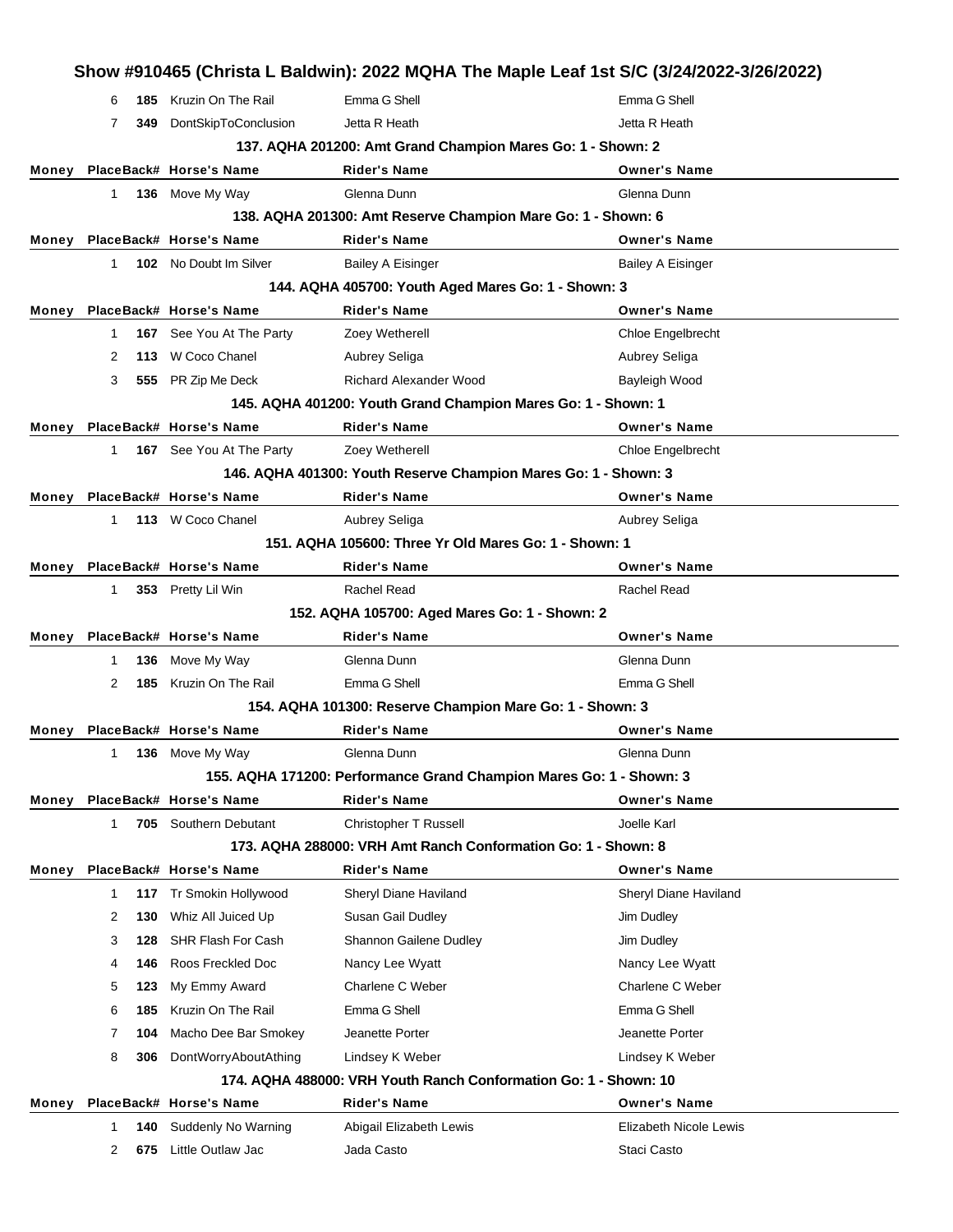| 3 |     | 444 Bruce Allmighty    | CJ W Kirkland   | Monte & Cindy Hamilton    |
|---|-----|------------------------|-----------------|---------------------------|
| 4 | 131 | A Passing 747          | Lyla Lee Martin | LINDSAY & LYLA MARTIN     |
| 5 |     | 427 See The Fancy Chip | Lily P Hatch    | Lily P Hatch              |
| 6 | 197 | GUNNAWINYA JAC         | Addison Hinton  | Jesse &/ Kara Hinton      |
|   | 101 | Dolled Up Dolly        | Mackenzie Lakso | Mackenzie Lakso           |
| 8 | 153 | Cloned By Whiz         | Cooper Skouby   | William C Skouby          |
| 9 | 188 | Spark In My Heart      | Hunter Skouby   | William And Leslie Skouby |

#### **175. AQHA 188000: VRH Ranch Conformation Go: 1 - Shown: 10**

| Money |    |     | PlaceBack# Horse's Name | <b>Rider's Name</b>                           | <b>Owner's Name</b>   |
|-------|----|-----|-------------------------|-----------------------------------------------|-----------------------|
|       |    | 25  | Lets Double Down        | Clayton Jerrell                               | Wendy K McConnell     |
|       | 2  | 106 | Mesmerizing Chic        | Jon Barry                                     | Meagan Delisle        |
|       | 3  | 117 | Tr Smokin Hollywood     | Sheryl Diane Haviland                         | Sheryl Diane Haviland |
|       | 4  | 130 | Whiz All Juiced Up      | Susan Gail Dudley                             | Jim Dudley            |
|       | 5. | 128 | SHR Flash For Cash      | Shannon Gailene Dudley                        | Jim Dudley            |
|       | 6  | 185 | Kruzin On The Rail      | Emma G Shell                                  | Emma G Shell          |
|       |    | 318 | TR Never Enough Jac     | Lori Nelson                                   | Carol Ramm            |
|       | 8  | 675 | Little Outlaw Jac       | Jada Casto                                    | Staci Casto           |
|       | 9  | 197 | <b>GUNNAWINYA JAC</b>   | <b>Addison Hinton</b>                         | Jesse &/ Kara Hinton  |
|       |    |     |                         | FA4 NODA 000400. NODA L LA T!! O. . 4 . OL O. |                       |

#### **501. NSBA 230100: NSBA Level 1 Trail Go: 1 - Shown: 8**

| Money |                      |     | PlaceBack# Horse's Name  | <b>Rider's Name</b>          | <b>Owner's Name</b> |
|-------|----------------------|-----|--------------------------|------------------------------|---------------------|
|       |                      | 120 | Hello Lazy               | Janet Deckman                | Janet Deckman       |
|       | $\mathbf{2}^{\circ}$ | 424 | Good Bars R Special      | Jeff R Greaves               | Joan M Sellberg     |
|       | 3                    | 136 | Move My Way              | Stephanie L McAlexander      | Glenna Dunn         |
|       | 4                    | 319 | Cant Get Over You        | Jeff R Greaves               | Robyn & Emma Garcia |
|       | 5                    | 161 | Sweety                   | Scott Thompson               | Micah Howard        |
|       | 6                    | 405 | <b>Hotrod This</b>       | <b>Christopher T Russell</b> | Sherri L Hennis     |
|       |                      | 190 | Hez Sizzling Hot         | Caitlin Schneider            | Jordan Macan        |
|       | DQ                   |     | 905 Only In The Bluemoon | Brenden Mehochko             | Michelle C Speck    |
|       |                      |     |                          |                              |                     |

#### **502. NSBA 230301: NSBA Junior Trail Go: 1 - Shown: 1**

| Money |     |      | PlaceBack# Horse's Name | <b>Rider's Name</b>                                           | <b>Owner's Name</b>       |
|-------|-----|------|-------------------------|---------------------------------------------------------------|---------------------------|
|       | 1.  | 905  | Only In The Bluemoon    | Brenden Mehochko                                              | Michelle C Speck          |
|       |     |      |                         | 504, NSBA 235400: NSBA Level 1 Amateur Trail Go: 1 - Shown: 3 |                           |
| Money |     |      | PlaceBack# Horse's Name | <b>Rider's Name</b>                                           | <b>Owner's Name</b>       |
|       |     | 565  | One Good Margarita      | Robyn M Garcia                                                | Robyn & Emma Garcia       |
|       | 2   | 433  | <b>Batt Girl Bling</b>  | Deena Olson                                                   | Deena Olson               |
|       | 3   | 120  | Hello Lazy              | Janet Deckman                                                 | Janet Deckman             |
|       |     |      |                         | 505. NSBA 235600: NSBA Amateur Trail Go: 1 - Shown: 1         |                           |
| Money |     |      | PlaceBack# Horse's Name | <b>Rider's Name</b>                                           | <b>Owner's Name</b>       |
|       | 1.  | 120  | Hello Lazy              | Janet Deckman                                                 | Janet Deckman             |
|       |     |      |                         | 506. NSBA 236606: NSBA Select Amateur Trail Go: 1 - Shown: 2  |                           |
| Money |     |      | PlaceBack# Horse's Name | <b>Rider's Name</b>                                           | <b>Owner's Name</b>       |
|       |     | 110  | Snap Krackle Pop        | Twylla Lynn Brown                                             | Twylla Lynn Brown         |
|       | DQ. | 402  | Rockerfella             | Karen K Higgins                                               | Kenneth And Karen Higgins |
|       |     |      |                         | 508, NSBA 237100: NSBA Level 1 Youth Trail Go: 1 - Shown: 1   |                           |
| Monev |     |      | PlaceBack# Horse's Name | <b>Rider's Name</b>                                           | <b>Owner's Name</b>       |
|       |     | 2027 | Best Believe It         | Emma Burns                                                    | Emma Burns                |
|       |     |      |                         |                                                               |                           |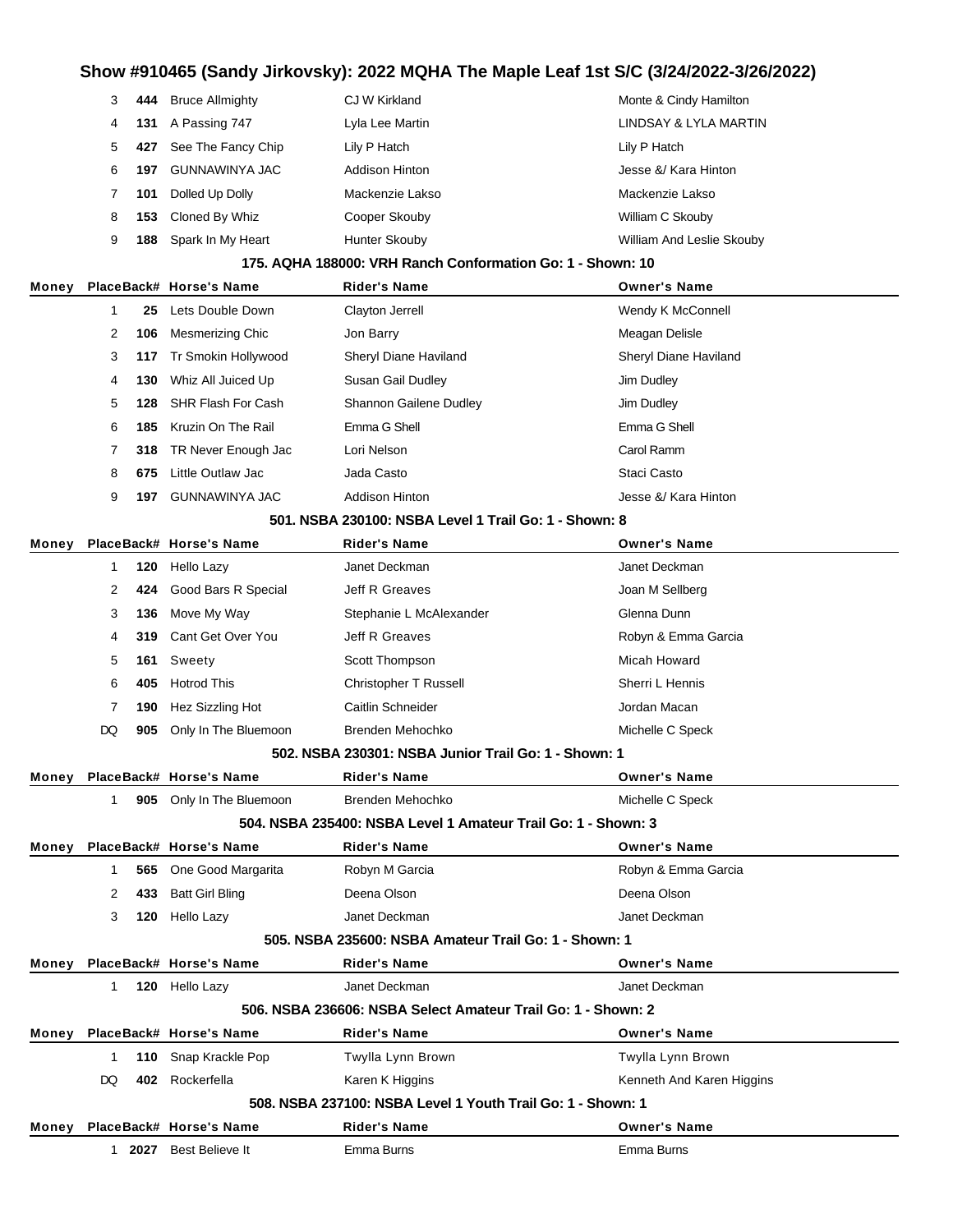### **509. NSBA 237300: NSBA Youth Trail - All Age Go: 1 - Shown: 6**

| Money |                |      | PlaceBack# Horse's Name       | <b>Rider's Name</b>                                                                | <b>Owner's Name</b> |
|-------|----------------|------|-------------------------------|------------------------------------------------------------------------------------|---------------------|
|       | 1.             | 1618 | The Best Rain Yet             | <b>Margaret Sever</b>                                                              | Margaret Sever      |
|       | 2              | 168  | AL OF A SUDDEN                | Jordan Macan                                                                       | Jordan Macan        |
|       | 3              | 2027 | Best Believe It               | Emma Burns                                                                         | Emma Burns          |
|       | 4              | 310  | Lope Along Ellie              | Elleigh Wood                                                                       | Elleigh Wood        |
|       | DQT            | 158  | <b>Hot Four Teacher</b>       | Jordan Macan                                                                       | Jordan Macan        |
|       | DQT            | 308  | Showoffyourassets             | <b>Ellistin Morey</b>                                                              | Elisha L T Keith    |
|       |                |      |                               | 510. NSBA 230302: NSBA Senior Trail Go: 1 - Shown: 8                               |                     |
| Money |                |      | PlaceBack# Horse's Name       | <b>Rider's Name</b>                                                                | <b>Owner's Name</b> |
|       | 1              | 158  | <b>Hot Four Teacher</b>       | Kendra Weis                                                                        | Jordan Macan        |
|       | 2              | 168  | AL OF A SUDDEN                | Kendra Weis                                                                        | Jordan Macan        |
|       | 3              | 433  | <b>Batt Girl Bling</b>        | Scott Thompson                                                                     | Deena Olson         |
|       | 4              | 315  | <b>Busted For Lopenlazy</b>   | Brenden Mehochko                                                                   | Cynthia Lee Rimkus  |
|       | DQT            | 310  | Lope Along Ellie              | Elleigh Wood                                                                       | Elleigh Wood        |
|       | DQT            | 1618 | The Best Rain Yet             | <b>Margaret Sever</b>                                                              | Margaret Sever      |
|       | DQT            | 110  | Snap Krackle Pop              | Jeff R Greaves                                                                     | Twylla Lynn Brown   |
|       | DQT            | 565  | One Good Margarita            | Jeff R Greaves                                                                     | Robyn & Emma Garcia |
|       |                |      |                               | 512. NSBA 237061: NSBA Youth Walk Trot Trail Small Fry Go: 1 - Shown: 2            |                     |
| Money |                |      | PlaceBack# Horse's Name       | <b>Rider's Name</b>                                                                | <b>Owner's Name</b> |
|       | 1              | 143  | The Best Bet Yet              | Willa G Bruce                                                                      | Kalena J Bruce      |
|       | <b>OP12</b>    |      | 167 See You At The Party      | Zoey Wetherell                                                                     | Chloe Engelbrecht   |
|       |                |      |                               | 513. NSBA 235460: NSBA Level 1 Amateur Walk Trot Trail Go: 1 - Shown: 2            |                     |
| Money |                |      | PlaceBack# Horse's Name       | <b>Rider's Name</b>                                                                | <b>Owner's Name</b> |
|       | 1              | 147  | Rock The Cash Barr            | Leigh Nitcher                                                                      | Leigh Nitcher       |
|       | $\overline{2}$ | 205  | Krackalackin Krymsun          | Debbie Gast                                                                        | Debbie Gast         |
|       |                |      |                               | 520. NSBA 240300: NSBA Open Western Riding Go: 1 - Shown: 1                        |                     |
| Money |                |      | PlaceBack# Horse's Name       | <b>Rider's Name</b>                                                                | <b>Owner's Name</b> |
|       | 1              |      | 110 Snap Krackle Pop          | Kendra Weis                                                                        | Twylla Lynn Brown   |
|       |                |      |                               | 524. NSBA 249100: NSBA Level 1 Ranch Riding Go: 1 - Shown: 1                       |                     |
| Monev |                |      | PlaceBack# Horse's Name       | Rider's Name                                                                       | <b>Owner's Name</b> |
|       | 1              | 125  | Redneck Whoaman               | Clayton Jerrell                                                                    | Wendy K McConnell   |
|       |                |      |                               | 525. NSBA 249400: NSBA Level 1 Amateur Ranch Riding Go: 1 - Shown: 1               |                     |
| Money |                |      | PlaceBack# Horse's Name       | <b>Rider's Name</b>                                                                | <b>Owner's Name</b> |
|       | 1              | 185  | Kruzin On The Rail            | Emma G Shell                                                                       | Emma G Shell        |
|       |                |      |                               | 526. NSBA 249600: NSBA Amateur Ranch Riding Go: 1 - Shown: 3                       |                     |
| Money |                |      | PlaceBack# Horse's Name       | <b>Rider's Name</b>                                                                | <b>Owner's Name</b> |
|       | 1              | 150  | <b>CUSTOMS CONQUISTADOR</b>   | Sherri A Tearney                                                                   | Sherri A Tearney    |
|       | 2              | 154  | Crickets Dun It Too           | Mary Bluhm Holsten                                                                 | Mary Bluhm Holsten  |
|       | 3              | 185  | Kruzin On The Rail            | Emma G Shell                                                                       | Emma G Shell        |
|       |                |      |                               | 529. NSBA 249300: NSBA Open Ranch Riding Go: 1 - Shown: 3                          |                     |
| Money |                |      | PlaceBack# Horse's Name       | <b>Rider's Name</b>                                                                | <b>Owner's Name</b> |
|       | 1              | 5    | Im Gettin Trashed             | Christopher T Russell                                                              | Janet Lange         |
|       | 2              | 125  | Redneck Whoaman               | Clayton Jerrell                                                                    | Wendy K McConnell   |
|       |                |      |                               | 532. NSBA 217061: NSBA Youth Walk Trot Western Pleasure Small Fry Go: 1 - Shown: 2 |                     |
|       |                |      | Money PlaceBack# Horse's Name | <b>Rider's Name</b>                                                                | <b>Owner's Name</b> |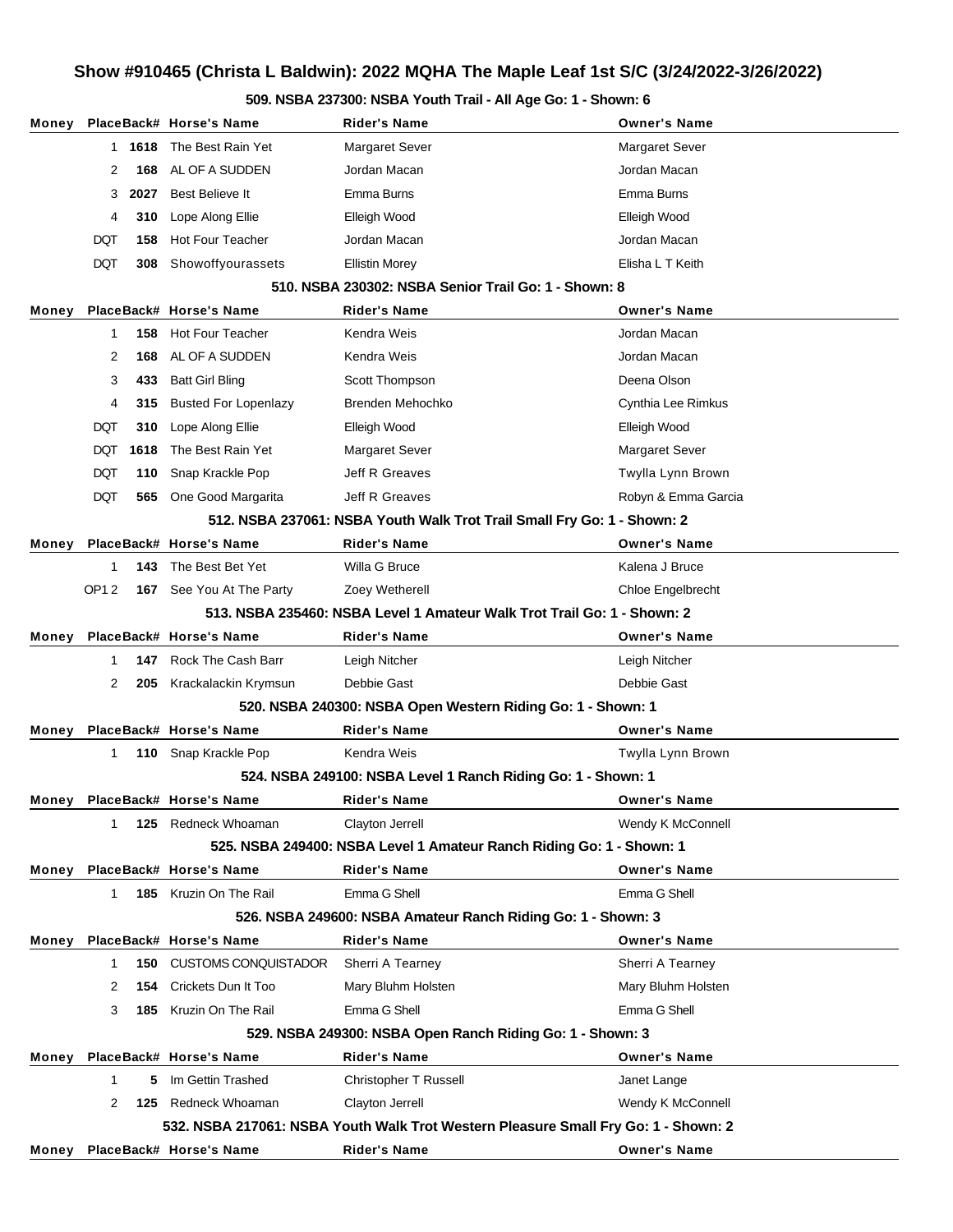|       |              |     |                             | Show #910465 (Christa L Baldwin): 2022 MQHA The Maple Leaf 1st S/C (3/24/2022-3/26/2022) |                          |
|-------|--------------|-----|-----------------------------|------------------------------------------------------------------------------------------|--------------------------|
|       | 1            | 143 | The Best Bet Yet            | Willa G Bruce                                                                            | Kalena J Bruce           |
|       | 2            |     | 167 See You At The Party    | Zoey Wetherell                                                                           | Chloe Engelbrecht        |
|       |              |     |                             | 533. NSBA 257061: NSBA Yth W/T Western Horsemanship Small Fry Go: 1 - Shown: 2           |                          |
| Money |              |     | PlaceBack# Horse's Name     | <b>Rider's Name</b>                                                                      | <b>Owner's Name</b>      |
|       | $\mathbf 1$  | 143 | The Best Bet Yet            | Willa G Bruce                                                                            | Kalena J Bruce           |
|       | 2            |     | 167 See You At The Party    | Zoey Wetherell                                                                           | Chloe Engelbrecht        |
|       |              |     |                             | 534. NSBA 215460: NSBA Level 1 Amateur Walk Trot Western Pleasure Go: 1 - Shown: 4       |                          |
| Money |              |     | PlaceBack# Horse's Name     | <b>Rider's Name</b>                                                                      | <b>Owner's Name</b>      |
|       | 1            | 205 | Krackalackin Krymsun        | Debbie Gast                                                                              | Debbie Gast              |
|       | 2            | 179 | Snooki                      | Shawna K Johnston                                                                        | Jaxson Hunter Johnston   |
|       | 3            |     | 315 Busted For Lopenlazy    | Cynthia Lee Rimkus                                                                       | Cynthia Lee Rimkus       |
|       |              |     |                             | 535. NSBA 255460: NSBA Level 1 Amateur Walk Trot Horsemanship Go: 1 - Shown: 3           |                          |
| Money |              |     | PlaceBack# Horse's Name     | <b>Rider's Name</b>                                                                      | <b>Owner's Name</b>      |
|       | $\mathbf 1$  | 147 | Rock The Cash Barr          | Leigh Nitcher                                                                            | Leigh Nitcher            |
|       | 2            | 205 | Krackalackin Krymsun        | Debbie Gast                                                                              | Debbie Gast              |
|       | 3            |     | 315 Busted For Lopenlazy    | Cynthia Lee Rimkus                                                                       | Cynthia Lee Rimkus       |
|       |              |     |                             | 539. NSBA 255400: NSBA Level 1 Amateur Western Horsemanship Go: 1 - Shown: 8             |                          |
| Money |              |     | PlaceBack# Horse's Name     | <b>Rider's Name</b>                                                                      | <b>Owner's Name</b>      |
|       | $\mathbf{1}$ | 110 | Snap Krackle Pop            | Twylla Lynn Brown                                                                        | Twylla Lynn Brown        |
|       | 2            | 376 | <b>Strutin ClassyAssets</b> | Laura Ellen Kennedy                                                                      | Pamela Kennedy           |
|       | 3            | 565 | One Good Margarita          | Robyn M Garcia                                                                           | Robyn & Emma Garcia      |
|       | 4            | 120 | <b>Hello Lazy</b>           | Janet Deckman                                                                            | Janet Deckman            |
|       | 5            | 136 | Move My Way                 | Glenna Dunn                                                                              | Glenna Dunn              |
|       |              |     |                             | 540. NSBA 255600: NSBA Amateur Western Horsemanship Go: 1 - Shown: 2                     |                          |
| Money |              |     | PlaceBack# Horse's Name     | <b>Rider's Name</b>                                                                      | <b>Owner's Name</b>      |
|       | $\mathbf 1$  | 102 | No Doubt Im Silver          | <b>Bailey A Eisinger</b>                                                                 | <b>Bailey A Eisinger</b> |
|       |              |     |                             | 541. NSBA 256606: NSBA Select Amateur Western Horsemanship Go: 1 - Shown: 1              |                          |
| Money |              |     | PlaceBack# Horse's Name     | <b>Rider's Name</b>                                                                      | <b>Owner's Name</b>      |
|       | 1            |     | 135 Jammz Spittin Polish    | Pamela Ann Olive                                                                         | Pamela Ann Olive         |
|       |              |     |                             | 543. NSBA 257100: NSBA Level 1 Youth Western Horsemanship Go: 1 - Shown: 3               |                          |
| Money |              |     | PlaceBack# Horse's Name     | <b>Rider's Name</b>                                                                      | <b>Owner's Name</b>      |
|       | $\mathbf{1}$ | 137 | For Your Protection         | Sydney Elizabeth Feager                                                                  | Jeff Or Holly Feager     |
|       | 2            | 310 | Lope Along Ellie            | Elleigh Wood                                                                             | Elleigh Wood             |
|       | 3            | 667 | Nicks Gotta Chip            | Grace Margaret Kehoe                                                                     | Grace Margaret Kehoe     |
|       |              |     |                             | 544. NSBA 257300: NSBA Youth Western Horsemanship - All Age Go: 1 - Shown: 4             |                          |
| Money |              |     | PlaceBack# Horse's Name     | Rider's Name                                                                             | <b>Owner's Name</b>      |
|       | 1            | 308 | Showoffyourassets           | <b>Ellistin Morey</b>                                                                    | Elisha L T Keith         |
|       | 2            | 137 | For Your Protection         | Sydney Elizabeth Feager                                                                  | Jeff Or Holly Feager     |
|       | 3            |     | 310 Lope Along Ellie        | Elleigh Wood                                                                             | Elleigh Wood             |
|       |              |     |                             | 547. NSBA 227061: NSBA Youth Walk Trot Hunter Under Saddle Small Fry Go: 1 - Shown: 2    |                          |
| Money |              |     | PlaceBack# Horse's Name     | <b>Rider's Name</b>                                                                      | <b>Owner's Name</b>      |
|       | $\mathbf 1$  | 143 | The Best Bet Yet            | Willa G Bruce                                                                            | Kalena J Bruce           |
|       | 2            |     | 167 See You At The Party    | Zoey Wetherell                                                                           | Chloe Engelbrecht        |
|       |              |     |                             | 548. NSBA 267061: NSBA Yth W/T Hunt Seat Eq - Small Fry Go: 1 - Shown: 2                 |                          |
| Money |              |     | PlaceBack# Horse's Name     | <b>Rider's Name</b>                                                                      | <b>Owner's Name</b>      |
|       | $\mathbf 1$  | 143 | The Best Bet Yet            | Willa G Bruce                                                                            | Kalena J Bruce           |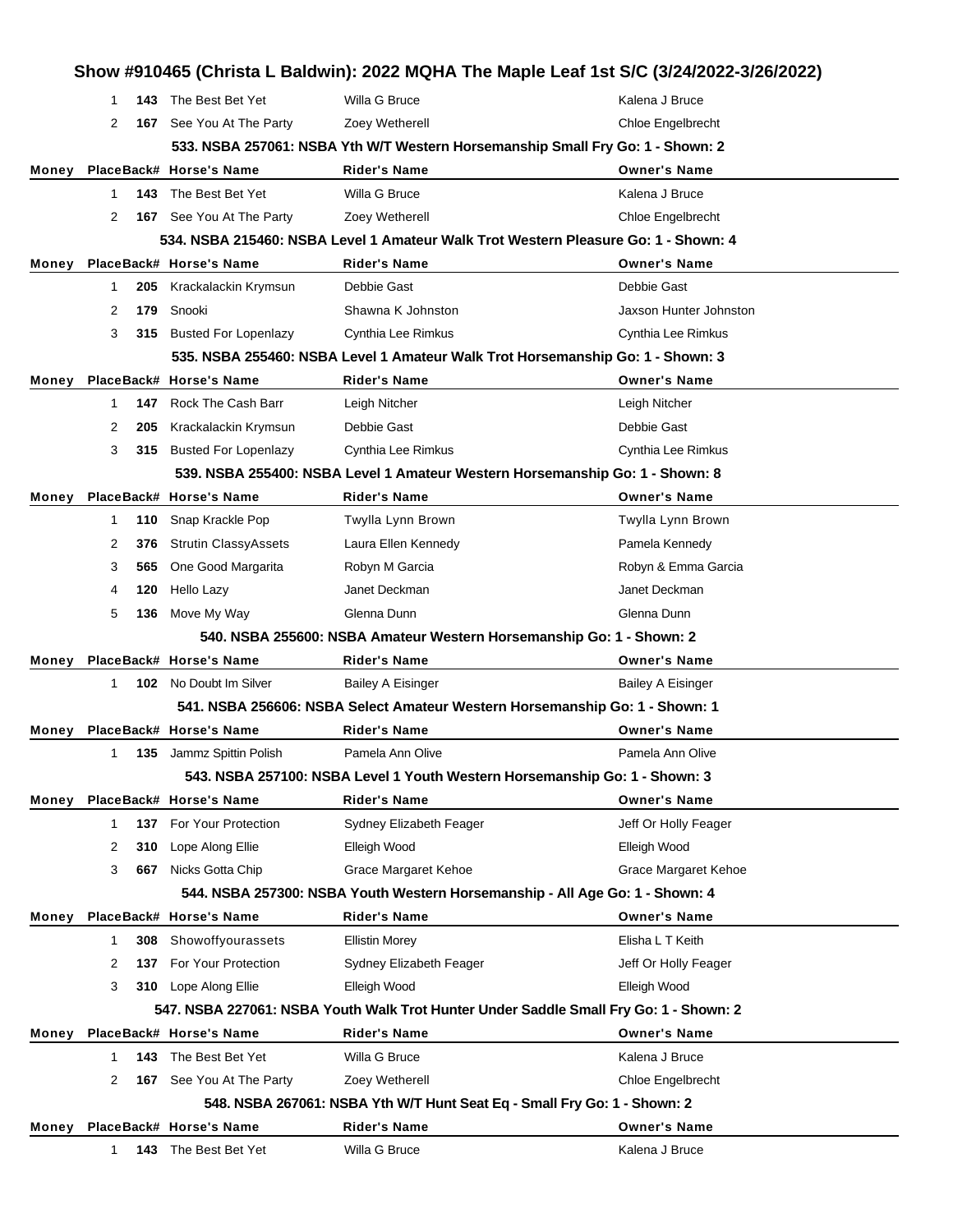|       |             |     |                                | Show #910465 (Sandy Jirkovsky): 2022 MQHA The Maple Leaf 1st S/C (3/24/2022-3/26/2022) |                          |
|-------|-------------|-----|--------------------------------|----------------------------------------------------------------------------------------|--------------------------|
|       | 2           |     | 167 See You At The Party       | Zoey Wetherell                                                                         | <b>Chloe Engelbrecht</b> |
|       |             |     |                                | 549. NSBA 225460: NSBA Level 1 Amt W/T HUS Go: 1 - Shown: 1                            |                          |
|       |             |     | Money PlaceBack# Horse's Name  | <b>Rider's Name</b>                                                                    | <b>Owner's Name</b>      |
|       | 1.          |     | 147 Rock The Cash Barr         | Leigh Nitcher                                                                          | Leigh Nitcher            |
|       |             |     |                                | 550. NSBA 265460: NSBA Level 1 Amt W/T Hunt Seat Eq Go: 1 - Shown: 1                   |                          |
|       |             |     | Money PlaceBack# Horse's Name  | <b>Rider's Name</b>                                                                    | <b>Owner's Name</b>      |
|       | 1           |     | 147 Rock The Cash Barr         | Leigh Nitcher                                                                          | Leigh Nitcher            |
|       |             |     |                                | 551. NSBA 227160: NSBA Level 1 Yth W/T HUS - All Age Go: 1 - Shown: 1                  |                          |
|       |             |     | Money PlaceBack# Horse's Name  | <b>Rider's Name</b>                                                                    | <b>Owner's Name</b>      |
|       | 1.          |     | 167 See You At The Party       | Zoey Wetherell                                                                         | <b>Chloe Engelbrecht</b> |
|       |             |     |                                | 552. NSBA 267160: NSBA Level 1 Youth Walk Trot Hunt Seat Equitation Go: 1 - Shown: 1   |                          |
| Money |             |     | PlaceBack# Horse's Name        | <b>Rider's Name</b>                                                                    | <b>Owner's Name</b>      |
|       | $\mathbf 1$ |     | 167 See You At The Party       | Zoey Wetherell                                                                         | Chloe Engelbrecht        |
|       |             |     |                                | 555. NSBA 225400: NSBA Level 1 Amateur Hunter Under Saddle Go: 1 - Shown: 2            |                          |
| Money |             |     | PlaceBack# Horse's Name        | <b>Rider's Name</b>                                                                    | <b>Owner's Name</b>      |
|       | 1           | 399 | HRZ Elegant And Blue           | Robyn M Garcia                                                                         | Robyn & Emma Garcia      |
|       | 2           |     | <b>328</b> A Presidential Veto | Kim Hibdon                                                                             | Kim &/or Nadine Hibdon   |
|       |             |     |                                | 556, NSBA 225600: NSBA Amateur Hunter Under Saddle Go: 1 - Shown: 1                    |                          |
| Money |             |     | PlaceBack# Horse's Name        | <b>Rider's Name</b>                                                                    | <b>Owner's Name</b>      |
|       | 1           |     | <b>102</b> No Doubt Im Silver  | <b>Bailey A Eisinger</b>                                                               | <b>Bailey A Eisinger</b> |
|       |             |     |                                | 557. NSBA 226600: NSBA Select Amateur Hunter Under Saddle Go: 1 - Shown: 2             |                          |
| Money |             |     | PlaceBack# Horse's Name        | Rider's Name                                                                           | <b>Owner's Name</b>      |
|       | 1           | 139 | Dippin Into Trouble            | Nancy A Keegan                                                                         | Nancy & Donald Voelte    |
|       | 2           |     | 328 A Presidential Veto        | Kim Hibdon                                                                             | Kim &/or Nadine Hibdon   |
|       |             |     |                                | 560, NSBA 227100: NSBA Level 1 Youth Hunter Under Saddle Go: 1 - Shown: 3              |                          |
| Money |             |     | PlaceBack# Horse's Name        | <b>Rider's Name</b>                                                                    | <b>Owner's Name</b>      |
|       | 1           | 667 | Nicks Gotta Chip               | Grace Margaret Kehoe                                                                   | Grace Margaret Kehoe     |
|       | 2           |     | 113 W Coco Chanel              | Aubrey Seliga                                                                          | Aubrey Seliga            |
|       | 3           |     | 137 For Your Protection        | Sydney Elizabeth Feager                                                                | Jeff Or Holly Feager     |
|       |             |     |                                | 561. NSBA 227300: NSBA Youth Hunter Under Saddle - All Age Go: 1 - Shown: 2            |                          |
|       |             |     | Money PlaceBack# Horse's Name  | <b>Rider's Name</b>                                                                    | <b>Owner's Name</b>      |
|       | 1           |     | 137 For Your Protection        | Sydney Elizabeth Feager                                                                | Jeff Or Holly Feager     |
|       |             |     |                                | 562, NSBA 220302: NSBA Senior Hunter Under Saddle Go: 1 - Shown: 2                     |                          |
| Money |             |     | PlaceBack# Horse's Name        | Rider's Name                                                                           | <b>Owner's Name</b>      |
|       | 1           |     | 332 Willy Hot In Heels         | Laura K Spell                                                                          | Kerry House              |
|       | 2           |     | 404 Al Be The Lucky One        | Lynda Danielson                                                                        | Robyn & Emma Garcia      |
|       |             |     |                                | 564. NSBA 265400: NSBA Level 1 Amateur Hunt Seat Equitation Go: 1 - Shown: 1           |                          |
| Money |             |     | PlaceBack# Horse's Name        | <b>Rider's Name</b>                                                                    | <b>Owner's Name</b>      |
|       | 1           |     | 328 A Presidential Veto        | Kim Hibdon                                                                             | Kim &/or Nadine Hibdon   |
|       |             |     |                                | 565. NSBA 265600: NSBA Amateur Hunt Seat Equitation Go: 1 - Shown: 1                   |                          |
| Money |             |     | PlaceBack# Horse's Name        | <b>Rider's Name</b>                                                                    | <b>Owner's Name</b>      |
|       | 1           |     | <b>102</b> No Doubt Im Silver  | <b>Bailey A Eisinger</b>                                                               | <b>Bailey A Eisinger</b> |
|       |             |     |                                | 566. NSBA 266606: NSBA Select Amateur Hunt Seat Equitation Go: 1 - Shown: 2            |                          |
| Monev |             |     | PlaceBack# Horse's Name        | <b>Rider's Name</b>                                                                    | <b>Owner's Name</b>      |
|       | 1           |     | 328 A Presidential Veto        | Kim Hibdon                                                                             | Kim &/or Nadine Hibdon   |
|       |             |     |                                | 568. NSBA 267100: NSBA Level 1 Youth Hunt Seat Equitation Go: 1 - Shown: 2             |                          |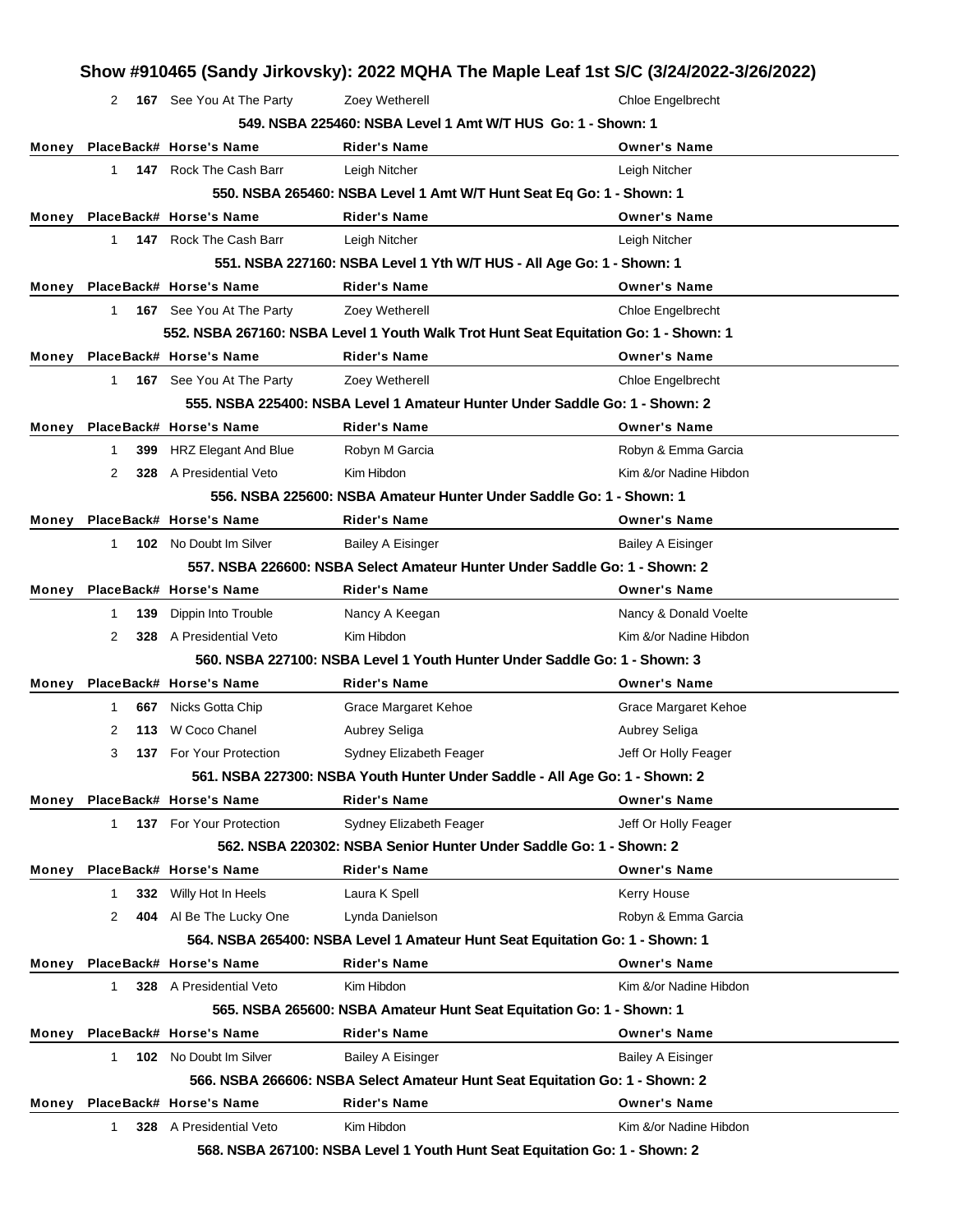|       | Show #910465 (Sandy Jirkovsky): 2022 MQHA The Maple Leaf 1st S/C (3/24/2022-3/26/2022) |     |                                                 |                                                                                                 |                                  |  |
|-------|----------------------------------------------------------------------------------------|-----|-------------------------------------------------|-------------------------------------------------------------------------------------------------|----------------------------------|--|
|       |                                                                                        |     | Money PlaceBack# Horse's Name                   | <b>Rider's Name</b>                                                                             | <b>Owner's Name</b>              |  |
|       | $\mathbf 1$                                                                            |     | 137 For Your Protection                         | Sydney Elizabeth Feager                                                                         | Jeff Or Holly Feager             |  |
|       | 2                                                                                      | 667 | Nicks Gotta Chip                                | Grace Margaret Kehoe                                                                            | <b>Grace Margaret Kehoe</b>      |  |
|       |                                                                                        |     |                                                 | 569. NSBA 267300: NSBA Youth Hunt Seat Equitation - All Age Go: 1 - Shown: 2                    |                                  |  |
| Money |                                                                                        |     | PlaceBack# Horse's Name                         | <b>Rider's Name</b>                                                                             | <b>Owner's Name</b>              |  |
|       | $\mathbf 1$                                                                            | 137 | <b>For Your Protection</b>                      | Sydney Elizabeth Feager                                                                         | Jeff Or Holly Feager             |  |
|       | 2                                                                                      | 308 | Showoffyourassets                               | <b>Ellistin Morey</b>                                                                           | Elisha L T Keith                 |  |
|       |                                                                                        |     |                                                 | 570. NSBA 210301: NSBA Junior Western Pleasure Go: 1 - Shown: 3                                 |                                  |  |
| Money |                                                                                        |     | PlaceBack# Horse's Name                         | <b>Rider's Name</b>                                                                             | <b>Owner's Name</b>              |  |
|       | $\mathbf 1$                                                                            | 303 | <b>Perfectly Southern</b>                       | Jamie Dowdy                                                                                     | <b>Gumz Farms Quarter Horses</b> |  |
|       | 2                                                                                      | 423 | I Broke The Internet                            | Denton DeBuhr                                                                                   | Arna Reynolds                    |  |
|       | 3                                                                                      | 905 | Only In The Bluemoon                            | Brenden Mehochko                                                                                | Michelle C Speck                 |  |
|       |                                                                                        |     |                                                 | 572. NSBA 215408: NSBA Level 1 Amateur Western Pleasure Go: 1 - Shown: 3                        |                                  |  |
| Money |                                                                                        |     | PlaceBack# Horse's Name                         | <b>Rider's Name</b>                                                                             | <b>Owner's Name</b>              |  |
|       | 1                                                                                      | 418 | The Whiskey Mmade Me                            | Kathy Hood                                                                                      | Kathy Hood                       |  |
|       | 2                                                                                      | 343 | You Got To Be Kiddin                            | <b>Phyllis Tarter</b>                                                                           | <b>Phyllis Tarter</b>            |  |
|       |                                                                                        |     |                                                 | 573, NSBA 215600: NSBA Amateur Western Pleasure Go: 1 - Shown: 2                                |                                  |  |
| Money |                                                                                        |     | PlaceBack# Horse's Name                         | <b>Rider's Name</b>                                                                             | <b>Owner's Name</b>              |  |
|       | 1                                                                                      | 376 | <b>Strutin ClassyAssets</b>                     | Laura Ellen Kennedy                                                                             | Pamela Kennedy                   |  |
|       |                                                                                        |     |                                                 | 574, NSBA 216606: NSBA Select Amateur Western Pleasure Go: 1 - Shown: 4                         |                                  |  |
|       |                                                                                        |     | Money PlaceBack# Horse's Name                   | <b>Rider's Name</b>                                                                             | <b>Owner's Name</b>              |  |
|       | 1                                                                                      | 348 | <b>Invitingly Southern</b>                      | Kristy A McKechnie                                                                              | Kristy A McKechnie               |  |
|       | 2                                                                                      | 423 | I Broke The Internet                            | Arna Reynolds                                                                                   | Arna Reynolds                    |  |
|       |                                                                                        |     |                                                 | 575. NSBA 210100: NSBA Level 1 Western Pleasure Go: 1 - Shown: 5                                |                                  |  |
| Money |                                                                                        |     | PlaceBack# Horse's Name                         | <b>Rider's Name</b>                                                                             | <b>Owner's Name</b>              |  |
|       | 1                                                                                      | 348 | <b>Invitingly Southern</b>                      | Jamie Dowdy                                                                                     | Kristy A McKechnie               |  |
|       | 2                                                                                      | 429 | <b>Best Invitation Ever</b>                     | Denton DeBuhr                                                                                   | Monica A Edler                   |  |
|       | 3                                                                                      | 330 | Surely Gotta Be Good                            | Alex Sifuentez                                                                                  | Dennis &/or Karen                |  |
|       | 4                                                                                      |     | <b>172</b> Suggested Impulse                    | Jon Barry                                                                                       | Dinah Licht                      |  |
|       | 5                                                                                      | 905 | Only In The Bluemoon                            | Brenden Mehochko                                                                                | Michelle C Speck                 |  |
|       |                                                                                        |     |                                                 | 577. NSBA 217100: NSBA Level 1 Youth Western Pleasure Go: 1 - Shown: 3                          |                                  |  |
|       |                                                                                        |     | Money PlaceBack# Horse's Name                   | <b>Rider's Name</b>                                                                             | <b>Owner's Name</b>              |  |
|       | 1                                                                                      |     | 432 The Krymsun Version                         | Henry Abercrombie                                                                               | Henry Abercrombie                |  |
|       | 2                                                                                      | 179 | Snooki                                          | Jaxson Hunter Johnston                                                                          | Jaxson Hunter Johnston           |  |
|       | 3                                                                                      |     | 113 W Coco Chanel                               | Aubrey Seliga                                                                                   | Aubrey Seliga                    |  |
|       |                                                                                        |     |                                                 | 578. NSBA 217300: NSBA Youth Western Pleasure - All Age Go: 1 - Shown: 3<br><b>Rider's Name</b> | <b>Owner's Name</b>              |  |
| Money | 1                                                                                      |     | PlaceBack# Horse's Name<br>667 Nicks Gotta Chip | Grace Margaret Kehoe                                                                            | Grace Margaret Kehoe             |  |
|       | 2                                                                                      | 168 | AL OF A SUDDEN                                  | Jordan Macan                                                                                    | Jordan Macan                     |  |
|       | 3                                                                                      |     | 432 The Krymsun Version                         | Henry Abercrombie                                                                               | Henry Abercrombie                |  |
|       |                                                                                        |     |                                                 | 579. NSBA 210302: NSBA Senior Western Pleasure Go: 1 - Shown: 2                                 |                                  |  |
|       |                                                                                        |     | Money PlaceBack# Horse's Name                   | <b>Rider's Name</b>                                                                             | <b>Owner's Name</b>              |  |
|       | 1                                                                                      | 110 | Snap Krackle Pop                                | Kendra Weis                                                                                     | Twylla Lynn Brown                |  |
|       | 2                                                                                      |     | 432 The Krymsun Version                         | <b>Travis Duit</b>                                                                              | Henry Abercrombie                |  |
|       |                                                                                        |     |                                                 | 585. NSBA 239300: NSBA Open Ranch Trail Go: 1 - Shown: 1                                        |                                  |  |
|       |                                                                                        |     | Money PlaceBack# Horse's Name                   | <b>Rider's Name</b>                                                                             | <b>Owner's Name</b>              |  |
|       |                                                                                        |     |                                                 |                                                                                                 |                                  |  |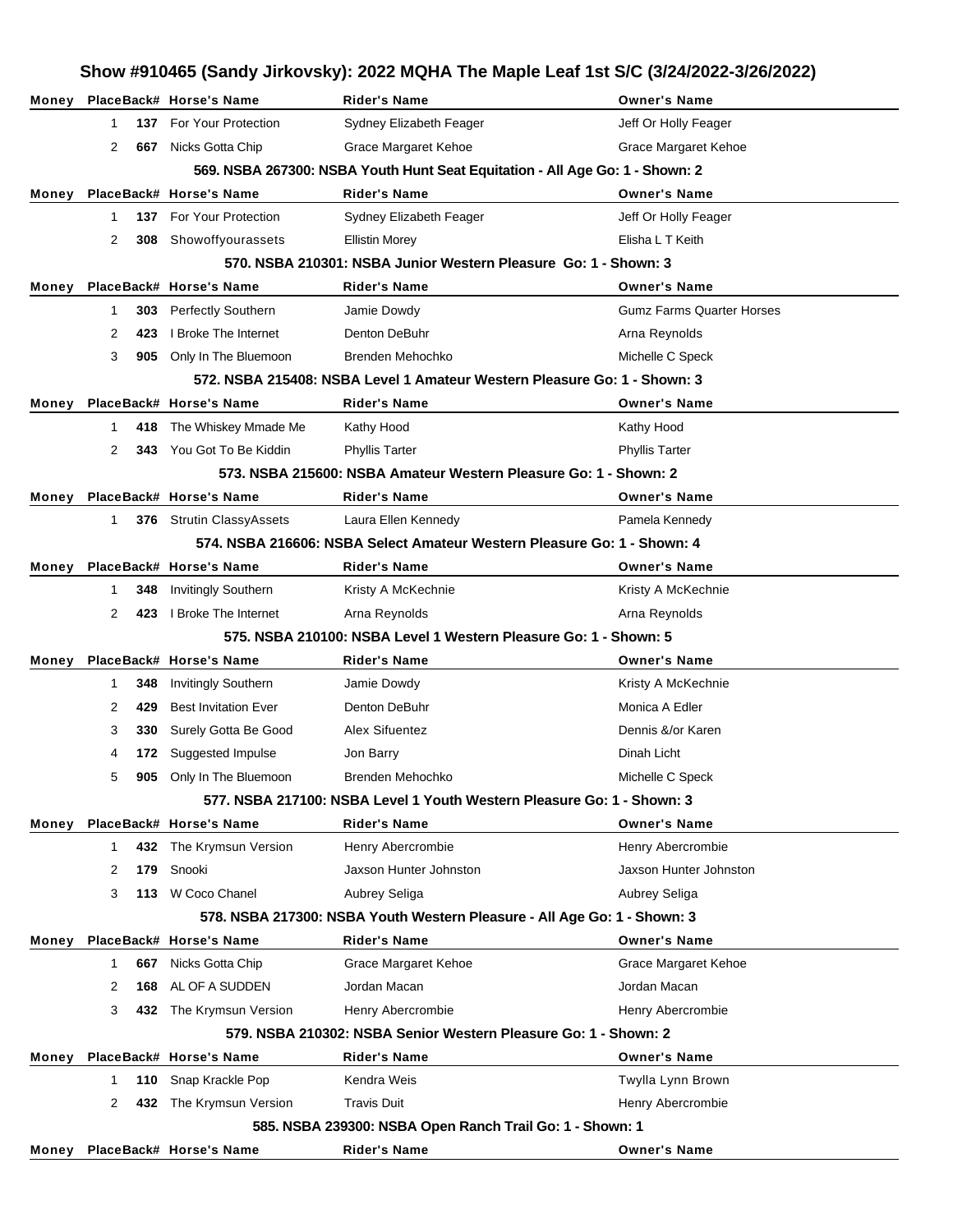1 **5** Im Gettin Trashed **Christopher T Russell Christopher T Russell** Janet Lange

|       | 593. NSBA 205400: NSBA Level 1 Amateur Showmanship At Halter Go: 1 - Shown: 9 |      |                               |                                                                               |                          |  |
|-------|-------------------------------------------------------------------------------|------|-------------------------------|-------------------------------------------------------------------------------|--------------------------|--|
|       |                                                                               |      | Money PlaceBack# Horse's Name | <b>Rider's Name</b>                                                           | <b>Owner's Name</b>      |  |
|       | 1                                                                             | 135  | Jammz Spittin Polish          | Pamela Ann Olive                                                              | Pamela Ann Olive         |  |
|       | 2                                                                             | 328  | A Presidential Veto           | Kim Hibdon                                                                    | Kim &/or Nadine Hibdon   |  |
|       | 3                                                                             | 376  | <b>Strutin ClassyAssets</b>   | Laura Ellen Kennedy                                                           | Pamela Kennedy           |  |
|       | 4                                                                             | 136  | Move My Way                   | Glenna Dunn                                                                   | Glenna Dunn              |  |
|       | 5                                                                             | 565  | One Good Margarita            | Robyn M Garcia                                                                | Robyn & Emma Garcia      |  |
|       | 6                                                                             | 185  | Kruzin On The Rail            | Emma G Shell                                                                  | Emma G Shell             |  |
|       | 7                                                                             |      | 353 Pretty Lil Win            | Rachel Read                                                                   | Rachel Read              |  |
|       |                                                                               |      |                               | 594. NSBA 205600: NSBA Amateur Showmanship At Halter Go: 1 - Shown: 4         |                          |  |
| Money |                                                                               |      | PlaceBack# Horse's Name       | <b>Rider's Name</b>                                                           | <b>Owner's Name</b>      |  |
|       | 1                                                                             |      | 154 Crickets Dun It Too       | Mary Bluhm Holsten                                                            | Mary Bluhm Holsten       |  |
|       | 2                                                                             |      | 102 No Doubt Im Silver        | <b>Bailey A Eisinger</b>                                                      | <b>Bailey A Eisinger</b> |  |
|       |                                                                               |      |                               | 595. NSBA 206606: NSBA Select Amateur Showmanship At Halter Go: 1 - Shown: 3  |                          |  |
| Money |                                                                               |      | PlaceBack# Horse's Name       | <b>Rider's Name</b>                                                           | <b>Owner's Name</b>      |  |
|       | $\mathbf{1}$                                                                  |      | 405 Hotrod This               | Sherri L Hennis                                                               | Sherri L Hennis          |  |
|       |                                                                               |      |                               | 596. NSBA 207061: NSBA Yth W/T SMS At Halter Small Fry Go: 1 - Shown: 2       |                          |  |
| Money |                                                                               |      | PlaceBack# Horse's Name       | <b>Rider's Name</b>                                                           | <b>Owner's Name</b>      |  |
|       | 1                                                                             |      | 167 See You At The Party      | Zoey Wetherell                                                                | Chloe Engelbrecht        |  |
|       | 2                                                                             | 143  | The Best Bet Yet              | Willa G Bruce                                                                 | Kalena J Bruce           |  |
|       |                                                                               |      |                               | 598. NSBA 207100: NSBA Level 1 Youth Showmanship At Halter Go: 1 - Shown: 2   |                          |  |
| Money |                                                                               |      | PlaceBack# Horse's Name       | <b>Rider's Name</b>                                                           | <b>Owner's Name</b>      |  |
|       | 1                                                                             |      | 137 For Your Protection       | Sydney Elizabeth Feager                                                       | Jeff Or Holly Feager     |  |
|       | 2                                                                             |      | 310 Lope Along Ellie          | Elleigh Wood                                                                  | Elleigh Wood             |  |
|       |                                                                               |      |                               | 599. NSBA 207300: NSBA Youth Showmanship At Halter - All Age Go: 1 - Shown: 3 |                          |  |
| Money |                                                                               |      | PlaceBack# Horse's Name       | <b>Rider's Name</b>                                                           | <b>Owner's Name</b>      |  |
|       | 1                                                                             | 310  | Lope Along Ellie              | Elleigh Wood                                                                  | Elleigh Wood             |  |
|       | 2                                                                             |      | 137 For Your Protection       | Sydney Elizabeth Feager                                                       | Jeff Or Holly Feager     |  |
|       | 3                                                                             | 1618 | The Best Rain Yet             | <b>Margaret Sever</b>                                                         | <b>Margaret Sever</b>    |  |
|       |                                                                               |      |                               | 601. NSBA 200685: NSBA Amateur Performance Halter Geldings Go: 1 - Shown: 2   |                          |  |
|       |                                                                               |      | Money PlaceBack# Horse's Name | <b>Rider's Name</b>                                                           | <b>Owner's Name</b>      |  |
|       | 1                                                                             | 339  | Nite Games                    | Justine Lane Flannigan                                                        | Justine Lane Flannigan   |  |
|       | 2                                                                             |      | 120 Hello Lazy                | Janet Deckman                                                                 | Janet Deckman            |  |
|       |                                                                               |      |                               | 602. NSBA 207385: NSBA Youth Performance Halter Geldings Go: 1 - Shown: 2     |                          |  |
| Money |                                                                               |      | PlaceBack# Horse's Name       | <b>Rider's Name</b>                                                           | <b>Owner's Name</b>      |  |
|       |                                                                               |      | 1 1618 The Best Rain Yet      | <b>Margaret Sever</b>                                                         | <b>Margaret Sever</b>    |  |
|       |                                                                               |      |                               | 604. NSBA 200684: NSBA Amateur Performance Halter Mares Go: 1 - Shown: 3      |                          |  |
|       |                                                                               |      | Money PlaceBack# Horse's Name | <b>Rider's Name</b>                                                           | <b>Owner's Name</b>      |  |
|       | 1                                                                             | 205  | Krackalackin Krymsun          | Debbie Gast                                                                   | Debbie Gast              |  |
|       | 2                                                                             | 348  | <b>Invitingly Southern</b>    | Kristy A McKechnie                                                            | Kristy A McKechnie       |  |
|       |                                                                               |      |                               | 605, NSBA 207384: NSBA Youth Performance Halter Mares Go: 1 - Shown: 1        |                          |  |
|       |                                                                               |      | Money PlaceBack# Horse's Name | <b>Rider's Name</b>                                                           | <b>Owner's Name</b>      |  |
|       | 1                                                                             |      | 179 Snooki                    | Jaxson Hunter Johnston                                                        | Jaxson Hunter Johnston   |  |
|       |                                                                               |      |                               | 606. NSBA 200384: NSBA Performance Halter Mares Go: 1 - Shown: 3              |                          |  |
|       |                                                                               |      | Money PlaceBack# Horse's Name | <b>Rider's Name</b>                                                           | <b>Owner's Name</b>      |  |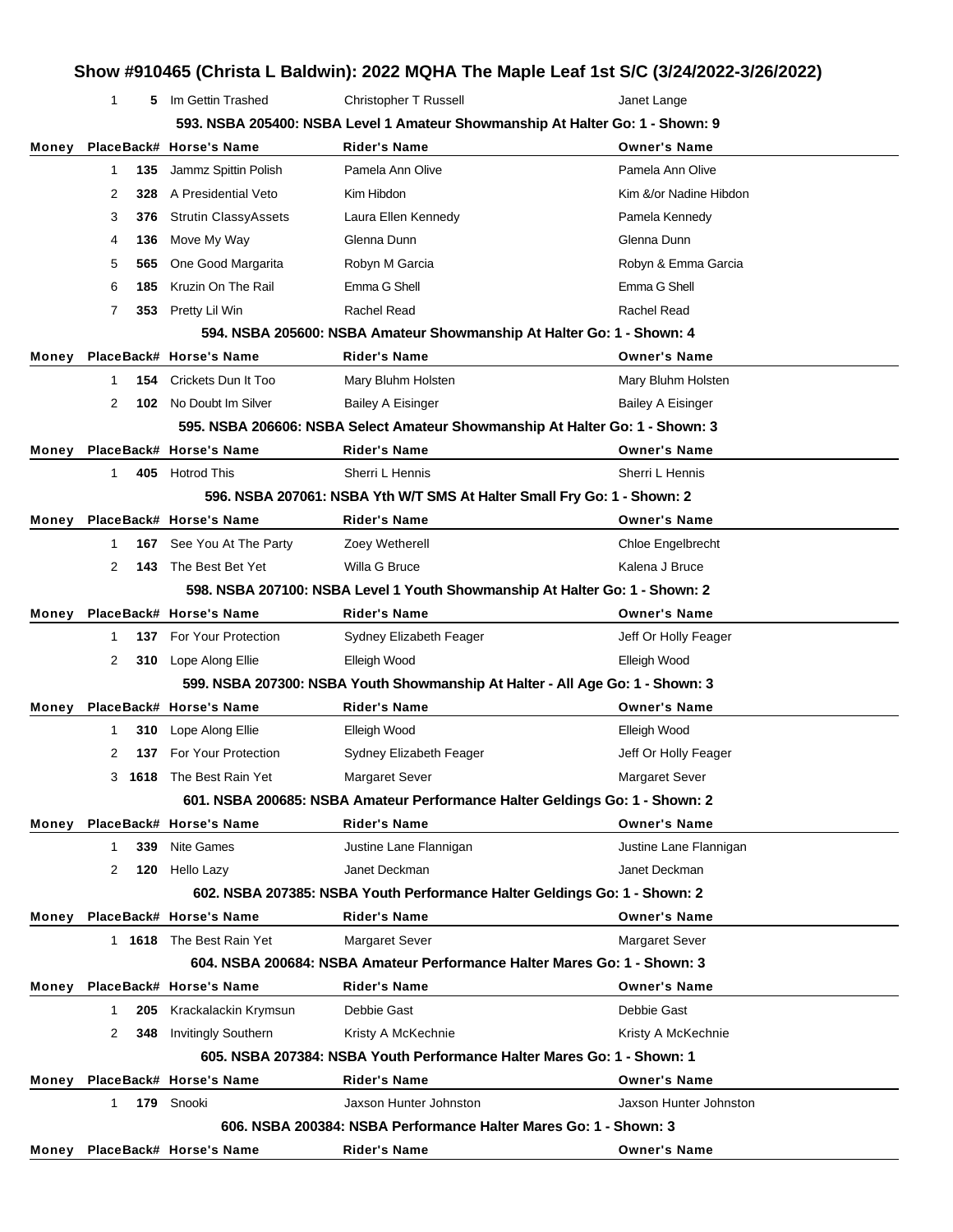**205** Krackalackin Krymsun Debbie Gast **Debbie Gast** Debbie Gast **348** Invitingly Southern Kristy A McKechnie Kristy A McKechnie Kristy A McKechnie **110** Snap Krackle Pop Twylla Lynn Brown Twylla Lynn Brown

#### **800. OPEN WR: Western Riding Schooling Class Go: 1 - Shown: 7**

| Money |   |     | PlaceBack# Horse's Name | <b>Rider's Name</b>     | <b>Owner's Name</b>    |
|-------|---|-----|-------------------------|-------------------------|------------------------|
|       | 0 | 199 | Hes Absolutely Sure     | Kenneth L Inchiostro    | Kenneth L Inchiostro   |
|       | 0 | 180 | AJ Pennys FromHeaven    | Kenneth L Inchiostro    | Kenneth L Inchiostro   |
|       | 0 | 307 | Whatabout Inviten Me    | Stephanie L McAlexander | Cynthia Raines         |
|       | 0 |     | 112 Km The Best Man     | Caitlin Schneider       | Ivan And Barbara Wells |
|       | 0 |     | 110 Snap Krackle Pop    | Kendra Weis             | Twylla Lynn Brown      |
|       | 0 | 311 | Do It Like That         | Stephanie L McAlexander | Morgan D'Albini        |
|       | 0 | 166 | Mighto Machine          | Joanne R Lollis         | Joanne R Lollis        |
|       |   |     |                         |                         |                        |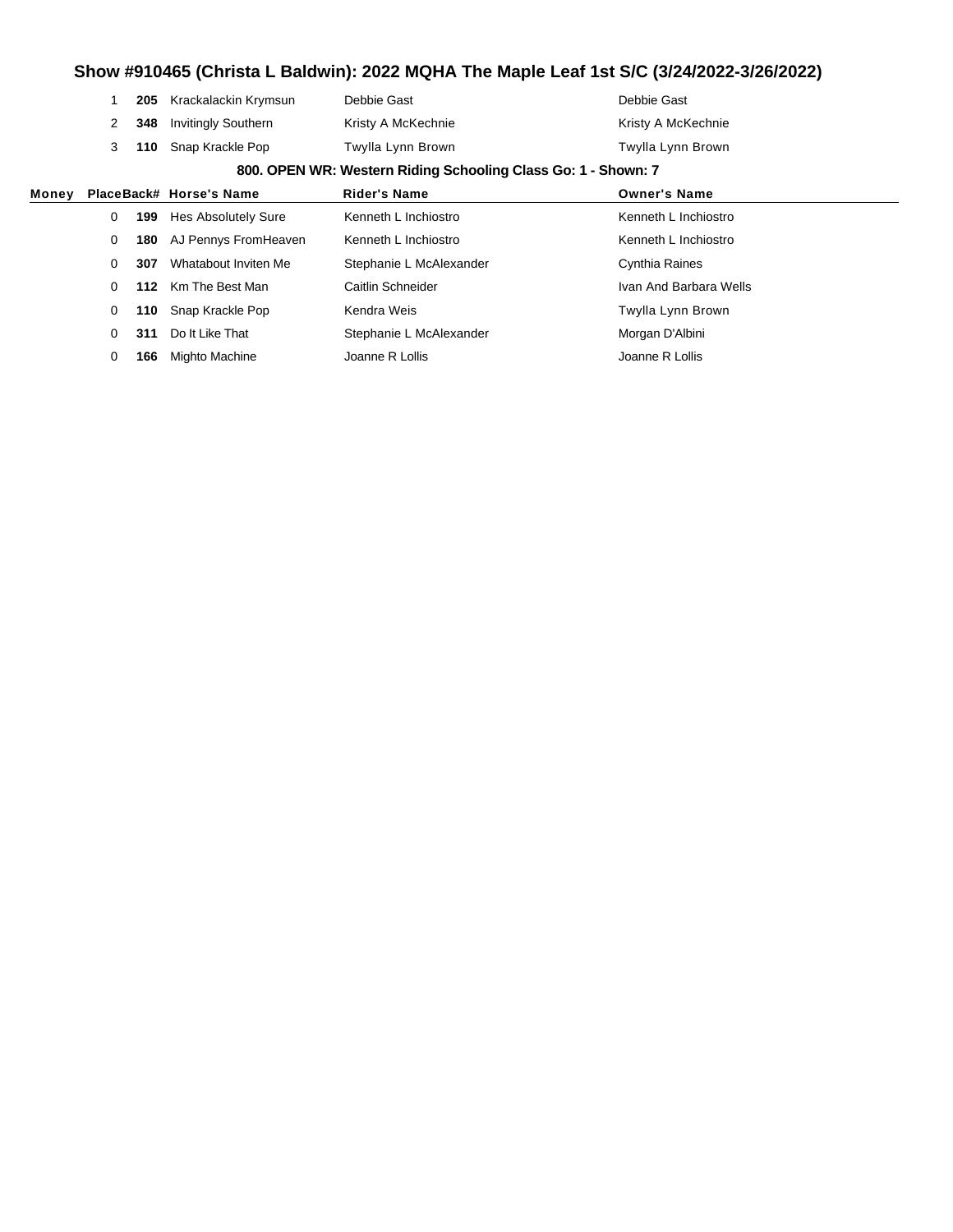### **1. AQHA 138004: L1 Trail Go: 1 - Shown: 20**

|       |   |        | Money PlaceBack# Horse's Name | <b>Rider's Name</b>                               | <b>Owner's Name</b>   |
|-------|---|--------|-------------------------------|---------------------------------------------------|-----------------------|
|       | 1 | 189    | Presleys Got Rhythm           | Sabrina Seaboldt                                  | Katie Coonce          |
|       | 2 | 405    | <b>Hotrod This</b>            | Christopher T Russell                             | Sherri L Hennis       |
|       | 3 | 120    | Hello Lazy                    | Janet Deckman                                     | Janet Deckman         |
|       | 4 | 149    | <b>Strictly Top Shelf</b>     | Jeff R Greaves                                    | Emma Flowers          |
|       | 5 | 424    | Good Bars R Special           | Jeff R Greaves                                    | Joan M Sellberg       |
|       | 6 | 161    | Sweety                        | Scott Thompson                                    | Micah Howard          |
|       | 7 | 107    | <b>Best Of Gothem</b>         | <b>Brooke E Gardner</b>                           | Gloria Henderson      |
|       | 8 | 136    | Move My Way                   | Stephanie L McAlexander                           | Glenna Dunn           |
|       | 9 | 319    | Cant Get Over You             | Jeff R Greaves                                    | Robyn & Emma Garcia   |
|       |   |        |                               | 2. AQHA 138100: Junior Trail Go: 1 - Shown: 4     |                       |
| Money |   |        | PlaceBack# Horse's Name       | <b>Rider's Name</b>                               | <b>Owner's Name</b>   |
|       | 1 | 905    | Only In The Bluemoon          | Brenden Mehochko                                  | Michelle C Speck      |
|       | 2 | 794    | <b>Suddenly Struttin</b>      | Hannah J Bottorff                                 | Hannah J Bottorff     |
|       | 3 | 138    | Good Golly Im Lazy            | Cara Harmon                                       | Cara Harmon           |
|       | 4 |        | <b>162</b> Hintons Earl Gray  | Caitlin Schneider                                 | <b>Hinton Stables</b> |
|       |   |        |                               | 3. AQHA 238001: RK Amt Trail Go: 1 - Shown: 2     |                       |
| Money |   |        | PlaceBack# Horse's Name       | <b>Rider's Name</b>                               | <b>Owner's Name</b>   |
|       |   | 1 2105 | Krymsun Kowboy                | Amber Paige Herron                                | Amy A Herron          |
|       | 2 |        | 312 Hot N Krymsun             | Linda Weber                                       | Linda Weber           |
|       |   |        |                               | 4. AQHA 238002: L1 Amt Trail Go: 1 - Shown: 16    |                       |
| Money |   |        | PlaceBack# Horse's Name       | Rider's Name                                      | <b>Owner's Name</b>   |
|       | 1 | 304    | The Light Knight              | Griffin Wade Holliday                             | David/Holly Holliday  |
|       | 2 | 143    | The Best Bet Yet              | Kalena J Bruce                                    | Kalena J Bruce        |
|       | 3 | 604    | SL Just One Look              | Tamra L Sisk                                      | Tamra L Sisk          |
|       | 4 | 433    | <b>Batt Girl Bling</b>        | Deena Olson                                       | Deena Olson           |
|       | 5 | 166    | Mighto Machine                | Joanne R Lollis                                   | Joanne R Lollis       |
|       | 6 | 120    | Hello Lazy                    | Janet Deckman                                     | Janet Deckman         |
|       | 7 | 565    | One Good Margarita            | Robyn M Garcia                                    | Robyn & Emma Garcia   |
|       | 8 | 2105   | Krymsun Kowboy                | Amber Paige Herron                                | Amy A Herron          |
|       | 9 | 625    | So Good I Ache                | Angie Dale                                        | Angie Dale            |
|       |   |        |                               | 5. AQHA 238000: Amt Trail Go: 1 - Shown: 7        |                       |
| Money |   |        | PlaceBack# Horse's Name       | <b>Rider's Name</b>                               | <b>Owner's Name</b>   |
|       | 1 | 249    | Km Lopin The Best             | Emma Ryon Rittenberry                             | Kim Rittenberry       |
|       | 2 | 304    | The Light Knight              | Griffin Wade Holliday                             | David/Holly Holliday  |
|       | 3 | 120    | Hello Lazy                    | Janet Deckman                                     | Janet Deckman         |
|       | 4 | 138    | Good Golly Im Lazy            | Cara Harmon                                       | Cara Harmon           |
|       | 5 | 143    | The Best Bet Yet              | Kalena J Bruce                                    | Kalena J Bruce        |
|       | 6 | 2105   | Krymsun Kowboy                | Amber Paige Herron                                | Amy A Herron          |
|       | 7 | 794    | <b>Suddenly Struttin</b>      | Hannah J Bottorff                                 | Hannah J Bottorff     |
|       |   |        |                               | 6. AQHA 238800: Amt Select Trail Go: 1 - Shown: 9 |                       |
| Money |   |        | PlaceBack# Horse's Name       | <b>Rider's Name</b>                               | <b>Owner's Name</b>   |
|       | 1 | 110    | Snap Krackle Pop              | Twylla Lynn Brown                                 | Twylla Lynn Brown     |
|       | 2 | 1005   | No Time To Be Lazy            | Kelleigh DeMonbrun                                | Kelleigh DeMonbrun    |
|       | 3 | 166    | Mighto Machine                | Joanne R Lollis                                   | Joanne R Lollis       |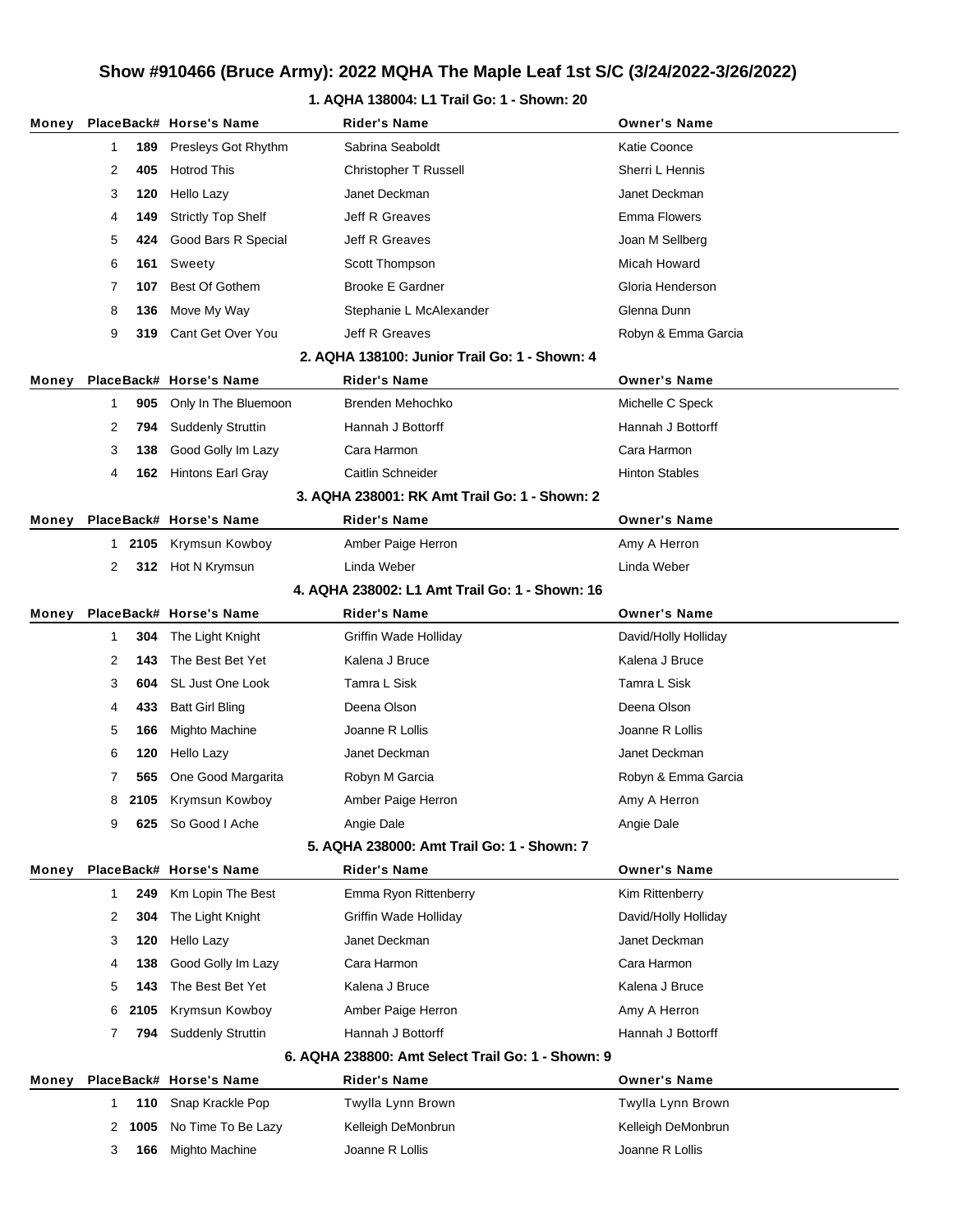|       |                  |        |                             |                                                                      | Show #910466 (Bruce Army): 2022 MQHA The Maple Leaf 1st S/C (3/24/2022-3/26/2022) |
|-------|------------------|--------|-----------------------------|----------------------------------------------------------------------|-----------------------------------------------------------------------------------|
|       | 4                | 604    | SL Just One Look            | Tamra L Sisk                                                         | Tamra L Sisk                                                                      |
|       | 5                | 159    | Itza Slam Dunk              | Pamela Wilson                                                        | Pamela Wilson                                                                     |
|       | 6                | 305    | I Got A Hot Secret          | Sandra Lee Weber                                                     | Sandra Lee Weber                                                                  |
|       | 7                | 625    | So Good I Ache              | Angie Dale                                                           | Angie Dale                                                                        |
|       |                  |        |                             | 7. AQHA 438001: RK Youth Trail Go: 1 - Shown: 2                      |                                                                                   |
| Money |                  |        | PlaceBack# Horse's Name     | Rider's Name                                                         | <b>Owner's Name</b>                                                               |
|       | 1                | 300    | <b>Batt Attitude</b>        | Abigail Renee Eddy                                                   | Kelly R Eddy                                                                      |
|       |                  |        |                             | 8. AQHA 438002: L1 Youth Trail Go: 1 - Shown: 7                      |                                                                                   |
| Money |                  |        | PlaceBack# Horse's Name     | <b>Rider's Name</b>                                                  | <b>Owner's Name</b>                                                               |
|       | 1                | 189    | Presleys Got Rhythm         | <b>Kelly Coonce</b>                                                  | <b>Katie Coonce</b>                                                               |
|       | 2                | 716    | A Sudden Extreme            | Natalie J Riegsecker                                                 | Heather C Riegsecker                                                              |
|       | 3                | 4202   | <b>Bettr Than Most</b>      | Christina M Senn                                                     | Christina M Senn                                                                  |
|       | 4                | 518    | Shes N Control              | <b>Chloe Roberts</b>                                                 | Jody L Roberts                                                                    |
|       | 5                | 300    | <b>Batt Attitude</b>        | Abigail Renee Eddy                                                   | Kelly R Eddy                                                                      |
|       | 6                | 2027   | Best Believe It             | Emma Burns                                                           | Emma Burns                                                                        |
|       |                  |        |                             | 9. AQHA 438000: Youth Trail Go: 1 - Shown: 16                        |                                                                                   |
| Money |                  |        | PlaceBack# Horse's Name     | <b>Rider's Name</b>                                                  | <b>Owner's Name</b>                                                               |
|       |                  | 1 1618 | The Best Rain Yet           | <b>Margaret Sever</b>                                                | <b>Margaret Sever</b>                                                             |
|       | 2                | 249    | Km Lopin The Best           | Darcie Faye Rittenberry                                              | Kim Rittenberry                                                                   |
|       | 3                | 189    | Presleys Got Rhythm         | <b>Kelly Coonce</b>                                                  | <b>Katie Coonce</b>                                                               |
|       | 4                | 8305   | <b>Full Code</b>            | Taylor Erin Schroeder                                                | Taylor Erin Schroeder                                                             |
|       | 5                | 156    | Chex Out My Lope            | Kaylyn Gabrielle Kruchten                                            | Kristine Kruchten                                                                 |
|       | 6                | 716    | A Sudden Extreme            | Natalie J Riegsecker                                                 | Heather C Riegsecker                                                              |
|       | 7                | 168    | AL OF A SUDDEN              | Jordan Macan                                                         | Jordan Macan                                                                      |
|       | 8                | 4202   | <b>Bettr Than Most</b>      | Christina M Senn                                                     | Christina M Senn                                                                  |
|       | 9                | 2027   | Best Believe It             | Emma Burns                                                           | Emma Burns                                                                        |
|       |                  |        |                             | 10. AQHA 138200: Senior Trail Go: 1 - Shown: 20                      |                                                                                   |
| Money |                  |        | PlaceBack# Horse's Name     | Rider's Name                                                         | <b>Owner's Name</b>                                                               |
|       | 1                | 158    | Hot Four Teacher            | Kendra Weis                                                          | Jordan Macan                                                                      |
|       | 2                | 433    | <b>Batt Girl Bling</b>      | Scott Thompson                                                       | Deena Olson                                                                       |
|       | 3                | 168    | AL OF A SUDDEN              | Kendra Weis                                                          | Jordan Macan                                                                      |
|       | 4                | 249    | Km Lopin The Best           | Darcie Faye Rittenberry                                              | Kim Rittenberry                                                                   |
|       | 5                | 160    | <b>EyellBTheBestMartini</b> | Brenden Mehochko                                                     | Anita Bonacker                                                                    |
|       | 6                | 136    | Move My Way                 | Stephanie L McAlexander                                              | Glenna Dunn                                                                       |
|       | 7                | 705    | Southern Debutant           | Brenden Mehochko                                                     | Joelle Karl                                                                       |
|       | 8                | 300    | <b>Batt Attitude</b>        | Abigail Renee Eddy                                                   | Kelly R Eddy                                                                      |
|       | 9                | 315    | <b>Busted For Lopenlazy</b> | Brenden Mehochko                                                     | Cynthia Lee Rimkus                                                                |
|       |                  |        |                             | 11. AQHA 638100: ED L2 Walk-Jog Trail (independent) Go: 1 - Shown: 2 |                                                                                   |
| Money |                  |        | PlaceBack# Horse's Name     | <b>Rider's Name</b>                                                  | <b>Owner's Name</b>                                                               |
|       |                  | 1 1313 | Putting In R Time           | Robert M Castellitto                                                 | Mary Stassi                                                                       |
|       | 2                | 973    | Willy Fine Wine             | Robert M Castellitto                                                 | Shannon Or David Mancino                                                          |
|       |                  |        |                             | 12. OPEN 9995: Small Fry Trail Go: 1 - Shown: 4                      |                                                                                   |
| Money |                  |        | PlaceBack# Horse's Name     | <b>Rider's Name</b>                                                  | <b>Owner's Name</b>                                                               |
|       | 1                | 143    | The Best Bet Yet            | Willa G Bruce                                                        | Kalena J Bruce                                                                    |
|       | 2                | 164    | <b>Blue Fire A Blazin</b>   | Zoey Wetherell                                                       | <b>Teddi Steeves</b>                                                              |
|       | OP <sub>13</sub> | 167    | See You At The Party        | Zoey Wetherell                                                       | Chloe Engelbrecht                                                                 |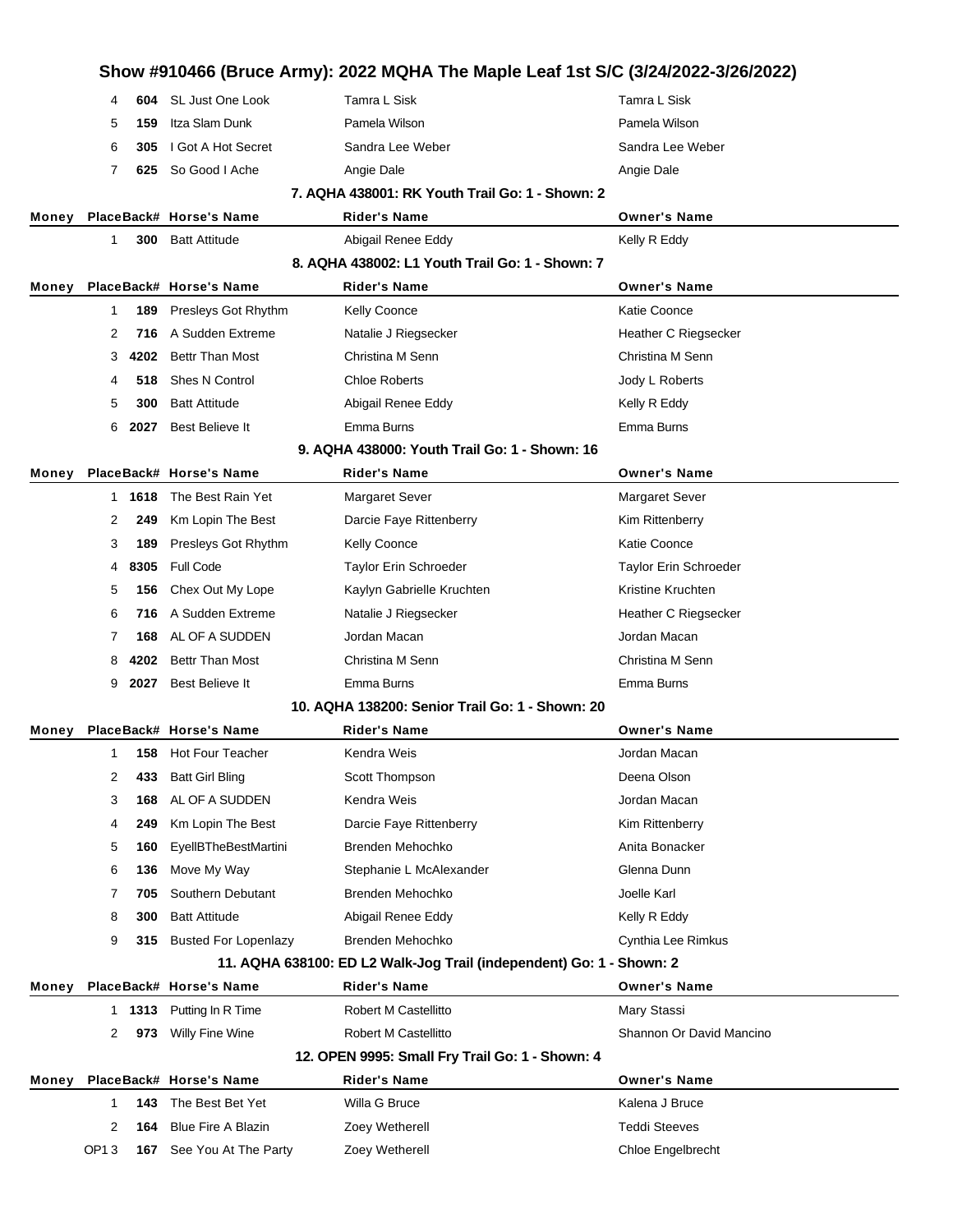OP1 4 **145** CH JustALilRuf Grayson Stout Grayson Stout Jana Allison

|       | 13. AQHA 238102: L1 Amt Walk Trot Trail Go: 1 - Shown: 9 |      |                            |                                                            |                               |  |
|-------|----------------------------------------------------------|------|----------------------------|------------------------------------------------------------|-------------------------------|--|
| Money |                                                          |      | PlaceBack# Horse's Name    | Rider's Name                                               | <b>Owner's Name</b>           |  |
|       | 1                                                        | 147  | Rock The Cash Barr         | Leigh Nitcher                                              | Leigh Nitcher                 |  |
|       | 2                                                        | 173  | Southwestern Pete          | Ronald L Hinton DDS                                        | <b>Hinton Stables</b>         |  |
|       | 3                                                        | 205  | Krackalackin Krymsun       | Debbie Gast                                                | Debbie Gast                   |  |
|       | 4                                                        | 1313 | Putting In R Time          | Mary Stassi                                                | Mary Stassi                   |  |
|       | 5                                                        | 155  | Invite Ms Good Bar         | Jana Allison                                               | Jana Allison                  |  |
|       | 6                                                        | 164  | <b>Blue Fire A Blazin</b>  | Kaylynn Dunn                                               | <b>Teddi Steeves</b>          |  |
|       | 7                                                        | 109  | It Got Hot                 | CAITLIN C ROBB                                             | <b>Heather Townsend-Macan</b> |  |
|       | 8                                                        | 163  | Hoo Can Resist             | Dawn McCoun Hatfield                                       | Dawn McCoun Hatfield          |  |
|       |                                                          |      |                            | 14. AQHA 438102: L1 Youth Walk Trot Trail Go: 1 - Shown: 5 |                               |  |
| Money |                                                          |      | PlaceBack# Horse's Name    | Rider's Name                                               | <b>Owner's Name</b>           |  |
|       | 1                                                        | 555  | PR Zip Me Deck             | <b>Richard Alexander Wood</b>                              | Bayleigh Wood                 |  |
|       | 2                                                        | 186  | <b>Zipped Royally</b>      | Laryn Wald                                                 | <b>Ellistin Morey</b>         |  |
|       | 3                                                        | 415  | Premium Pine               | <b>Emmilie Mcneely</b>                                     | Amy Browning Kirkland         |  |
|       | 4                                                        | 313  | Good Times For Me          | Jocelyn Rae Timmermeyer                                    | Jocelyn Rae Timmermeyer       |  |
|       | OP15                                                     | 164  | <b>Blue Fire A Blazin</b>  | Zoey Wetherell                                             | <b>Teddi Steeves</b>          |  |
|       |                                                          |      |                            | 15. AQHA 136004: L1 Western Riding Go: 1 - Shown: 6        |                               |  |
| Money |                                                          |      | PlaceBack# Horse's Name    | <b>Rider's Name</b>                                        | <b>Owner's Name</b>           |  |
|       | 1                                                        | 114  | Always Certain             | Jon Barry                                                  | Kimberly Marie Slaughter      |  |
|       | 2                                                        | 112  | Km The Best Man            | Caitlin Schneider                                          | Ivan And Barbara Wells        |  |
|       | 3                                                        |      | 174 AOK Mr KP              | Scott Thompson                                             | <b>Brittany N Berenson</b>    |  |
|       | 4                                                        | 311  | Do It Like That            | Stephanie L McAlexander                                    | Morgan D'Albini               |  |
|       | 5                                                        | 180  | AJ Pennys FromHeaven       | Kenneth L Inchiostro                                       | Kenneth L Inchiostro          |  |
|       | 6                                                        | 194  | Aok Cool Bay               | Scott Thompson                                             | Janice Marie Larry            |  |
|       |                                                          |      |                            | 16. AQHA 236002: L1 Amt Western Riding Go: 1 - Shown: 1    |                               |  |
| Money |                                                          |      | PlaceBack# Horse's Name    | <b>Rider's Name</b>                                        | <b>Owner's Name</b>           |  |
|       | 1                                                        | 166  | Mighto Machine             | Joanne R Lollis                                            | Joanne R Lollis               |  |
|       |                                                          |      |                            | 18. AQHA 436002: L1 Youth Western Riding Go: 1 - Shown: 5  |                               |  |
| Money |                                                          |      | PlaceBack# Horse's Name    | <b>Rider's Name</b>                                        | <b>Owner's Name</b>           |  |
|       | 1                                                        | 716  | A Sudden Extreme           | Natalie J Riegsecker                                       | Heather C Riegsecker          |  |
|       | 2                                                        | 444  | <b>Bruce Allmighty</b>     | CJ W Kirkland                                              | Monte & Cindy Hamilton        |  |
|       |                                                          |      |                            | 19. AQHA 436000: Youth Western Riding Go: 1 - Shown: 3     |                               |  |
| Money |                                                          |      | PlaceBack# Horse's Name    | <b>Rider's Name</b>                                        | <b>Owner's Name</b>           |  |
|       | 1                                                        | 716  | A Sudden Extreme           | Natalie J Riegsecker                                       | <b>Heather C Riegsecker</b>   |  |
|       | 2                                                        | 444  | <b>Bruce Allmighty</b>     | CJ W Kirkland                                              | Monte & Cindy Hamilton        |  |
|       |                                                          |      |                            | 20. AQHA 136000: Western Riding Go: 1 - Shown: 6           |                               |  |
| Money |                                                          |      | PlaceBack# Horse's Name    | <b>Rider's Name</b>                                        | <b>Owner's Name</b>           |  |
|       | 1                                                        | 110  | Snap Krackle Pop           | Kendra Weis                                                | Twylla Lynn Brown             |  |
|       | 2                                                        | 199  | <b>Hes Absolutely Sure</b> | Kenneth L Inchiostro                                       | Kenneth L Inchiostro          |  |
|       | 3                                                        | 307  | Whatabout Inviten Me       | Stephanie L McAlexander                                    | Cynthia Raines                |  |
|       |                                                          |      |                            | 21. AQHA 234000: Amt Reining Go: 1 - Shown: 11             |                               |  |
| Money |                                                          |      | PlaceBack# Horse's Name    | Rider's Name                                               | <b>Owner's Name</b>           |  |
|       | 1                                                        | 448  | <b>Brother Gun</b>         | Sammy J Graham                                             | Sammy J Graham                |  |
|       | 2                                                        | 406  | Wimpys Chromed Kid         | Gwyn Haskins                                               | Gwyn & Mark Haskins           |  |
|       |                                                          |      |                            |                                                            |                               |  |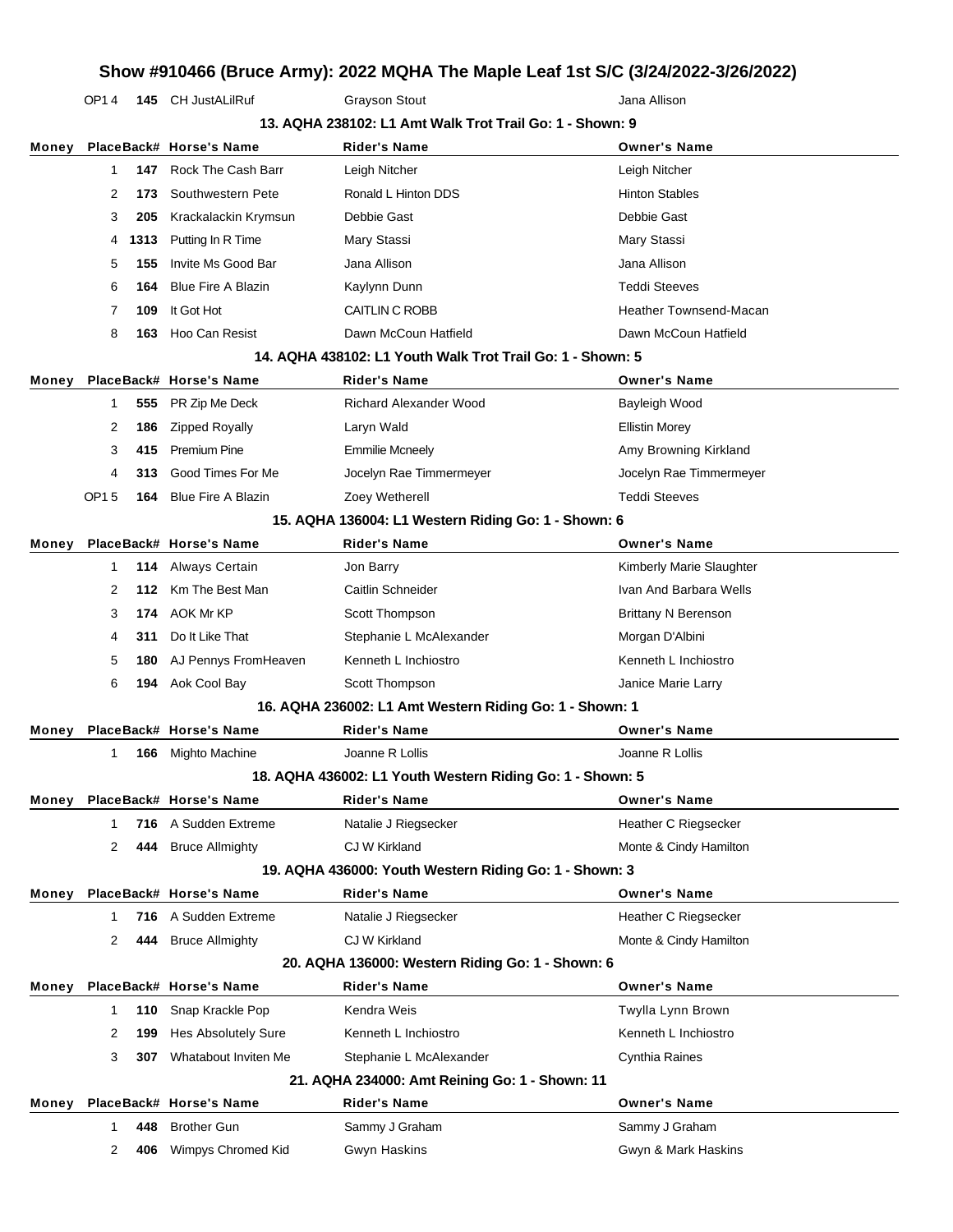|   | 176 | GunnaCostYa          | Jennifer Kandlik           | Jennifer Kandlik           |
|---|-----|----------------------|----------------------------|----------------------------|
| 4 | 198 | Ready To Playboy     | Lauryn McGlasson           | Lauryn McGlasson           |
| 5 | 430 | Lil Golden Survivor  | Deana Jo Nell              | Kenny & Deana Nell         |
| 6 | 333 | Whizzy Loaded Gun    | Kristine K Hodgson         | Kristine K Hodgson         |
|   | 440 | Buggy Lights         | <b>Hilairy B Guerriero</b> | <b>Hilairy B Guerriero</b> |
| 8 | 442 | Whizs Silver Star    | <b>Curtis Storey</b>       | <b>Curtis Storey</b>       |
| 9 |     | Walla Wallacommander | Terri Beckman              | Terri Beckman              |

#### **22. AQHA 434000: Youth Reining Go: 1 - Shown: 10**

| Money |   |     | PlaceBack# Horse's Name  | <b>Rider's Name</b>   | <b>Owner's Name</b>       |
|-------|---|-----|--------------------------|-----------------------|---------------------------|
|       |   |     | 152 Gotta Run Forest Run | Quinn Hodges          | <b>Beth Hodges</b>        |
|       | 2 | 320 | Loveable LittleSpook     | Cambrey Jade Hedges   | Lori M Hedges             |
|       | 3 | 197 | GUNNAWINYA JAC           | <b>Addison Hinton</b> | Jesse &/ Kara Hinton      |
|       | 4 | 302 | Not Ruf Nic              | Justin Eddy           | Kelly R Eddy              |
|       | 5 | 188 | Spark In My Heart        | Hunter Skouby         | William And Leslie Skouby |
|       | 6 |     | 436 Avyanna              | James Curtis Johnson  | <b>Michael Watkins</b>    |
|       |   |     | 153 Cloned By Whiz       | Hunter Skouby         | William C Skouby          |
|       | 8 | 340 | Alotta Ruf Play          | Alex Loftin           | Alex Loftin               |
|       |   |     |                          |                       |                           |

#### **23. AQHA 134000: Reining Go: 1 - Shown: 12**

| Monev |              |     | PlaceBack# Horse's Name | <b>Rider's Name</b>     | <b>Owner's Name</b>          |
|-------|--------------|-----|-------------------------|-------------------------|------------------------------|
|       |              |     | 326 Sure Slidin Smart   | Michael J Tivoli        | Melinda Maxson               |
|       | $\mathbf{2}$ | 195 | Sioux Per Boom          | Sterling T Slemp        | <b>Addison Coutts</b>        |
|       | 3            | 426 | Lil Fabio Joe           | Elizabeth Hartin        | Joe & Elizabeth Hartin       |
|       | 4            |     | 352 Ima Vegas Six Gun   | Scott E Mitchell        | Elizabeth Thomure            |
|       | 5            | 193 | <b>Travelin Topless</b> | Sterling T Slemp        | <b>Frankie Bowers Forgey</b> |
|       | 6            | 428 | Joes Lil Star           | <b>Elizabeth Hartin</b> | Elizabeth Hartin & Gray L    |
|       |              |     | 188 Spark In My Heart   | Hunter Skouby           | William And Leslie Skouby    |
|       | 8            | 197 | GUNNAWINYA JAC          | <b>Addison Hinton</b>   | Jesse &/ Kara Hinton         |

#### **24. AQHA 143004: L1 Ranch Riding Go: 1 - Shown: 20**

| Monev |    |     | PlaceBack# Horse's Name | <b>Rider's Name</b>    | <b>Owner's Name</b>        |
|-------|----|-----|-------------------------|------------------------|----------------------------|
|       |    |     | 419 Up To Some Good     | Jim Dudley             | Jim Dudley                 |
|       |    | 104 | Macho Dee Bar Smokey    | Jim Dudley             | Jeanette Porter            |
|       | 3  | 130 | Whiz All Juiced Up      | Shannon Gailene Dudley | Jim Dudley                 |
|       | 4  |     | 123 My Emmy Award       | Charlene C Weber       | Charlene C Weber           |
|       | 5. | 146 | Roos Freckled Doc       | Nancy Lee Wyatt        | Nancy Lee Wyatt            |
|       | 6  | 125 | Redneck Whoaman         | Clayton Jerrell        | Wendy K McConnell          |
|       |    | 142 | Ffr Wizard              | <b>Addison Hinton</b>  | <b>Addison Hinton</b>      |
|       | 8  |     | 174 AOK Mr KP           | Jon Barry              | <b>Brittany N Berenson</b> |
|       | 9  | 188 | Spark In My Heart       | Hunter Skouby          | William And Leslie Skouby  |

#### **25. AQHA 243002: L1 Amt Ranch Riding Go: 1 - Shown: 10**

| Money |    |     | PlaceBack# Horse's Name | <b>Rider's Name</b>   | <b>Owner's Name</b>   |
|-------|----|-----|-------------------------|-----------------------|-----------------------|
|       |    |     | 123 My Emmy Award       | Charlene C Weber      | Charlene C Weber      |
|       |    | 146 | Roos Freckled Doc       | Nancy Lee Wyatt       | Nancy Lee Wyatt       |
|       |    | 411 | Imafrostypepto          | Alicia Kappelman      | Alicia Kappelman      |
|       | 4  |     | 117 Tr Smokin Hollywood | Sheryl Diane Haviland | Sheryl Diane Haviland |
|       | 5. | 106 | Mesmerizing Chic        | Meagan Delisle        | Meagan Delisle        |
|       | 6  | 306 | DontWorryAboutAthing    | Lindsey K Weber       | Lindsey K Weber       |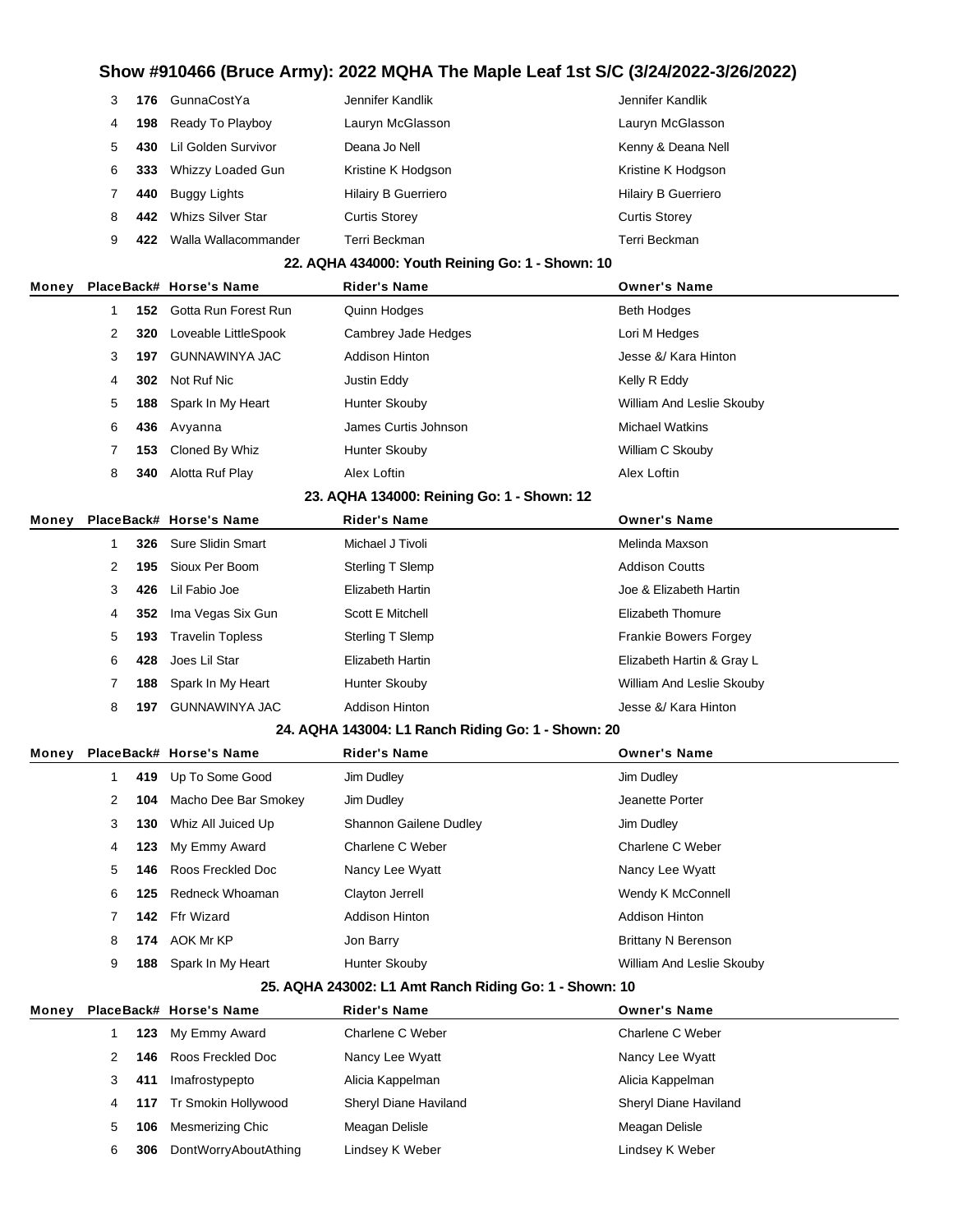|      |     | 7 178 Lope The Bases          | Debbie Thomas       | Gary Or Debbie Thomas |
|------|-----|-------------------------------|---------------------|-----------------------|
|      |     | <b>185</b> Kruzin On The Rail | Emma G Shell        | Emma G Shell          |
| OP19 | 440 | Buggy Lights                  | Hilairy B Guerriero | Hilairy B Guerriero   |

#### **26. AQHA 243000: Amt Ranch Riding Go: 1 - Shown: 19**

| Monev |   |     | PlaceBack# Horse's Name     | <b>Rider's Name</b>                                      | <b>Owner's Name</b>    |
|-------|---|-----|-----------------------------|----------------------------------------------------------|------------------------|
|       | 1 | 150 | <b>CUSTOMS CONQUISTADOR</b> | Sherri A Tearney                                         | Sherri A Tearney       |
|       | 2 | 123 | My Emmy Award               | Charlene C Weber                                         | Charlene C Weber       |
|       | 3 | 146 | Roos Freckled Doc           | Nancy Lee Wyatt                                          | Nancy Lee Wyatt        |
|       | 4 | 306 | DontWorryAboutAthing        | Lindsey K Weber                                          | Lindsey K Weber        |
|       | 5 | 154 | Crickets Dun It Too         | Mary Bluhm Holsten                                       | Mary Bluhm Holsten     |
|       | 6 | 130 | Whiz All Juiced Up          | Susan Gail Dudley                                        | Jim Dudley             |
|       |   | 411 | Imafrostypepto              | Alicia Kappelman                                         | Alicia Kappelman       |
|       | 8 | 126 | Ninas Enterprise            | Carla Ann Berdeaux                                       | Carla Ann Berdeaux     |
|       | 9 | 128 | <b>SHR Flash For Cash</b>   | Shannon Gailene Dudley                                   | Jim Dudley             |
|       |   |     |                             | 27. AQHA 443002: L1 Youth Ranch Riding Go: 1 - Shown: 14 |                        |
| Monev |   |     | PlaceBack# Horse's Name     | <b>Rider's Name</b>                                      | <b>Owner's Name</b>    |
|       |   | 444 | <b>Bruce Allmighty</b>      | CJ W Kirkland                                            | Monte & Cindy Hamilton |
|       | 2 | 101 | Dolled Up Dolly             | Mackenzie Lakso                                          | Mackenzie Lakso        |
|       | 3 | 152 | Gotta Run Forest Run        | Quinn Hodges                                             | <b>Beth Hodges</b>     |

|   | 675 | Little Outlaw Jac      | Jada Casto                   | Staci Casto               |
|---|-----|------------------------|------------------------------|---------------------------|
| 5 |     | 427 See The Fancy Chip | Lily P Hatch                 | Lily P Hatch              |
| 6 |     | 142 Ffr Wizard         | Addison Hinton               | Addison Hinton            |
|   |     | 188 Spark In My Heart  | Hunter Skouby                | William And Leslie Skouby |
| 8 | 764 | Ok Im Smart            | <b>William Robert Henley</b> | Gordon Webb               |
|   | 131 | A Passing 747          | Lyla Lee Martin              | LINDSAY & LYLA MARTIN     |

#### **28. AQHA 443000: Youth Ranch Riding Go: 1 - Shown: 16**

| Monev |   |     | PlaceBack# Horse's Name | <b>Rider's Name</b>     | <b>Owner's Name</b>       |
|-------|---|-----|-------------------------|-------------------------|---------------------------|
|       |   | 184 | Buck Roo                | Abigail Elizabeth Lewis | Abigail Elizabeth Lewis   |
|       | 2 | 444 | <b>Bruce Allmighty</b>  | CJ W Kirkland           | Monte & Cindy Hamilton    |
|       | 3 | 140 | Suddenly No Warning     | Abigail Elizabeth Lewis | Elizabeth Nicole Lewis    |
|       | 4 | 142 | Ffr Wizard              | <b>Addison Hinton</b>   | Addison Hinton            |
|       | 5 | 152 | Gotta Run Forest Run    | Quinn Hodges            | <b>Beth Hodges</b>        |
|       | 6 | 101 | Dolled Up Dolly         | Mackenzie Lakso         | Mackenzie Lakso           |
|       |   | 320 | Loveable LittleSpook    | Cambrey Jade Hedges     | Lori M Hedges             |
|       | 8 | 188 | Spark In My Heart       | Hunter Skouby           | William And Leslie Skouby |
|       | 9 | 675 | Little Outlaw Jac       | Jada Casto              | Staci Casto               |
|       |   |     |                         |                         |                           |

#### **29. AQHA 143000: Ranch Riding Go: 1 - Shown: 26**

| Money |       |     | PlaceBack# Horse's Name     | <b>Rider's Name</b>     | <b>Owner's Name</b>     |
|-------|-------|-----|-----------------------------|-------------------------|-------------------------|
|       |       | 184 | Buck Roo                    | Abigail Elizabeth Lewis | Abigail Elizabeth Lewis |
|       | 2     | 140 | Suddenly No Warning         | Abigail Elizabeth Lewis | Elizabeth Nicole Lewis  |
|       | 3     | 125 | Redneck Whoaman             | Clayton Jerrell         | Wendy K McConnell       |
|       | 4     | 130 | Whiz All Juiced Up          | Susan Gail Dudley       | Jim Dudley              |
|       | $5 -$ | 142 | Ffr Wizard                  | Addison Hinton          | <b>Addison Hinton</b>   |
|       | 6     | 150 | <b>CUSTOMS CONQUISTADOR</b> | Sherri A Tearney        | Sherri A Tearney        |
|       |       | 106 | Mesmerizing Chic            | Jon Barry               | Meagan Delisle          |
|       | 8     | 351 | Tell Me The Terms           | Michael J Tivoli        | Melinda Maxson          |
|       |       |     |                             |                         |                         |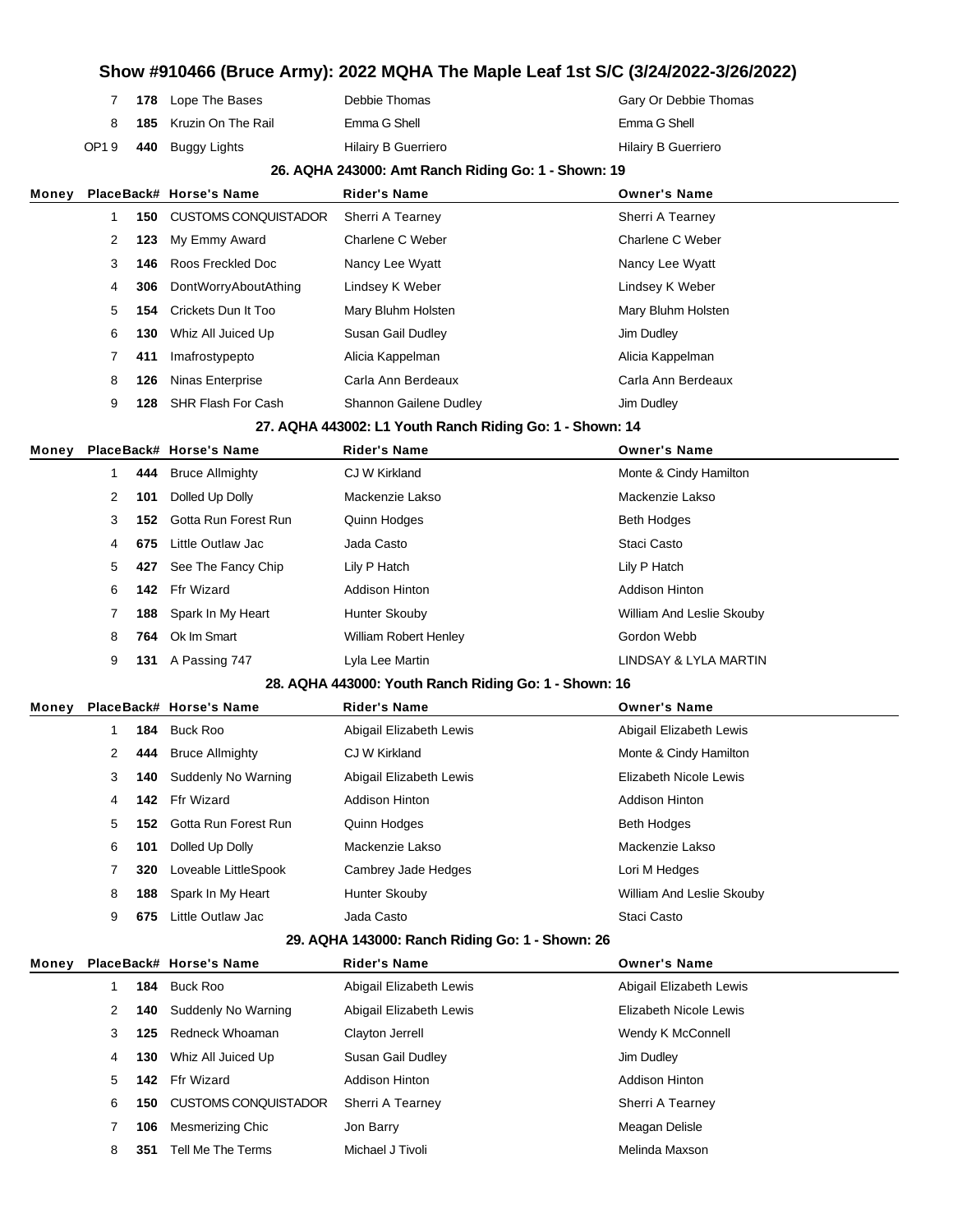|       | Show #910466 (Bruce Army): 2022 MQHA The Maple Leaf 1st S/C (3/24/2022-3/26/2022) |      |                               |                                                                                     |                               |  |
|-------|-----------------------------------------------------------------------------------|------|-------------------------------|-------------------------------------------------------------------------------------|-------------------------------|--|
|       | 9                                                                                 |      | 129 Codes Little Annie        | Jon Barry                                                                           | Patti Greene                  |  |
|       |                                                                                   |      |                               | 30. AQHA 642100: ED L2 Walk-Jog Western Pleasure (independent) Go: 1 - Shown: 1     |                               |  |
| Money |                                                                                   |      | PlaceBack# Horse's Name       | <b>Rider's Name</b>                                                                 | <b>Owner's Name</b>           |  |
|       | 1                                                                                 |      | 973 Willy Fine Wine           | <b>Robert M Castellitto</b>                                                         | Shannon Or David Mancino      |  |
|       |                                                                                   |      |                               | 31. AQHA 640100: ED L2 Walk-Jog Western Horsemanship (independent) Go: 1 - Shown: 1 |                               |  |
| Money |                                                                                   |      | PlaceBack# Horse's Name       | <b>Rider's Name</b>                                                                 | <b>Owner's Name</b>           |  |
|       | 1.                                                                                |      | 973 Willy Fine Wine           | Robert M Castellitto                                                                | Shannon Or David Mancino      |  |
|       |                                                                                   |      |                               | 32. OPEN 9998: Small Fry Western Pleasure Go: 1 - Shown: 6                          |                               |  |
| Money |                                                                                   |      | PlaceBack# Horse's Name       | <b>Rider's Name</b>                                                                 | <b>Owner's Name</b>           |  |
|       | 1                                                                                 | 143  | The Best Bet Yet              | Willa G Bruce                                                                       | Kalena J Bruce                |  |
|       | 2                                                                                 |      | 167 See You At The Party      | Zoey Wetherell                                                                      | Chloe Engelbrecht             |  |
|       | 3                                                                                 | 7    | VS Stun Gun                   | Kolt Clark                                                                          | Karie C Clark                 |  |
|       | 4                                                                                 | 155  | Invite Ms Good Bar            | Gabriella Stout                                                                     | Jana Allison                  |  |
|       | 5                                                                                 | 145  | <b>CH JustALilRuf</b>         | <b>Grayson Stout</b>                                                                | Jana Allison                  |  |
|       | 6                                                                                 | 178  | Lope The Bases                | <b>Weston Randall</b>                                                               | Gary Or Debbie Thomas         |  |
|       |                                                                                   |      |                               | 33. OPEN 9999: Small Fry Horsemanship Go: 1 - Shown: 4                              |                               |  |
| Money |                                                                                   |      | PlaceBack# Horse's Name       | <b>Rider's Name</b>                                                                 | <b>Owner's Name</b>           |  |
|       | 1.                                                                                | 143  | The Best Bet Yet              | Willa G Bruce                                                                       | Kalena J Bruce                |  |
|       | 2                                                                                 | 155  | Invite Ms Good Bar            | Gabriella Stout                                                                     | Jana Allison                  |  |
|       | 3                                                                                 | 145  | <b>CH JustALilRuf</b>         | <b>Grayson Stout</b>                                                                | Jana Allison                  |  |
|       | 4                                                                                 |      | 167 See You At The Party      | Zoey Wetherell                                                                      | Chloe Engelbrecht             |  |
|       |                                                                                   |      |                               | 34. AQHA 242102: L1 Amt Walk Trot Western Pleasure Go: 1 - Shown: 13                |                               |  |
| Money |                                                                                   |      | PlaceBack# Horse's Name       | Rider's Name                                                                        | <b>Owner's Name</b>           |  |
|       | 1                                                                                 | 205  | Krackalackin Krymsun          | Debbie Gast                                                                         | Debbie Gast                   |  |
|       | 2                                                                                 | 405  | <b>Hotrod This</b>            | Sherri L Hennis                                                                     | Sherri L Hennis               |  |
|       | 3                                                                                 | 170  | Winnie Invited Me             | Larry E Lottmann                                                                    | Larry E Lottmann              |  |
|       | 4                                                                                 | 179  | Snooki                        | Shawna K Johnston                                                                   | Jaxson Hunter Johnston        |  |
|       | 5                                                                                 | 109  | It Got Hot                    | CAITLIN C ROBB                                                                      | Heather Townsend-Macan        |  |
|       | 6                                                                                 |      | <b>147</b> Rock The Cash Barr | Leigh Nitcher                                                                       | Leigh Nitcher                 |  |
|       | 7                                                                                 | 315  | <b>Busted For Lopenlazy</b>   | Cynthia Lee Rimkus                                                                  | Cynthia Lee Rimkus            |  |
|       | 8                                                                                 | 169  | <b>Finely Chilling</b>        | Natalie Ann Eaton                                                                   | Kitty Gilbert                 |  |
|       | 9                                                                                 |      | 1313 Putting In R Time        | Mary Stassi                                                                         | Mary Stassi                   |  |
|       |                                                                                   |      |                               | 35. AQHA 240102: L1 Amt Walk Trot Horsemanship Go: 1 - Shown: 11                    |                               |  |
| Money |                                                                                   |      | PlaceBack# Horse's Name       | <b>Rider's Name</b>                                                                 | <b>Owner's Name</b>           |  |
|       | 1                                                                                 | 147  | Rock The Cash Barr            | Leigh Nitcher                                                                       | Leigh Nitcher                 |  |
|       | 2                                                                                 | 109  | It Got Hot                    | CAITLIN C ROBB                                                                      | <b>Heather Townsend-Macan</b> |  |
|       | 3                                                                                 | 155  | Invite Ms Good Bar            | Jana Allison                                                                        | Jana Allison                  |  |
|       | 4                                                                                 | 169  | <b>Finely Chilling</b>        | Natalie Ann Eaton                                                                   | <b>Kitty Gilbert</b>          |  |
|       | 5                                                                                 | 205  | Krackalackin Krymsun          | Debbie Gast                                                                         | Debbie Gast                   |  |
|       | 6                                                                                 | 405  | <b>Hotrod This</b>            | Sherri L Hennis                                                                     | Sherri L Hennis               |  |
|       | 7                                                                                 | 164  | <b>Blue Fire A Blazin</b>     | Kaylynn Dunn                                                                        | <b>Teddi Steeves</b>          |  |
|       | 8                                                                                 | 163  | Hoo Can Resist                | Dawn McCoun Hatfield                                                                | Dawn McCoun Hatfield          |  |
|       | 9                                                                                 | 1313 | Putting In R Time             | Mary Stassi                                                                         | Mary Stassi                   |  |
|       |                                                                                   |      |                               | 36. AQHA 442102: L1 Youth Walk Trot Western Pleasure Go: 1 - Shown: 4               |                               |  |
| Money |                                                                                   |      | PlaceBack# Horse's Name       | <b>Rider's Name</b>                                                                 | <b>Owner's Name</b>           |  |
|       | 1                                                                                 | 309  | Shes Dun Good N Gold          | Mia Beallis                                                                         | Daniel And Tracy Beallis      |  |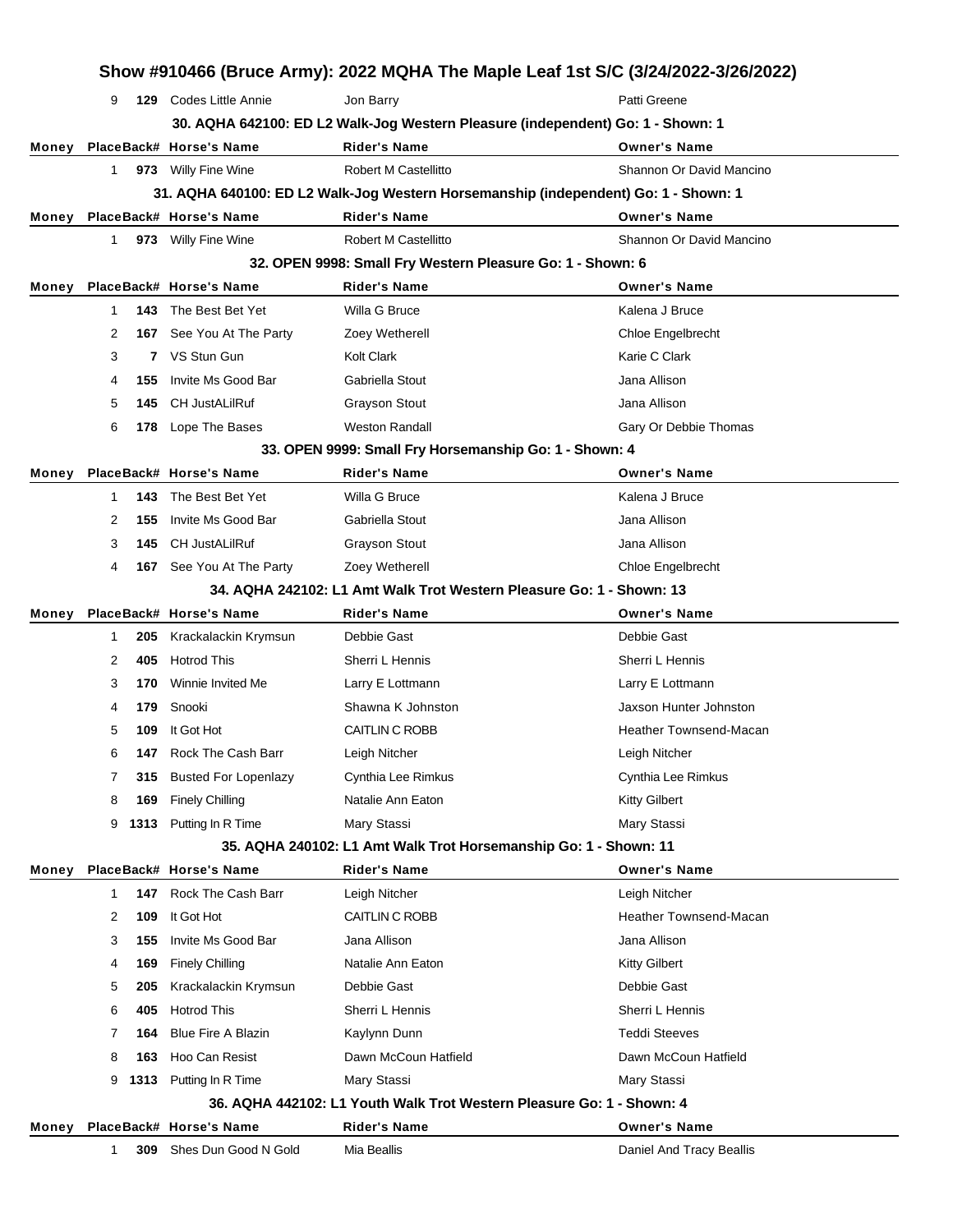|       | Show #910466 (Bruce Army): 2022 MQHA The Maple Leaf 1st S/C (3/24/2022-3/26/2022) |      |                             |                                                                    |                          |
|-------|-----------------------------------------------------------------------------------|------|-----------------------------|--------------------------------------------------------------------|--------------------------|
|       | 2                                                                                 | 186  | <b>Zipped Royally</b>       | Laryn Wald                                                         | <b>Ellistin Morey</b>    |
|       | 3                                                                                 | 555  | PR Zip Me Deck              | <b>Richard Alexander Wood</b>                                      | Bayleigh Wood            |
|       | 4                                                                                 | 415  | <b>Premium Pine</b>         | <b>Emmilie Mcneely</b>                                             | Amy Browning Kirkland    |
|       |                                                                                   |      |                             | 37. AQHA 440102: L1 Youth Walk Trot Horsemanship Go: 1 - Shown: 5  |                          |
| Money |                                                                                   |      | PlaceBack# Horse's Name     | Rider's Name                                                       | <b>Owner's Name</b>      |
|       | 1                                                                                 | 186  | <b>Zipped Royally</b>       | Laryn Wald                                                         | <b>Ellistin Morey</b>    |
|       | 2                                                                                 | 309  | Shes Dun Good N Gold        | Mia Beallis                                                        | Daniel And Tracy Beallis |
|       | 3                                                                                 | 555  | PR Zip Me Deck              | <b>Richard Alexander Wood</b>                                      | Bayleigh Wood            |
|       | 4                                                                                 | 415  | <b>Premium Pine</b>         | <b>Emmilie Mcneely</b>                                             | Amy Browning Kirkland    |
|       |                                                                                   |      |                             | 38. AQHA 240001: RK Amt Western Horsemanship Go: 1 - Shown: 8      |                          |
| Money |                                                                                   |      | PlaceBack# Horse's Name     | Rider's Name                                                       | <b>Owner's Name</b>      |
|       | 1                                                                                 | 225  | Dont Skip Stick             | <b>Taylor Young</b>                                                | <b>Taylor Young</b>      |
|       | 2                                                                                 | 705  | Southern Debutant           | Joelle Karl                                                        | Joelle Karl              |
|       | 3                                                                                 | 173  | Southwestern Pete           | Ronald L Hinton DDS                                                | <b>Hinton Stables</b>    |
|       | 4                                                                                 | 120  | Hello Lazy                  | Janet Deckman                                                      | Janet Deckman            |
|       |                                                                                   |      |                             | 39. AQHA 240002: L1 Amt Western Horsemanship Go: 1 - Shown: 22     |                          |
| Money |                                                                                   |      | PlaceBack# Horse's Name     | Rider's Name                                                       | <b>Owner's Name</b>      |
|       | 1                                                                                 | 2319 | SumDiscretionAdvised        | Kelsey Guadarrama                                                  | Kelsey Guadarrama        |
|       | 2                                                                                 | 376  | <b>Strutin ClassyAssets</b> | Laura Ellen Kennedy                                                | Pamela Kennedy           |
|       | 3                                                                                 | 110  | Snap Krackle Pop            | Twylla Lynn Brown                                                  | Twylla Lynn Brown        |
|       | 4                                                                                 | 225  | Dont Skip Stick             | Taylor Young                                                       | Taylor Young             |
|       | 5                                                                                 | 157  | Zips Hot Investment         | Jessica A Hiemstra                                                 | Jessica A Hiemstra       |
|       | 6                                                                                 | 166  | <b>Mighto Machine</b>       | Joanne R Lollis                                                    | Joanne R Lollis          |
|       | 7                                                                                 | 705  | Southern Debutant           | Joelle Karl                                                        | Joelle Karl              |
|       | 8                                                                                 | 418  | The Whiskey Mmade Me        | Kathy Hood                                                         | Kathy Hood               |
|       | 9                                                                                 | 180  | AJ Pennys FromHeaven        | Caroline Inchiostro                                                | Kenneth L Inchiostro     |
|       |                                                                                   |      |                             | 40. AQHA 240000: Amt Western Horsemanship Go: 1 - Shown: 13        |                          |
| Money |                                                                                   |      | PlaceBack# Horse's Name     | Rider's Name                                                       | <b>Owner's Name</b>      |
|       | $\mathbf{1}$                                                                      |      | 834 ChocolateOnTheRange     | Carly Keshner                                                      | Carly Keshner            |
|       | 2                                                                                 | 410  | <b>MACHROMES</b>            | Lana Markway                                                       | Lana Markway             |
|       | 3                                                                                 | 304  | The Light Knight            | <b>Griffin Wade Holliday</b>                                       | David/Holly Holliday     |
|       | 4                                                                                 | 138  | Good Golly Im Lazy          | Cara Harmon                                                        | Cara Harmon              |
|       | 5                                                                                 | 102  | No Doubt Im Silver          | <b>Bailey A Eisinger</b>                                           | <b>Bailey A Eisinger</b> |
|       | 6                                                                                 | 249  | Km Lopin The Best           | Emma Ryon Rittenberry                                              | Kim Rittenberry          |
|       | 7                                                                                 | 325  | <b>Dressed For Martinis</b> | Andrea N Benter                                                    | Andrea N Benter          |
|       | 8                                                                                 | 794  | <b>Suddenly Struttin</b>    | Hannah J Bottorff                                                  | Hannah J Bottorff        |
|       | 9                                                                                 | 2105 | Krymsun Kowboy              | Amber Paige Herron                                                 | Amy A Herron             |
|       |                                                                                   |      |                             | 41. AQHA 240800: Amt Select Western Horsemanship Go: 1 - Shown: 12 |                          |
| Money |                                                                                   |      | PlaceBack# Horse's Name     | Rider's Name                                                       | <b>Owner's Name</b>      |
|       | 1                                                                                 | 148  | <b>Big Country Kruzer</b>   | Nancy A Keegan                                                     | Nancy & Donald Voelte    |
|       | 2                                                                                 | 166  | <b>Mighto Machine</b>       | Joanne R Lollis                                                    | Joanne R Lollis          |
|       | 3                                                                                 | 314  | One Hott Man                | Andra Lynn Angle                                                   | Jessica Angle            |
|       | 4                                                                                 | 135  | Jammz Spittin Polish        | Pamela Ann Olive                                                   | Pamela Ann Olive         |
|       | 5                                                                                 | 420  | Whos Lazy Now               | Ann Nordquist                                                      | Kristen Kahler           |
|       | 6                                                                                 | 328  | A Presidential Veto         | Kim Hibdon                                                         | Kim &/or Nadine Hibdon   |
|       | 7                                                                                 | 112  | Km The Best Man             | Barbara A Wells                                                    | Ivan And Barbara Wells   |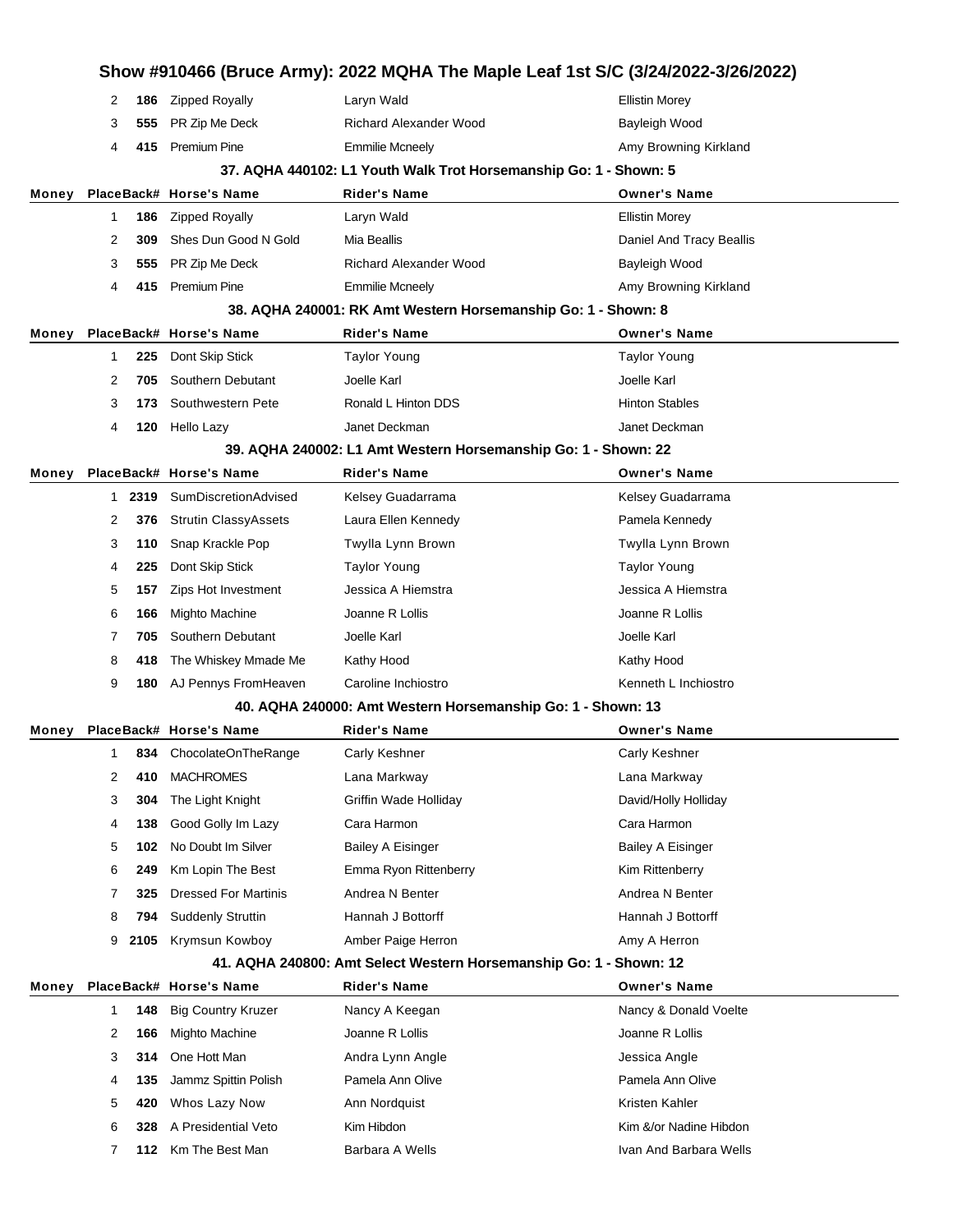|       | Show #910466 (Bruce Army): 2022 MQHA The Maple Leaf 1st S/C (3/24/2022-3/26/2022) |      |                                 |                                                                                      |                          |  |  |
|-------|-----------------------------------------------------------------------------------|------|---------------------------------|--------------------------------------------------------------------------------------|--------------------------|--|--|
|       | 8                                                                                 |      | 418 The Whiskey Mmade Me        | Kathy Hood                                                                           | Kathy Hood               |  |  |
|       | 9                                                                                 | 625  | So Good I Ache                  | Angie Dale                                                                           | Angie Dale               |  |  |
|       |                                                                                   |      |                                 | 42. AQHA 440001: RK Youth Western Horsemanship Go: 1 - Shown: 7                      |                          |  |  |
| Money |                                                                                   |      | PlaceBack# Horse's Name         | Rider's Name                                                                         | <b>Owner's Name</b>      |  |  |
|       | 1                                                                                 |      | 137 For Your Protection         | Sydney Elizabeth Feager                                                              | Jeff Or Holly Feager     |  |  |
|       | 2                                                                                 | 177  | Keeping It Cool                 | Haley Clithero                                                                       | Stuart Or Karen Bandstra |  |  |
|       | 3                                                                                 | 441  | Surely Im A Certain             | Addison Buckley                                                                      | <b>Addison Buckley</b>   |  |  |
|       | 4                                                                                 | 310  | Lope Along Ellie                | Elleigh Wood                                                                         | Elleigh Wood             |  |  |
|       | 5                                                                                 | 313  | Good Times For Me               | Jocelyn Rae Timmermeyer                                                              | Jocelyn Rae Timmermeyer  |  |  |
|       |                                                                                   |      |                                 | 43. AQHA 440002: L1 Youth Western Horsemanship Go: 1 - Shown: 14                     |                          |  |  |
| Money |                                                                                   |      | PlaceBack# Horse's Name         | Rider's Name                                                                         | <b>Owner's Name</b>      |  |  |
|       | $\mathbf{1}$                                                                      | 137  | <b>For Your Protection</b>      | Sydney Elizabeth Feager                                                              | Jeff Or Holly Feager     |  |  |
|       | 2                                                                                 | 300  | <b>Batt Attitude</b>            | Abigail Renee Eddy                                                                   | Kelly R Eddy             |  |  |
|       | 3                                                                                 | 716  | A Sudden Extreme                | Natalie J Riegsecker                                                                 | Heather C Riegsecker     |  |  |
|       | 4                                                                                 | 177  | Keeping It Cool                 | Haley Clithero                                                                       | Stuart Or Karen Bandstra |  |  |
|       | 5                                                                                 | 504  | Gettin Invested                 | Sarah Trick                                                                          | Sarah Trick              |  |  |
|       | 6                                                                                 | 667  | Nicks Gotta Chip                | <b>Grace Margaret Kehoe</b>                                                          | Grace Margaret Kehoe     |  |  |
|       | 7                                                                                 | 441  | Surely Im A Certain             | <b>Addison Buckley</b>                                                               | Addison Buckley          |  |  |
|       | 8                                                                                 | 310  | Lope Along Ellie                | Elleigh Wood                                                                         | Elleigh Wood             |  |  |
|       | 9                                                                                 | 313  | Good Times For Me               | Jocelyn Rae Timmermeyer                                                              | Jocelyn Rae Timmermeyer  |  |  |
|       |                                                                                   |      |                                 | 44. AQHA 440000: Youth Western Horsemanship Go: 1 - Shown: 18                        |                          |  |  |
| Money |                                                                                   |      | PlaceBack# Horse's Name         | <b>Rider's Name</b>                                                                  | <b>Owner's Name</b>      |  |  |
|       | 1                                                                                 | 189  | Presleys Got Rhythm             | Kelly Coonce                                                                         | Katie Coonce             |  |  |
|       | 2                                                                                 | 8305 | <b>Full Code</b>                | Taylor Erin Schroeder                                                                | Taylor Erin Schroeder    |  |  |
|       | 3                                                                                 | 156  | Chex Out My Lope                | Kaylyn Gabrielle Kruchten                                                            | Kristine Kruchten        |  |  |
|       | 4                                                                                 | 249  | Km Lopin The Best               | Darcie Faye Rittenberry                                                              | Kim Rittenberry          |  |  |
|       | 5                                                                                 | 518  | Shes N Control                  | <b>Chloe Roberts</b>                                                                 | Jody L Roberts           |  |  |
|       | 6                                                                                 | 716  | A Sudden Extreme                | Natalie J Riegsecker                                                                 | Heather C Riegsecker     |  |  |
|       | 7                                                                                 |      | <b>137</b> For Your Protection  | Sydney Elizabeth Feager                                                              | Jeff Or Holly Feager     |  |  |
|       | 8                                                                                 | 300  | <b>Batt Attitude</b>            | Abigail Renee Eddy                                                                   | Kelly R Eddy             |  |  |
|       | 9                                                                                 |      | 308 Showoffyourassets           | <b>Ellistin Morey</b>                                                                | Elisha L T Keith         |  |  |
|       |                                                                                   |      |                                 | 45. AQHA 644100: ED L2 Walk-Trot Hunter Under Saddle (independent) Go: 1 - Shown: 1  |                          |  |  |
|       |                                                                                   |      | Money PlaceBack# Horse's Name   | <b>Rider's Name</b>                                                                  | <b>Owner's Name</b>      |  |  |
|       |                                                                                   |      | 1 973 Willy Fine Wine           | Robert M Castellitto                                                                 | Shannon Or David Mancino |  |  |
|       |                                                                                   |      |                                 | 46. AQHA 652100: ED L2 Walk-Trot Hunt Seat Equitation (independent) Go: 1 - Shown: 1 |                          |  |  |
|       |                                                                                   |      | Money PlaceBack# Horse's Name   | <b>Rider's Name</b><br><b>Robert M Castellitto</b>                                   | <b>Owner's Name</b>      |  |  |
|       |                                                                                   |      | 1 973 Willy Fine Wine           |                                                                                      | Shannon Or David Mancino |  |  |
|       |                                                                                   |      | Money PlaceBack# Horse's Name   | 47. OPEN 9996: Small Fry Hunter Under Saddle Go: 1 - Shown: 2<br><b>Rider's Name</b> | <b>Owner's Name</b>      |  |  |
|       | 1                                                                                 |      | 143 The Best Bet Yet            | Willa G Bruce                                                                        | Kalena J Bruce           |  |  |
|       |                                                                                   |      |                                 |                                                                                      |                          |  |  |
|       | 2                                                                                 |      | <b>167</b> See You At The Party | Zoey Wetherell                                                                       | Chloe Engelbrecht        |  |  |
|       |                                                                                   |      | Money PlaceBack# Horse's Name   | 48. OPEN 9997: Small Fry Equitation Go: 1 - Shown: 2<br><b>Rider's Name</b>          | <b>Owner's Name</b>      |  |  |
|       | 1                                                                                 |      | 143 The Best Bet Yet            | Willa G Bruce                                                                        | Kalena J Bruce           |  |  |
|       | 2                                                                                 |      | <b>167</b> See You At The Party | Zoey Wetherell                                                                       | Chloe Engelbrecht        |  |  |
|       |                                                                                   |      |                                 | 49. AQHA 244102: L1 Amt Walk Trot Hunter Under Saddle Go: 1 - Shown: 7               |                          |  |  |
|       |                                                                                   |      |                                 |                                                                                      |                          |  |  |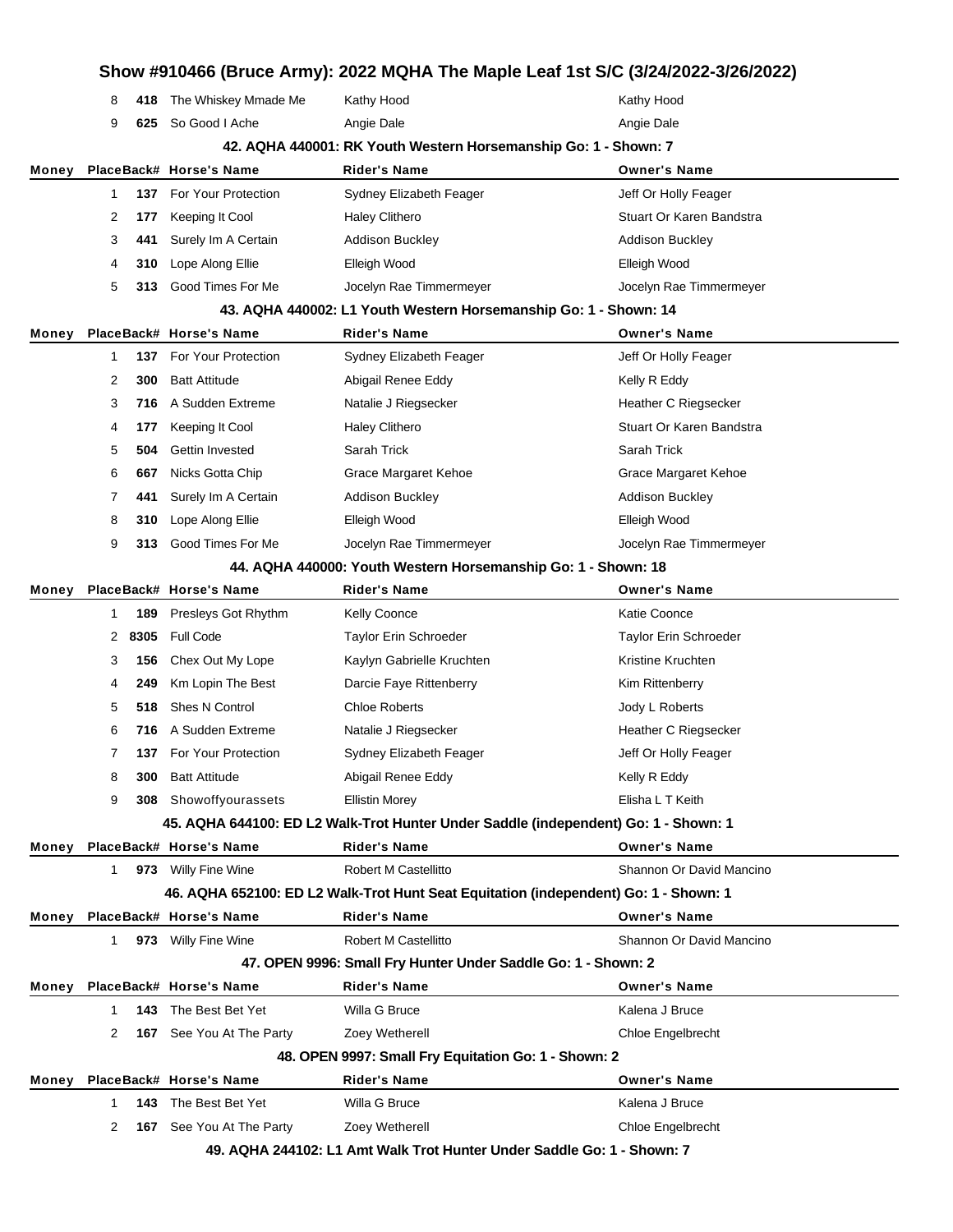| Money |   |      | PlaceBack# Horse's Name   | <b>Rider's Name</b>                                                           | <b>Owner's Name</b>      |
|-------|---|------|---------------------------|-------------------------------------------------------------------------------|--------------------------|
|       | 1 | 127  | Luvutothemoonandback      | Natalie Stepp                                                                 | Natalie Stepp            |
|       | 2 | 147  | Rock The Cash Barr        | Leigh Nitcher                                                                 | Leigh Nitcher            |
|       | 3 | 169  | <b>Finely Chilling</b>    | Natalie Ann Eaton                                                             | <b>Kitty Gilbert</b>     |
|       | 4 | 192  | Looking Flashy            | Elisha L T Keith                                                              | Elisha L T Keith         |
|       | 5 | 164  | <b>Blue Fire A Blazin</b> | Kaylynn Dunn                                                                  | <b>Teddi Steeves</b>     |
|       | 6 | 1313 | Putting In R Time         | Mary Stassi                                                                   | Mary Stassi              |
|       | 7 | 163  | Hoo Can Resist            | Dawn McCoun Hatfield                                                          | Dawn McCoun Hatfield     |
|       |   |      |                           | 50. AQHA 252102: L1 Amt Walk Trot Hunt Seat Equitation Go: 1 - Shown: 7       |                          |
| Money |   |      | PlaceBack# Horse's Name   | <b>Rider's Name</b>                                                           | <b>Owner's Name</b>      |
|       | 1 | 169  | <b>Finely Chilling</b>    | Natalie Ann Eaton                                                             | <b>Kitty Gilbert</b>     |
|       | 2 | 127  | Luvutothemoonandback      | Natalie Stepp                                                                 | Natalie Stepp            |
|       | 3 | 1313 | Putting In R Time         | Mary Stassi                                                                   | Mary Stassi              |
|       | 4 | 147  | Rock The Cash Barr        | Leigh Nitcher                                                                 | Leigh Nitcher            |
|       | 5 | 192  | Looking Flashy            | Elisha L T Keith                                                              | Elisha L T Keith         |
|       | 6 | 163  | Hoo Can Resist            | Dawn McCoun Hatfield                                                          | Dawn McCoun Hatfield     |
|       | 7 | 164  | <b>Blue Fire A Blazin</b> | Kaylynn Dunn                                                                  | <b>Teddi Steeves</b>     |
|       |   |      |                           | 51, AQHA 444102: L1 Youth Walk Trot Hunter Under Saddle Go: 1 - Shown: 4      |                          |
| Money |   |      | PlaceBack# Horse's Name   | <b>Rider's Name</b>                                                           | <b>Owner's Name</b>      |
|       | 1 | 675  | Little Outlaw Jac         | Jada Casto                                                                    | Staci Casto              |
|       | 2 | 167  | See You At The Party      | Zoey Wetherell                                                                | Chloe Engelbrecht        |
|       | 3 | 309  | Shes Dun Good N Gold      | Mia Beallis                                                                   | Daniel And Tracy Beallis |
|       | 4 | 415  | <b>Premium Pine</b>       | <b>Emmilie Mcneely</b>                                                        | Amy Browning Kirkland    |
|       |   |      |                           | 52. AQHA 452102: L1 Youth Walk Trot Hunt Seat Equitation Go: 1 - Shown: 5     |                          |
| Money |   |      | PlaceBack# Horse's Name   | <b>Rider's Name</b>                                                           | <b>Owner's Name</b>      |
|       | 1 | 675  | Little Outlaw Jac         | Jada Casto                                                                    | Staci Casto              |
|       | 2 | 309  | Shes Dun Good N Gold      | Mia Beallis                                                                   | Daniel And Tracy Beallis |
|       | 3 | 113  | W Coco Chanel             | Aubrey Seliga                                                                 | Aubrey Seliga            |
|       | 4 | 415  | Premium Pine              | <b>Emmilie Mcneely</b>                                                        | Amy Browning Kirkland    |
|       | 5 | 167  | See You At The Party      | Zoey Wetherell                                                                | Chloe Engelbrecht        |
|       |   |      |                           | 54. AQHA 244001: RK Amt Hunter Under Saddle Go: 1 - Shown: 2                  |                          |
| Money |   |      | PlaceBack# Horse's Name   | <b>Rider's Name</b>                                                           | <b>Owner's Name</b>      |
|       | 1 | 225  | Dont Skip Stick           | <b>Taylor Young</b>                                                           | <b>Taylor Young</b>      |
|       | 2 | 625  | So Good I Ache            | Angie Dale                                                                    | Angie Dale               |
|       |   |      |                           | 55. AQHA 244002: L1 Amt Hunter Under Saddle Go: 1 - Shown: 10                 |                          |
| Money |   |      | PlaceBack# Horse's Name   | Rider's Name                                                                  | <b>Owner's Name</b>      |
|       | 1 | 114  | Always Certain            | Kimberly Marie Slaughter                                                      | Kimberly Marie Slaughter |
|       | 2 | 399  | HRZ Elegant And Blue      | Robyn M Garcia                                                                | Robyn & Emma Garcia      |
|       | 3 | 2319 | SumDiscretionAdvised      | Kelsey Guadarrama                                                             | Kelsey Guadarrama        |
|       | 4 | 225  | Dont Skip Stick           | <b>Taylor Young</b>                                                           | <b>Taylor Young</b>      |
|       | 5 | 2105 | Krymsun Kowboy            | Amber Paige Herron                                                            | Amy A Herron             |
|       | 6 | 328  | A Presidential Veto       | Kim Hibdon                                                                    | Kim &/or Nadine Hibdon   |
|       | 7 | 132  | No Tail Gating            | Barbara A Wells                                                               | Ivan And Barbara Wells   |
|       | 8 | 625  | So Good I Ache            | Angie Dale                                                                    | Angie Dale               |
|       | 9 | 171  | Always Able               | Linda S Kirkendall<br>EC AOUA 244000; Amt Hunter Under Saddle Court, Shown; E | Linda S Kirkendall       |

**56. AQHA 244000: Amt Hunter Under Saddle Go: 1 - Shown: 5**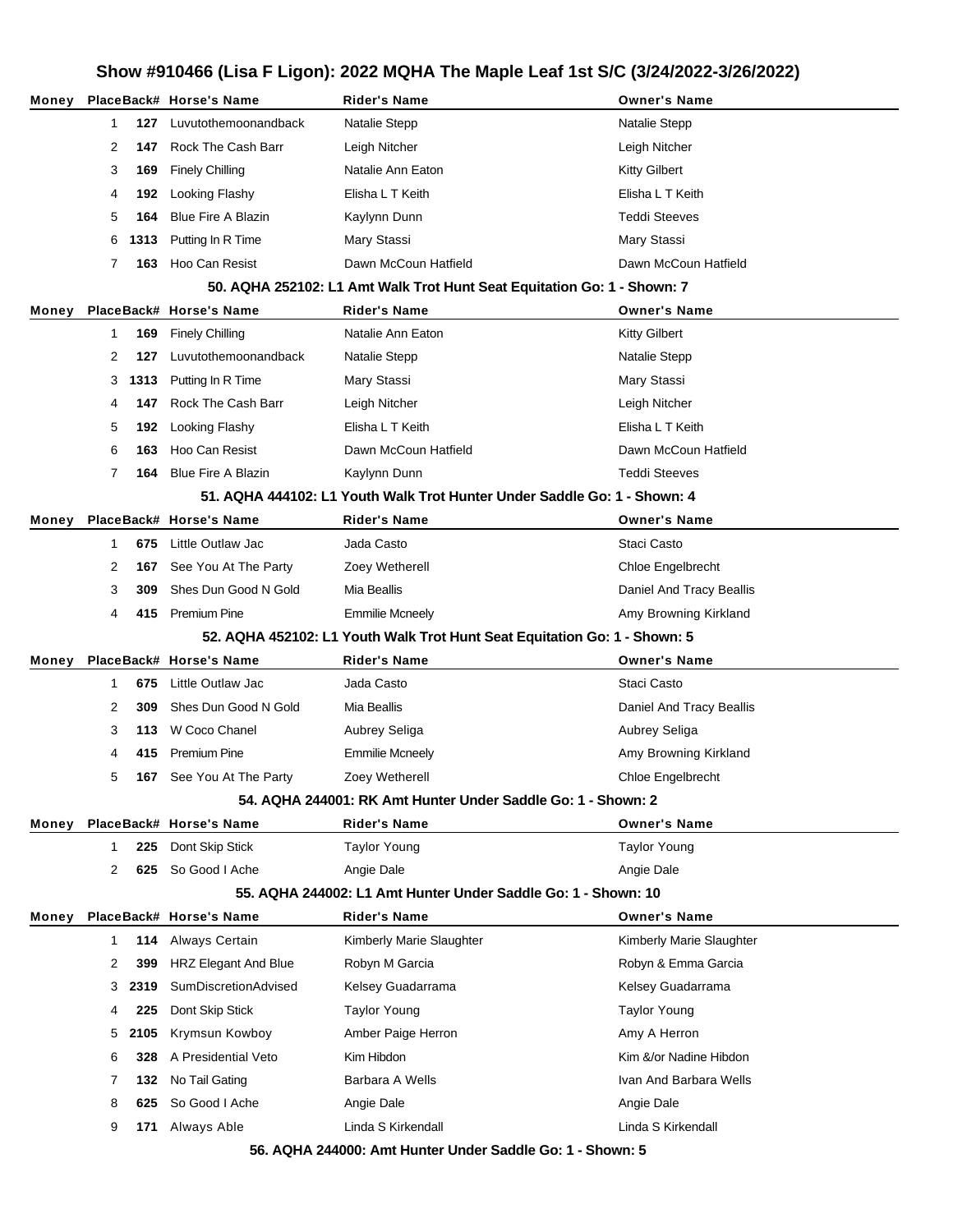# **Show #910466 (Lisa F Ligon): 2022 MQHA The Maple Leaf 1st S/C (3/24/2022-3/26/2022) Money PlaceBack# Horse's Name Rider's Name Owner's Name 2319** SumDiscretionAdvised Kelsey Guadarrama Kelsey Guadarrama **325** Dressed For Martinis Andrea N Benter Andrea N Benter **834** ChocolateOnTheRange Carly Keshner Carly Keshner **102** No Doubt Im Silver **Bailey A Eisinger** Bailey A Eisinger **410** MACHROMES Lana Markway Lana Markway **57. AQHA 244800: Amt Select Hunter Under Saddle Go: 1 - Shown: 8 Money PlaceBack# Horse's Name Rider's Name Owner's Name** Lx Just Callme Fancy Jamie R Bishop **Jamie R Bishop** Jamie R Bishop **139** Dippin Into Trouble Nancy A Keegan Nancy A Consumer Nancy & Donald Voelte **1005** No Time To Be Lazy Kelleigh DeMonbrun Kelleigh DeMonbrun **328** A Presidential Veto Kim Hibdon Kim &/or Nadine Hibdon **331** Lukes Come Naturally Marcia P Meloy Marcia Meloy Marcia Meloy **625** So Good I Ache Angie Dale Angie Dale **132** No Tail Gating **Barbara A Wells** Ivan And Barbara Wells **Ivan And Barbara Wells 171** Always Able **Linda S Kirkendall** Linda S Kirkendall Linda S Kirkendall **58. AQHA 144004: L1 Hunter Under Saddle Go: 1 - Shown: 3 Money PlaceBack# Horse's Name Rider's Name Owner's Name 439** Next Case Closed Laura K Spell **Laura Communist Communist Communist Communist Communist Communist Communist Communist Communist Communist Communist Communist Communist Communist Communist Communist Communist Commun** 2 438 Iron Hot Invite **Stephanie L McAlexander** Stephanie L McAlexander Kristen Bye **3 132** No Tail Gating **Caitlin Schneider Ivan And Barbara Wells Ivan And Barbara Wells 59. AQHA 444001: RK Youth Hunter Under Saddle Go: 1 - Shown: 7 Money PlaceBack# Horse's Name Rider's Name Owner's Name 667** Nicks Gotta Chip **Grace Margaret Kehoe** Grace Margaret Kehoe Grace Margaret Kehoe **441** Surely Im A Certain **Addison Buckley Addition Buckley** Addison Buckley **177** Keeping It Cool **Haley Clithero** Stuart Or Karen Bandstra **1050** Redwhite N Goodvibes Hannah L Nichols Hannah L Nichols Hannah L Nichols **113** W Coco Chanel **Aubrey Seliga** Aubrey Seliga **313** Good Times For Me Jocelyn Rae Timmermeyer Jocelyn Rae Timmermeyer **60. AQHA 444002: L1 Youth Hunter Under Saddle Go: 1 - Shown: 13 Money PlaceBack# Horse's Name Rider's Name Owner's Name 716** A Sudden Extreme **Natalie J Riegsecker Heather C Riegsecker Heather C Riegsecker 667** Nicks Gotta Chip Grace Margaret Kehoe Grace Margaret Kehoe **441** Surely Im A Certain **Addison Buckley Addison Buckley** Addison Buckley **4202** Bettr Than Most Christina M Senn Christina M Senn **323** Smooth Sippen Scotch Alison Grace Bennett Alison Grace Bennett **177** Keeping It Cool **Haley Clithero Stuart Or Karen Bandstra** Stuart Or Karen Bandstra **1050** Redwhite N Goodvibes Hannah L Nichols Hannah L Nichols Hannah L Nichols **504** Gettin Invested Sarah Trick Sarah Trick **518** Shes N Control Chloe Roberts Jody L Roberts **61. AQHA 444000: Youth Hunter Under Saddle Go: 1 - Shown: 10 Money PlaceBack# Horse's Name Rider's Name Owner's Name 311** Do It Like That **Avery Jnae Bergan** Morgan Morgan D'Albini 2 716 A Sudden Extreme **Natalie J Riegsecker** Heather C Riegsecker **4202** Bettr Than Most Christina M Senn Christina M Senn **177** Keeping It Cool **Haley Clithero Stuart Or Karen Bandstra** Stuart Or Karen Bandstra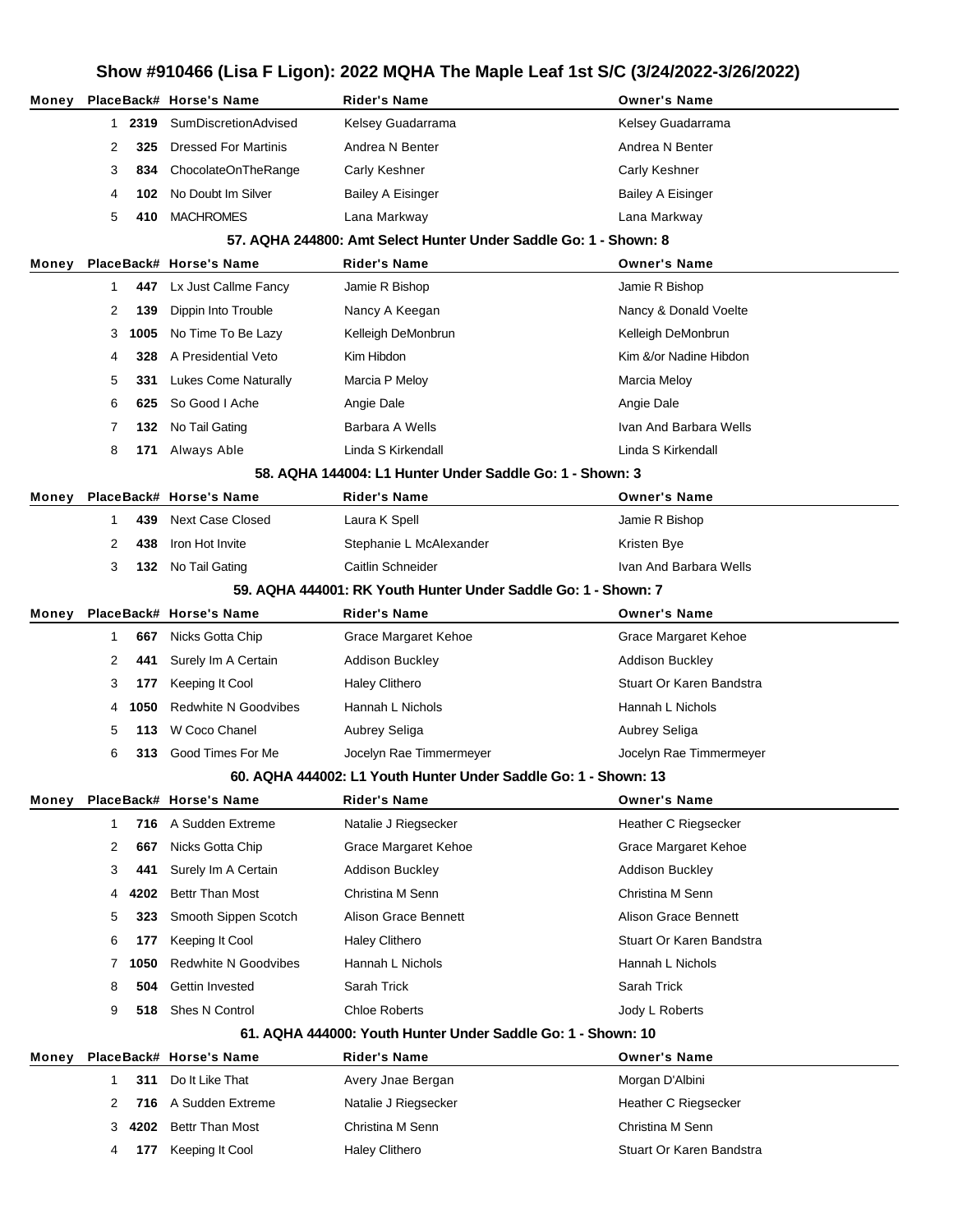|       | 5            | 518  | Shes N Control              | <b>Chloe Roberts</b>                                              | Jody L Roberts              |
|-------|--------------|------|-----------------------------|-------------------------------------------------------------------|-----------------------------|
|       | 6            | 137  | For Your Protection         | Sydney Elizabeth Feager                                           | Jeff Or Holly Feager        |
|       | 7            | 323  | Smooth Sippen Scotch        | Alison Grace Bennett                                              | <b>Alison Grace Bennett</b> |
|       | 8            | 1050 | <b>Redwhite N Goodvibes</b> | Hannah L Nichols                                                  | Hannah L Nichols            |
|       | 9            | 504  | Gettin Invested             | Sarah Trick                                                       | Sarah Trick                 |
|       |              |      |                             | 62. AQHA 144200: Senior Hunter Under Saddle Go: 1 - Shown: 5      |                             |
| Money |              |      | PlaceBack# Horse's Name     | <b>Rider's Name</b>                                               | <b>Owner's Name</b>         |
|       | 1            | 332  | Willy Hot In Heels          | Laura K Spell                                                     | Kerry House                 |
|       | 2            | 404  | Al Be The Lucky One         | Lynda Danielson                                                   | Robyn & Emma Garcia         |
|       | 3            | 328  | A Presidential Veto         | Kim Hibdon                                                        | Kim &/or Nadine Hibdon      |
|       | 4            | 331  | <b>Lukes Come Naturally</b> | Marcia P Meloy                                                    | Marcia Meloy                |
|       | 5            | 132  | No Tail Gating              | Caitlin Schneider                                                 | Ivan And Barbara Wells      |
|       |              |      |                             | 63. AQHA 252001: RK Amt Hunt Seat Equitation Go: 1 - Shown: 2     |                             |
| Money |              |      | PlaceBack# Horse's Name     | Rider's Name                                                      | <b>Owner's Name</b>         |
|       | 1            | 225  | Dont Skip Stick             | <b>Taylor Young</b>                                               | <b>Taylor Young</b>         |
|       | 2            | 625  | So Good I Ache              | Angie Dale                                                        | Angie Dale                  |
|       |              |      |                             | 64. AQHA 252002: L1 Amt Hunt Seat Equitation Go: 1 - Shown: 8     |                             |
| Money |              |      | PlaceBack# Horse's Name     | Rider's Name                                                      | <b>Owner's Name</b>         |
|       | $\mathbf{1}$ | 2105 | Krymsun Kowboy              | Amber Paige Herron                                                | Amy A Herron                |
|       | 2            | 225  | Dont Skip Stick             | <b>Taylor Young</b>                                               | <b>Taylor Young</b>         |
|       | 3            | 157  | Zips Hot Investment         | Jessica A Hiemstra                                                | Jessica A Hiemstra          |
|       | 4            | 328  | A Presidential Veto         | Kim Hibdon                                                        | Kim &/or Nadine Hibdon      |
|       | 5            | 331  | Lukes Come Naturally        | Marcia P Meloy                                                    | Marcia Meloy                |
|       | 6            | 625  | So Good I Ache              | Angie Dale                                                        | Angie Dale                  |
|       | 7            | 2319 | SumDiscretionAdvised        | Kelsey Guadarrama                                                 | Kelsey Guadarrama           |
|       | 8            | 171  | Always Able                 | Linda S Kirkendall                                                | Linda S Kirkendall          |
|       |              |      |                             | 65. AQHA 252000: Amt Hunt Seat Equitation Go: 1 - Shown: 7        |                             |
| Money |              |      | PlaceBack# Horse's Name     | Rider's Name                                                      | <b>Owner's Name</b>         |
|       | 1            | 325  | <b>Dressed For Martinis</b> | Andrea N Benter                                                   | Andrea N Benter             |
|       | 2            | 102  | No Doubt Im Silver          | Bailey A Eisinger                                                 | Bailey A Eisinger           |
|       | 3            | 410  | <b>MACHROMES</b>            | Lana Markway                                                      | Lana Markway                |
|       | 4            | 138  | Good Golly Im Lazy          | Cara Harmon                                                       | Cara Harmon                 |
|       | 5            | 157  | Zips Hot Investment         | Jessica A Hiemstra                                                | Jessica A Hiemstra          |
|       | 6            | 225  | Dont Skip Stick             | <b>Taylor Young</b>                                               | <b>Taylor Young</b>         |
|       |              |      |                             | 66. AQHA 252800: Amt Select Hunt Seat Equitation Go: 1 - Shown: 6 |                             |
| Money |              |      | PlaceBack# Horse's Name     | Rider's Name                                                      | <b>Owner's Name</b>         |
|       | 1            | 1005 | No Time To Be Lazy          | Kelleigh DeMonbrun                                                | Kelleigh DeMonbrun          |
|       | 2            | 328  | A Presidential Veto         | Kim Hibdon                                                        | Kim &/or Nadine Hibdon      |
|       | 3            | 625  | So Good I Ache              | Angie Dale                                                        | Angie Dale                  |
|       | 4            | 171  | Always Able                 | Linda S Kirkendall                                                | Linda S Kirkendall          |
|       |              |      |                             | 67. AQHA 452001: RK Youth Hunt Seat Equitation Go: 1 - Shown: 4   |                             |
| Money |              |      | PlaceBack# Horse's Name     | Rider's Name                                                      | <b>Owner's Name</b>         |
|       | 1            | 441  | Surely Im A Certain         | <b>Addison Buckley</b>                                            | Addison Buckley             |
|       | 2            | 1050 | <b>Redwhite N Goodvibes</b> | Hannah L Nichols                                                  | Hannah L Nichols            |
|       | 3            | 313  | Good Times For Me           | Jocelyn Rae Timmermeyer                                           | Jocelyn Rae Timmermeyer     |
|       | 4            | 667  | Nicks Gotta Chip            | Grace Margaret Kehoe                                              | Grace Margaret Kehoe        |
|       |              |      |                             |                                                                   |                             |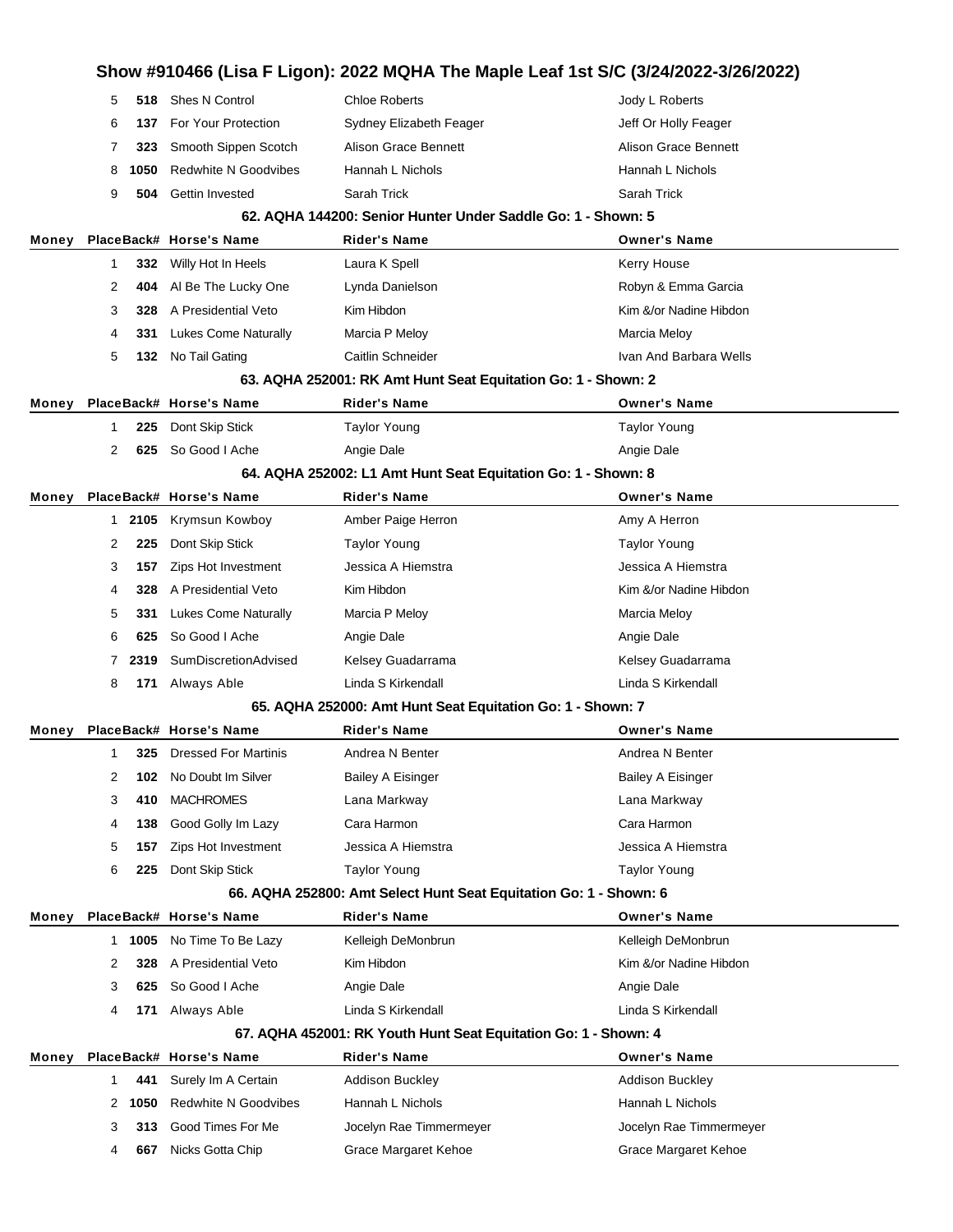#### **68. AQHA 452002: L1 Youth Hunt Seat Equitation Go: 1 - Shown: 10**

| Money |   |      | PlaceBack# Horse's Name     | Rider's Name                                                 | <b>Owner's Name</b>              |
|-------|---|------|-----------------------------|--------------------------------------------------------------|----------------------------------|
|       | 1 | 518  | Shes N Control              | <b>Chloe Roberts</b>                                         | Jody L Roberts                   |
|       | 2 | 441  | Surely Im A Certain         | <b>Addison Buckley</b>                                       | <b>Addison Buckley</b>           |
|       | 3 | 137  | For Your Protection         | Sydney Elizabeth Feager                                      | Jeff Or Holly Feager             |
|       | 4 | 1050 | <b>Redwhite N Goodvibes</b> | Hannah L Nichols                                             | Hannah L Nichols                 |
|       | 5 | 308  | Showoffyourassets           | <b>Ellistin Morey</b>                                        | Elisha L T Keith                 |
|       | 6 | 8305 | <b>Full Code</b>            | Taylor Erin Schroeder                                        | <b>Taylor Erin Schroeder</b>     |
|       | 7 | 4202 | <b>Bettr Than Most</b>      | Christina M Senn                                             | Christina M Senn                 |
|       | 8 | 313  | Good Times For Me           | Jocelyn Rae Timmermeyer                                      | Jocelyn Rae Timmermeyer          |
|       | 9 | 504  | Gettin Invested             | Sarah Trick                                                  | Sarah Trick                      |
|       |   |      |                             | 69. AQHA 452000: Youth Hunt Seat Equitation Go: 1 - Shown: 7 |                                  |
| Money |   |      | PlaceBack# Horse's Name     | Rider's Name                                                 | <b>Owner's Name</b>              |
|       | 1 | 156  | Chex Out My Lope            | Kaylyn Gabrielle Kruchten                                    | Kristine Kruchten                |
|       | 2 | 311  | Do It Like That             | Avery Jnae Bergan                                            | Morgan D'Albini                  |
|       | 3 | 137  | For Your Protection         | Sydney Elizabeth Feager                                      | Jeff Or Holly Feager             |
|       | 4 | 308  | Showoffyourassets           | <b>Ellistin Morey</b>                                        | Elisha L T Keith                 |
|       | 5 | 518  | Shes N Control              | <b>Chloe Roberts</b>                                         | Jody L Roberts                   |
|       | 6 | 4202 | <b>Bettr Than Most</b>      | Christina M Senn                                             | Christina M Senn                 |
|       | 7 | 716  | A Sudden Extreme            | Natalie J Riegsecker                                         | Heather C Riegsecker             |
|       |   |      |                             | 70. AQHA 142100: Junior Western Pleasure Go: 1 - Shown: 8    |                                  |
| Money |   |      | PlaceBack# Horse's Name     | Rider's Name                                                 | <b>Owner's Name</b>              |
|       | 1 | 303  | <b>Perfectly Southern</b>   | Jamie Dowdy                                                  | <b>Gumz Farms Quarter Horses</b> |
|       | 2 | 423  | I Broke The Internet        | Denton DeBuhr                                                | Arna Reynolds                    |
|       | 3 | 416  | Gota B Certain              | Kendra Weis                                                  | Paula R Fleming                  |
|       | 4 | 905  | Only In The Bluemoon        | Brenden Mehochko                                             | Michelle C Speck                 |
|       | 5 | 321  | <b>THEMARGHERITAMACHINE</b> | Houston J Huff                                               | Kevin Spicer                     |
|       | 6 | 122  | KM Party For Two            | Caitlin Schneider                                            | Ivan And Barbara Wells           |
|       | 7 |      | 324 Lazy At Heart           | Scott Thompson                                               | <b>Belinda M Harris</b>          |
|       |   |      |                             | 71. AQHA 242001: RK Amt Western Pleasure Go: 1 - Shown: 4    |                                  |
| Money |   |      | PlaceBack# Horse's Name     | Rider's Name                                                 | <b>Owner's Name</b>              |
|       | 1 |      | 337 Hes Surley Southern     | <b>Bailey Wininger</b>                                       | <b>Bailey Wininger</b>           |
|       |   |      |                             | 72. AQHA 242002: L1 Amt Western Pleasure Go: 1 - Shown: 19   |                                  |
| Money |   |      | PlaceBack# Horse's Name     | Rider's Name                                                 | <b>Owner's Name</b>              |
|       | 1 | 343  | You Got To Be Kiddin        | <b>Phyllis Tarter</b>                                        | <b>Phyllis Tarter</b>            |
|       | 2 | 160  | <b>EyellBTheBestMartini</b> | Anita Bonacker                                               | Anita Bonacker                   |
|       | 3 | 418  | The Whiskey Mmade Me        | Kathy Hood                                                   | Kathy Hood                       |
|       | 4 | 705  | Southern Debutant           | Joelle Karl                                                  | Joelle Karl                      |
|       | 5 | 322  | Found A Lazy Penny          | Julie Madison Angus                                          | Julie Madison Angus              |
|       | 6 | 337  | Hes Surley Southern         | <b>Bailey Wininger</b>                                       | <b>Bailey Wininger</b>           |
|       | 7 | 416  | Gota B Certain              | Paula R Fleming                                              | Paula R Fleming                  |
|       | 8 | 342  | Show Me The Moonie          | Amanda Mozal                                                 | Liz Long                         |
|       | 9 | 518  | Shes N Control              | Jody L Roberts                                               | Jody L Roberts                   |
|       |   |      |                             | 73. AQHA 242000: Amt Western Pleasure Go: 1 - Shown: 8       |                                  |
| Money |   |      | PlaceBack# Horse's Name     | <b>Rider's Name</b>                                          | <b>Owner's Name</b>              |
|       | 1 |      | 175 Hotline Bling           | Karie C Clark                                                | Karie C Clark                    |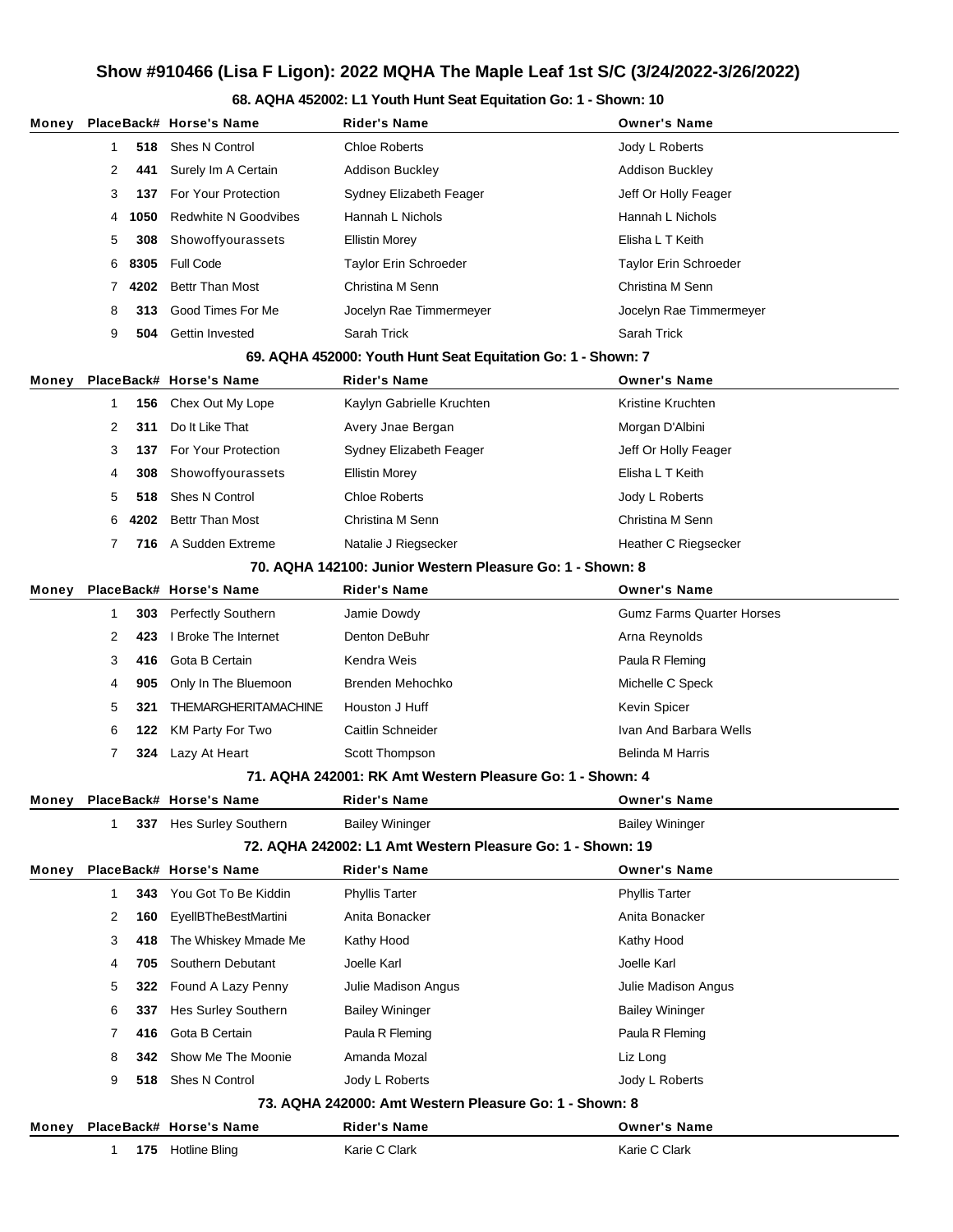|   |     | 905 Only In The Bluemoon   | Michelle C Speck         | Michelle C Speck         |
|---|-----|----------------------------|--------------------------|--------------------------|
|   |     | 114 Always Certain         | Kimberly Marie Slaughter | Kimberly Marie Slaughter |
| 4 |     | 376 Strutin ClassyAssets   | Laura Ellen Kennedy      | Pamela Kennedy           |
| 5 | 337 | <b>Hes Surley Southern</b> | <b>Bailey Wininger</b>   | <b>Bailey Wininger</b>   |
| 6 | 794 | <b>Suddenly Struttin</b>   | Hannah J Bottorff        | Hannah J Bottorff        |
|   | 344 | Oh Lordy Have Mercy        | <b>Hunter Tabor</b>      | Hunter Tabor             |

#### **74. AQHA 242800: Amt Select Western Pleasure Go: 1 - Shown: 14**

| Money |   |      | PlaceBack# Horse's Name    | <b>Rider's Name</b>         | <b>Owner's Name</b>         |
|-------|---|------|----------------------------|-----------------------------|-----------------------------|
|       | 0 | 360  | <b>KM Nothin Better</b>    | Kay C Hardin                | Spencer Hardin              |
|       |   | 348  | <b>Invitingly Southern</b> | Kristy A McKechnie          | Kristy A McKechnie          |
|       | 2 | 423  | I Broke The Internet       | Arna Reynolds               | Arna Reynolds               |
|       | 3 | 314  | One Hott Man               | Andra Lynn Angle            | Jessica Angle               |
|       | 4 | 424  | Good Bars R Special        | Joan M Sellberg             | Joan M Sellberg             |
|       | 5 | 418  | The Whiskey Mmade Me       | Kathy Hood                  | Kathy Hood                  |
|       | 6 | 122  | KM Party For Two           | Barbara A Wells             | Ivan And Barbara Wells      |
|       |   | 606  | Ima Lazy Loper             | Ed Meyer                    | Ed And Luann Meyer          |
|       | 8 | 435  | Hotroddin So Fine          | <b>Charles Lee Williams</b> | <b>Charles Lee Williams</b> |
|       | 9 | 1005 | No Time To Be Lazy         | Kelleigh DeMonbrun          | Kelleigh DeMonbrun          |
|       |   |      |                            |                             |                             |

#### **75. AQHA 142004: L1 Western Pleasure Go: 1 - Shown: 9**

| Money |   |     | PlaceBack# Horse's Name     | <b>Rider's Name</b>     | <b>Owner's Name</b> |  |
|-------|---|-----|-----------------------------|-------------------------|---------------------|--|
|       |   | 348 | <b>Invitingly Southern</b>  | Jamie Dowdy             | Kristy A McKechnie  |  |
|       | 2 | 330 | Surely Gotta Be Good        | Alex Sifuentez          | Dennis &/or Karen   |  |
|       | 3 | 429 | <b>Best Invitation Ever</b> | Denton DeBuhr           | Monica A Edler      |  |
|       | 4 | 172 | Suggested Impulse           | Jon Barry               | Dinah Licht         |  |
|       | 5 | 905 | Only In The Bluemoon        | Brenden Mehochko        | Michelle C Speck    |  |
|       | 6 | 107 | Best Of Gothem              | <b>Brooke E Gardner</b> | Gloria Henderson    |  |
|       |   | 350 | Gypsys Lil Machine          | Houston J Huff          | Sara Huddleston     |  |
|       | 8 |     | 322 Found A Lazy Penny      | Kessler Klopfenstein    | Julie Madison Angus |  |

#### **76. AQHA 442001: RK Youth Western Pleasure Go: 1 - Shown: 3**

| Money |    |     | PlaceBack# Horse's Name | <b>Rider's Name</b>                                         | <b>Owner's Name</b>      |
|-------|----|-----|-------------------------|-------------------------------------------------------------|--------------------------|
|       |    | 335 | Backgammon Anyone       | Veronica Alli                                               | Veronica Alli            |
|       | 2  | 327 | <b>Getin The Goods</b>  | Thaddeus Hagen Thomas                                       | Thaddeus Hagen Thomas    |
|       | 3  | 113 | W Coco Chanel           | Aubrey Seliga                                               | Aubrey Seliga            |
|       |    |     |                         | 77. AQHA 442002: L1 Youth Western Pleasure Go: 1 - Shown: 6 |                          |
| Money |    |     | PlaceBack# Horse's Name | <b>Rider's Name</b>                                         | <b>Owner's Name</b>      |
|       | 1  | 432 | The Krymsun Version     | Henry Abercrombie                                           | Henry Abercrombie        |
|       | 2  | 179 | Snooki                  | Jaxson Hunter Johnston                                      | Jaxson Hunter Johnston   |
|       | 3  | 518 | Shes N Control          | <b>Chloe Roberts</b>                                        | Jody L Roberts           |
|       | 4  | 177 | Keeping It Cool         | <b>Haley Clithero</b>                                       | Stuart Or Karen Bandstra |
|       | 5. | 327 | Getin The Goods         | Thaddeus Hagen Thomas                                       | Thaddeus Hagen Thomas    |
|       | 6  | 113 | W Coco Chanel           | Aubrey Seliga                                               | Aubrey Seliga            |
|       |    |     |                         | 78. AQHA 442000: Youth Western Pleasure Go: 1 - Shown: 10   |                          |
| Money |    |     | PlaceBack# Horse's Name | <b>Rider's Name</b>                                         | <b>Owner's Name</b>      |
|       | 0  | 360 | <b>KM Nothin Better</b> | Spencer Hardin                                              | Spencer Hardin           |
|       |    | 168 | AL OF A SUDDEN          | Jordan Macan                                                | Jordan Macan             |

**179** Snooki Jaxson Hunter Johnston Jaxson Hunter Johnston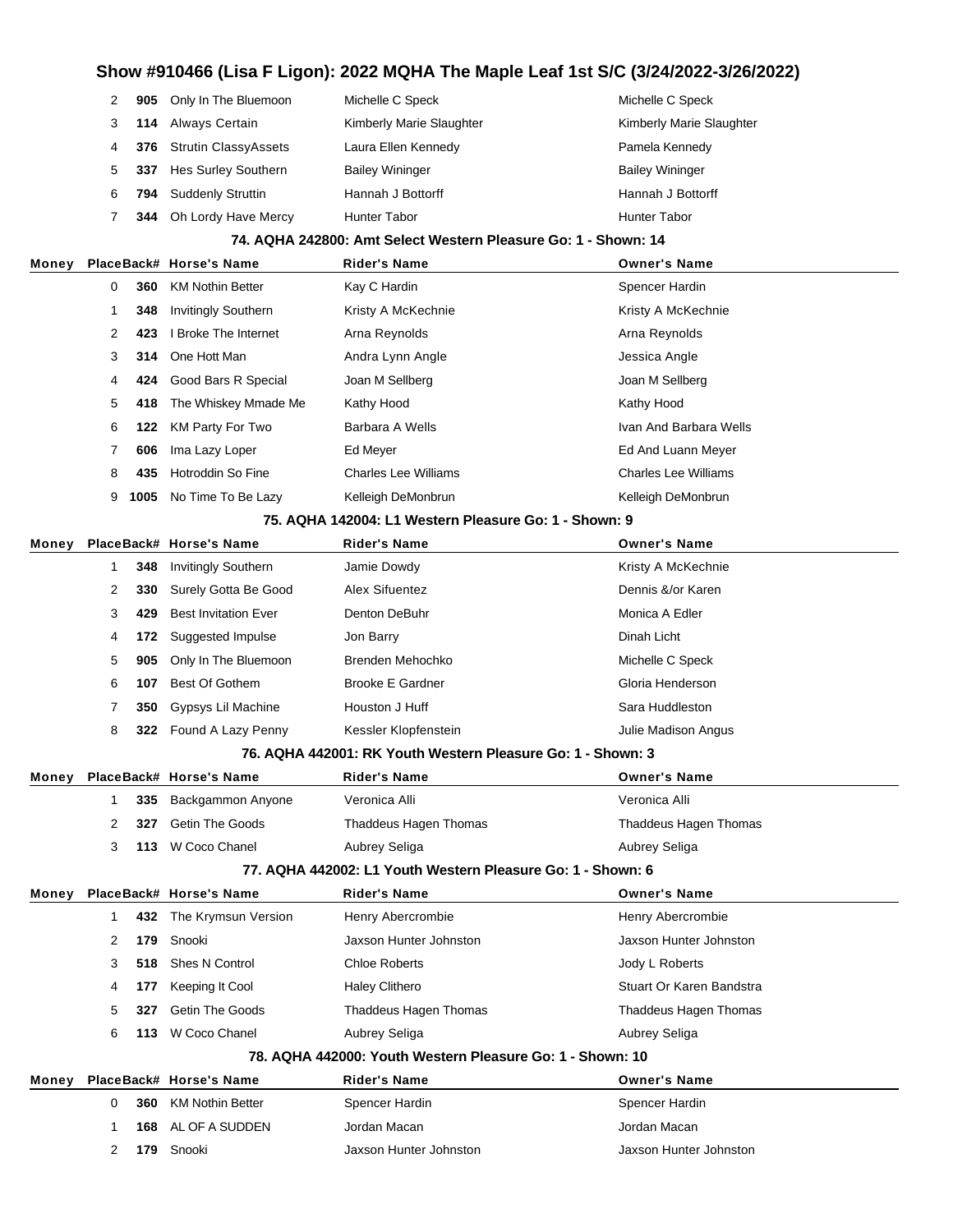|   | 177  | Keeping It Cool     | <b>Haley Clithero</b>        | Stuart Or Karen Bandstra     |
|---|------|---------------------|------------------------------|------------------------------|
|   | 504  | Gettin Invested     | Sarah Trick                  | Sarah Trick                  |
| 5 | 667  | Nicks Gotta Chip    | Grace Margaret Kehoe         | Grace Margaret Kehoe         |
| 6 | 432  | The Krymsun Version | Henry Abercrombie            | Henry Abercrombie            |
|   | 8305 | Full Code           | <b>Taylor Erin Schroeder</b> | <b>Taylor Erin Schroeder</b> |
| 8 | 518  | Shes N Control      | Chloe Roberts                | Jody L Roberts               |
| 9 | 327  | Getin The Goods     | <b>Thaddeus Hagen Thomas</b> | <b>Thaddeus Hagen Thomas</b> |

#### **79. AQHA 142200: Senior Western Pleasure Go: 1 - Shown: 8**

| Money |    |     | PlaceBack# Horse's Name | <b>Rider's Name</b>  | <b>Owner's Name</b>         |
|-------|----|-----|-------------------------|----------------------|-----------------------------|
|       | 0  | 360 | <b>KM Nothin Better</b> | Spencer Hardin       | Spencer Hardin              |
|       |    |     | 110 Snap Krackle Pop    | Kendra Weis          | Twylla Lynn Brown           |
|       |    | 347 | Rocked N Red            | Jamie Chase Kittle   | David Shane & Darla Leavell |
|       | 3  | 432 | The Krymsun Version     | <b>Travis Duit</b>   | Henry Abercrombie           |
|       | 4  | 175 | Hotline Bling           | Ronnie Clithero      | Karie C Clark               |
|       | 5. | 334 | Bet N On A Dream        | Joshua Glen Faulkner | David Shane & Darla Leavell |
|       | 6  | 160 | EyellBTheBestMartini    | Brenden Mehochko     | Anita Bonacker              |
|       |    | 112 | Km The Best Man         | Caitlin Schneider    | Ivan And Barbara Wells      |
|       |    |     |                         |                      |                             |

#### **80. AQHA 281000: VRH Amt Ranch Trail Go: 1 - Shown: 13**

| Monev |   |     | PlaceBack# Horse's Name | <b>Rider's Name</b>    | <b>Owner's Name</b>   |
|-------|---|-----|-------------------------|------------------------|-----------------------|
|       |   | 128 | SHR Flash For Cash      | Shannon Gailene Dudley | Jim Dudley            |
|       | 2 | 306 | DontWorryAboutAthing    | Lindsey K Weber        | Lindsey K Weber       |
|       | 3 | 165 | Hot Angel Flying        | <b>Rick A Peeler</b>   | <b>Rick A Peeler</b>  |
|       | 4 | 123 | My Emmy Award           | Charlene C Weber       | Charlene C Weber      |
|       | 5 | 126 | Ninas Enterprise        | Carla Ann Berdeaux     | Carla Ann Berdeaux    |
|       | 6 | 104 | Macho Dee Bar Smokey    | Jeanette Porter        | Jeanette Porter       |
|       |   |     | 117 Tr Smokin Hollywood | Sheryl Diane Haviland  | Sheryl Diane Haviland |
|       | 8 | 146 | Roos Freckled Doc       | Nancy Lee Wyatt        | Nancy Lee Wyatt       |
|       | 9 | 121 | RMB Only Krymsun        | Carla Ann Berdeaux     | Carla Ann Berdeaux    |

#### **81. AQHA 481000: VRH Youth Ranch Trail Go: 1 - Shown: 13**

| Money |   |     | PlaceBack# Horse's Name | <b>Rider's Name</b>          | <b>Owner's Name</b>       |
|-------|---|-----|-------------------------|------------------------------|---------------------------|
|       |   | 140 | Suddenly No Warning     | Abigail Elizabeth Lewis      | Elizabeth Nicole Lewis    |
|       | 2 | 188 | Spark In My Heart       | Hunter Skouby                | William And Leslie Skouby |
|       | 3 | 131 | A Passing 747           | Lyla Lee Martin              | LINDSAY & LYLA MARTIN     |
|       | 4 | 675 | Little Outlaw Jac       | Jada Casto                   | Staci Casto               |
|       | 5 | 101 | Dolled Up Dolly         | Mackenzie Lakso              | Mackenzie Lakso           |
|       | 6 | 142 | Ffr Wizard              | <b>Addison Hinton</b>        | <b>Addison Hinton</b>     |
|       |   | 764 | Ok Im Smart             | <b>William Robert Henley</b> | Gordon Webb               |
|       | 8 | 444 | <b>Bruce Allmighty</b>  | CJ W Kirkland                | Monte & Cindy Hamilton    |
|       | 9 | 427 | See The Fancy Chip      | Lily P Hatch                 | Lily P Hatch              |

#### **82. AQHA 181000: VRH Ranch Trail Go: 1 - Shown: 17**

| Money |     | PlaceBack# Horse's Name | <b>Rider's Name</b>    | <b>Owner's Name</b> |
|-------|-----|-------------------------|------------------------|---------------------|
|       | 25. | Lets Double Down        | Clayton Jerrell        | Wendy K McConnell   |
|       | 125 | Redneck Whoaman         | Clayton Jerrell        | Wendy K McConnell   |
|       |     | 318 TR Never Enough Jac | Lori Nelson            | Carol Ramm          |
|       | 128 | SHR Flash For Cash      | Shannon Gailene Dudley | Jim Dudley          |
|       | 306 | DontWorryAboutAthing    | Lindsey K Weber        | Lindsey K Weber     |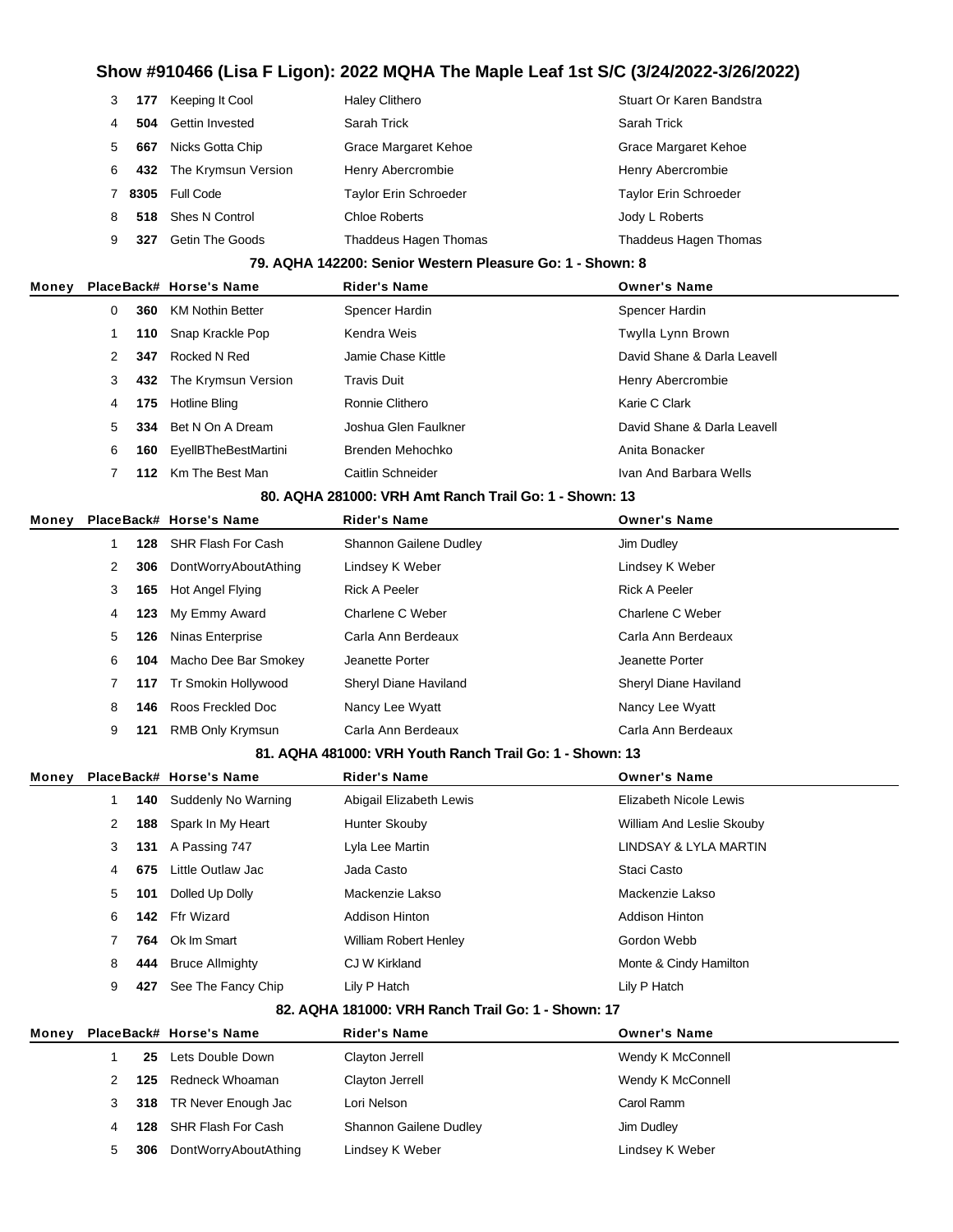|  | Lily P Hatch                                                                                             | Lily P Hatch     |
|--|----------------------------------------------------------------------------------------------------------|------------------|
|  | Nancy Lee Wyatt                                                                                          | Nancy Lee Wyatt  |
|  | Jeanette Porter                                                                                          | Jeanette Porter  |
|  | Cooper Skouby                                                                                            | William C Skouby |
|  | 427 See The Fancy Chip<br>146 Roos Freckled Doc<br><b>104</b> Macho Dee Bar Smokey<br>153 Cloned By Whiz |                  |

#### **83. AQHA 210909: Amateur Ranch Trail Go: 1 - Shown: 13**

| Money |   |     | PlaceBack# Horse's Name | <b>Rider's Name</b>           | <b>Owner's Name</b>   |  |
|-------|---|-----|-------------------------|-------------------------------|-----------------------|--|
|       |   |     | 117 Tr Smokin Hollywood | Sheryl Diane Haviland         | Sheryl Diane Haviland |  |
|       | 2 | 128 | SHR Flash For Cash      | <b>Shannon Gailene Dudley</b> | Jim Dudley            |  |
|       | 3 | 306 | DontWorryAboutAthing    | Lindsey K Weber               | Lindsey K Weber       |  |
|       | 4 | 121 | <b>RMB Only Krymsun</b> | Carla Ann Berdeaux            | Carla Ann Berdeaux    |  |
|       | 5 | 130 | Whiz All Juiced Up      | Susan Gail Dudley             | Jim Dudley            |  |
|       | 6 | 146 | Roos Freckled Doc       | Nancy Lee Wyatt               | Nancy Lee Wyatt       |  |
|       |   | 165 | Hot Angel Flying        | <b>Rick A Peeler</b>          | Rick A Peeler         |  |
|       | 8 | 123 | My Emmy Award           | Charlene C Weber              | Charlene C Weber      |  |
|       | 9 | 187 | Katie Chex Your Gun     | Jenny W Honey                 | Jeff & Jenny Honey    |  |
|       |   |     |                         |                               |                       |  |

#### **84. AQHA 410909: Youth Ranch Trail Go: 1 - Shown: 14**

| Money |   |     | PlaceBack# Horse's Name  | <b>Rider's Name</b>     | <b>Owner's Name</b>       |
|-------|---|-----|--------------------------|-------------------------|---------------------------|
|       |   | 140 | Suddenly No Warning      | Abigail Elizabeth Lewis | Elizabeth Nicole Lewis    |
|       | 2 | 444 | <b>Bruce Allmighty</b>   | CJ W Kirkland           | Monte & Cindy Hamilton    |
|       | 3 |     | 152 Gotta Run Forest Run | Quinn Hodges            | <b>Beth Hodges</b>        |
|       | 4 | 188 | Spark In My Heart        | Hunter Skouby           | William And Leslie Skouby |
|       | 5 |     | 316 Good Night To Shyne  | Colton Thompson         | <b>Colton Thompson</b>    |
|       | 6 | 427 | See The Fancy Chip       | Lily P Hatch            | Lily P Hatch              |
|       |   | 675 | Little Outlaw Jac        | Jada Casto              | Staci Casto               |
|       | 8 |     | 131 A Passing 747        | Lyla Lee Martin         | LINDSAY & LYLA MARTIN     |
|       | 9 | 184 | Buck Roo                 | Abigail Elizabeth Lewis | Abigail Elizabeth Lewis   |
|       |   |     |                          |                         |                           |

#### **85. AQHA 110909: Ranch Trail Go: 1 - Shown: 14**

| Money |                |     | PlaceBack# Horse's Name | <b>Rider's Name</b>          | <b>Owner's Name</b> |  |
|-------|----------------|-----|-------------------------|------------------------------|---------------------|--|
|       |                | 25  | Lets Double Down        | Clayton Jerrell              | Wendy K McConnell   |  |
|       | 2              | 128 | SHR Flash For Cash      | Shannon Gailene Dudley       | Jim Dudley          |  |
|       | 3              | 144 | Sippin N Swervin        | <b>Sterling T Slemp</b>      | Deborah Decker      |  |
|       | 4              | 427 | See The Fancy Chip      | Stephanie A Henley           | Lily P Hatch        |  |
|       | 5 <sup>5</sup> | 318 | TR Never Enough Jac     | Lori Nelson                  | Carol Ramm          |  |
|       | 6              |     | 764 Ok Im Smart         | Stephanie A Henley           | Gordon Webb         |  |
|       |                | 123 | My Emmy Award           | Charlene C Weber             | Charlene C Weber    |  |
|       | 8              | 5.  | Im Gettin Trashed       | <b>Christopher T Russell</b> | Janet Lange         |  |
|       | 9              | 125 | Redneck Whoaman         | Clayton Jerrell              | Wendy K McConnell   |  |
|       |                |     |                         |                              |                     |  |

#### **86. AQHA 284000: VRH Amt Ranch Reining Go: 1 - Shown: 1**

| Money |                      |     | PlaceBack# Horse's Name | <b>Rider's Name</b>                                 | <b>Owner's Name</b> |  |
|-------|----------------------|-----|-------------------------|-----------------------------------------------------|---------------------|--|
|       |                      | 130 | Whiz All Juiced Up      | Susan Gail Dudley                                   | Jim Dudley          |  |
|       |                      |     |                         | 88. AQHA 184000: VRH Ranch Reining Go: 1 - Shown: 6 |                     |  |
| Money |                      |     | PlaceBack# Horse's Name | <b>Rider's Name</b>                                 | <b>Owner's Name</b> |  |
|       |                      | 318 | TR Never Enough Jac     | Lori Nelson                                         | Carol Ramm          |  |
|       | $\mathbf{2}^{\circ}$ | 106 | Mesmerizing Chic        | Jon Barry                                           | Meagan Delisle      |  |
|       | 3                    | 130 | Whiz All Juiced Up      | Susan Gail Dudley                                   | Jim Dudley          |  |
|       | 4                    | 187 | Katie Chex Your Gun     | Jenny W Honey                                       | Jeff & Jenny Honey  |  |
|       |                      |     |                         |                                                     |                     |  |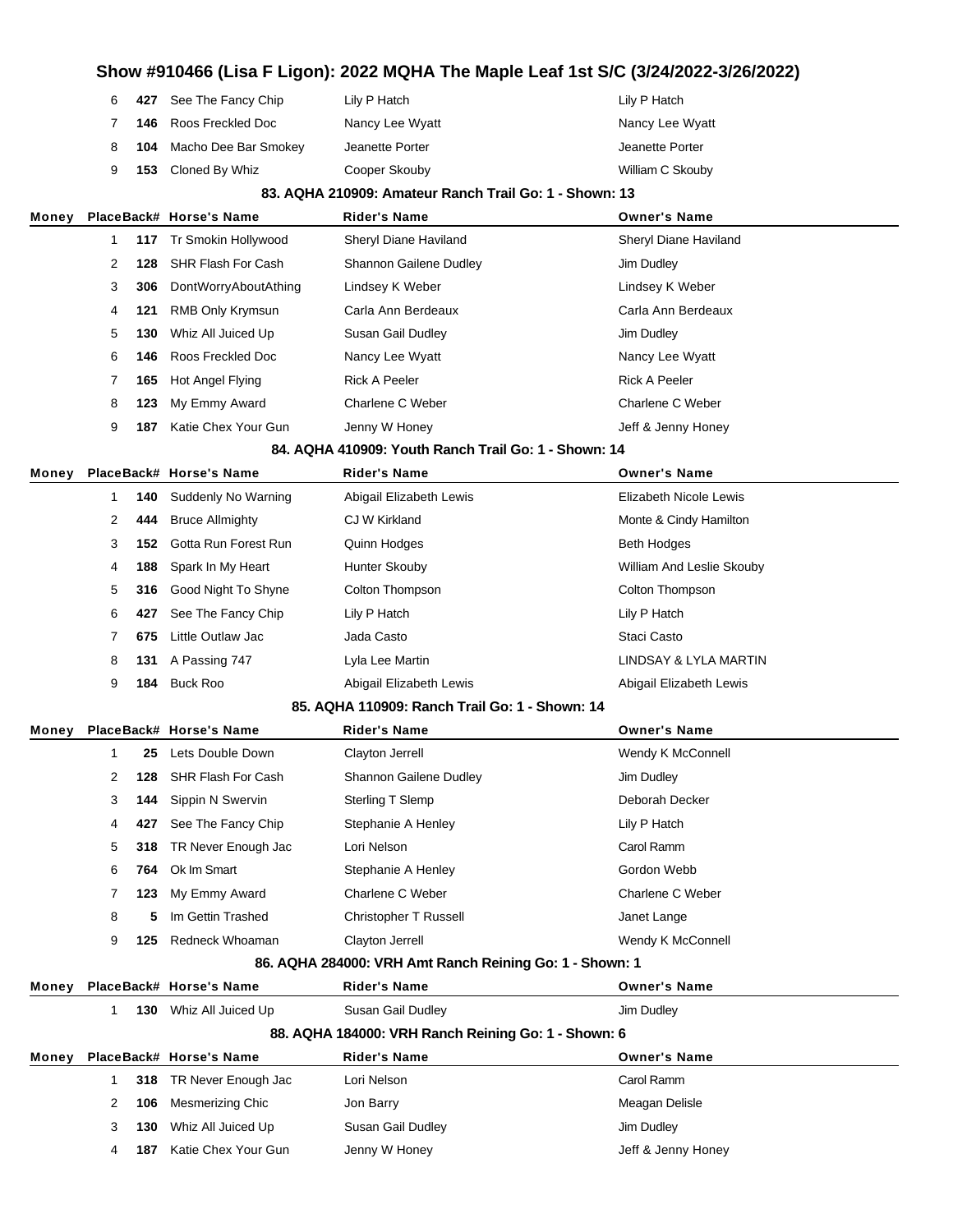# **Show #910466 (Lisa F Ligon): 2022 MQHA The Maple Leaf 1st S/C (3/24/2022-3/26/2022) 119** Genuine ID Red Buck CHEYENNE D DYKES CHEYENNE D DYKES **134** CocktailsGimMeRhythm Heather E Slemp Michelle Young **89. AQHA 280000: VRH Amt Ranch Riding Go: 1 - Shown: 15 Money PlaceBack# Horse's Name Rider's Name Owner's Name 128** SHR Flash For Cash Shannon Gailene Dudley Shannon Gailene Dudley **130** Whiz All Juiced Up Susan Gail Dudley Susan Gail All June 10 Jim Dudley **187** Katie Chex Your Gun Jenny W Honey Jeff & Jenny Honey **150** CUSTOMS CONQUISTADOR Sherri A Tearney Sherri A Tearney **117** Tr Smokin Hollywood Sheryl Diane Haviland Sheryl Diane Haviland **165** Hot Angel Flying **Rick A Peeler Rick A Peeler** Rick A Peeler **123** My Emmy Award **Charlene C Weber** Charlene C Weber Charlene C Weber **104** Macho Dee Bar Smokey Jeanette Porter Jeanette Porter **146** Roos Freckled Doc Nancy Lee Wyatt Nancy Lee Wyatt **90. AQHA 480000: VRH Youth Ranch Riding Go: 1 - Shown: 13 Money PlaceBack# Horse's Name Rider's Name Owner's Name 444** Bruce Allmighty **CJ W Kirkland** CG Alleman Monte & Cindy Hamilton **675** Little Outlaw Jac **Casto** Jada Casto **Casto** Staci Casto **764** Ok Im Smart **Milliam Robert Henley Gordon Webb** Gordon Webb **131** A Passing 747 Lyla Lee Martin LINDSAY & LYLA MARTIN **101** Dolled Up Dolly Mackenzie Lakso Mackenzie Lakso **140** Suddenly No Warning Abigail Elizabeth Lewis Elizabeth Nicole Lewis **184** Buck Roo **Abigail Elizabeth Lewis** Abigail Elizabeth Lewis Abigail Elizabeth Lewis **188** Spark In My Heart Hunter Skouby **Milliam And Leslie Skouby** William And Leslie Skouby **427** See The Fancy Chip Lily P Hatch Lily P Hatch **91. AQHA 180000: VRH Ranch Riding Go: 1 - Shown: 18 Money PlaceBack# Horse's Name Rider's Name Owner's Name 129** Codes Little Annie **Container Container Jon Barry Container Container Patti Greene 25** Lets Double Down Clayton Jerrell Connell Wendy K McConnell **128** SHR Flash For Cash Shannon Gailene Dudley Jim Dudley **125** Redneck Whoaman Clayton Jerrell Wendy K McConnell **130** Whiz All Juiced Up Susan Gail Dudley Susan Gail All June 10 Jim Dudley **103** UWRF Ruf Buckles Jon Barry Jim & Chris Bivens **117** Tr Smokin Hollywood Sheryl Diane Haviland Sheryl Diane Haviland **123** My Emmy Award **Charlene C Weber** Charlene C Weber Charlene C Weber **419** Up To Some Good Jim Dudley Jim Dudley **92. AQHA 212001: RK Amt Showmanship at Halter Go: 1 - Shown: 11 Money PlaceBack# Horse's Name Rider's Name Owner's Name 225** Dont Skip Stick Taylor Young Taylor Young Taylor Young **147** Rock The Cash Barr Leigh Nitcher Leigh Nitcher **136** Move My Way Glenna Dunn Glenna Dunn **93. AQHA 212002: L1 Amt Showmanship at Halter Go: 1 - Shown: 30 Money PlaceBack# Horse's Name Rider's Name Owner's Name 2319** SumDiscretionAdvised Kelsey Guadarrama Kelsey Guadarrama **225** Dont Skip Stick Taylor Young Taylor Young Taylor Young **138** Good Golly Im Lazy Cara Harmon Cara Harmon **322** Found A Lazy Penny Julie Madison Angus Julie Madison Angus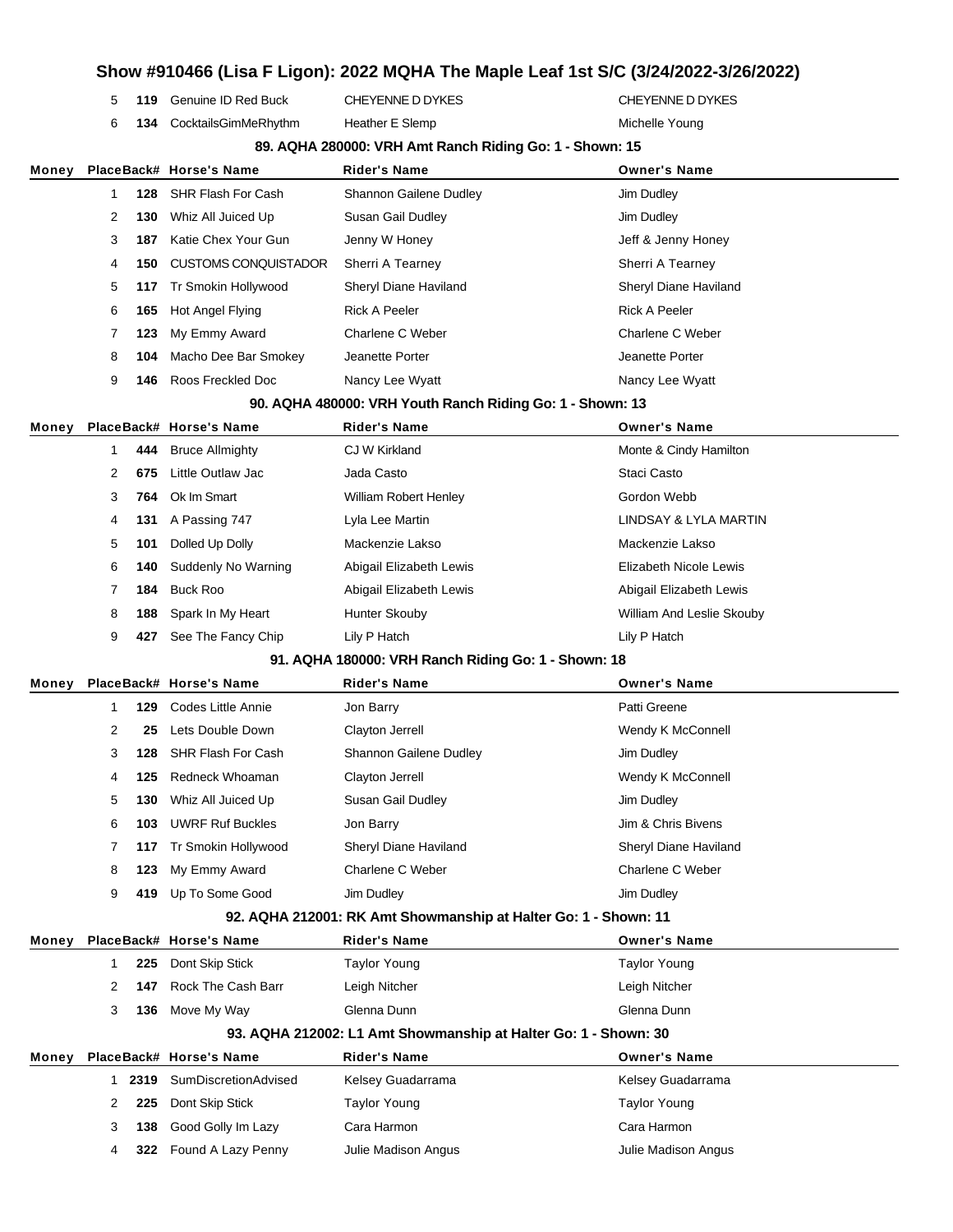|       | 5 |      | <b>328</b> A Presidential Veto | Kim Hibdon                                                          | Kim &/or Nadine Hibdon   |
|-------|---|------|--------------------------------|---------------------------------------------------------------------|--------------------------|
|       | 6 | 135  | Jammz Spittin Polish           | Pamela Ann Olive                                                    | Pamela Ann Olive         |
|       | 7 | 376  | <b>Strutin ClassyAssets</b>    | Laura Ellen Kennedy                                                 | Pamela Kennedy           |
|       | 8 | 183  | <b>Sudden Passions</b>         | Rhonda S Kraft                                                      | Rhonda S Kraft           |
|       | 9 | 155  | Invite Ms Good Bar             | Jana Allison                                                        | Jana Allison             |
|       |   |      |                                | 94. AQHA 212000: Amt Showmanship at Halter Go: 1 - Shown: 17        |                          |
| Money |   |      | PlaceBack# Horse's Name        | <b>Rider's Name</b>                                                 | <b>Owner's Name</b>      |
|       | 1 | 834  | ChocolateOnTheRange            | Carly Keshner                                                       | Carly Keshner            |
|       | 2 | 102  | No Doubt Im Silver             | <b>Bailey A Eisinger</b>                                            | <b>Bailey A Eisinger</b> |
|       | 3 | 154  | Crickets Dun It Too            | Mary Bluhm Holsten                                                  | Mary Bluhm Holsten       |
|       | 4 | 410  | <b>MACHROMES</b>               | Lana Markway                                                        | Lana Markway             |
|       | 5 | 249  | Km Lopin The Best              | Emma Ryon Rittenberry                                               | Kim Rittenberry          |
|       | 6 | 304  | The Light Knight               | Griffin Wade Holliday                                               | David/Holly Holliday     |
|       | 7 | 325  | <b>Dressed For Martinis</b>    | Andrea N Benter                                                     | Andrea N Benter          |
|       | 8 | 354  | Lopin Til Daybreak             | Mindy Beyeler                                                       | Mindy Beyeler            |
|       | 9 | 827  | Somethintotweetabout           | <b>MEGAN SEEHAFER</b>                                               | <b>MEGAN SEEHAFER</b>    |
|       |   |      |                                | 95. AQHA 212800: Amt Select Showmanship at Halter Go: 1 - Shown: 15 |                          |
| Money |   |      | PlaceBack# Horse's Name        | <b>Rider's Name</b>                                                 | <b>Owner's Name</b>      |
|       | 1 | 328  | A Presidential Veto            | Kim Hibdon                                                          | Kim &/or Nadine Hibdon   |
|       | 2 | 1005 | No Time To Be Lazy             | Kelleigh DeMonbrun                                                  | Kelleigh DeMonbrun       |
|       | 3 | 420  | Whos Lazy Now                  | Ann Nordquist                                                       | Kristen Kahler           |
|       | 4 | 405  | <b>Hotrod This</b>             | Sherri L Hennis                                                     | Sherri L Hennis          |
|       | 5 | 183  | <b>Sudden Passions</b>         | Rhonda S Kraft                                                      | Rhonda S Kraft           |
|       | 6 | 357  | LAZY WHEN IM HOT               | Kathy Harper                                                        | Kathy Harper             |
|       | 7 | 329  | <b>Trouble Sleepin</b>         | <b>ERIC KLINGENBERG</b>                                             | Mya Ann Klingenberg      |
|       | 8 | 314  | One Hott Man                   | Andra Lynn Angle                                                    | Jessica Angle            |
|       | 9 | 625  | So Good I Ache                 | Angie Dale                                                          | Angie Dale               |
|       |   |      |                                | 96. OPEN 9994: Small Fry Showmanship Go: 1 - Shown: 5               |                          |
| Money |   |      | PlaceBack# Horse's Name        | <b>Rider's Name</b>                                                 | <b>Owner's Name</b>      |
|       | 1 |      | 155 Invite Ms Good Bar         | Gabriella Stout                                                     | Jana Allison             |
|       | 2 | 145  | <b>CH JustALilRuf</b>          | Grayson Stout                                                       | Jana Allison             |
|       | 3 | 167  | See You At The Party           | Zoey Wetherell                                                      | Chloe Engelbrecht        |
|       | 4 | 143  | The Best Bet Yet               | Willa G Bruce                                                       | Kalena J Bruce           |
|       | 5 | 328  | A Presidential Veto            | <b>Bristol Hilton</b>                                               | Kim &/or Nadine Hibdon   |
|       |   |      |                                | 97. AQHA 412001: RK Youth Showmanship at Halter Go: 1 - Shown: 8    |                          |
| Money |   |      | PlaceBack# Horse's Name        | <b>Rider's Name</b>                                                 | <b>Owner's Name</b>      |
|       | 1 | 427  | See The Fancy Chip             | Lily P Hatch                                                        | Lily P Hatch             |
|       | 2 | 313  | Good Times For Me              | Jocelyn Rae Timmermeyer                                             | Jocelyn Rae Timmermeyer  |
|       | 3 | 675  | Little Outlaw Jac              | Jada Casto                                                          | Staci Casto              |
|       | 4 | 316  | Good Night To Shyne            | Colton Thompson                                                     | Colton Thompson          |
|       | 5 | 555  | PR Zip Me Deck                 | Richard Alexander Wood                                              | Bayleigh Wood            |
|       | 6 | 327  | Getin The Goods                | Thaddeus Hagen Thomas                                               | Thaddeus Hagen Thomas    |
|       | 7 | 309  | Shes Dun Good N Gold           | Mia Beallis                                                         | Daniel And Tracy Beallis |
|       |   |      |                                | 98. AQHA 412002: L1 Youth Showmanship at Halter Go: 1 - Shown: 19   |                          |
| Money |   |      | PlaceBack# Horse's Name        | <b>Rider's Name</b>                                                 | <b>Owner's Name</b>      |
|       | 1 | 441  | Surely Im A Certain            | Addison Buckley                                                     | Addison Buckley          |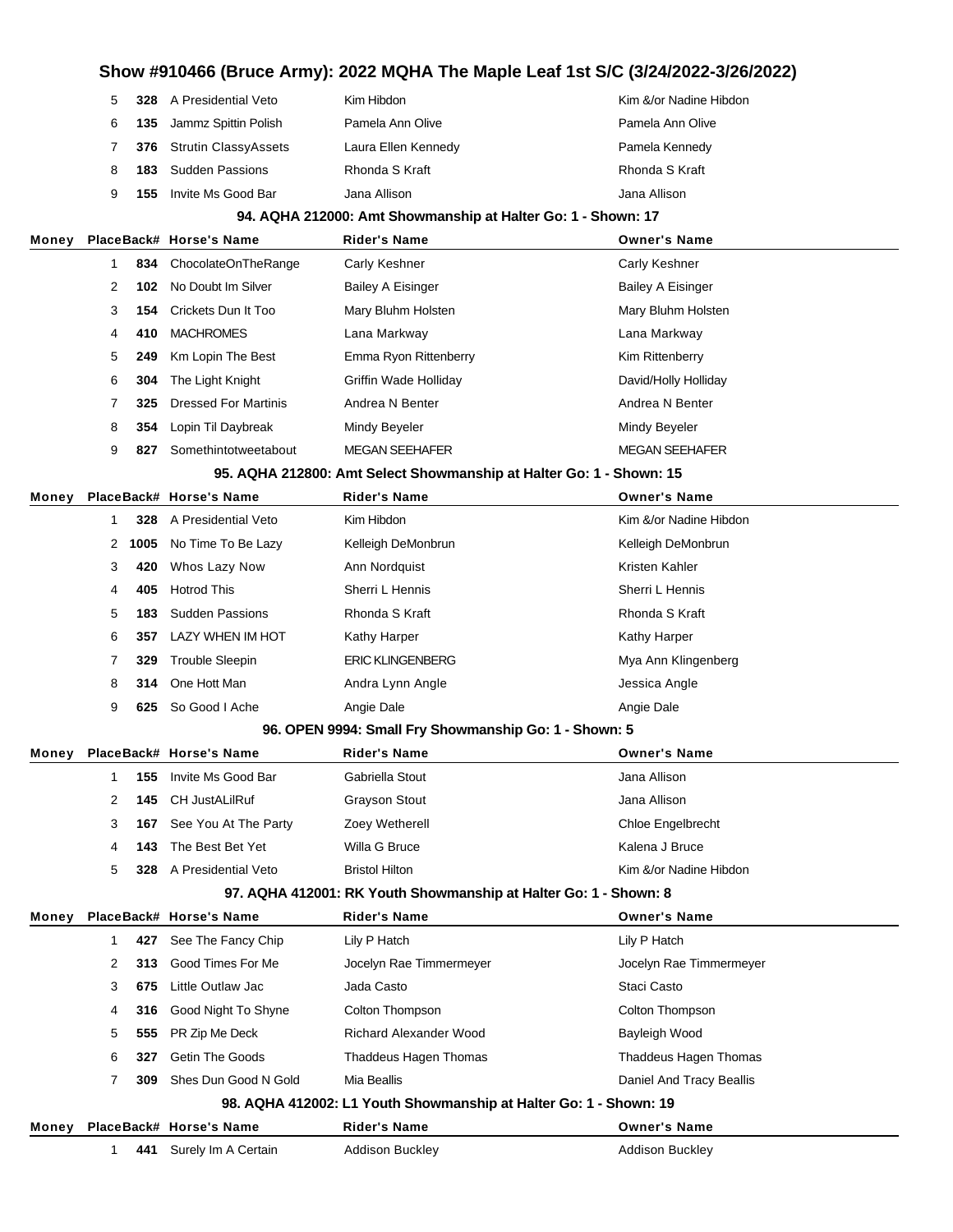| $\mathbf{2}$ | 504    | <b>Gettin Invested</b>      | Sarah Trick             | Sarah Trick          |
|--------------|--------|-----------------------------|-------------------------|----------------------|
| 3            | 310    | Lope Along Ellie            | Elleigh Wood            | Elleigh Wood         |
| 4            | 137    | For Your Protection         | Sydney Elizabeth Feager | Jeff Or Holly Feager |
| 5            | 1050   | <b>Redwhite N Goodvibes</b> | Hannah L Nichols        | Hannah L Nichols     |
|              | 6 4202 | Bettr Than Most             | Christina M Senn        | Christina M Senn     |
|              | 101    | Dolled Up Dolly             | Mackenzie Lakso         | Mackenzie Lakso      |
| 8            | 716    | A Sudden Extreme            | Natalie J Riegsecker    | Heather C Riegsecker |
| 9            | 427    | See The Fancy Chip          | Lily P Hatch            | Lily P Hatch         |
|              |        |                             |                         |                      |

#### **99. AQHA 412000: Youth Showmanship at Halter Go: 1 - Shown: 18**

| Money |                      |        | PlaceBack# Horse's Name | <b>Rider's Name</b>       | <b>Owner's Name</b>   |  |
|-------|----------------------|--------|-------------------------|---------------------------|-----------------------|--|
|       |                      | 189    | Presleys Got Rhythm     | <b>Kelly Coonce</b>       | Katie Coonce          |  |
|       | $\mathbf{2}^{\circ}$ | 137    | For Your Protection     | Sydney Elizabeth Feager   | Jeff Or Holly Feager  |  |
|       | 3                    | 156    | Chex Out My Lope        | Kaylyn Gabrielle Kruchten | Kristine Kruchten     |  |
|       | 4                    | 311    | Do It Like That         | Avery Jnae Bergan         | Morgan D'Albini       |  |
|       |                      | 5 1618 | The Best Rain Yet       | <b>Margaret Sever</b>     | <b>Margaret Sever</b> |  |
|       | 6                    | 249    | Km Lopin The Best       | Darcie Faye Rittenberry   | Kim Rittenberry       |  |
|       |                      | 310    | Lope Along Ellie        | Elleigh Wood              | Elleigh Wood          |  |
|       | 8                    | 716    | A Sudden Extreme        | Natalie J Riegsecker      | Heather C Riegsecker  |  |
|       | 9                    | 327    | <b>Getin The Goods</b>  | Thaddeus Hagen Thomas     | Thaddeus Hagen Thomas |  |
|       |                      |        |                         |                           |                       |  |

#### **100. AQHA 612200: ED L2 Showmanship at Halter Go: 1 - Shown: 1**

| Money |     | PlaceBack# Horse's Name | Rider's Name         | Owner's Name             |
|-------|-----|-------------------------|----------------------|--------------------------|
|       | 973 | Willy Fine Wine         | Robert M Castellitto | Shannon Or David Mancino |

#### **101. AQHA 277000: Amt Performance Halter Geldings Go: 1 - Shown: 20**

| Money |    |      | PlaceBack# Horse's Name                                               | <b>Rider's Name</b>                                             | <b>Owner's Name</b>    |  |  |
|-------|----|------|-----------------------------------------------------------------------|-----------------------------------------------------------------|------------------------|--|--|
|       | 1  | 405  | <b>Hotrod This</b>                                                    | Sherri L Hennis                                                 | Sherri L Hennis        |  |  |
|       | 2  | 1005 | No Time To Be Lazy                                                    | Kelleigh DeMonbrun                                              | Kelleigh DeMonbrun     |  |  |
|       | 3  | 794  | <b>Suddenly Struttin</b>                                              | Hannah J Bottorff                                               | Hannah J Bottorff      |  |  |
|       | 4  | 325  | <b>Dressed For Martinis</b>                                           | Andrea N Benter                                                 | Andrea N Benter        |  |  |
|       | 5  | 2319 | SumDiscretionAdvised                                                  | Kelsey Guadarrama                                               | Kelsey Guadarrama      |  |  |
|       | 6  | 225  | Dont Skip Stick                                                       | <b>Taylor Young</b>                                             | <b>Taylor Young</b>    |  |  |
|       | 7  | 360  | <b>KM Nothin Better</b>                                               | Kay C Hardin                                                    | Spencer Hardin         |  |  |
|       | 8  | 834  | ChocolateOnTheRange                                                   | Carly Keshner                                                   | Carly Keshner          |  |  |
|       | 9  | 339  | <b>Nite Games</b>                                                     | Justine Lane Flannigan                                          | Justine Lane Flannigan |  |  |
|       |    |      | 102. AQHA 477000: Youth Performance Halter Geldings Go: 1 - Shown: 18 |                                                                 |                        |  |  |
| Money |    |      | PlaceBack# Horse's Name                                               | <b>Rider's Name</b>                                             | <b>Owner's Name</b>    |  |  |
|       | 1. | 1618 | The Best Rain Yet                                                     | <b>Margaret Sever</b>                                           | <b>Margaret Sever</b>  |  |  |
|       | 2  | 168  | AL OF A SUDDEN                                                        | Jordan Macan                                                    | Jordan Macan           |  |  |
|       | 3  | 441  | Surely Im A Certain                                                   | <b>Addison Buckley</b>                                          | <b>Addison Buckley</b> |  |  |
|       | 4  | 360  | <b>KM Nothin Better</b>                                               | Spencer Hardin                                                  | Spencer Hardin         |  |  |
|       | 5  | 8305 | <b>Full Code</b>                                                      | Taylor Erin Schroeder                                           | Taylor Erin Schroeder  |  |  |
|       | 6  | 327  | <b>Getin The Goods</b>                                                | Thaddeus Hagen Thomas                                           | Thaddeus Hagen Thomas  |  |  |
|       | 7  | 311  | Do It Like That                                                       | Avery Jnae Bergan                                               | Morgan D'Albini        |  |  |
|       | 8  | 189  | Presleys Got Rhythm                                                   | <b>Kelly Coonce</b>                                             | Katie Coonce           |  |  |
|       | 9  | 4202 | <b>Bettr Than Most</b>                                                | Christina M Senn                                                | Christina M Senn       |  |  |
|       |    |      |                                                                       | 103. AQHA 177000: Performance Halter Geldings Go: 1 - Shown: 15 |                        |  |  |
| Money |    |      | PlaceBack# Horse's Name                                               | <b>Rider's Name</b>                                             | <b>Owner's Name</b>    |  |  |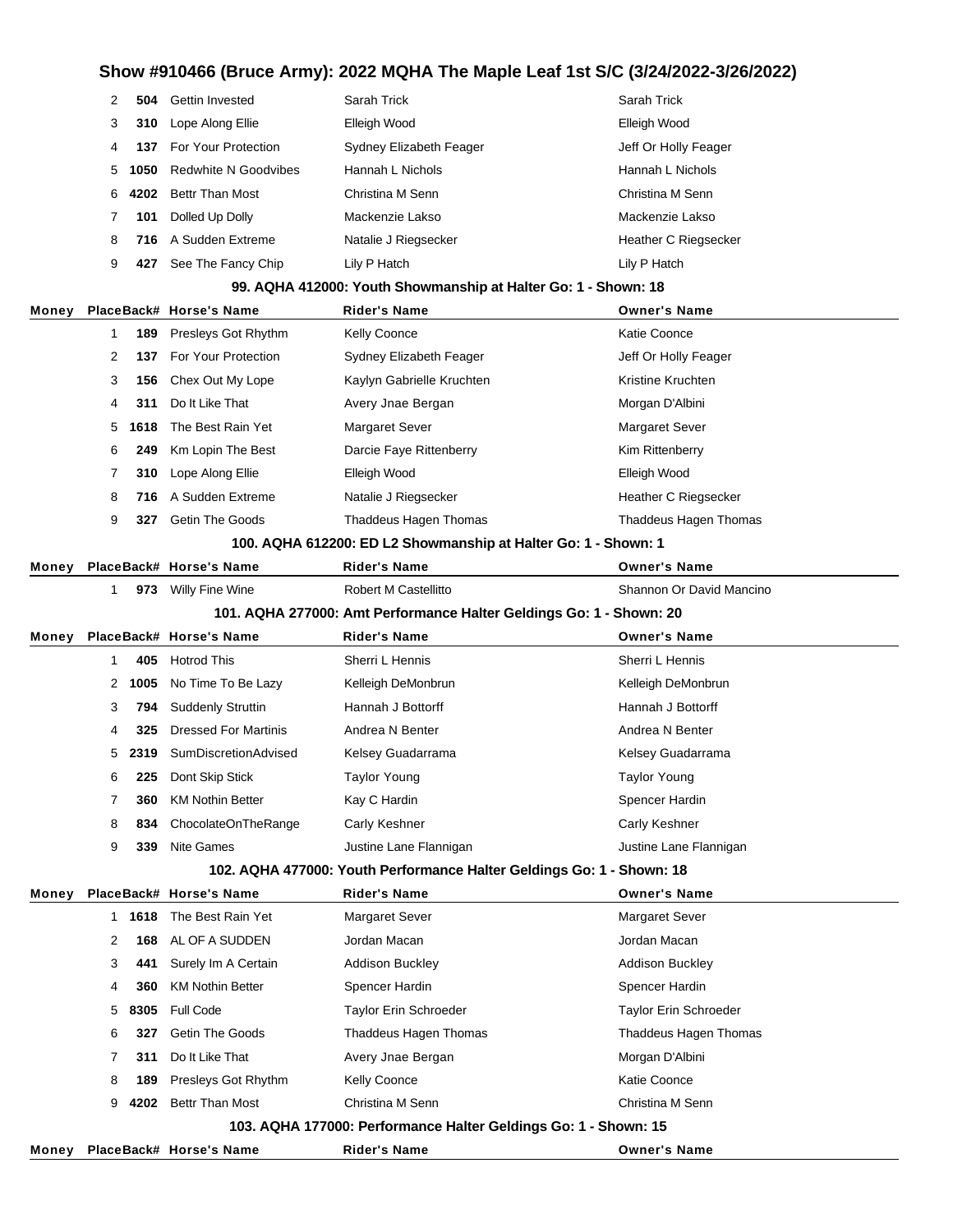|       | 1 | 405  | <b>Hotrod This</b>          | <b>Christopher T Russell</b>                                      | Sherri L Hennis          |
|-------|---|------|-----------------------------|-------------------------------------------------------------------|--------------------------|
|       | 2 | 360  | <b>KM Nothin Better</b>     | Kay C Hardin                                                      | Spencer Hardin           |
|       | 3 | 168  | AL OF A SUDDEN              | Jordan Macan                                                      | Jordan Macan             |
|       | 4 | 325  | <b>Dressed For Martinis</b> | Andrea N Benter                                                   | Andrea N Benter          |
|       | 5 | 327  | <b>Getin The Goods</b>      | Thaddeus Hagen Thomas                                             | Thaddeus Hagen Thomas    |
|       | 6 | 137  | For Your Protection         | Sydney Elizabeth Feager                                           | Jeff Or Holly Feager     |
|       | 7 | 304  | The Light Knight            | <b>Griffin Wade Holliday</b>                                      | David/Holly Holliday     |
|       | 8 | 308  | Showoffyourassets           | <b>Ellistin Morey</b>                                             | Elisha L T Keith         |
|       | 9 | 117  | Tr Smokin Hollywood         | Sheryl Diane Haviland                                             | Sheryl Diane Haviland    |
|       |   |      |                             | 104. AQHA 275000: Amt Performance Halter Mares Go: 1 - Shown: 19  |                          |
| Money |   |      | PlaceBack# Horse's Name     | <b>Rider's Name</b>                                               | <b>Owner's Name</b>      |
|       | 1 | 160  | <b>EyellBTheBestMartini</b> | Anita Bonacker                                                    | Anita Bonacker           |
|       | 2 | 705  | Southern Debutant           | Joelle Karl                                                       | Joelle Karl              |
|       | 3 | 205  | Krackalackin Krymsun        | Debbie Gast                                                       | Debbie Gast              |
|       | 4 | 130  | Whiz All Juiced Up          | Susan Gail Dudley                                                 | Jim Dudley               |
|       | 5 | 139  | Dippin Into Trouble         | Nancy A Keegan                                                    | Nancy & Donald Voelte    |
|       | 6 | 410  | <b>MACHROMES</b>            | Lana Markway                                                      | Lana Markway             |
|       | 7 | 102  | No Doubt Im Silver          | <b>Bailey A Eisinger</b>                                          | <b>Bailey A Eisinger</b> |
|       | 8 | 905  | Only In The Bluemoon        | Michelle C Speck                                                  | Michelle C Speck         |
|       | 9 | 110  | Snap Krackle Pop            | Twylla Lynn Brown                                                 | Twylla Lynn Brown        |
|       |   |      |                             | 105. AQHA 475000: Youth Performance Halter Mares Go: 1 - Shown: 8 |                          |
| Money |   |      | PlaceBack# Horse's Name     | Rider's Name                                                      | <b>Owner's Name</b>      |
|       | 1 | 249  | Km Lopin The Best           | Darcie Faye Rittenberry                                           | Kim Rittenberry          |
|       | 2 | 158  | <b>Hot Four Teacher</b>     | Jordan Macan                                                      | Jordan Macan             |
|       | 3 | 518  | Shes N Control              | <b>Chloe Roberts</b>                                              | Jody L Roberts           |
|       | 4 | 179  | Snooki                      | Jaxson Hunter Johnston                                            | Jaxson Hunter Johnston   |
|       | 5 | 156  | Chex Out My Lope            | Kaylyn Gabrielle Kruchten                                         | Kristine Kruchten        |
|       | 6 | 310  | Lope Along Ellie            | Elleigh Wood                                                      | Elleigh Wood             |
|       | 7 | 76   | <b>GOOD N CHIPPER</b>       | Eden Sands                                                        | Linda Beth Sands         |
|       | 8 | 197. | <b>GUNNAWINYA JAC</b>       | Addison Hinton                                                    | Jesse &/ Kara Hinton     |
|       |   |      |                             | 106. AQHA 175000: Performance Halter Mares Go: 1 - Shown: 11      |                          |
| Money |   |      | PlaceBack# Horse's Name     | <b>Rider's Name</b>                                               | <b>Owner's Name</b>      |
|       | 1 | 160  | <b>EyellBTheBestMartini</b> | Brenden Mehochko                                                  | Anita Bonacker           |
|       | 2 | 705  | Southern Debutant           | Christopher T Russell                                             | Joelle Karl              |
|       | 3 | 205  | Krackalackin Krymsun        | Debbie Gast                                                       | Debbie Gast              |
|       | 4 | 110  | Snap Krackle Pop            | Twylla Lynn Brown                                                 | Twylla Lynn Brown        |
|       | 5 | 25   | Lets Double Down            | Clayton Jerrell                                                   | Wendy K McConnell        |
|       | 6 | 348  | <b>Invitingly Southern</b>  | Kristy A McKechnie                                                | Kristy A McKechnie       |
|       | 7 | 130  | Whiz All Juiced Up          | Susan Gail Dudley                                                 | Jim Dudley               |
|       | 8 | 905  | Only In The Bluemoon        | Michelle C Speck                                                  | Michelle C Speck         |
|       | 9 | 76   | <b>GOOD N CHIPPER</b>       | MICHAEL ELLIOTT                                                   | Linda Beth Sands         |
|       |   |      |                             | 112. AQHA 207700: Amt Aged Geldings Go: 1 - Shown: 3              |                          |
| Money |   |      | PlaceBack# Horse's Name     | <b>Rider's Name</b>                                               | <b>Owner's Name</b>      |
|       | 1 | 192  | Looking Flashy              | Elisha L T Keith                                                  | Elisha L T Keith         |
|       | 2 | 182  | Cool And A Half             | Emma G Shell                                                      | Emma G Shell             |
|       | 3 | 135  | Jammz Spittin Polish        | Pamela Ann Olive                                                  | Pamela Ann Olive         |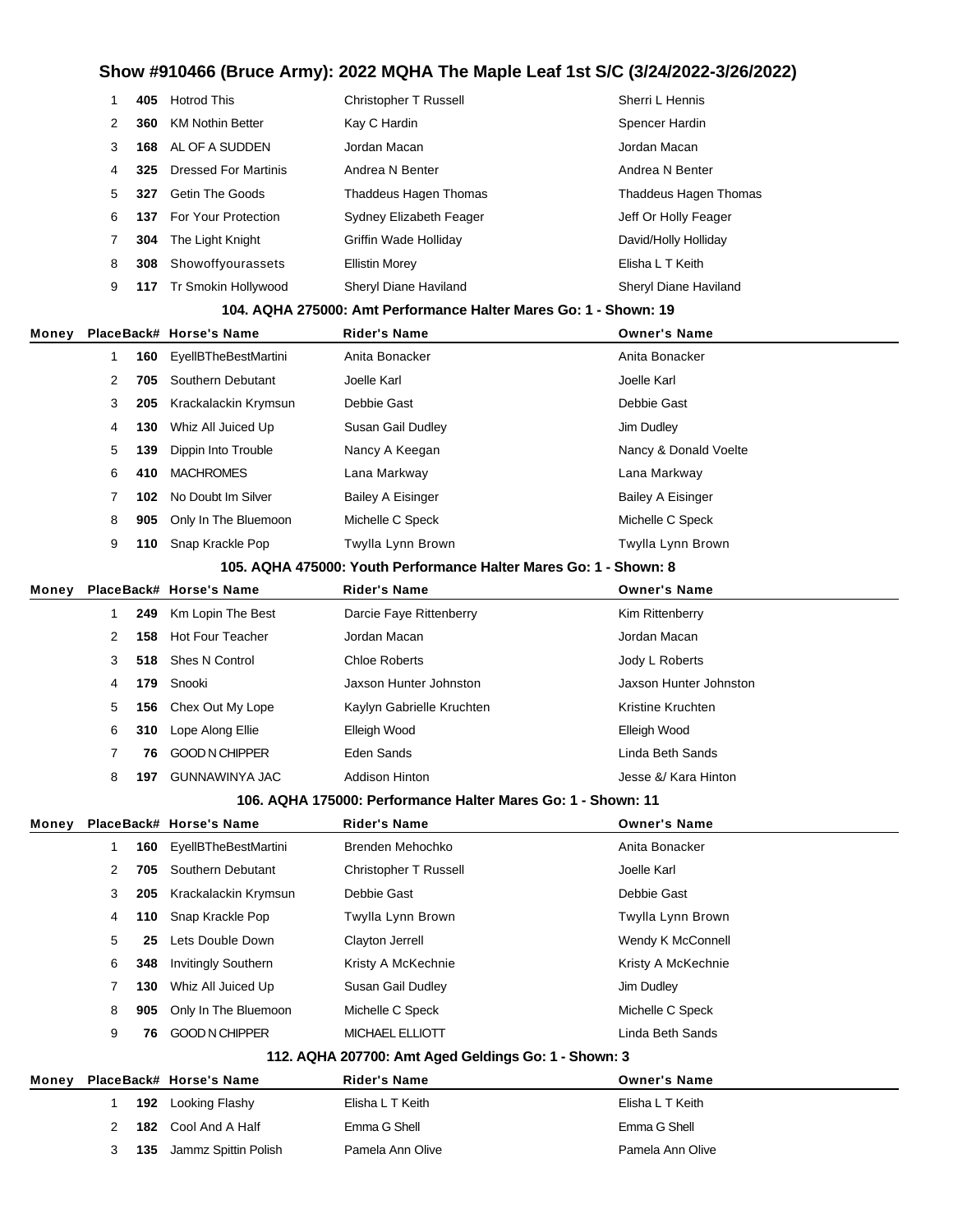**114. AQHA 201500: Amt Reserve Champion Gelding Go: 1 - Shown: 2**

|       |              |     |                               | TT4. AWITA ZUTJUU. AIIIL NESERE UHAHIIPIUH GEIGHIIG GU. T - SHOWII. Z     |                         |
|-------|--------------|-----|-------------------------------|---------------------------------------------------------------------------|-------------------------|
|       |              |     | Money PlaceBack# Horse's Name | <b>Rider's Name</b>                                                       | <b>Owner's Name</b>     |
|       | $\mathbf{1}$ |     | 192 Looking Flashy            | Elisha L T Keith                                                          | Elisha L T Keith        |
|       |              |     |                               | 115. AQHA 271400: Amt Performance Grand Champion Gelding Go: 1 - Shown: 1 |                         |
| Money |              |     | PlaceBack# Horse's Name       | <b>Rider's Name</b>                                                       | <b>Owner's Name</b>     |
|       | $\mathbf{1}$ |     | 405 Hotrod This               | Sherri L Hennis                                                           | Sherri L Hennis         |
|       |              |     |                               | 120. AQHA 407700: Youth Aged Geldings Go: 1 - Shown: 2                    |                         |
| Money |              |     | PlaceBack# Horse's Name       | <b>Rider's Name</b>                                                       | <b>Owner's Name</b>     |
|       | $\mathbf{1}$ |     | 192 Looking Flashy            | <b>Ellistin Morey</b>                                                     | Elisha L T Keith        |
|       | 2            |     | 313 Good Times For Me         | Jocelyn Rae Timmermeyer                                                   | Jocelyn Rae Timmermeyer |
|       |              |     |                               | 121. AQHA 401400: Youth Grand Champion Geldings Go: 1 - Shown: 1          |                         |
| Money |              |     | PlaceBack# Horse's Name       | <b>Rider's Name</b>                                                       | <b>Owner's Name</b>     |
|       | $\mathbf{1}$ |     | 192 Looking Flashy            | <b>Ellistin Morey</b>                                                     | Elisha L T Keith        |
|       |              |     |                               | 122. AQHA 401500: Youth Reserve Champion Gelding Go: 1 - Shown: 2         |                         |
| Money |              |     | PlaceBack# Horse's Name       | <b>Rider's Name</b>                                                       | <b>Owner's Name</b>     |
|       | $\mathbf{1}$ |     | 313 Good Times For Me         | Jocelyn Rae Timmermeyer                                                   | Jocelyn Rae Timmermeyer |
|       |              |     |                               | 128. AQHA 107700: Aged Geldings Go: 1 - Shown: 3                          |                         |
| Money |              |     | PlaceBack# Horse's Name       | <b>Rider's Name</b>                                                       | <b>Owner's Name</b>     |
|       | $\mathbf{1}$ |     | 192 Looking Flashy            | Elisha L T Keith                                                          | Elisha L T Keith        |
|       | 2            |     | 182 Cool And A Half           | Emma G Shell                                                              | Emma G Shell            |
|       | 3            |     | 135 Jammz Spittin Polish      | Christopher T Russell                                                     | Pamela Ann Olive        |
|       |              |     |                               | 130. AQHA 101500: Reserve Champion Gelding Go: 1 - Shown: 2               |                         |
| Money |              |     | PlaceBack# Horse's Name       | <b>Rider's Name</b>                                                       | <b>Owner's Name</b>     |
|       | $\mathbf{1}$ |     | 192 Looking Flashy            | Elisha L T Keith                                                          | Elisha L T Keith        |
|       |              |     |                               | 131. AQHA 171400: Performance Grand Champion Geldings Go: 1 - Shown: 1    |                         |
| Money |              |     | PlaceBack# Horse's Name       | <b>Rider's Name</b>                                                       | <b>Owner's Name</b>     |
|       | $\mathbf{1}$ |     | 405 Hotrod This               | Christopher T Russell                                                     | Sherri L Hennis         |
|       |              |     |                               | 135. AQHA 205600: Amt Three Yr Old Mares Go: 1 - Shown: 1                 |                         |
| Money |              |     | PlaceBack# Horse's Name       | <b>Rider's Name</b>                                                       | <b>Owner's Name</b>     |
|       | $\mathbf{1}$ |     | 353 Pretty Lil Win            | Rachel Read                                                               | Rachel Read             |
|       |              |     |                               | 136. AQHA 205700: Amt Aged Mares Go: 1 - Shown: 7                         |                         |
| Money |              |     | PlaceBack# Horse's Name       | Rider's Name                                                              | <b>Owner's Name</b>     |
|       | $\mathbf{1}$ | 136 | Move My Way                   | Glenna Dunn                                                               | Glenna Dunn             |
|       | 2            | 155 | Invite Ms Good Bar            | Jana Allison                                                              | Jana Allison            |
|       | 3            | 147 | Rock The Cash Barr            | Leigh Nitcher                                                             | Leigh Nitcher           |
|       | 4            | 185 | Kruzin On The Rail            | Emma G Shell                                                              | Emma G Shell            |
|       | 5            | 157 | Zips Hot Investment           | Jessica A Hiemstra                                                        | Jessica A Hiemstra      |
|       | 6            | 429 | <b>Best Invitation Ever</b>   | Monica A Edler                                                            | Monica A Edler          |
|       | 7            | 349 | DontSkipToConclusion          | Jetta R Heath                                                             | Jetta R Heath           |
|       |              |     |                               | 137. AQHA 201200: Amt Grand Champion Mares Go: 1 - Shown: 2               |                         |
| Money |              |     | PlaceBack# Horse's Name       | <b>Rider's Name</b>                                                       | <b>Owner's Name</b>     |
|       | 1            | 136 | Move My Way                   | Glenna Dunn                                                               | Glenna Dunn             |
|       |              |     |                               | 140. AQHA 271300: Amt Performance Reserve Champion Mare Go: 1 - Shown: 3  |                         |
| Money |              |     | PlaceBack# Horse's Name       | <b>Rider's Name</b>                                                       | <b>Owner's Name</b>     |
|       | $\mathbf 1$  | 705 | Southern Debutant             | Joelle Karl                                                               | Joelle Karl             |
|       |              |     |                               | 144. AQHA 405700: Youth Aged Mares Go: 1 - Shown: 3                       |                         |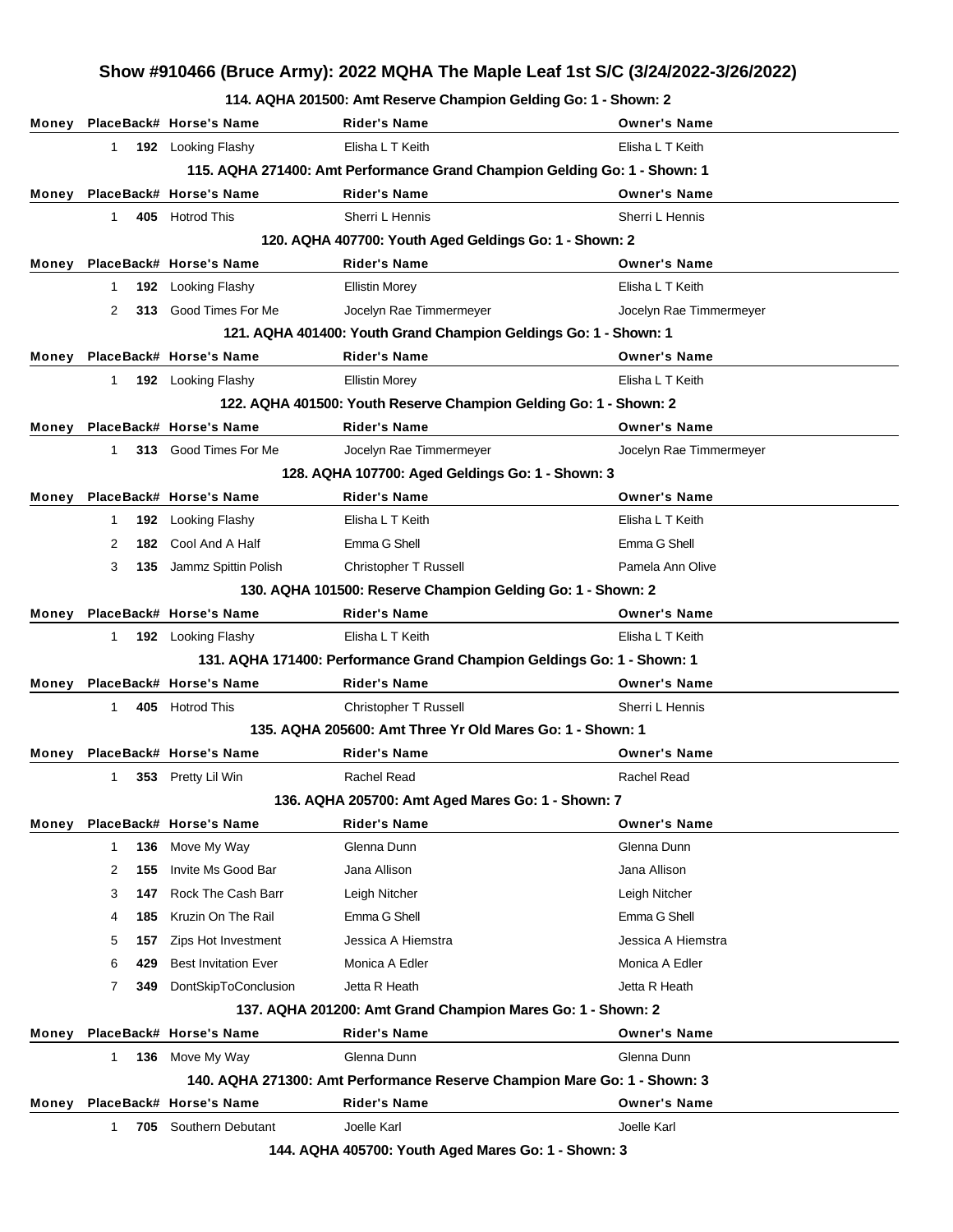|       | Show #910466 (Bruce Army): 2022 MQHA The Maple Leaf 1st S/C (3/24/2022-3/26/2022) |     |                               |                                                                           |                        |  |  |
|-------|-----------------------------------------------------------------------------------|-----|-------------------------------|---------------------------------------------------------------------------|------------------------|--|--|
| Money |                                                                                   |     | PlaceBack# Horse's Name       | <b>Rider's Name</b>                                                       | <b>Owner's Name</b>    |  |  |
|       | $\mathbf{1}$                                                                      | 167 | See You At The Party          | Zoey Wetherell                                                            | Chloe Engelbrecht      |  |  |
|       | 2                                                                                 |     | 555 PR Zip Me Deck            | <b>Richard Alexander Wood</b>                                             | Bayleigh Wood          |  |  |
|       | 3                                                                                 |     | 113 W Coco Chanel             | Aubrey Seliga                                                             | Aubrey Seliga          |  |  |
|       |                                                                                   |     |                               | 146. AQHA 401300: Youth Reserve Champion Mares Go: 1 - Shown: 3           |                        |  |  |
| Money |                                                                                   |     | PlaceBack# Horse's Name       | <b>Rider's Name</b>                                                       | <b>Owner's Name</b>    |  |  |
|       | $1 \quad$                                                                         |     | 167 See You At The Party      | Zoey Wetherell                                                            | Chloe Engelbrecht      |  |  |
|       |                                                                                   |     |                               | 147. AQHA 471200: Youth Performance Grand Champion Mares Go: 1 - Shown: 1 |                        |  |  |
|       |                                                                                   |     | Money PlaceBack# Horse's Name | <b>Rider's Name</b>                                                       | <b>Owner's Name</b>    |  |  |
|       | 1                                                                                 |     | 249 Km Lopin The Best         | Darcie Faye Rittenberry                                                   | Kim Rittenberry        |  |  |
|       |                                                                                   |     |                               | 151, AQHA 105600: Three Yr Old Mares Go: 1 - Shown: 1                     |                        |  |  |
| Money |                                                                                   |     | PlaceBack# Horse's Name       | <b>Rider's Name</b>                                                       | <b>Owner's Name</b>    |  |  |
|       | $\mathbf{1}$                                                                      |     | 353 Pretty Lil Win            | Rachel Read                                                               | Rachel Read            |  |  |
|       |                                                                                   |     |                               | 152. AQHA 105700: Aged Mares Go: 1 - Shown: 2                             |                        |  |  |
| Money |                                                                                   |     | PlaceBack# Horse's Name       | <b>Rider's Name</b>                                                       | <b>Owner's Name</b>    |  |  |
|       | $\mathbf 1$                                                                       | 136 | Move My Way                   | Glenna Dunn                                                               | Glenna Dunn            |  |  |
|       | 2                                                                                 | 185 | Kruzin On The Rail            | Emma G Shell                                                              | Emma G Shell           |  |  |
|       |                                                                                   |     |                               | 154. AQHA 101300: Reserve Champion Mare Go: 1 - Shown: 3                  |                        |  |  |
| Money |                                                                                   |     | PlaceBack# Horse's Name       | <b>Rider's Name</b>                                                       | <b>Owner's Name</b>    |  |  |
|       | $\mathbf{1}$                                                                      |     | 136 Move My Way               | Glenna Dunn                                                               | Glenna Dunn            |  |  |
|       |                                                                                   |     |                               | 155. AQHA 171200: Performance Grand Champion Mares Go: 1 - Shown: 3       |                        |  |  |
| Money |                                                                                   |     | PlaceBack# Horse's Name       | <b>Rider's Name</b>                                                       | <b>Owner's Name</b>    |  |  |
|       | $\mathbf 1$                                                                       |     | 705 Southern Debutant         | Christopher T Russell                                                     | Joelle Karl            |  |  |
|       |                                                                                   |     |                               | 173. AQHA 288000: VRH Amt Ranch Conformation Go: 1 - Shown: 8             |                        |  |  |
| Money |                                                                                   |     | PlaceBack# Horse's Name       | <b>Rider's Name</b>                                                       | <b>Owner's Name</b>    |  |  |
|       | 1                                                                                 | 128 | SHR Flash For Cash            | Shannon Gailene Dudley                                                    | Jim Dudley             |  |  |
|       | 2                                                                                 | 123 | My Emmy Award                 | Charlene C Weber                                                          | Charlene C Weber       |  |  |
|       | 3                                                                                 |     | 130 Whiz All Juiced Up        | Susan Gail Dudley                                                         | Jim Dudley             |  |  |
|       | 4                                                                                 |     | <b>185</b> Kruzin On The Rail | Emma G Shell                                                              | Emma G Shell           |  |  |
|       | 5                                                                                 | 146 | Roos Freckled Doc             | Nancy Lee Wyatt                                                           | Nancy Lee Wyatt        |  |  |
|       | 6                                                                                 | 104 | Macho Dee Bar Smokey          | Jeanette Porter                                                           | Jeanette Porter        |  |  |
|       | 7                                                                                 | 306 | DontWorryAboutAthing          | Lindsey K Weber                                                           | Lindsey K Weber        |  |  |
|       | 8                                                                                 | 117 | Tr Smokin Hollywood           | Sheryl Diane Haviland                                                     | Sheryl Diane Haviland  |  |  |
|       |                                                                                   |     |                               | 174, AQHA 488000: VRH Youth Ranch Conformation Go: 1 - Shown: 10          |                        |  |  |
| Money |                                                                                   |     | PlaceBack# Horse's Name       | <b>Rider's Name</b>                                                       | <b>Owner's Name</b>    |  |  |
|       | $\mathbf{1}$                                                                      | 140 | Suddenly No Warning           | Abigail Elizabeth Lewis                                                   | Elizabeth Nicole Lewis |  |  |
|       | 2                                                                                 | 197 | <b>GUNNAWINYA JAC</b>         | <b>Addison Hinton</b>                                                     | Jesse &/ Kara Hinton   |  |  |
|       | 3                                                                                 | 444 | <b>Bruce Allmighty</b>        | CJ W Kirkland                                                             | Monte & Cindy Hamilton |  |  |
|       | 4                                                                                 | 131 | A Passing 747                 | Lyla Lee Martin                                                           | LINDSAY & LYLA MARTIN  |  |  |
|       | 5                                                                                 | 675 | Little Outlaw Jac             | Jada Casto                                                                | Staci Casto            |  |  |
|       | 6                                                                                 | 764 | Ok Im Smart                   | William Robert Henley                                                     | Gordon Webb            |  |  |
|       | 7                                                                                 | 153 | Cloned By Whiz                | Cooper Skouby                                                             | William C Skouby       |  |  |
|       | 8                                                                                 | 427 | See The Fancy Chip            | Lily P Hatch                                                              | Lily P Hatch           |  |  |
|       | 9                                                                                 | 101 | Dolled Up Dolly               | Mackenzie Lakso                                                           | Mackenzie Lakso        |  |  |
|       |                                                                                   |     |                               | 175. AQHA 188000: VRH Ranch Conformation Go: 1 - Shown: 10                |                        |  |  |
| Money |                                                                                   |     | PlaceBack# Horse's Name       | <b>Rider's Name</b>                                                       | <b>Owner's Name</b>    |  |  |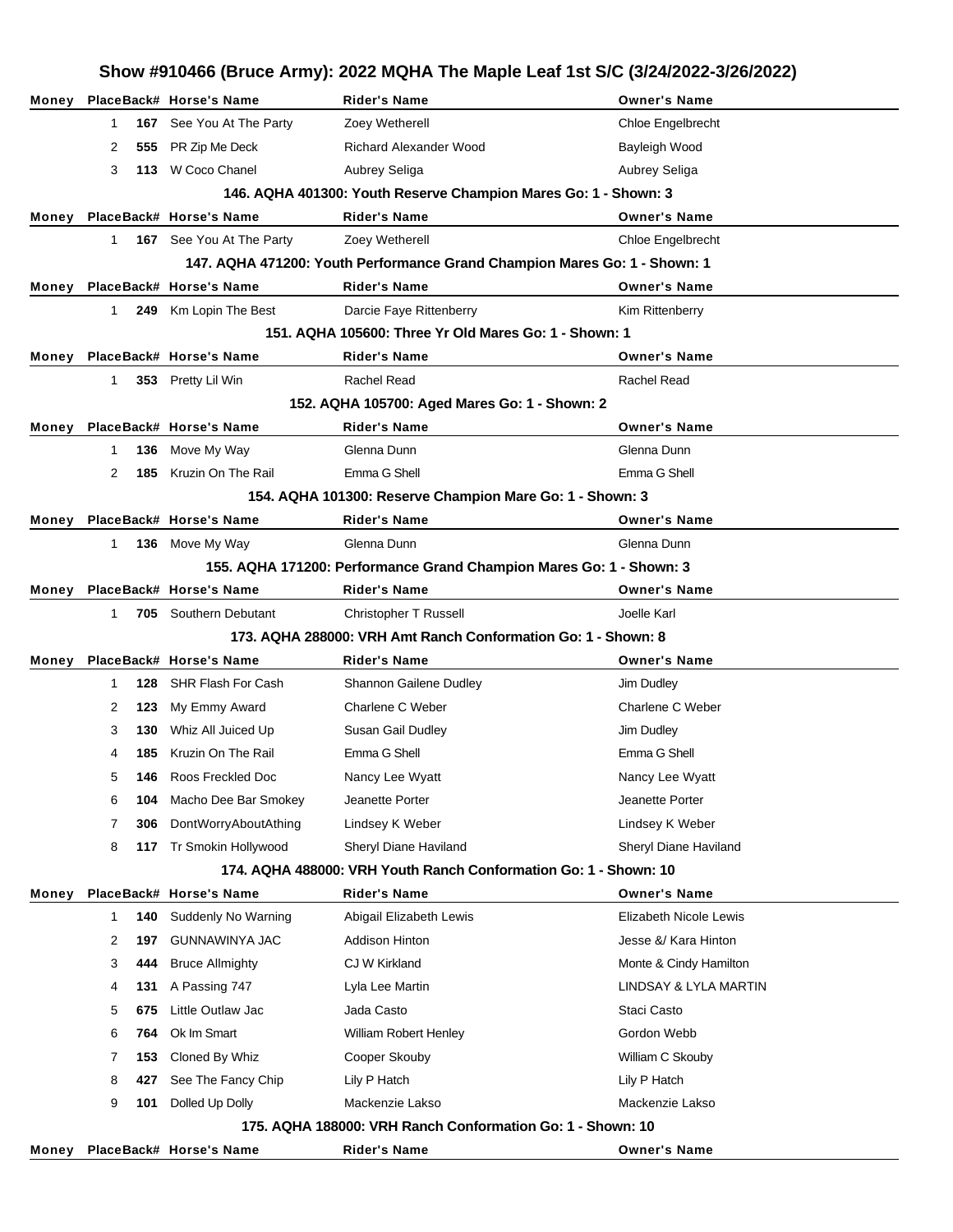|          | 1            | 25  | Lets Double Down          | Clayton Jerrell                                       | Wendy K McConnell          |
|----------|--------------|-----|---------------------------|-------------------------------------------------------|----------------------------|
|          | 2            | 106 | <b>Mesmerizing Chic</b>   | Jon Barry                                             | Meagan Delisle             |
|          | 3            | 197 | GUNNAWINYA JAC            | <b>Addison Hinton</b>                                 | Jesse &/ Kara Hinton       |
|          | 4            | 128 | <b>SHR Flash For Cash</b> | Shannon Gailene Dudley                                | Jim Dudley                 |
|          | 5            | 130 | Whiz All Juiced Up        | Susan Gail Dudley                                     | Jim Dudley                 |
|          | 6            | 185 | Kruzin On The Rail        | Emma G Shell                                          | Emma G Shell               |
|          | 7            | 318 | TR Never Enough Jac       | Lori Nelson                                           | Carol Ramm                 |
|          | 8            | 675 | Little Outlaw Jac         | Jada Casto                                            | Staci Casto                |
|          | 9            | 117 | Tr Smokin Hollywood       | Sheryl Diane Haviland                                 | Sheryl Diane Haviland      |
|          |              |     |                           | 300. NRHA 1400: Non Pro Go: 1 - Shown: 8              |                            |
| Money    |              |     | PlaceBack# Horse's Name   | Rider's Name                                          | Owner's Name               |
| \$310.50 | 1            | 448 | <b>Brother Gun</b>        | Sammy J Graham                                        | Sammy J Graham             |
| \$241.50 | 2            | 406 | Wimpys Chromed Kid        | Gwyn Haskins                                          | Gwyn & Mark Haskins        |
| \$138.00 | 3            | 176 | GunnaCostYa               | Jennifer Kandlik                                      | Jennifer Kandlik           |
|          | 4            | 333 | Whizzy Loaded Gun         | Kristine K Hodgson                                    | Kristine K Hodgson         |
|          | 5            | 440 | <b>Buggy Lights</b>       | <b>Hilairy B Guerriero</b>                            | <b>Hilairy B Guerriero</b> |
|          | 6            | 134 | CocktailsGimMeRhythm      | Michelle Young                                        | Michelle Young             |
|          | 7            | 442 | <b>Whizs Silver Star</b>  | <b>Curtis Storey</b>                                  | <b>Curtis Storey</b>       |
|          | 8            | 443 | Whiz This Spot            | Leonard St John                                       | Leonard St John            |
|          |              |     |                           | 301. NRHA 1500: Intermediate Non Pro Go: 1 - Shown: 8 |                            |
| Money    |              |     | PlaceBack# Horse's Name   | Rider's Name                                          | Owner's Name               |
| \$124.20 | 1            | 448 | <b>Brother Gun</b>        | Sammy J Graham                                        | Sammy J Graham             |
| \$96.60  | 2            | 406 | Wimpys Chromed Kid        | Gwyn Haskins                                          | Gwyn & Mark Haskins        |
| \$55.20  | 3            | 176 | GunnaCostYa               | Jennifer Kandlik                                      | Jennifer Kandlik           |
|          | 4            | 333 | Whizzy Loaded Gun         | Kristine K Hodgson                                    | Kristine K Hodgson         |
|          | 5            | 440 | <b>Buggy Lights</b>       | <b>Hilairy B Guerriero</b>                            | <b>Hilairy B Guerriero</b> |
|          | 6            | 134 | CocktailsGimMeRhythm      | Michelle Young                                        | Michelle Young             |
|          | 7            | 442 | <b>Whizs Silver Star</b>  | <b>Curtis Storey</b>                                  | <b>Curtis Storey</b>       |
|          | 8            | 443 | Whiz This Spot            | Leonard St John                                       | Leonard St John            |
|          |              |     |                           | 302. NRHA 1600: Limited Non Pro Go: 1 - Shown: 8      |                            |
| Money    |              |     | PlaceBack# Horse's Name   | <b>Rider's Name</b>                                   | <b>Owner's Name</b>        |
| \$124.20 | $\mathbf{1}$ | 407 | Magnum Sparkle            | Penny Brinkley                                        | Penny Brinkley             |
| \$96.60  | 2            | 176 | GunnaCostYa               | Jennifer Kandlik                                      | Jennifer Kandlik           |
| \$55.20  | 3            | 198 | Ready To Playboy          | Lauryn McGlasson                                      | Lauryn McGlasson           |
|          | 5            | 440 | <b>Buggy Lights</b>       | <b>Hilairy B Guerriero</b>                            | <b>Hilairy B Guerriero</b> |
|          | 6            | 442 | <b>Whizs Silver Star</b>  | <b>Curtis Storey</b>                                  | <b>Curtis Storey</b>       |
|          | 7            | 443 | Whiz This Spot            | Leonard St John                                       | Leonard St John            |
|          | 8            | 414 | Adele Spooks Freckl       | <b>Tammie Weaver</b>                                  | <b>Tammie Weaver</b>       |
|          | 9            | 422 | Walla Wallacommander      | Terri Beckman                                         | Terri Beckman              |
|          |              |     |                           | 303. NRHA 1650: Prime Time Non Pro Go: 1 - Shown: 10  |                            |
| Money    |              |     | PlaceBack# Horse's Name   | Rider's Name                                          | <b>Owner's Name</b>        |
| \$38.00  | $\mathbf 1$  | 407 | Magnum Sparkle            | Penny Brinkley                                        | Penny Brinkley             |
| \$28.50  | 2            | 406 | Wimpys Chromed Kid        | Gwyn Haskins                                          | Gwyn & Mark Haskins        |
| \$19.00  | 3            | 181 | Double Coded              | Lisa Davis                                            | Lisa Davis                 |
| \$9.50   | 4            | 333 | Whizzy Loaded Gun         | Kristine K Hodgson                                    | Kristine K Hodgson         |
|          | 5            | 440 | <b>Buggy Lights</b>       | Hilairy B Guerriero                                   | Hilairy B Guerriero        |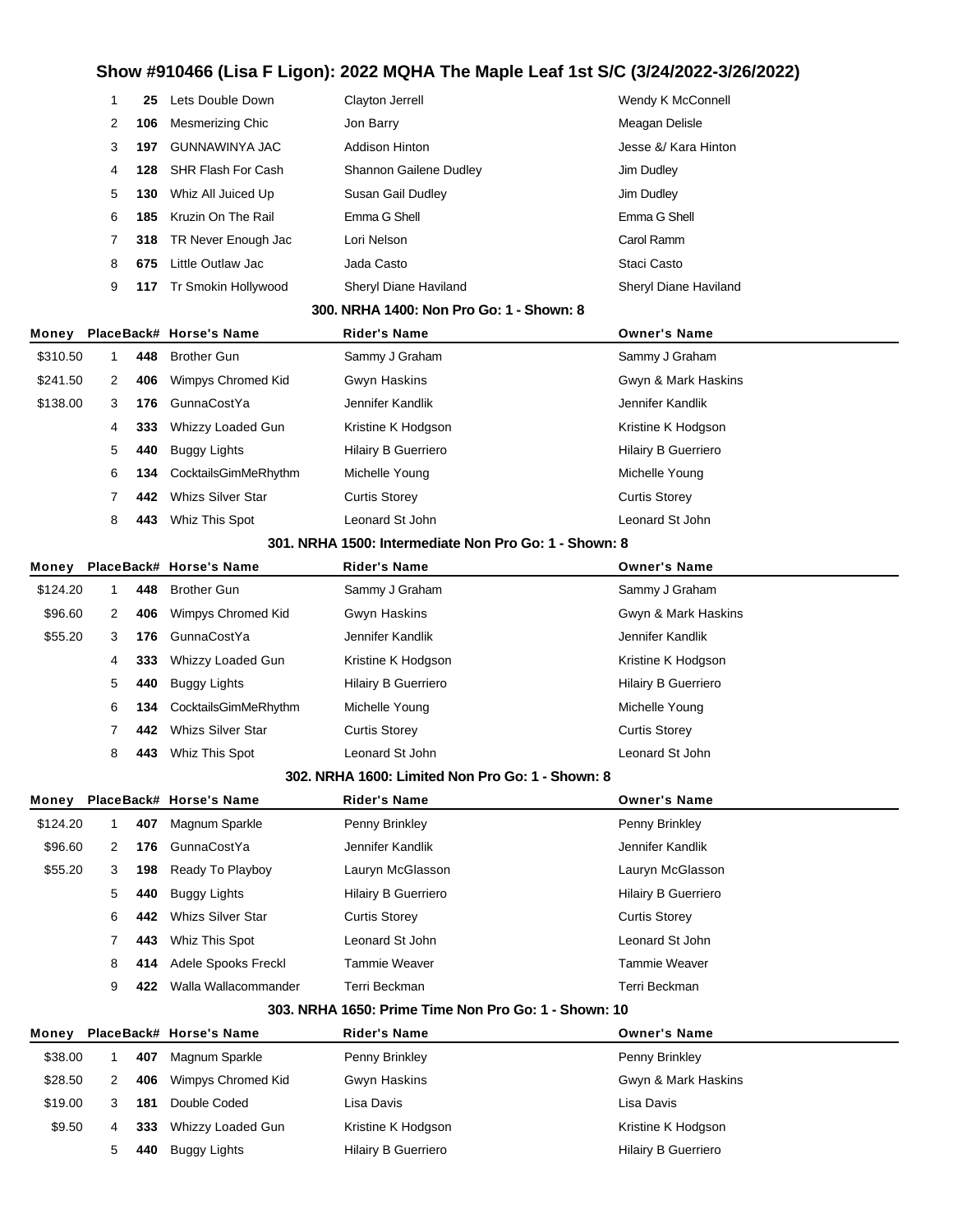| 6            | 442 Whizs Silver Star     | Curtis Storey   | Curtis Storey   |
|--------------|---------------------------|-----------------|-----------------|
| <sup>7</sup> | 443 Whiz This Spot        | Leonard St John | Leonard St John |
|              | 8 414 Adele Spooks Freckl | Tammie Weaver   | Tammie Weaver   |
| 9            | 422 Walla Wallacommander  | Terri Beckman   | Terri Beckman   |

#### **304. NRHA 5300: Rookie Level 1 Go: 1 - Shown: 7**

| Money                                              |              |     | PlaceBack# Horse's Name  | <b>Rider's Name</b>                               | <b>Owner's Name</b>          |  |
|----------------------------------------------------|--------------|-----|--------------------------|---------------------------------------------------|------------------------------|--|
| \$29.93                                            | 1            | 442 | <b>Whizs Silver Star</b> | <b>Curtis Storey</b>                              | <b>Curtis Storey</b>         |  |
| \$23.28                                            | 2            | 152 | Gotta Run Forest Run     | Quinn Hodges                                      | Beth Hodges                  |  |
| \$13.30                                            | 3            | 446 | <b>Playing Ruf</b>       | Avery Hodges                                      | Beth Hodges                  |  |
|                                                    | 4            | 340 | Alotta Ruf Play          | Alex Loftin                                       | Alex Loftin                  |  |
|                                                    | 5            | 414 | Adele Spooks Freckl      | <b>Tammie Weaver</b>                              | Tammie Weaver                |  |
|                                                    | 6            | 196 | Steady In Tinseltown     | Penny Choate Agee                                 | Penny Choate Agee            |  |
|                                                    | DQ           | 320 | Loveable LittleSpook     | Cambrey Jade Hedges                               | Lori M Hedges                |  |
|                                                    |              |     |                          | 305, NRHA 5310: Rookie Level 2 Go: 1 - Shown: 8   |                              |  |
| Money                                              |              |     | PlaceBack# Horse's Name  | Rider's Name                                      | <b>Owner's Name</b>          |  |
| \$34.20                                            | 1            | 442 | <b>Whizs Silver Star</b> | <b>Curtis Storey</b>                              | <b>Curtis Storey</b>         |  |
| \$26.60                                            | 2            | 152 | Gotta Run Forest Run     | Quinn Hodges                                      | Beth Hodges                  |  |
| \$15.20                                            | 3            | 340 | Alotta Ruf Play          | Alex Loftin                                       | Alex Loftin                  |  |
|                                                    | 4            | 407 | Magnum Sparkle           | Penny Brinkley                                    | Penny Brinkley               |  |
|                                                    | 5            | 198 | Ready To Playboy         | Lauryn McGlasson                                  | Lauryn McGlasson             |  |
|                                                    | 6            | 414 | Adele Spooks Freckl      | <b>Tammie Weaver</b>                              | Tammie Weaver                |  |
|                                                    | 7            | 196 | Steady In Tinseltown     | Penny Choate Agee                                 | Penny Choate Agee            |  |
|                                                    | DQ           | 320 | Loveable LittleSpook     | Cambrey Jade Hedges                               | Lori M Hedges                |  |
| 306. NRHA 5301: Prime Time Rookie Go: 1 - Shown: 6 |              |     |                          |                                                   |                              |  |
| Money                                              |              |     | PlaceBack# Horse's Name  | Rider's Name                                      | <b>Owner's Name</b>          |  |
| \$25.65                                            | $\mathbf{1}$ | 442 | <b>Whizs Silver Star</b> | <b>Curtis Storey</b>                              | <b>Curtis Storey</b>         |  |
| \$19.95                                            | 2            | 407 | Magnum Sparkle           | Penny Brinkley                                    | Penny Brinkley               |  |
| \$11.40                                            | 3            | 411 | Imafrostypepto           | Alicia Kappelman                                  | Alicia Kappelman             |  |
|                                                    | 4            | 417 | Prize Chex               | <b>Ruth Ann Schuette</b>                          | <b>Ruth Schuette</b>         |  |
|                                                    | 5            | 414 | Adele Spooks Freckl      | <b>Tammie Weaver</b>                              | Tammie Weaver                |  |
|                                                    | 6            | 196 | Steady In Tinseltown     | Penny Choate Agee                                 | Penny Choate Agee            |  |
|                                                    |              |     |                          | 307. NRHA 3100: Youth 13 & Under Go: 1 - Shown: 1 |                              |  |
| Money                                              |              |     | PlaceBack# Horse's Name  | Rider's Name                                      | <b>Owner's Name</b>          |  |
|                                                    | 1            |     | 436 Avyanna              | James Curtis Johnson                              | <b>Michael Watkins</b>       |  |
|                                                    |              |     |                          | 308. NRHA 3200: Youth 14 - 18 Go: 1 - Shown: 3    |                              |  |
| Money                                              |              |     | PlaceBack# Horse's Name  | <b>Rider's Name</b>                               | <b>Owner's Name</b>          |  |
|                                                    | 1            | 152 | Gotta Run Forest Run     | Quinn Hodges                                      | Beth Hodges                  |  |
|                                                    | 2            | 320 | Loveable LittleSpook     | Cambrey Jade Hedges                               | Lori M Hedges                |  |
|                                                    | 3            | 340 | Alotta Ruf Play          | Alex Loftin                                       | Alex Loftin                  |  |
|                                                    |              |     |                          | 309. NRHA 1100: Open Go: 1 - Shown: 7             |                              |  |
| Money                                              |              |     | PlaceBack# Horse's Name  | <b>Rider's Name</b>                               | <b>Owner's Name</b>          |  |
| \$299.81                                           | 1            | 409 | HollywoodChicMagnet      | Bobby M Avila Jr                                  | <b>Tonya Mclinay</b>         |  |
| \$233.19                                           | 2            | 417 | Prize Chex               | Randy Schaffhauser                                | <b>Ruth Schuette</b>         |  |
| \$133.25                                           | 3            | 426 | Lil Fabio Joe            | Elizabeth Hartin                                  | Joe & Elizabeth Hartin       |  |
|                                                    | 4            | 413 | Shine Stylin             | Jeromy Lipps                                      | Jennifer Hudson              |  |
|                                                    | 5            | 193 | <b>Travelin Topless</b>  | Sterling T Slemp                                  | <b>Frankie Bowers Forgey</b> |  |
|                                                    |              |     |                          |                                                   |                              |  |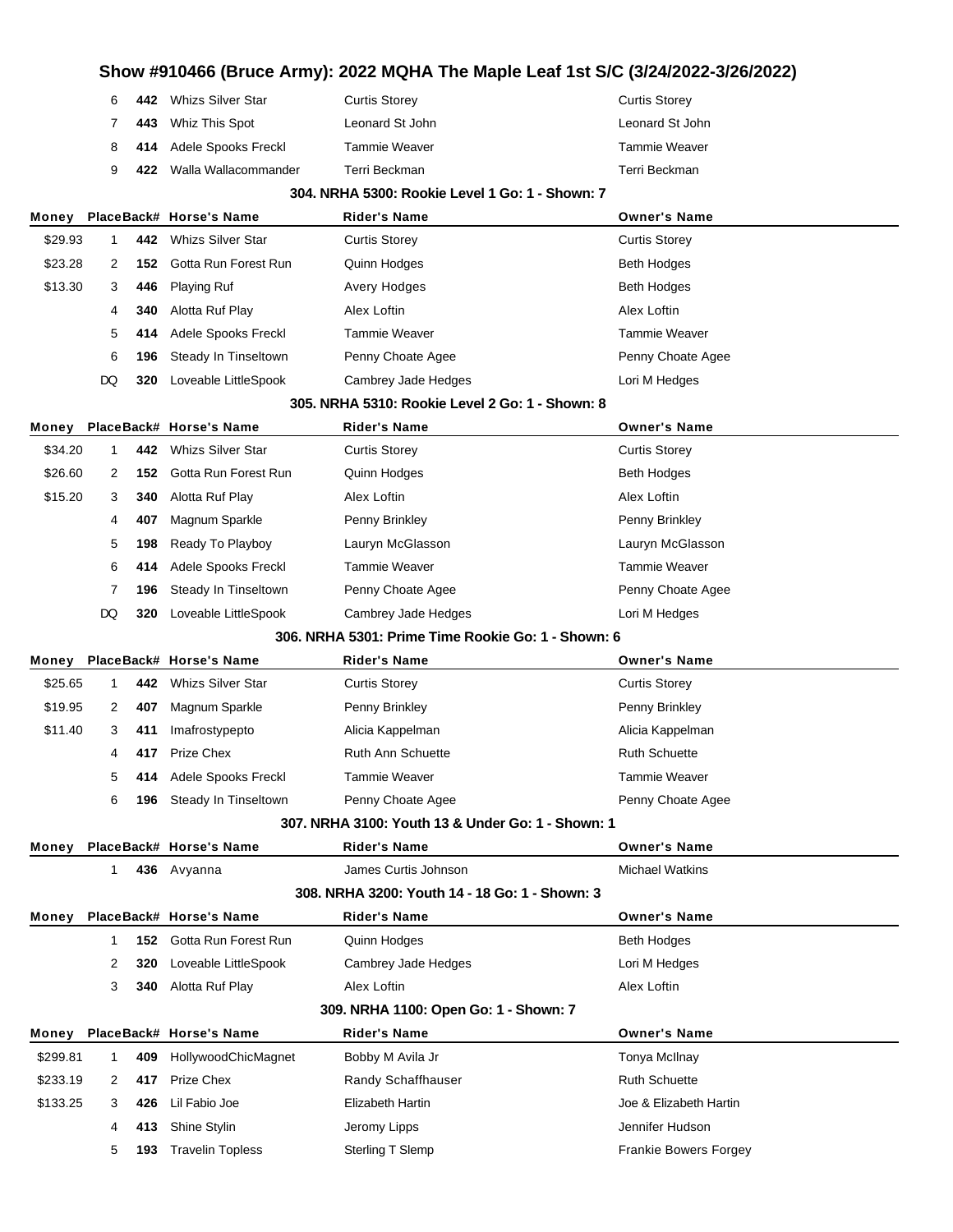|                  |                                                    |            |                                                     |                                                                           | Show #910466 (Bruce Army): 2022 MQHA The Maple Leaf 1st S/C (3/24/2022-3/26/2022) |  |
|------------------|----------------------------------------------------|------------|-----------------------------------------------------|---------------------------------------------------------------------------|-----------------------------------------------------------------------------------|--|
|                  | 6                                                  | 336        | Lil Bonnie Parker                                   | Jeromy Lipps                                                              | Jeromy Or Jacqueline Lipps                                                        |  |
|                  | 7                                                  | 403        | Sister Little Gun                                   | Randy Schaffhauser                                                        | Sammy J Graham                                                                    |  |
|                  | 310. NRHA 1200: Intermediate Open Go: 1 - Shown: 6 |            |                                                     |                                                                           |                                                                                   |  |
| Money            |                                                    |            | PlaceBack# Horse's Name                             | <b>Rider's Name</b>                                                       | <b>Owner's Name</b>                                                               |  |
| \$115.65         | $\mathbf{1}$                                       | 302        | Not Ruf Nic                                         | Jim Dudley                                                                | Kelly R Eddy                                                                      |  |
| \$89.95          | 2                                                  | 417        | Prize Chex                                          | Randy Schaffhauser                                                        | <b>Ruth Schuette</b>                                                              |  |
| \$51.40          | 3                                                  | 193        | <b>Travelin Topless</b>                             | Sterling T Slemp                                                          | <b>Frankie Bowers Forgey</b>                                                      |  |
|                  | 4                                                  | 403        | Sister Little Gun                                   | Randy Schaffhauser                                                        | Sammy J Graham                                                                    |  |
|                  | DQT                                                | 301        | Xtra Wimpy Voodoo                                   | Jim Dudley                                                                | Justin Eddy                                                                       |  |
|                  |                                                    |            |                                                     | 311. NRHA 1301: Limited Open Go: 1 - Shown: 2                             |                                                                                   |  |
| Money            |                                                    |            | PlaceBack# Horse's Name                             | <b>Rider's Name</b>                                                       | <b>Owner's Name</b>                                                               |  |
|                  | <b>DQT</b>                                         |            | 318 TR Never Enough Jac                             | Lori Nelson                                                               | Carol Ramm                                                                        |  |
|                  |                                                    |            |                                                     | 312. NRHA 1350: Rookie Professional Go: 1 - Shown: 1                      |                                                                                   |  |
| Money            |                                                    |            | PlaceBack# Horse's Name                             | Rider's Name                                                              | <b>Owner's Name</b>                                                               |  |
| \$9.50           | 1                                                  |            | 134 CocktailsGimMeRhythm                            | Heather E Slemp                                                           | Michelle Young                                                                    |  |
|                  |                                                    |            |                                                     | 314. OPEN 322: MQHA Green Reining Go: 1 - Shown: 14                       |                                                                                   |  |
| Money            |                                                    |            | PlaceBack# Horse's Name                             | <b>Rider's Name</b>                                                       | <b>Owner's Name</b>                                                               |  |
|                  | 1                                                  | 134        | CocktailsGimMeRhythm                                | Michelle Young                                                            | Michelle Young                                                                    |  |
|                  | 2                                                  | 422        | Walla Wallacommander                                | Terri Beckman                                                             | Terri Beckman                                                                     |  |
|                  | 3                                                  | 338        | Glory Whizallelujah                                 | Mary J Loftin                                                             | Mary J Loftin<br><b>Addison Coutts</b>                                            |  |
|                  | DQT<br>DQT                                         | 195<br>340 | Sioux Per Boom<br>Alotta Ruf Play                   | Sterling T Slemp                                                          | Alex Loftin                                                                       |  |
|                  | DQT                                                | 426        | Lil Fabio Joe                                       | Jeromy Lipps<br>Elizabeth Hartin                                          | Joe & Elizabeth Hartin                                                            |  |
|                  | <b>DQT</b>                                         | 196        | Steady In Tinseltown                                | Penny Choate Agee                                                         | Penny Choate Agee                                                                 |  |
|                  | <b>DQT</b>                                         | 193        | <b>Travelin Topless</b>                             | Sterling T Slemp                                                          | <b>Frankie Bowers Forgey</b>                                                      |  |
|                  |                                                    | 198        | Ready To Playboy                                    | Bobby M Avila Jr                                                          | Lauryn McGlasson                                                                  |  |
|                  |                                                    |            |                                                     |                                                                           |                                                                                   |  |
|                  | DQT                                                |            |                                                     |                                                                           |                                                                                   |  |
|                  | DQT                                                | 425        | <b>CBK Sparklin Whizkey</b>                         | Bobby M Avila Jr                                                          | <b>Bret M Kuhns</b>                                                               |  |
|                  |                                                    |            |                                                     | 316. NRHA 1700: Novice Horse Open Go: 1 - Shown: 9<br><b>Rider's Name</b> | <b>Owner's Name</b>                                                               |  |
| Money<br>\$30.78 | $\mathbf{1}$                                       | 434        | PlaceBack# Horse's Name<br><b>Shiney Work Shoes</b> | Randy Schaffhauser                                                        | <b>Michael Watkins</b>                                                            |  |
| \$23.94          | 2                                                  | 426        | Lil Fabio Joe                                       | Elizabeth Hartin                                                          | Joe & Elizabeth Hartin                                                            |  |
| \$13.68          | 3                                                  | 411        | Imafrostypepto                                      | Randy Schaffhauser                                                        | Alicia Kappelman                                                                  |  |
|                  | 4                                                  | 318        | TR Never Enough Jac                                 | Lori Nelson                                                               | Carol Ramm                                                                        |  |
|                  | 5                                                  | 412        | Whizzen Joe Cash                                    | Randy Schaffhauser                                                        | Martha S Hunt                                                                     |  |
|                  | DQT                                                | 193        | <b>Travelin Topless</b>                             | Sterling T Slemp                                                          | <b>Frankie Bowers Forgey</b>                                                      |  |
|                  |                                                    |            |                                                     | 317, NRHA 1750: Novice Horse Level 2 Go: 1 - Shown: 3                     |                                                                                   |  |
| Money            |                                                    |            | PlaceBack# Horse's Name                             | <b>Rider's Name</b>                                                       | <b>Owner's Name</b>                                                               |  |
|                  | DQ                                                 |            | 333 Whizzy Loaded Gun                               | Elizabeth Hartin                                                          | Kristine K Hodgson                                                                |  |
|                  |                                                    |            |                                                     | 318. NRHA 1775: Novice Horse Level 3 Go: 1 - Shown: 3                     |                                                                                   |  |
|                  |                                                    |            | Money PlaceBack# Horse's Name                       | Rider's Name                                                              | <b>Owner's Name</b>                                                               |  |
| \$13.68          | $\mathbf{1}$                                       | 301        | Xtra Wimpy Voodoo                                   | Jim Dudley                                                                | Justin Eddy                                                                       |  |
| \$9.12           | 2                                                  | 403        | Sister Little Gun                                   | Randy Schaffhauser                                                        | Sammy J Graham                                                                    |  |
|                  |                                                    |            |                                                     | 319. NRHA 1800: Novice Horse Non Pro Go: 1 - Shown: 10                    |                                                                                   |  |
|                  |                                                    |            | Money PlaceBack# Horse's Name                       | Rider's Name                                                              | <b>Owner's Name</b>                                                               |  |
| \$30.40          | $\mathbf{1}$                                       |            | 302 Not Ruf Nic                                     | Justin Eddy                                                               | Kelly R Eddy                                                                      |  |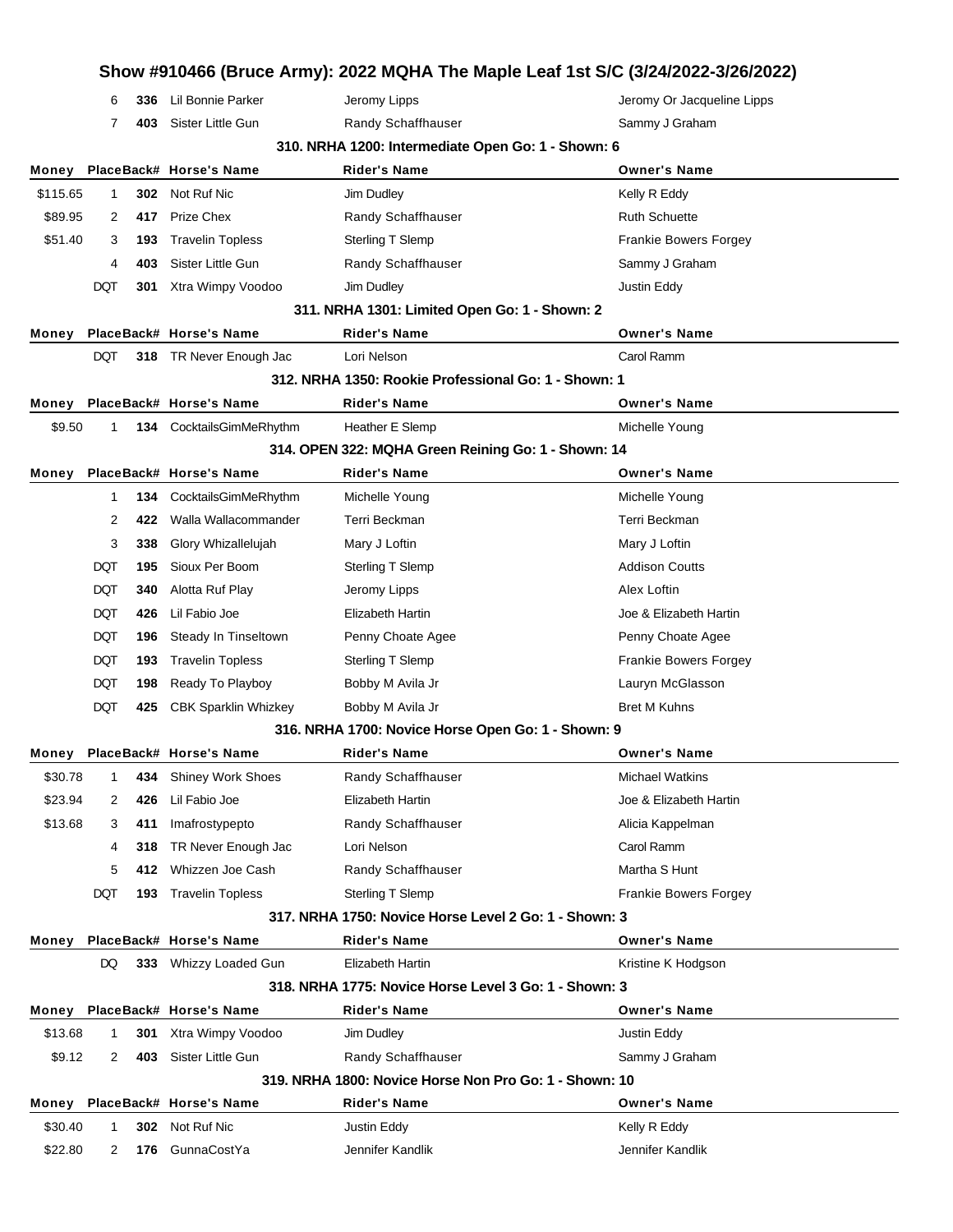| \$15.20 | 3 | 440 | Buggy Lights             | <b>Hilairy B Guerriero</b> | <b>Hilairy B Guerriero</b> |
|---------|---|-----|--------------------------|----------------------------|----------------------------|
| \$7.60  | 4 | 355 | Never Miff A Step        | Lillie Wallis              | Shayla Mitchell            |
|         | 5 | 134 | CocktailsGimMeRhythm     | Michelle Young             | Michelle Young             |
|         | 6 | 411 | Imafrostypepto           | Alicia Kappelman           | Alicia Kappelman           |
|         |   | 181 | Double Coded             | Lisa Davis                 | Lisa Davis                 |
|         | 8 | 196 | Steady In Tinseltown     | Penny Choate Agee          | Penny Choate Agee          |
|         | 9 | 434 | <b>Shiney Work Shoes</b> | <b>Michael Watkins</b>     | <b>Michael Watkins</b>     |
|         |   |     |                          |                            |                            |

#### **320. NRHA 1850: Novice Horse Non Pro Level 2 Go: 1 - Shown: 12**

| Money        |     |                             | <b>Rider's Name</b>                    | <b>Owner's Name</b>        |
|--------------|-----|-----------------------------|----------------------------------------|----------------------------|
| \$36.48      | 302 |                             | Justin Eddy                            | Kelly R Eddy               |
| \$27.36<br>2 | 425 | <b>CBK Sparklin Whizkey</b> | <b>Bret M Kuhns</b>                    | <b>Bret M Kuhns</b>        |
| \$18.24<br>3 | 333 | Whizzy Loaded Gun           | Kristine K Hodgson                     | Kristine K Hodgson         |
| \$9.12<br>4  | 320 | Loveable LittleSpook        | Lori M Hedges                          | Lori M Hedges              |
| 5            | 422 | Walla Wallacommander        | Terri Beckman                          | Terri Beckman              |
| 6            | 440 | Buggy Lights                | <b>Hilairy B Guerriero</b>             | <b>Hilairy B Guerriero</b> |
|              | 446 | <b>Playing Ruf</b>          | Avery Hodges                           | <b>Beth Hodges</b>         |
| 8            | 443 | Whiz This Spot              | Leonard St John                        | Leonard St John            |
| 9            | 198 | Ready To Playboy            | Lauryn McGlasson                       | Lauryn McGlasson           |
|              |     |                             | PlaceBack# Horse's Name<br>Not Ruf Nic |                            |

#### **321. NRHA 1875: Novice Horse Non Pro Level 3 Go: 1 - Shown: 7**

| Money   |   |     | PlaceBack# Horse's Name   | <b>Rider's Name</b>        | <b>Owner's Name</b>        |
|---------|---|-----|---------------------------|----------------------------|----------------------------|
| \$23.94 |   | 302 | Not Ruf Nic               | Justin Eddy                | Kelly R Eddy               |
| \$18.62 |   | 333 | Whizzy Loaded Gun         | Kristine K Hodgson         | Kristine K Hodgson         |
| \$10.64 | 3 | 320 | Loveable LittleSpook      | Lori M Hedges              | Lori M Hedges              |
|         | 4 | 346 | <b>Gunning To Survive</b> | Deana Jo Nell              | Kenny And Deana Nell       |
|         | 5 | 440 | Buggy Lights              | <b>Hilairy B Guerriero</b> | <b>Hilairy B Guerriero</b> |
|         | 6 | 198 | Ready To Playboy          | Lauryn McGlasson           | Lauryn McGlasson           |
|         |   | 196 | Steady In Tinseltown      | Penny Choate Agee          | Penny Choate Agee          |

#### **322. NRHA 10002: Green Reiner Level 1 Go: 1 - Shown: 9**

| Money |            |     | PlaceBack# Horse's Name | <b>Rider's Name</b>      | <b>Owner's Name</b>       |
|-------|------------|-----|-------------------------|--------------------------|---------------------------|
|       |            | 436 | Avyanna                 | James Curtis Johnson     | <b>Michael Watkins</b>    |
|       | 2          | 446 | <b>Playing Ruf</b>      | Avery Hodges             | Beth Hodges               |
|       | 3          | 196 | Steady In Tinseltown    | Penny Choate Agee        | Penny Choate Agee         |
|       | 4          | 411 | Imafrostypepto          | Alicia Kappelman         | Alicia Kappelman          |
|       | 5          | 116 | Dun It With Sass        | <b>Stephanie Stewart</b> | Alicia Ballew             |
|       | DQT        | 356 | Playgun Chic Olena      | Colt E Mitchell          | <b>Molly Mitchell</b>     |
|       | <b>DQT</b> | 355 | Never Miff A Step       | Lillie Wallis            | Shayla Mitchell           |
|       | DQT        | 188 | Spark In My Heart       | Hunter Skouby            | William And Leslie Skouby |

#### **323. NRHA 10001: Green Reiner Level 2 Go: 1 - Shown: 2**

| Playing Ruf<br><b>Beth Hodges</b><br>446<br>Avery Hodges<br>Steady In Tinseltown<br>Penny Choate Agee<br>Penny Choate Agee<br>196<br>800. OPEN WR: Western Riding Schooling Class Go: 1 - Shown: 7 |  |  |  |  |  |  |  |  |
|----------------------------------------------------------------------------------------------------------------------------------------------------------------------------------------------------|--|--|--|--|--|--|--|--|
|                                                                                                                                                                                                    |  |  |  |  |  |  |  |  |
|                                                                                                                                                                                                    |  |  |  |  |  |  |  |  |
|                                                                                                                                                                                                    |  |  |  |  |  |  |  |  |
| Monev<br>PlaceBack# Horse's Name<br><b>Rider's Name</b><br><b>Owner's Name</b>                                                                                                                     |  |  |  |  |  |  |  |  |
| Kenneth L Inchiostro<br>Kenneth L Inchiostro<br><b>Hes Absolutely Sure</b><br>199<br>0                                                                                                             |  |  |  |  |  |  |  |  |
|                                                                                                                                                                                                    |  |  |  |  |  |  |  |  |
| AJ Pennys FromHeaven<br>Kenneth L Inchiostro<br>Kenneth L Inchiostro<br>180<br>0                                                                                                                   |  |  |  |  |  |  |  |  |
|                                                                                                                                                                                                    |  |  |  |  |  |  |  |  |
|                                                                                                                                                                                                    |  |  |  |  |  |  |  |  |
|                                                                                                                                                                                                    |  |  |  |  |  |  |  |  |
|                                                                                                                                                                                                    |  |  |  |  |  |  |  |  |
|                                                                                                                                                                                                    |  |  |  |  |  |  |  |  |